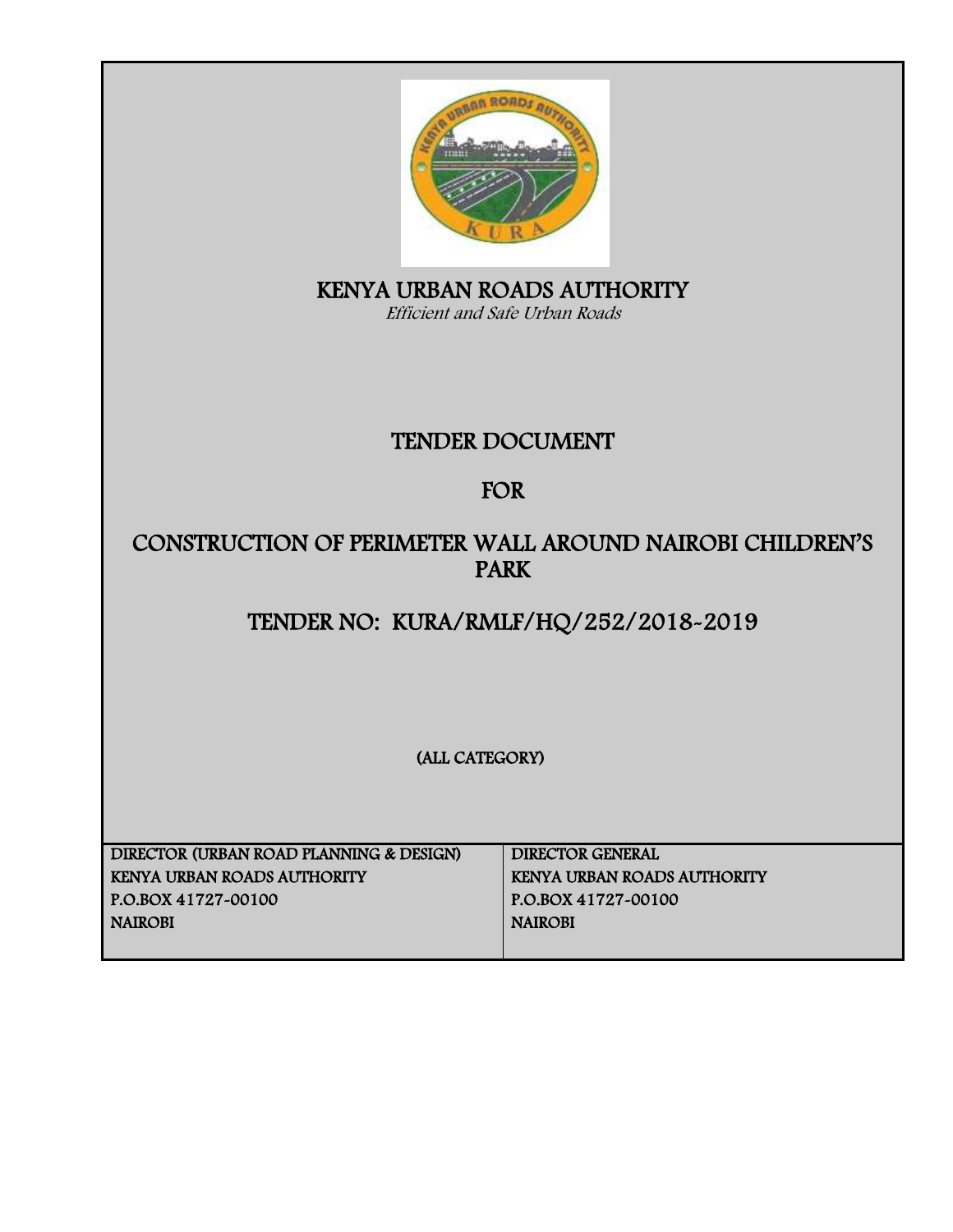# CONSTRUCTION OF PERIMETER WALL AROUND NAIROBI CHILDREN'S PARK

# <span id="page-1-0"></span>TABLE OF CONTENTS

| SECTION II: INSTRUCTIONS TO TENDERERS AND CONDITIONS OF TENDER  5     |  |
|-----------------------------------------------------------------------|--|
|                                                                       |  |
|                                                                       |  |
|                                                                       |  |
|                                                                       |  |
|                                                                       |  |
| SECTION VI: SUPERVISION AND CONTRACT EVALUATION MANUAL 2012  113      |  |
|                                                                       |  |
|                                                                       |  |
|                                                                       |  |
|                                                                       |  |
|                                                                       |  |
|                                                                       |  |
|                                                                       |  |
|                                                                       |  |
|                                                                       |  |
| SECTION XIII: FORM OF PERFORMANCE BANK GUARANTEE (UNCONDITIONAL)  153 |  |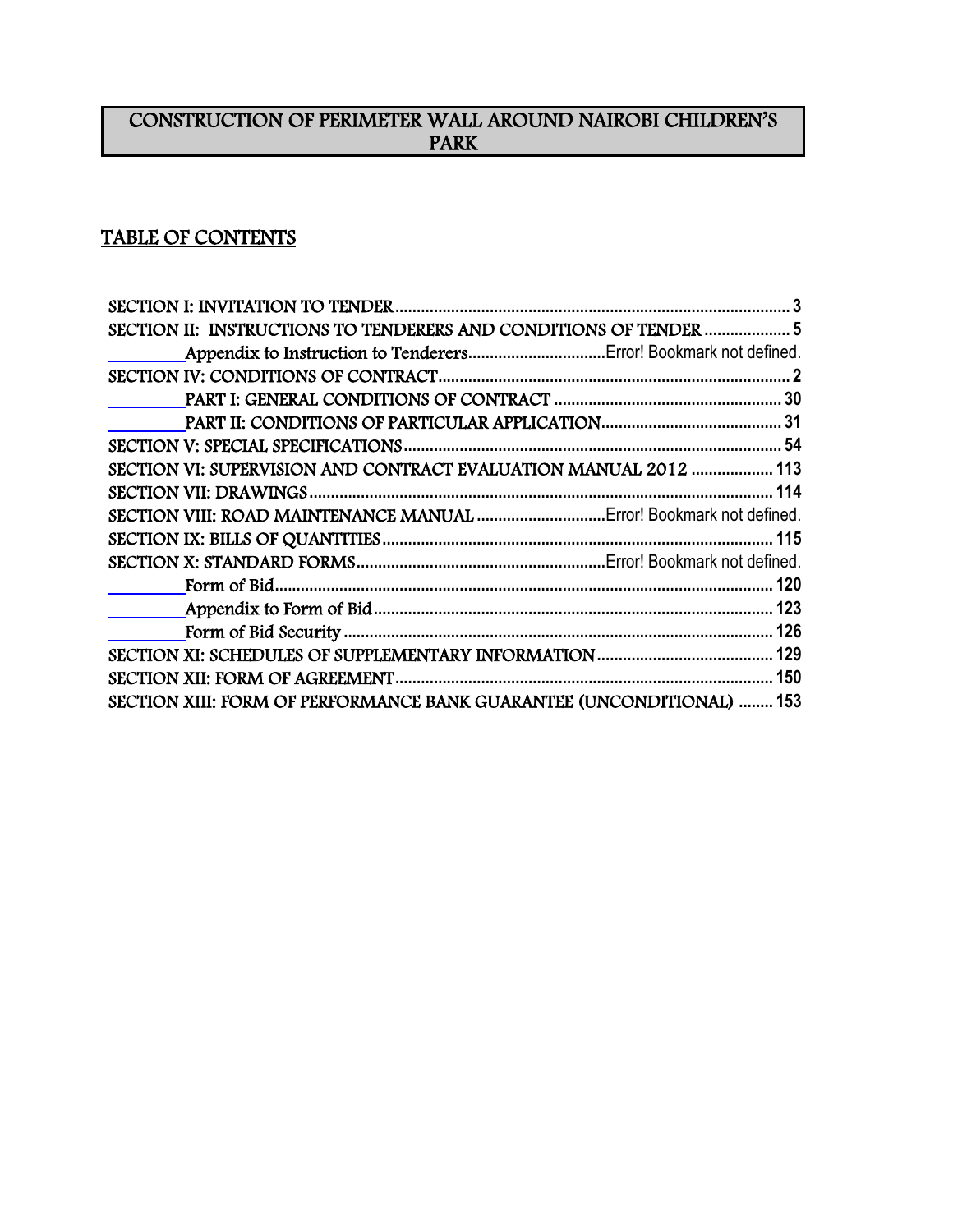# <span id="page-2-0"></span>SECTION I: INVITATION TO TENDER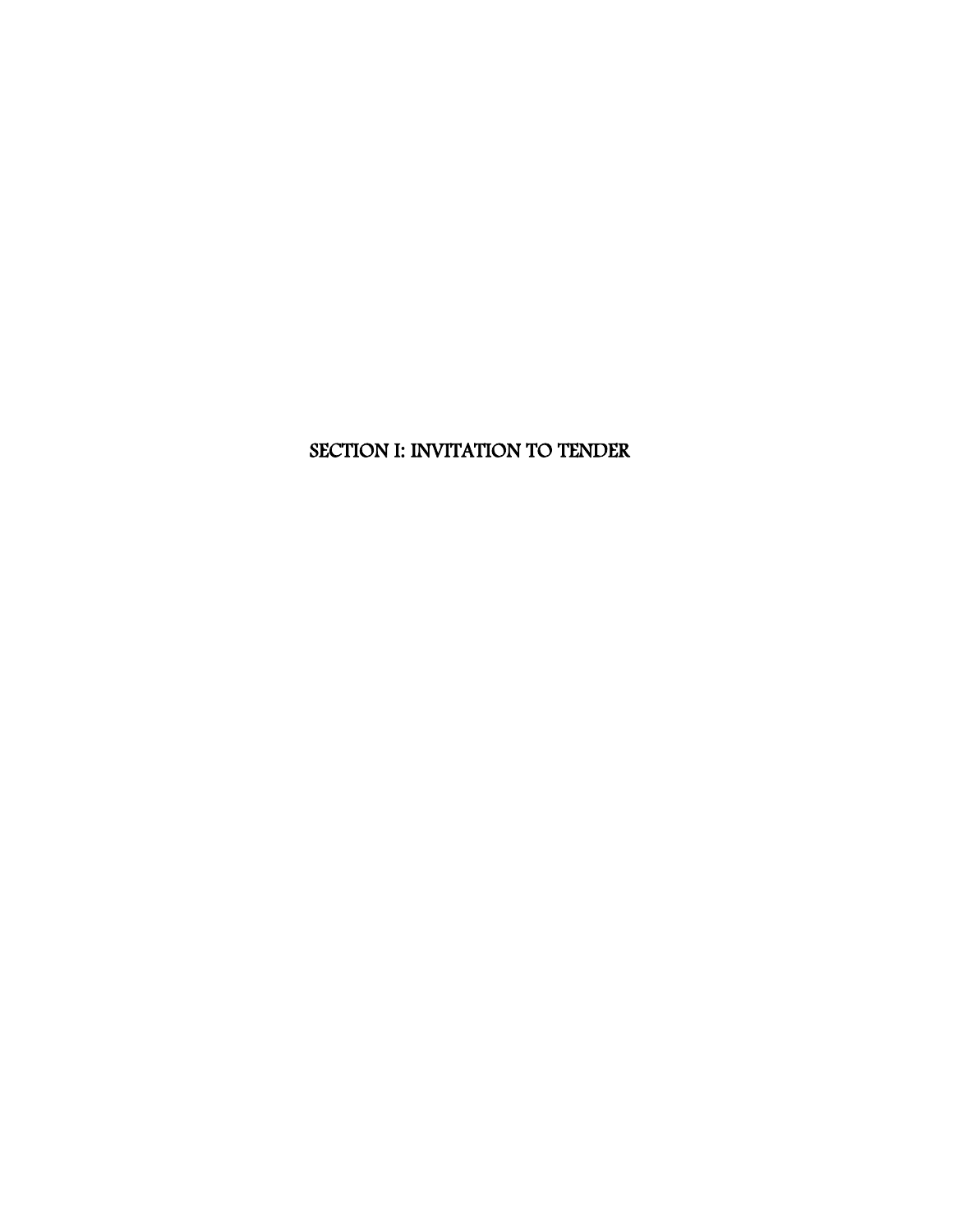(\* Invitation to tender to be inserted\*)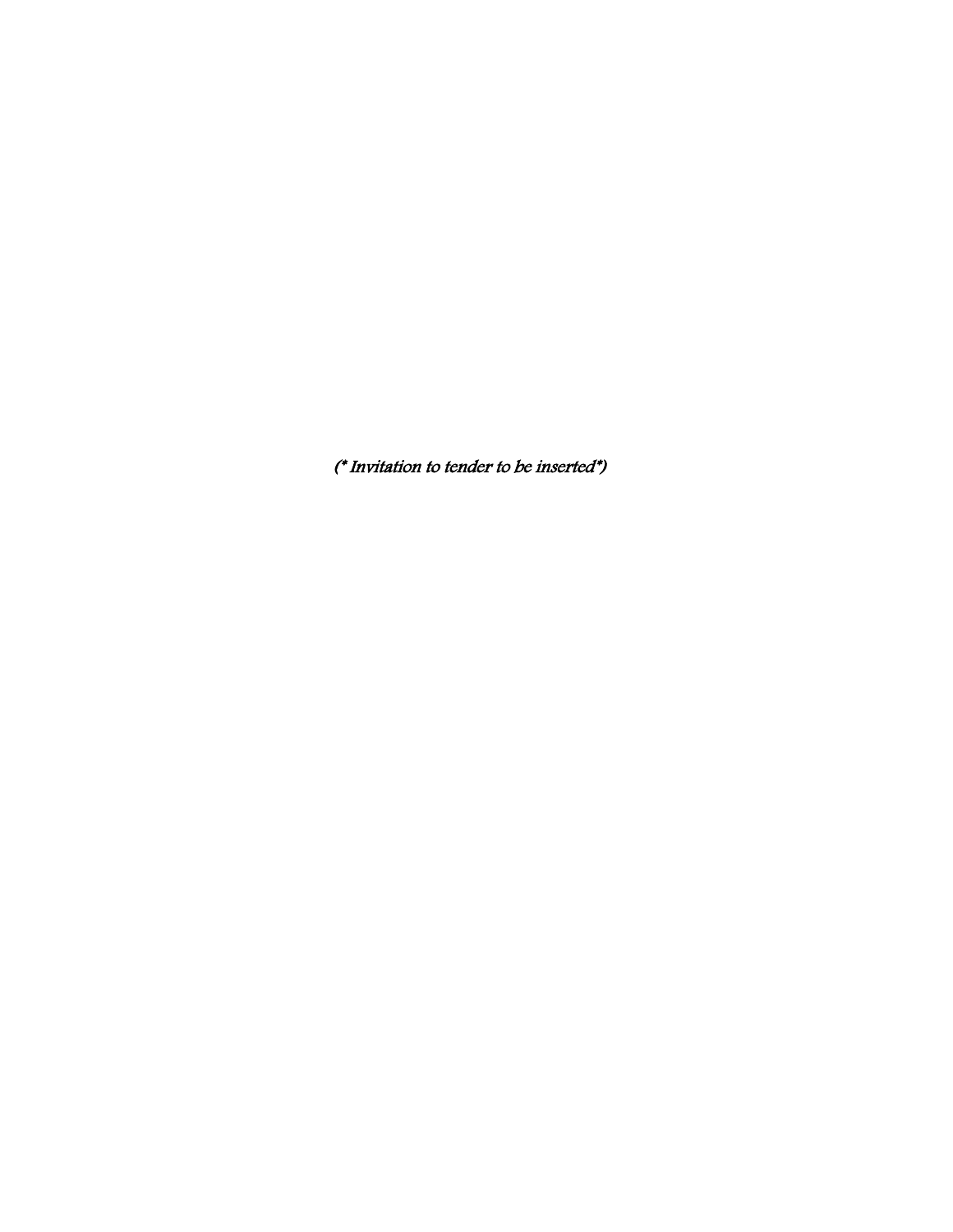<span id="page-4-0"></span>SECTION II: INSTRUCTIONS TO TENDERERS AND CONDITIONS OF TENDER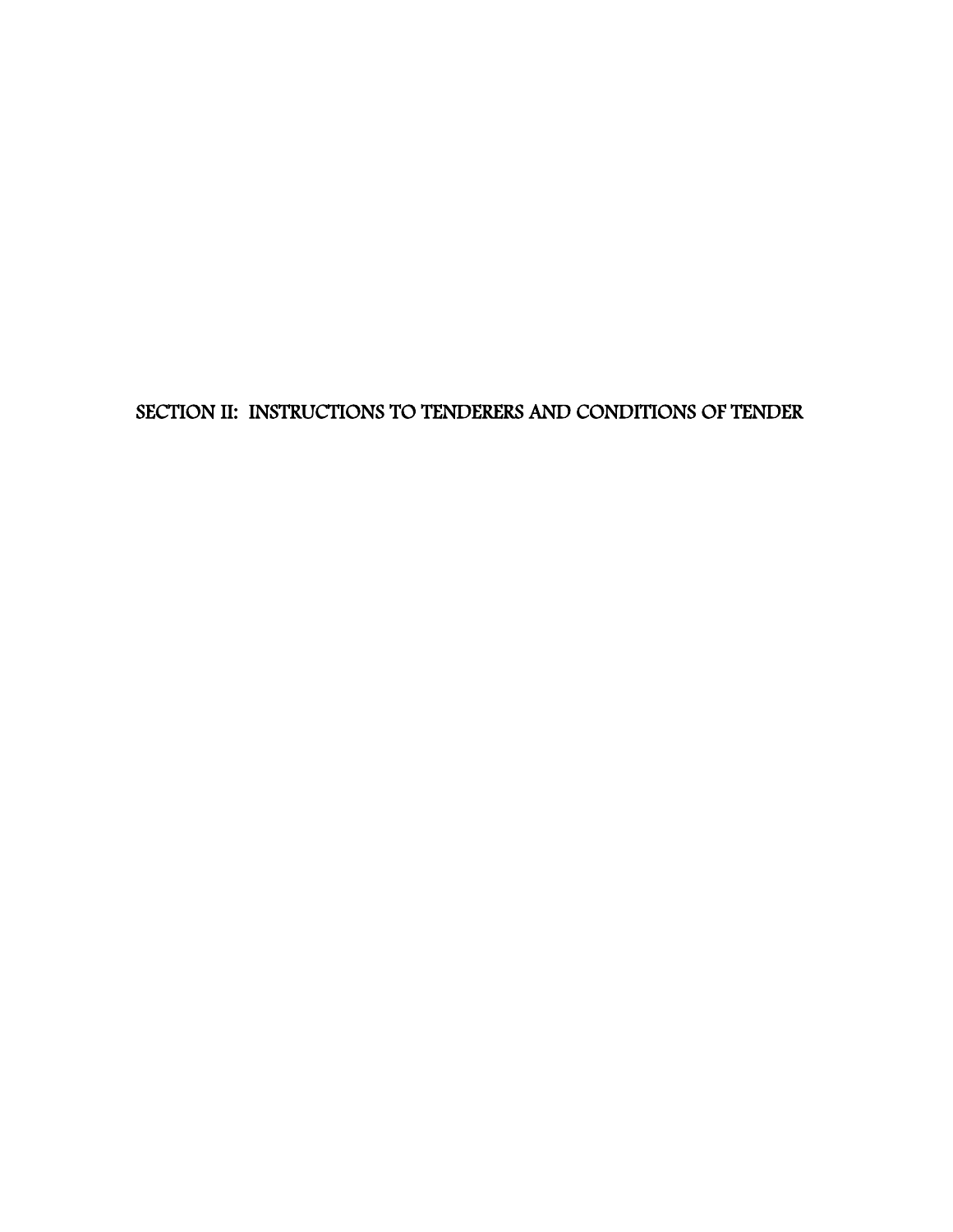#### **TABLE OF CONTENTS**

| A.        |    |             |  |
|-----------|----|-------------|--|
|           | 1  |             |  |
|           | 2  |             |  |
|           | 3  |             |  |
|           | 4  |             |  |
|           | 5  |             |  |
|           | 6  |             |  |
|           |    |             |  |
|           | 8  |             |  |
| <b>B.</b> |    |             |  |
|           | 9  |             |  |
|           | 10 |             |  |
|           | 11 |             |  |
| C.        |    |             |  |
|           | 12 |             |  |
|           | 13 |             |  |
|           | 14 |             |  |
|           | 15 |             |  |
|           | 16 |             |  |
|           | 17 |             |  |
|           | 18 |             |  |
|           | 19 |             |  |
|           | 20 |             |  |
| D.        |    |             |  |
|           | 21 |             |  |
|           | 22 |             |  |
|           | 23 |             |  |
|           | 24 |             |  |
| E.        |    |             |  |
|           | 25 | Bid Opening |  |
|           | 26 |             |  |
|           | 27 |             |  |
|           | 28 |             |  |
|           | 29 |             |  |
|           | 30 |             |  |
| F.        |    |             |  |
| G.        |    |             |  |
|           | 31 |             |  |
|           | 32 |             |  |
|           | 33 |             |  |
|           | 34 |             |  |
|           | 35 |             |  |
|           | 36 |             |  |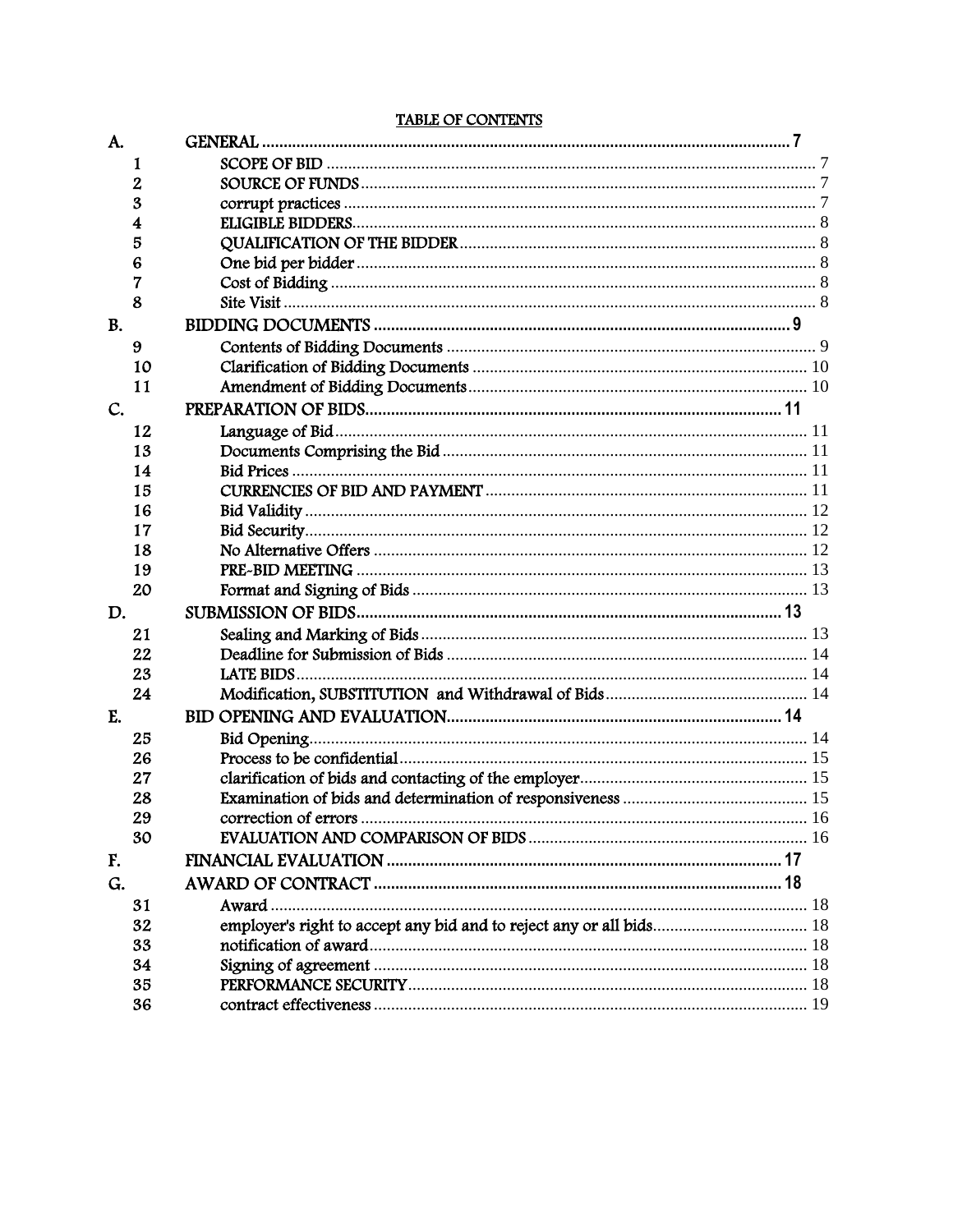# INSTRUCTIONS TO TENDERERS AND CONDITIONS OF TENDER

# A. GENERAL

# 1 SCOPE OF BID

- 1.1 The Employer, as defined in the Conditions of Contract Part II hereinafter "the Employer" wishes to receive bids for the construction of works as described in Section 1, clause 102 of the Special Specifications –"Location and extent of the Works")
- 1.2 The successful bidder will be expected to complete the Works within the period stated in the Appendix to Form of Bid from the date of commencement of the Works.
- 1.3 Throughout these bidding documents, the terms bid and tender and their derivatives (bidder/tenderer, bid/tendered, bidding/tendering etc.) are synonymous, and day means calendar day. Singular also means plural.

# 2 SOURCE OF FUNDS

2.1 The source of funding is the Government of Kenya through the Road Maintenance Levy Fund.

# 3 CORRUPT PRACTICES

3.1 The government requires that the bidders, suppliers, sub-contractors and supervisors observe the highest standards of ethics during the execution of such contracts. In this pursuit of this policy, the government;

Defines for the purpose of this provision, the terms set forth below as follows:

- i) "corrupt practice" means the offering, giving receiving, or soliciting of anything of value to influence the action of the public official in the procurement process or in the execution, and
- ii) "fraudulent practice" means a misrepresentation of facts in order to influence a procurement process or the execution of a contract to the detriment of the employer, and includes collusive practices among bidders (prior to or after bid submission) designed to establish bid prices at artificial, non-competitive levels and to deprive the employer the benefits of free and open competition

Will reject a proposal for award if it determines that the bidder recommended for award has engaged in corrupt or fraudulent practices in competing for the contract, and

Will declare a firm ineligible, either indefinitely or for a stated period of time, to be awarded a government contract if it at any time it is determined that the firm has engaged in corrupt or fraudulent practices in competing for, or in executing, a government financed contract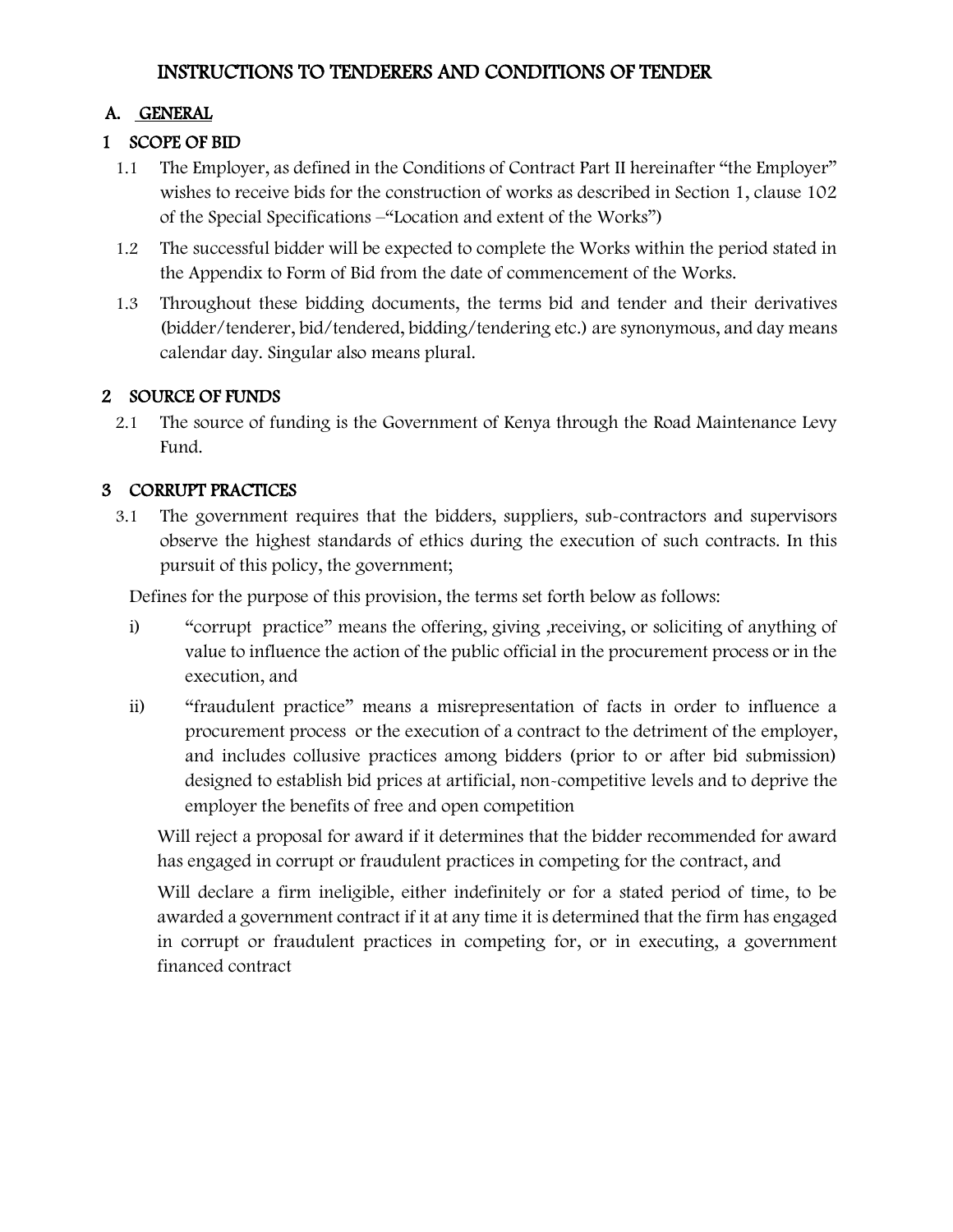# 4 ELIGIBLE BIDDERS

- 4.1 This invitation to bid is open to all bidders who are legally registered or incorporated in the Republic of Kenya as of the time of bid submission. Registration with National Construction Authority (NCA) as a road works contractor is mandatory.
- 4.2 Bidders shall not have a conflict of interest. Bidders shall be considered to have conflict of interest, if they participated as a consultant in the preparation of the design, documentation or technical specifications of the works that are the subject of this bidding other than as far as required by the Employer.
- 4.3 A firm that is under a declaration of eligibility by the Employer in accordance with clause 3, at the date of submission of the Bid or thereafter, shall be disqualified.
- 4.4 Bidders shall provide such evidence of their continued eligibility satisfactory to the Employer as the Employer shall reasonably request.

# 5 QUALIFICATION OF THE BIDDER

- 5.1 Bidders shall as part of their bid:
	- (a) Submit a written power of attorney authorizing the signatory of the bid to commit the bidder; and
	- (b) Update any information submitted with their bids and update in any case the information indicated in the schedules and continue to meet the minimum threshold criteria set out in the bid documents.
- 5.2 As a minimum, bidders shall update the following information:
	- (a) evidence of access to lines of credit from a bank and availability of other financial resources
	- (b) financial predictions for the current year and the two subsequent years, including the effect of known commitments
	- (c) work commitments
	- (d) current litigation information; and
	- (e) availability of critical equipment
- 5.3 Bidders shall also submit proposals of work methods and schedule in sufficient detail to demonstrate the adequacy of the bidders' proposals to meet the technical specifications and the completion time referred to in Clause 1.2 above.

# 6 ONE BID PER BIDDER

6.1 Each bidder shall submit only one bid. A bidder who submits or participates in more than one bid will be disqualified.

# 7 COST OF BIDDING

7.1 The bidder shall bear all costs associated with the preparation and submission of his bid and the Employer will in no case be responsible or liable for those costs, regardless of the conduct or outcome of the bidding process.

# 8 SITE VISIT

8.1 The tenderer is advised to visit and examine the site and its surroundings and obtain for himself on his own responsibility, all information that may be necessary for preparing the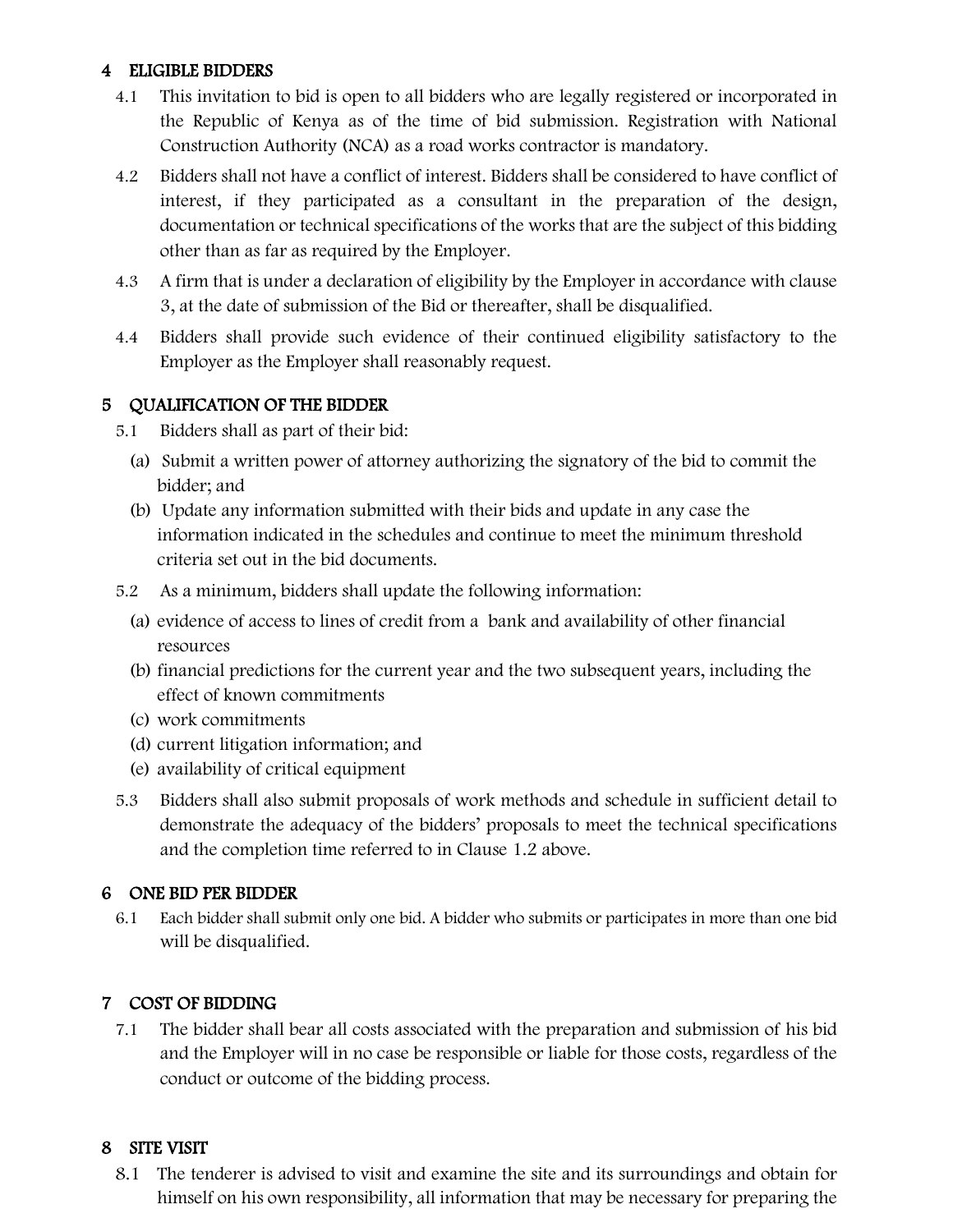tender and entering into a contract. The costs of visiting the site shall be the tenderer's own responsibility.

- 8.2 The tenderer and any of his personnel or agents will be granted permission by the Employer to enter upon premises and lands for the purpose of such inspection, but only upon the express condition that the tenderer, his personnel or agents, will release and indemnify the Employer from and against all liability in respect of, and will be responsible for personal injury (whether fatal or otherwise), loss of or damage to property and any other loss, damage, costs and expenses however caused, which but for the exercise of such permission, would not have arisen.
- 8.3 A Mandatory pre-tender site meeting shall be held as specified in the tender notice. A representative of the Employer will be available to meet the intending tenderers at the venue.
- 8.4 The Employer will conduct a Site Visit concurrently with the pre-bid meeting referred to in Clause 19, attendance for which is necessary for all bidders. Attendance by the tenderers shall be as specified in the tender notice.
- 8.5 Tenderers must provide their own transport. The representative will not be available at any other time for site inspection visits.
- 8.6 Each tenderer shall complete the Certificate of Tenderer's Visit to the Site, whether he in fact visits the Site at the time of the organized site visit or by himself at some other time.

# B. BIDDING DOCUMENTS

## 9 CONTENTS OF BIDDING DOCUMENTS

- 9.1 The set of documents comprising the tender includes the following together with any addenda issued in accordance with Clause 11:
- (a) Invitation to Bid
- (b) Instructions to Bidders and Conditions of Tender
- (c) Appendix to Instruction to Tenderers
- (d) Conditions of Contract Part I
- (e) Conditions of Contract Part II
- (f) Road Maintenance Manual (May 2010 Edition)
- (g) Standard Specifications
- (h) Special Specifications
- (i) Form of Bid, Appendix to Form of Bid and Bid Security
- (j) Bills of Quantities
- (k) Schedules of Supplementary information
- (l) Form of Contract Agreement
- (m) Form of Performance Security
- (n) Drawings
- (o) BID Addenda (BID Notices)
- (p) Declaration Form
	- 9.2 The bidder is expected to examine carefully all instructions, conditions, forms, terms, specifications and drawings in the bidding documents. Failure to comply with the requirements of bid submission will be at the bidder's own risk. Bids that are not substantially responsive to the requirements of the bidding documents will be rejected.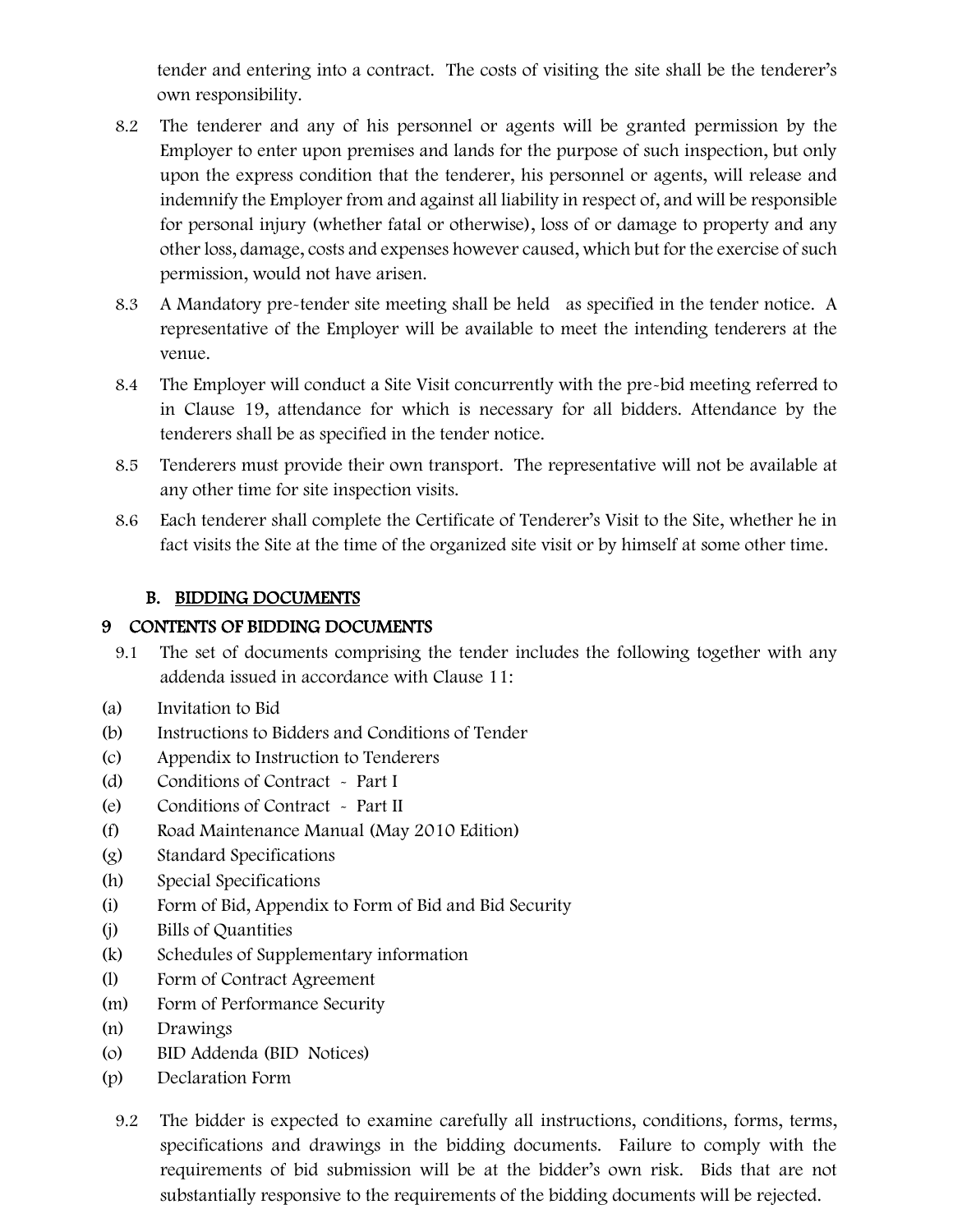9.3 All recipients of the documents for the proposed Contract for the purpose of submitting a tender (whether they submit a tender or not) shall treat the details of the documents as "private and confidential".

# 10 CLARIFICATION OF BIDDING DOCUMENTS

- 10.1 The prospective bidder requiring any clarification of the bidding documents may notify the Employer in writing, cable or by e-mail (hereinafter the term cable is deemed to include telex and facsimile) at the Employer's mailing address indicated in the Bidding Data.
- 10.2 The Employer will respond in writing to any request for clarification that he receives earlier than 7 days prior to the deadline for the submission of bids. Copies of the Employer's response to queries raised by bidders (including an explanation of the query but without identifying the sources of the inquiry) will be sent to all prospective bidders who will have purchased the bidding documents.

# 11 AMENDMENT OF BIDDING DOCUMENTS

- 11.1 At any time prior to the deadline for submission of bids, the Employer may, for any reason, whether at his own initiative or in response to a clarification requested by a prospective bidder, modify the bidding documents by issuing subsequent Addenda.
- 11.2 The Addendum thus issued shall be part of the bidding documents pursuant to Sub-Clause 10.1 and shall be communicated in writing or cable to all purchasers of the bidding documents. Prospective bidders shall promptly acknowledge receipt of each Addendum in writing or by cable to the Employer.
- 11.3 In order to afford prospective bidders reasonable time in which to take an Addendum into account in preparing their bids, the Employer may, at his discretion, extend the deadline for the submission of bids in accordance with Clause 16.2.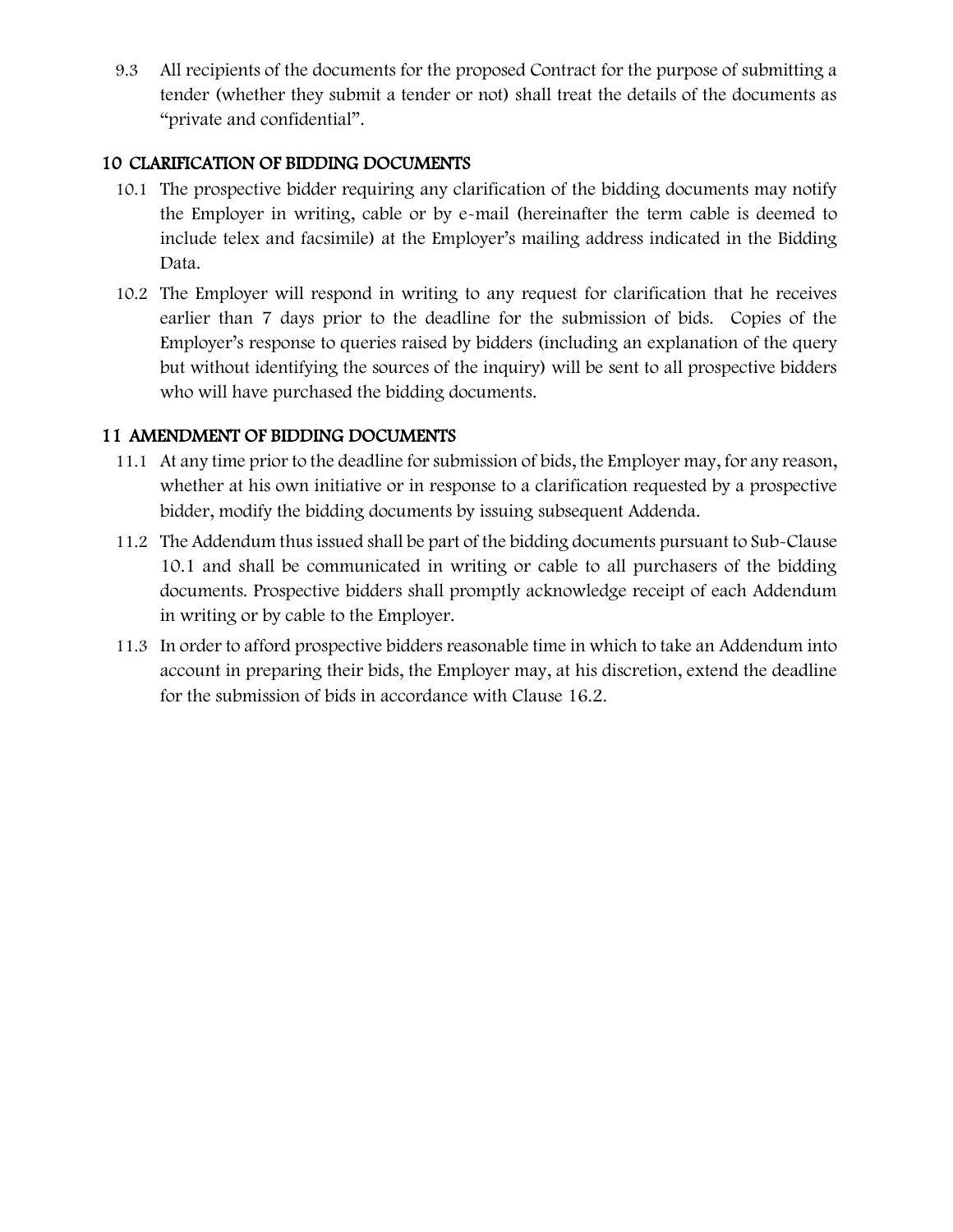# C. PREPARATION OF BIDS

# 12 LANGUAGE OF BID

12.1 The bid prepared by the bidder and all correspondences and documents relating to the bid exchanged by the bidder and the Employer shall be written in the English Language. Supporting documents and printed literature furnished by the bidder may be in another language provided they are accompanied by an appropriate translation of pertinent passages in the above stated language. For the purpose of interpretation of the bid, the English language shall prevail.

# 13 DOCUMENTS COMPRISING THE BID

- 13.1 The bid to be prepared by the bidder shall comprise:
- (a) Duly filled-in Form of Bid and Appendix to form of bid;
- (b) Bid security;
- (c) Priced Bills of Quantities;
- (d) Schedules of information
- (e) Qualification criteria
- (f) Any other materials required to be completed and submitted in accordance with the Instructions to Bidders embodied in these bidding documents.
- 13.2 These Forms, Bills of Quantities and Schedules provided in these bidding documents shall be used without exception (subject to extensions of the Schedules in the same format).

# 14 BID PRICES

- 14.1 Unless explicitly stated otherwise in the bidding documents, the contract shall be for the whole works as described in Sub-Clause 1.1, based on the basic unit rates and prices in the Bill of Quantities submitted by the bidder.
- 14.2 The bidder shall fill in rates and prices for all items of Works described in the Bills of Quantities, whether quantities are stated or not.
- 14.3 All duties, taxes (including VAT) and other levies payable by the Contractor under the Contract, or for any other cause as of the date 7 days prior to the deadline for submission of bids, shall be included in the rates and prices and the total Bid Price submitted by the bidder.
- 14.4 Unless otherwise provided in the Bidding Data and Conditions of Particular Application the rates and prices quoted by the bidder are subject to adjustment during the performance of the contract in accordance with the provisions of Clause 70 of the Conditions of Contract.

# 15 CURRENCIES OF BID AND PAYMENT

15.1 Bids shall be priced in Kenya Shillings.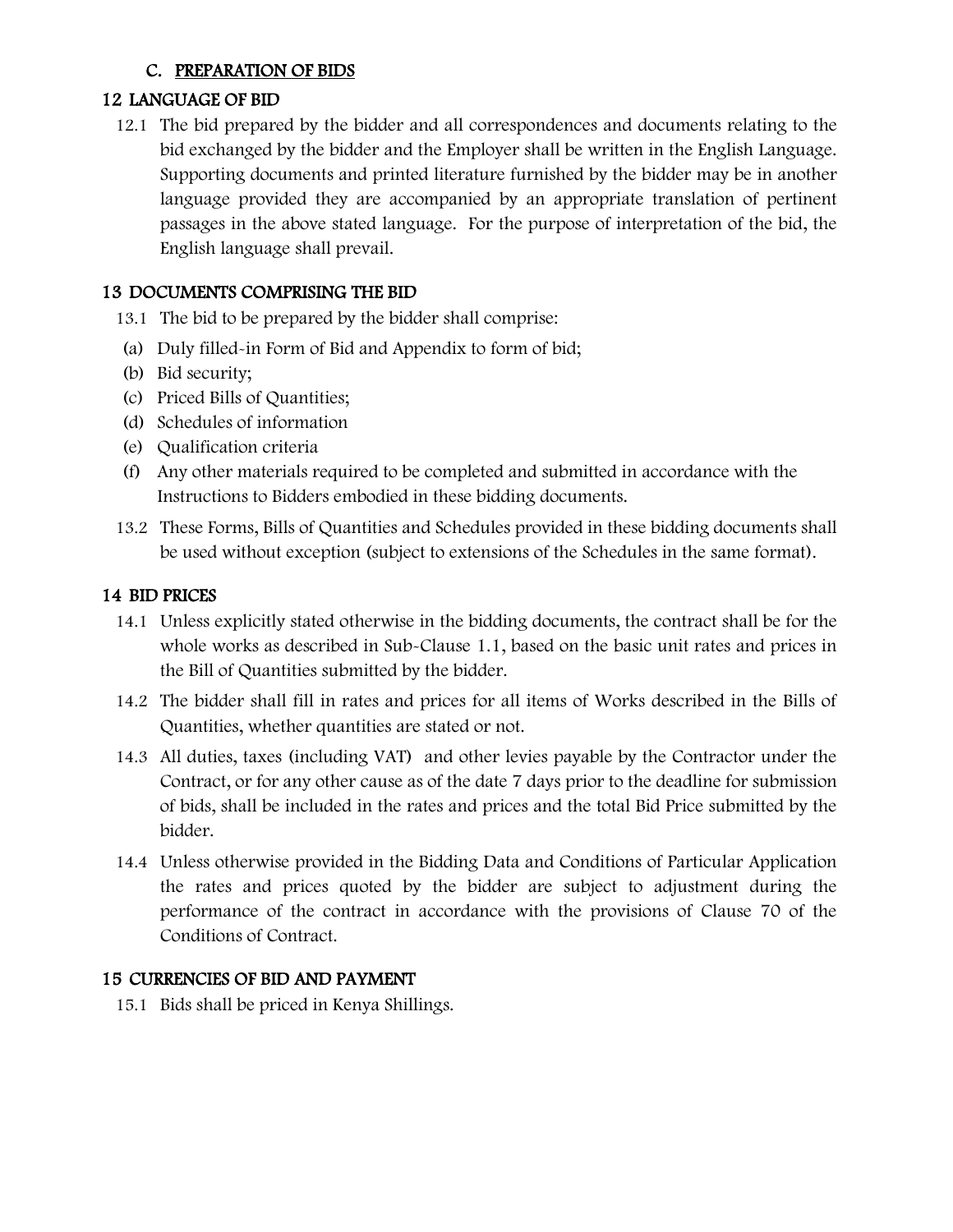#### 16 BID VALIDITY

- 16.1 The bid shall remain valid and open for acceptance for a period of 90 calendar days from the specified date of bid opening specified in Clause 22.
- 16.2 In exceptional circumstances prior to expiry of the original bid validity period, the Employer may request that the bidders extend the period of validity for a specified additional period. The request and the responses thereto shall be made in writing or by cable. A bidder may refuse the request without forfeiting his bid security. A bidder agreeing to the request will not be required nor permitted to modify his bid, but will be required to extend the validity of his bid security for the period of the extension, and in compliance with Clause 17 in all respects.

#### 17 BID SECURITY

- 17.1 The bidder shall furnish, as part of his bid, a bid security in the amount shown in the Appendix to instruction to tenderers. The bid security must be in form of unconditional Bank guarantee.
- 17.2 The bid security shall be in the form of unconditional bank guarantee from a reputable bank selected by the bidder and located in Kenya. The format of the bank guarantee shall be in accordance with bid security included in Section 3. The bid security shall remain valid for a period of thirty (30) days beyond the original validity period for the bid, and beyond any period of extension subsequently requested under Sub-Clause 16.2.
- 17.3 Any bid not accompanied by an acceptable bid security will be rejected by the Employer as non-responsive.
- 17.4 The bid securities of unsuccessful bidders will be discharged/ returned as promptly as possible as but not later than 30 days after the expiration of the period of bid security validity.
- 17.5 The bid security of the successful bidder will be discharged upon the bidder signing the Contract Agreement and furnishing the required performance security.
- 17.6 The bid security may be forfeited:
- (a) if a bidder withdraws his bid, except as provided in Sub-Clause 24.2.
- (b) if the bidder does not accept the correction of any errors, pursuant to Sub-Clause 28.2 or
- (c) in the case of a successful bidder, if he fails within the specified time limit to:
	- (i) sign the Contract Agreement or
	- (ii) furnish the necessary performance security

## 18 NO ALTERNATIVE OFFERS

- 18.1 The bidder shall submit one offer, which complies fully with the requirements of the bidding documents.
- 18.2 The bid submitted shall be solely on behalf of the bidder. A bidder who submits or participates in more than one bid will be disqualified.
- 18.3 A price or rate shall be entered in indelible ink against every item in the Bills of Quantities with the exception of items which already have Prime Cost or Provisional sums affixed thereto. The bidders are reminded that no "nil" or "included" rates or "lump-sum"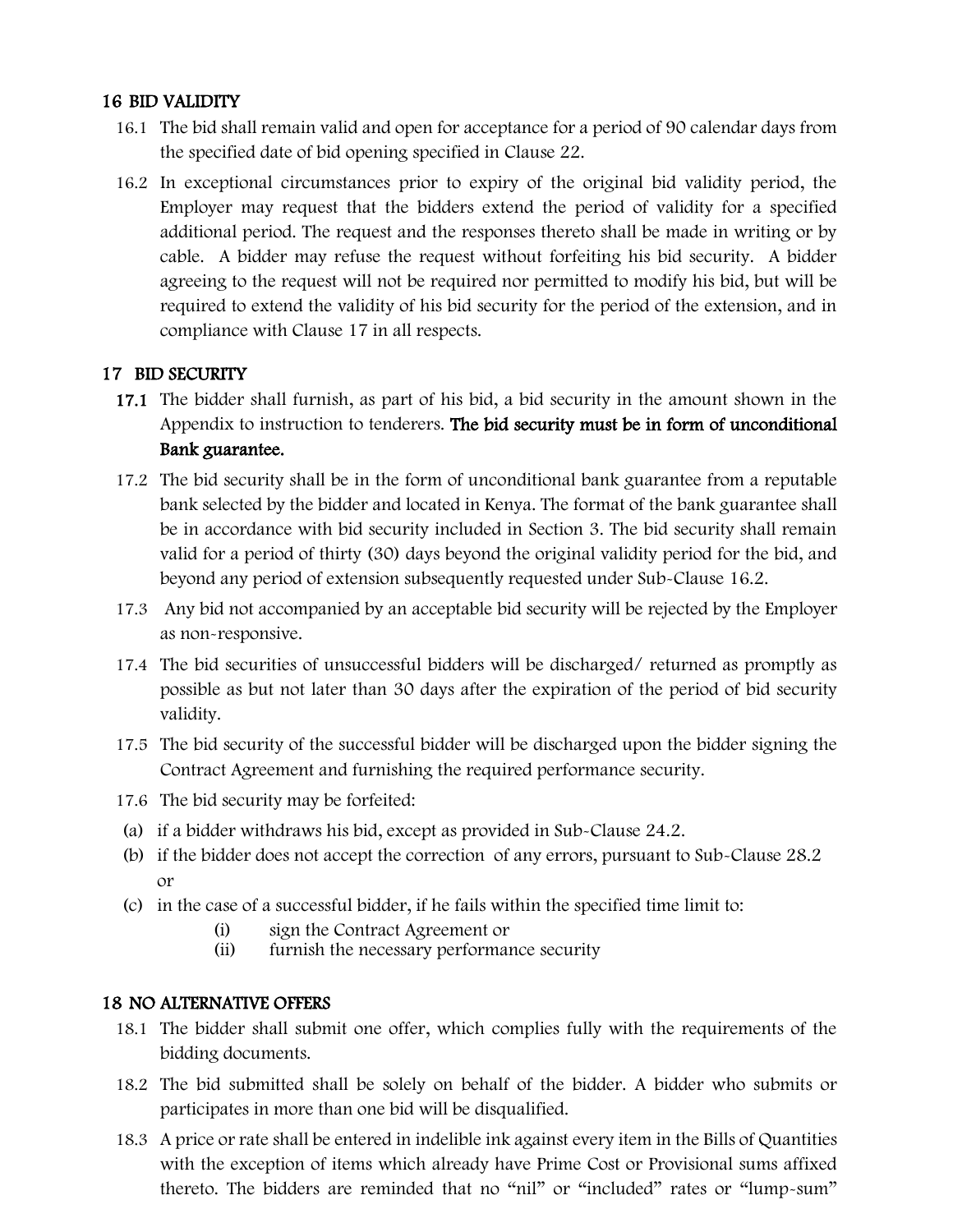discounts will be accepted. The rates for various items should include discounts if any. Bidders who fail to comply will be disqualified.

#### 19 PRE-BID MEETING

- 19.1 The bidder's designated representative is invited to attend a mandatory pre-bid meeting, which will take place as specified in the Tender notice. The purpose of the meeting will be to clarify issues and to answer questions on any matter that may be raised at that stage.
- 19.2 The bidder is requested as far as possible to submit any questions in writing or by cable, to reach the Employer not later than one week before the meeting. It may not be practicable at the meeting to answer questions received late, but questions and responses will be transmitted in accordance with the Minutes of the meeting, including the text of the questions raised and the responses given together with any responses prepared after the meeting, will be transmitted without delay to all purchasers of the bidding documents. Any modification of the bidding documents listed in Sub-Clause 9.1, which may become necessary as a result of the pre-bid meeting shall be made by the Employer exclusively through the issue of an Addendum pursuant to Clause 10 or through the minutes of the pre-bid meeting.

## 20 FORMAT AND SIGNING OF BIDS

- 20.1 The bidder shall prepare one original of the documents comprising the bid as described in Clause 13 of these Instructions to Bidders, bound with the section containing the Form of Bid and Appendix to Bid, and clearly marked "ORIGINAL". In addition, the bidder shall submit another copy of the bid clearly marked "COPY OF ORIGINAL". In the event of discrepancy between them, the original shall prevail.
- 20.2 The original and copies of the bid shall be typed or written in indelible ink (in the case of copies, photocopies are also acceptable) and shall be signed by a person or persons duly authorized to sign on behalf of the bidder pursuant to Sub-Clause 5.1(a) OR 4.3 (c) as the case may be. The person or persons signing the bid shall initial all pages of the bid where entries or amendments have been made.
- 20.3 The bid shall be without alterations, omissions or conditions except as necessary to correct errors made by the bidder, in which case such corrections shall be initialled by the person or persons signing the bid.

## D. SUBMISSION OF BIDS

## 21 SEALING AND MARKING OF BIDS

- 21.1 The bidder shall seal the original and each copy of the bid in separate envelopes duly marking the envelopes "ORIGINAL" and "COPY". The envelopes shall then be sealed in an outer separate envelope.
- 21.2 The inner and outer envelopes shall be:
	- (a) Addressed to the Employer at the address provided in the Appendix to Form of Bid.
	- (b) Bear the name and identification number of the contract. In addition to the identification required in sub-Clause 21.2, the inner envelopes shall indicate the name and address of the bidder to enable the bid to be returned unopened in case it is declared "late" pursuant to Clause 23.1, and for matching purposes under Clause 24.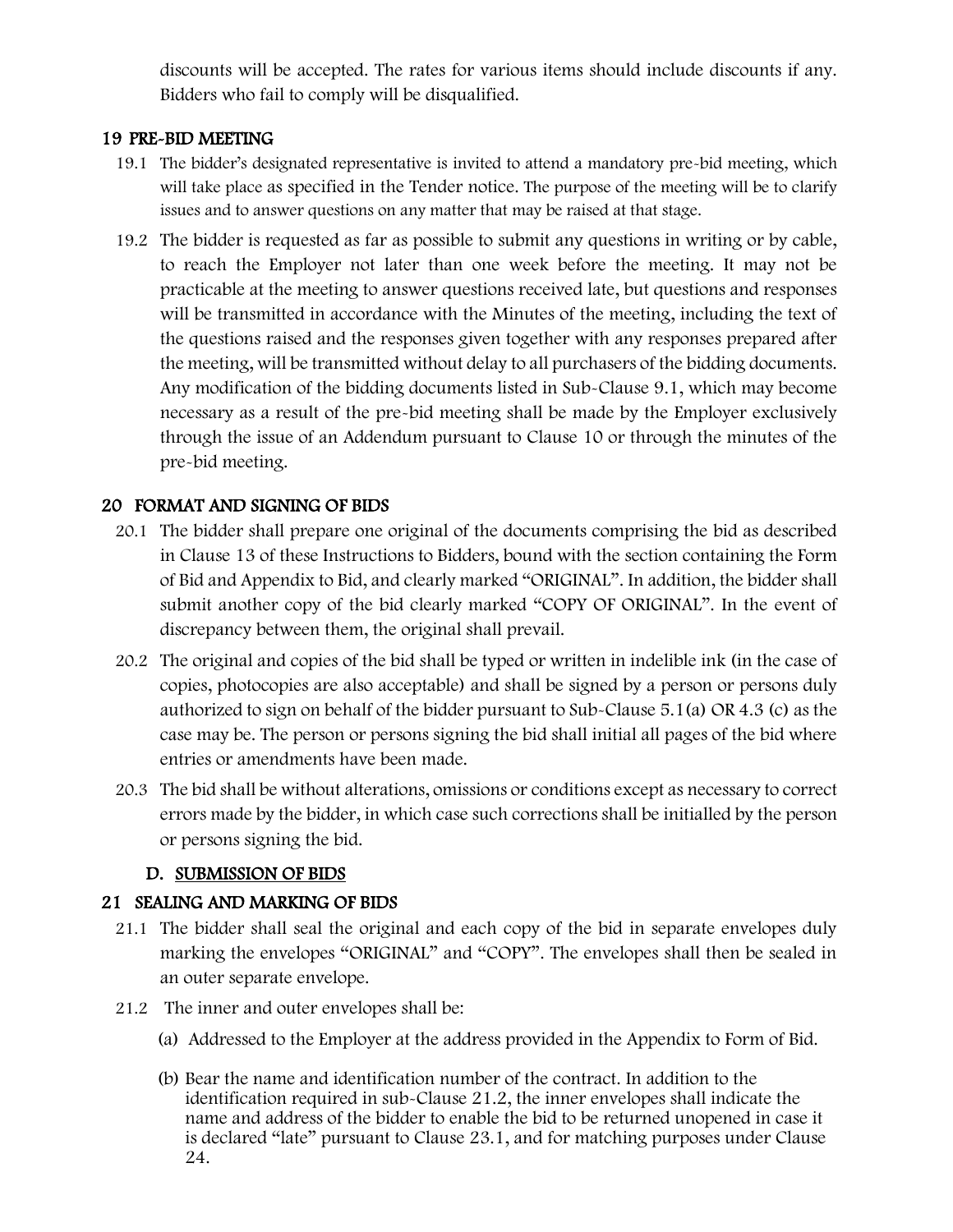21.3 If the outer envelope is not sealed and marked as instructed above, the Employer will assume no responsibility for the misplacement or premature opening of the bid. If the outer envelope discloses the bidder's identity the Employer will not guarantee the anonymity of the bid submission, but this shall not constitute grounds for rejection of the bid.

# 22 DEADLINE FOR SUBMISSION OF BIDS

22.1 Bids must be received by the Employer at the address specified in Sub Clause 21.2 not later than the date indicated in the tender notice.

Tenders delivered by hand must be placed in the "tender box" provided in the office of the employer.

Proof of posting will not be accepted as proof of delivery and any tender delivered after the above stipulated time, from whatever cause arising will not be considered.

22.2 The Employer may, at his discretion, extend the deadline for the submission of bids through the issue of an Addendum in accordance with Clause 11 in which case all rights and obligations of the Employer and the bidders previously subject to the original deadline shall thereafter be subject to the new deadline as extended.

## 23 LATE BIDS

23.1 Any bid received by the Employer after the deadline for submission of bids prescribed in Clause 22 will be returned unopened to the bidder.

# 24 MODIFICATION, SUBSTITUTION AND WITHDRAWAL OF BIDS

- 24.1 The bidder may modify, substitute or withdraw his bid after bid submission, provided that written notice of modification or withdrawal is received by the Employer prior to the prescribed deadline for submission of bids.
- 24.2 The bidder's modification, substitution or withdrawal notice shall be prepared, sealed, marked and delivered in accordance with the provisions of Clause 21, with the outer and inner envelopes additionally marked "MODIFICATION" or "WITHDRAWAL" as appropriate.
- 24.3 No bid may be modified subsequent to the deadline for submission of bids, except in accordance with Sub-Clause 29.2.
- 24.4 Any withdrawal of a bid during the interval between the deadline for submission of bids and expiration of the period of bid validity specified in Clause 17 may result in the forfeiture of the bid security pursuant to Sub-Clause 17.6.

## E. BID OPENING AND EVALUATION

## 25 BID OPENING

25.1 The Employer will open the bids, including withdrawals and modifications made pursuant to Clause 24, in the presence of bidders' designated representatives who choose to attend, at the time, date, and location stipulated in the letter of invitation. The bidders' representatives who are present shall sign a register evidencing their attendance.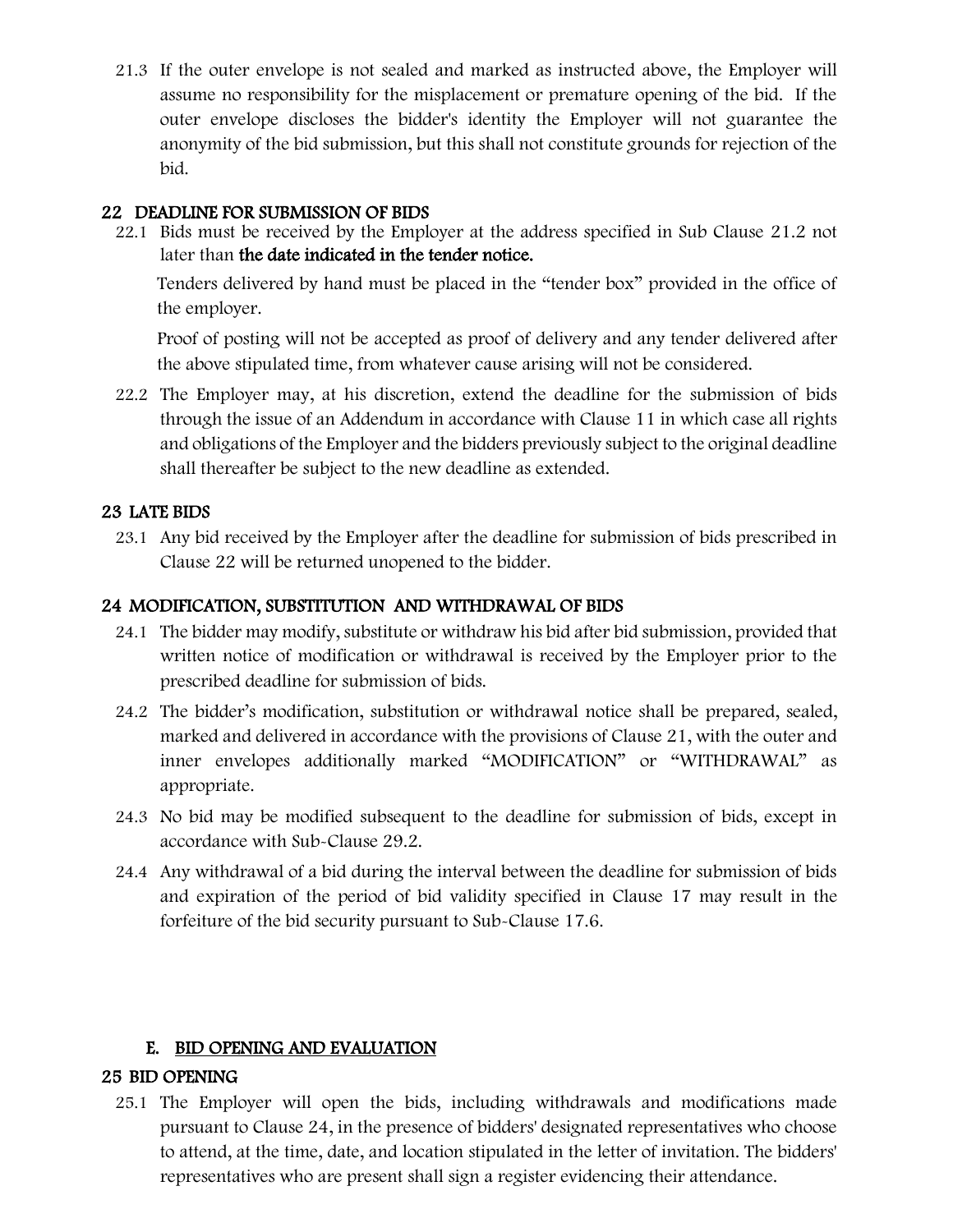- 25.2 Envelopes marked "WITHDRAWAL" and "SUBSTITUTION" shall be opened first and the name of the bidder shall be read out. Bids for which an acceptable notice of withdrawal has been submitted pursuant to Clause 24 shall not be opened.
- 25.3 The bidder's name, the Bid Prices, including any bid modifications and withdrawals, the presence (or absence) of bid security, and any such details as the Employer may consider appropriate, will be announced by the Employer at the opening. Subsequently, all envelopes marked "MODIFICATION" shall be opened and the submissions therein read out in appropriate detail. No bid shall be rejected at bid opening except for late bids pursuant to Clause 22.
- 25.4 The Employer shall prepare minutes of the bid opening, including the information disclosed to those present in accordance with Sub-Clause 24.3.
- 25.5 Bids not opened and read out at bid opening shall not be considered further for evaluation, irrespective of the circumstances.

# 26 PROCESS TO BE CONFIDENTIAL

26.1 Information relating to the examination, evaluation and comparison of bids, and recommendations for the award of contract shall not be disclosed to bidders or any other persons not officially concerned with such process until the award to the successful bidder has been announced. Any effort by a bidder to influence the Employer's processing of bids or award decisions may result in the rejection of the bidder's bid.

# 27 CLARIFICATION OF BIDS AND CONTACTING OF THE EMPLOYER

- 27.1 To assist in the examination, evaluation, and comparison of bids, the Employer may, at its discretion, ask any bidder for clarification of its bid, including breakdowns of unit rates. The request for clarification and the response shall be in writing or by cable, but no change in the price or substance of the bid shall be sought, offered, or permitted except as required to confirm the correction of arithmetic errors discovered by the Employer in the evaluation of the bids in accordance with Clause 29.
- 27.2 Subject to Sub-Clause 26.1, no bidder shall contact the Employer on any matter relating to its bid from the time of the bid opening to the time the contract is awarded. If the bidder wishes to bring additional information to the notice of the Employer, should do so in writing.
- 27.3 Any effort by the bidder to influence the Employer in the Employer's bid evaluation, bid comparison or contract award decisions may result in the rejection of the bidder's bid.

## 28 EXAMINATION OF BIDS AND DETERMINATION OF RESPONSIVENESS

- 28.1 Prior to the detailed evaluation of bids, the Employer will determine whether each bid (a) has been properly signed; (b) is accompanied by the required securities; (c) is substantially responsive to the requirements of the bidding documents; and (d) provides any clarification and/or substantiation that the Employer may require to determine responsiveness pursuant to Sub-Clause 28.2.
- 28.2 A substantially responsive bid is one that conforms to all the terms, conditions, and specifications of the bidding documents without material deviation or reservation and has a valid tender bank guarantee. A material deviation or reservation is one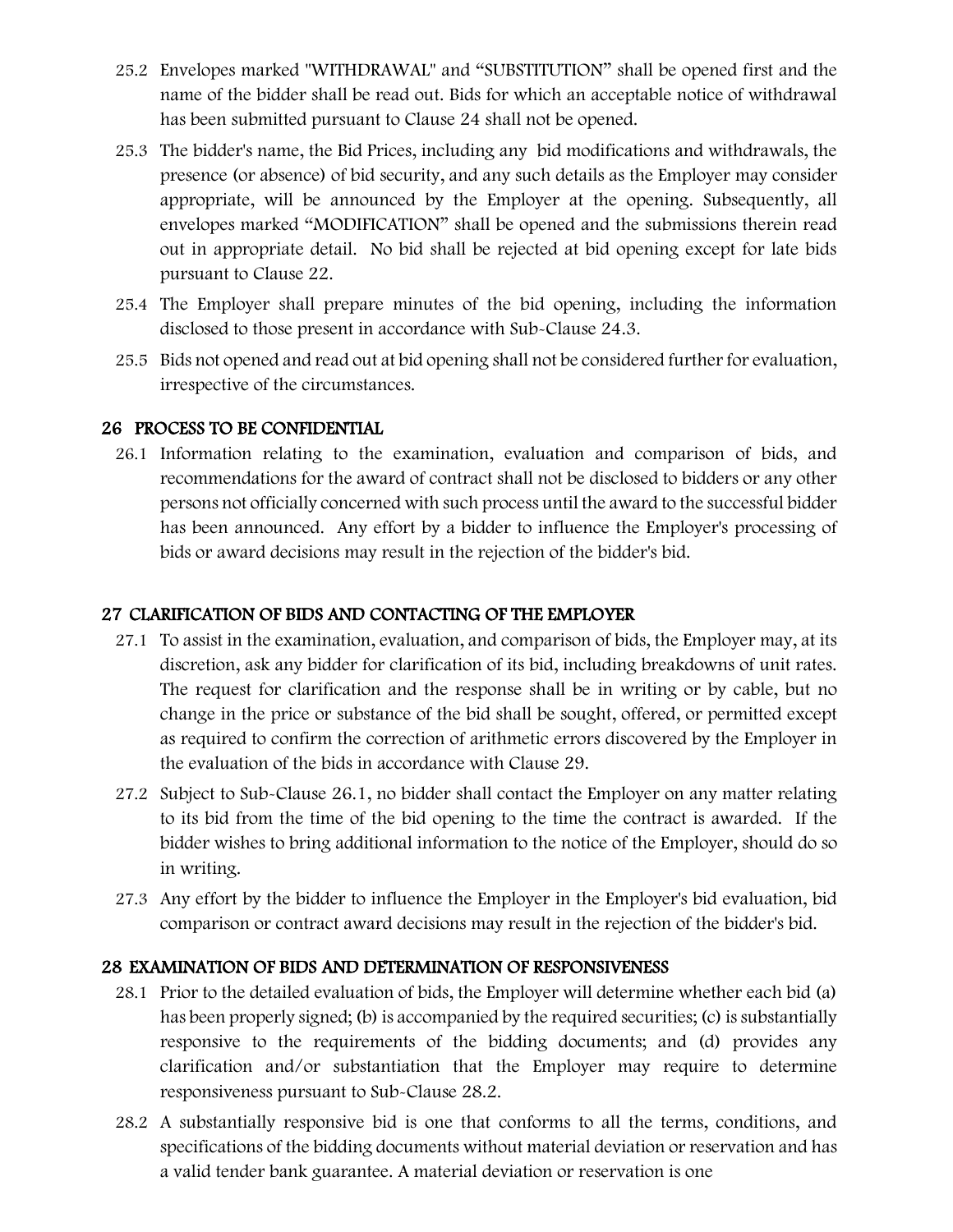(a) Which affects in any substantial way the scope, quality, or performance of the works;

(b) Which limits in any substantial way, inconsistent with the bidding documents, the Employer's rights or the bidder's obligations under the contract; or

(c) Whose rectification would affect unfairly the competitive position of other bidders presenting substantially responsive bids.

28.3 If a bid is not substantially responsive, it will be rejected by the Employer and may not subsequently be made responsive by correction or withdrawal of the nonconforming deviation or reservation.

#### 29 CORRECTION OF ERRORS

Tenders determined to be substantially responsive shall be checked by the Employer for any arithmetic errors in the computations and summations. Errors will be corrected by the Employer as follows:

- (a) Where there is a discrepancy between the amount in figures and the amount in words, the amount in words will govern.
- (b) Where there is a discrepancy between the unit rate and the line item total resulting from multiplying the unit rate by the quantity, the unit rate as quoted will prevail, unless in the opinion of the Employer, there is an obvious typographical error, in which case adjustment will be made to the entry containing that error.
- (c) In the event of a discrepancy between the tender amount as stated in the Form of Tender and the corrected tender figure in the main summary of the Bills of Quantities, the amount as stated in the Form of Tender shall prevail.
- (d) The Error Correction Factor shall be computed by expressing the difference between the tender amount and the corrected tender sum as a percentage of the corrected work items (i.e. corrected tender sum less Prime Cost and Provisional Sums.
- (e) The Error Correction Factor shall be applied to all work items (as a rebate or addition as the case may be) for the purposes of valuations for Interim Certificates and valuations of variations.
- (f) The Bidder shall within three (3) days after issuance of the written notice by the Employer, or such further time as the Employer may allow, correct his tender in such a manner as may be agreed or directed by the Employer failing which the tender may be absolutely rejected and the Bid Security forfeited in accordance with Sub-Clause 17.6.

## 30 EVALUATION AND COMPARISON OF BIDS

- 30.1 The Employer will carry out evaluation of details and information provided in post-Qualification Questionnaire and any bidder who does not qualify shall not have his/her bid evaluated further.
- 30.2 The Employer will then evaluate and compare only the bids determined to be substantially responsive in accordance with Clauses 27 and 28.
	- 30.3 The procuring entity may at any time terminate procurement proceedings before contract award and shall not be liable to any person for the termination.
	- 30.4 A tenderer who gives false information in the tender document about its qualification or who refuses to enter into a contract after notification of contract award shall be considered for debarment from participating in future public procurement.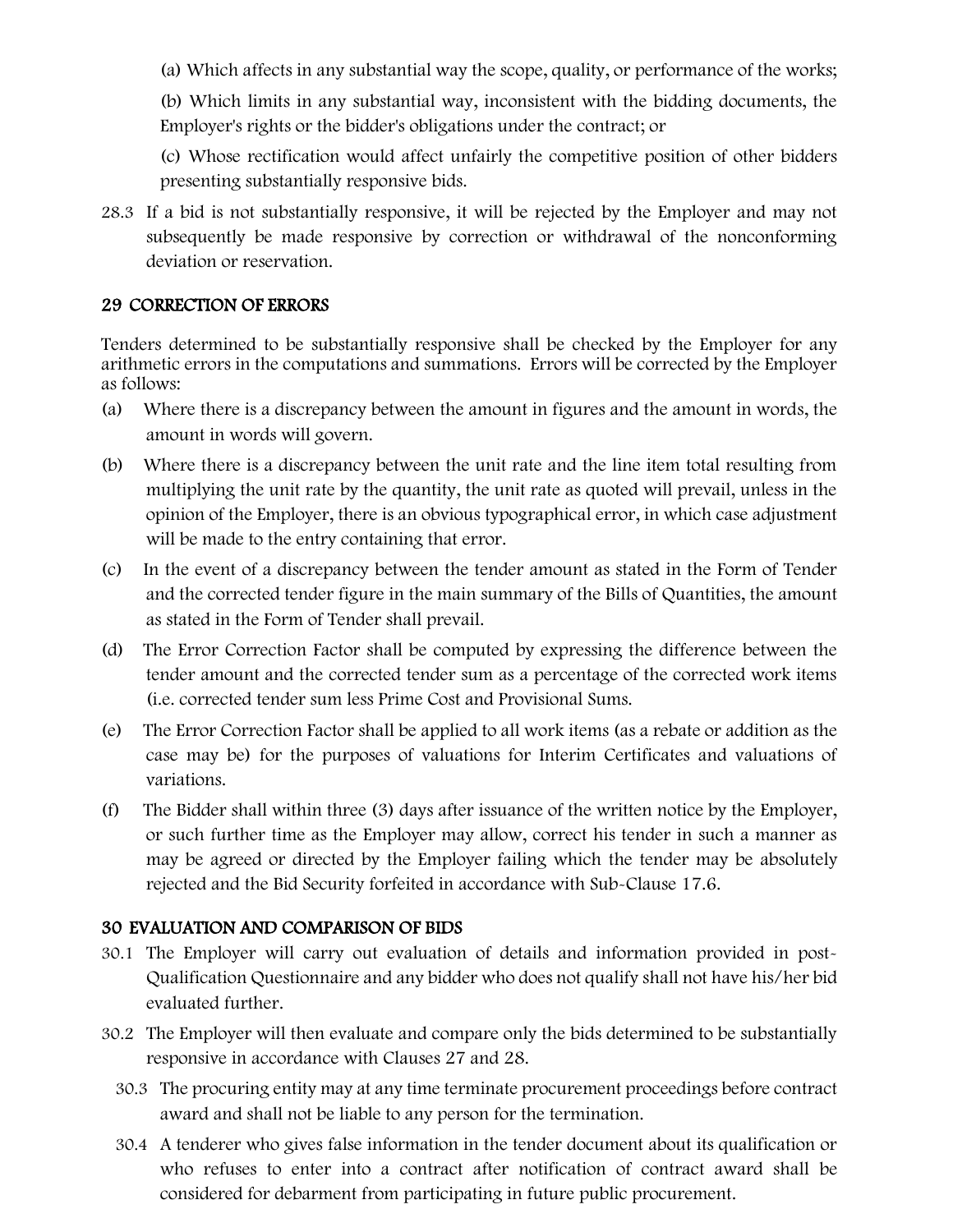## 31 QUALIFICATION AND EVALUATION CRITERIA

31.1 Post-qualification will be based on meeting all of the following minimum point scale criteria regarding the Applicant's general and particular experience, personnel and equipment capabilities as well as financial position. The Employer reserves the right to waive minor deviations, if they do not materially affect the capacity of an applicant to perform the contract. Subcontractor's experience and resources shall not be taken into account in determining the Applicant's compliance with qualifying criteria.

## 31.2 General Experience.

The Applicant shall meet the following minimum criteria: -

- (a) Average annual turnover for the last  $2$  years  $-$  KShs. 1,000,000.00/ $\sim$ .
- (b) Successful completion as a prime contractor or sub-contractor in the execution of at least three roads rehabilitation/new construction projects of a similar nature and comparable in complexity to the proposed contract within the last three years, for which at least one was located in an urban environment in Kenya.
- 31.3 **Personnel Capabilities.** The Applicant should list down personnel of minimum qualification of HND in Civil Engineering for Site Agent, Ordinary Diploma for the surveyor and other supervisory staff.
- 31.4 **Equipment Capabilities.** The Applicant should list down, the plants and equipment that are in his ownership and the ones proposed for hire which should be suitable for executing contract works. – Applicants must attaché evidence of ownership or hiring arrangements.
- 31.5 Cash flow statement. The Applicant should demonstrate that the firm has access to or has available, liquid assets, unencumbered real assets, lines or credit, and other financial means sufficient to meet the construction cash flow for a period of 2 months, estimated at 20% of the estimated tender sum.
- 31.6 Balance Sheets: Signed and stamped Audited balance sheets for the last two years should be submitted and must demonstrate the soundness of the Applicant's financial position, availability of working capital and net worth.
- 31.7 Financial position/Ratios. The applicant's financial information will be assessed in terms of ROCE, current ratio and return on equity, and the point scale criteria on their financial position given on this basis. Where necessary, the Employer may make inquiries with the Applicant's bankers.
- 31.8 Litigation History. The Applicant should provide accurate information on any litigation or arbitration resulting from contracts complete or under execution by him over the last five years. A consistent history of litigation against the Applicant may result in failure of the application.
- 31.9 Post-qualification criteria are as provided in the Appendix to instruction to tenderers. The bidders who pass the technical criteria will be subjected to financial evaluation.

# F. FINANCIAL EVALUATION

31.8 Comparison of major rates of items of construction & credibility of tenderers rates

The Employer will compare the tenderers' rates with the Engineer's estimates for major items of construction. If some bids are seriously unbalanced or front loaded in relation to the Engineer's estimates for the major items of work to be performed under the contract,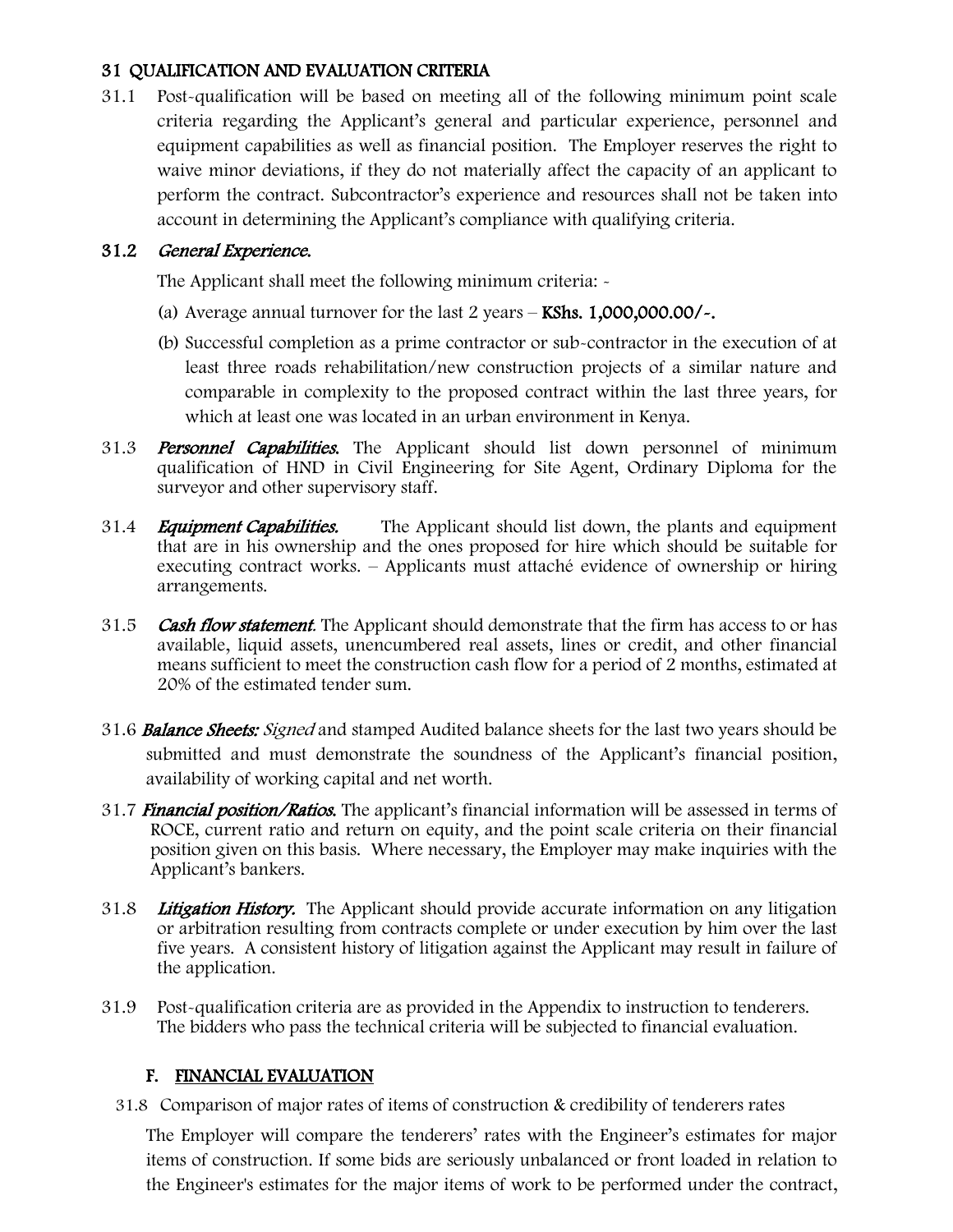the Employer may require the bidder to produce detailed price analyses for any or all items of the Bills of Quantities, to demonstrate the internal consistency of those prices with the construction methods and schedule proposed. After evaluation of the price analyses, taking into consideration the schedule of estimated contract payments, the Employer may require that the amount of the Performance Security set forth in Clause 35 be increased at the expense of the bidder to a level sufficient to protect the Employer against financial loss in the event of default of the successful bidder under the contract

# G. AWARD OF CONTRACT

#### 32 AWARD

32.1 Subject to Clause 32, the Employer will award the contract to the bidder whose bid has been determined to be substantially responsive to the bidding documents and who has offered the lowest Evaluated Bid Price pursuant to Clause 29, provided that such bidder has been determined to be (a) eligible in accordance with the provisions of Sub-Clause 3.1, and (b) qualified in accordance with the provisions of Clause 4.

## 33 EMPLOYER'S RIGHT TO ACCEPT ANY BID AND TO REJECT ANY OR ALL BIDS

33.1 The Employer reserves the right to accept or reject any bid, and to annul the bidding process and reject all bids, at any time prior to award of contract, without thereby incurring any liability to the affected bidder or bidders or any obligation to inform the affected bidder or bidders of the grounds for the Employer's action.

#### 34 NOTIFICATION OF AWARD

- 34.1 Prior to expiration of the period of bid validity prescribed by the Employer, the Employer will notify the successful bidder in writing or by cable confirmed by registered letter that its bid has been accepted. This letter (hereinafter and in the Conditions of Contract called "Letter of Acceptance") shall specify the sum, which the Employer will pay the Contractor in consideration of the execution and completion of the works and the remedying of any defects therein by the Contractor as prescribed by the contract (hereinafter and in the Conditions of Contract called "the Contract Price").
- 34.2 At the same time that the Employer notifies the successful bidder that his bid has been accepted, the Employer shall notify the other bidders that their bids have been unsuccessful and that their bid security will be returned as promptly as possible, in accordance with sub clause 17.4.

#### 35 SIGNING OF AGREEMENT

35.1 Within 21 days of receipt of the Notification of Award, the successful bidder shall sign the Form of Agreement and return it to the Employer, together with the required performance security.

#### 36 PERFORMANCE SECURITY

- 36.1 Within 14 days of receipt of the Letter of Acceptance from the Employer, the successful bidder shall furnish to the Employer a performance security in the form stipulated in the Conditions of contract. The form of performance security provided in Section 9 of the bidding documents shall be used.
- 36.2 The successful bidder shall provide a performance security in the form of an Unconditional Bank Guarantee from a reputable bank located in Kenya.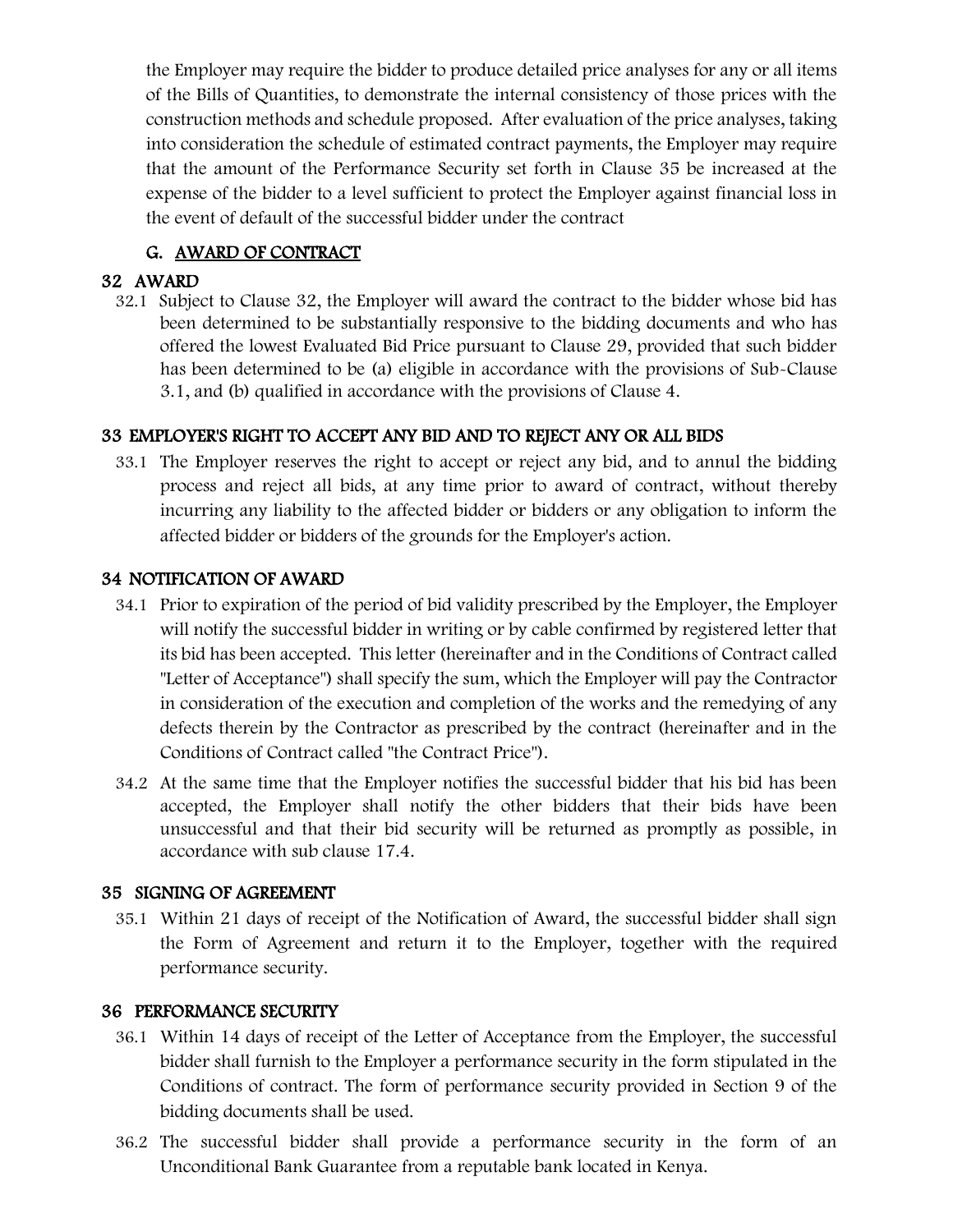36.3 Failure by successful bidder to lodge the required performance Guarantee within 14 days of the receipt of the letter of Acceptance shall constitute sufficient grounds for annulment of the award and forfeiture of the bid surety; in which event the Employer may make the award to another bidder or call for new bids.

## 37 CONTRACT EFFECTIVENESS

37.1 The Contract will be effective only upon signature of the Agreement between the Contractor and the Employer.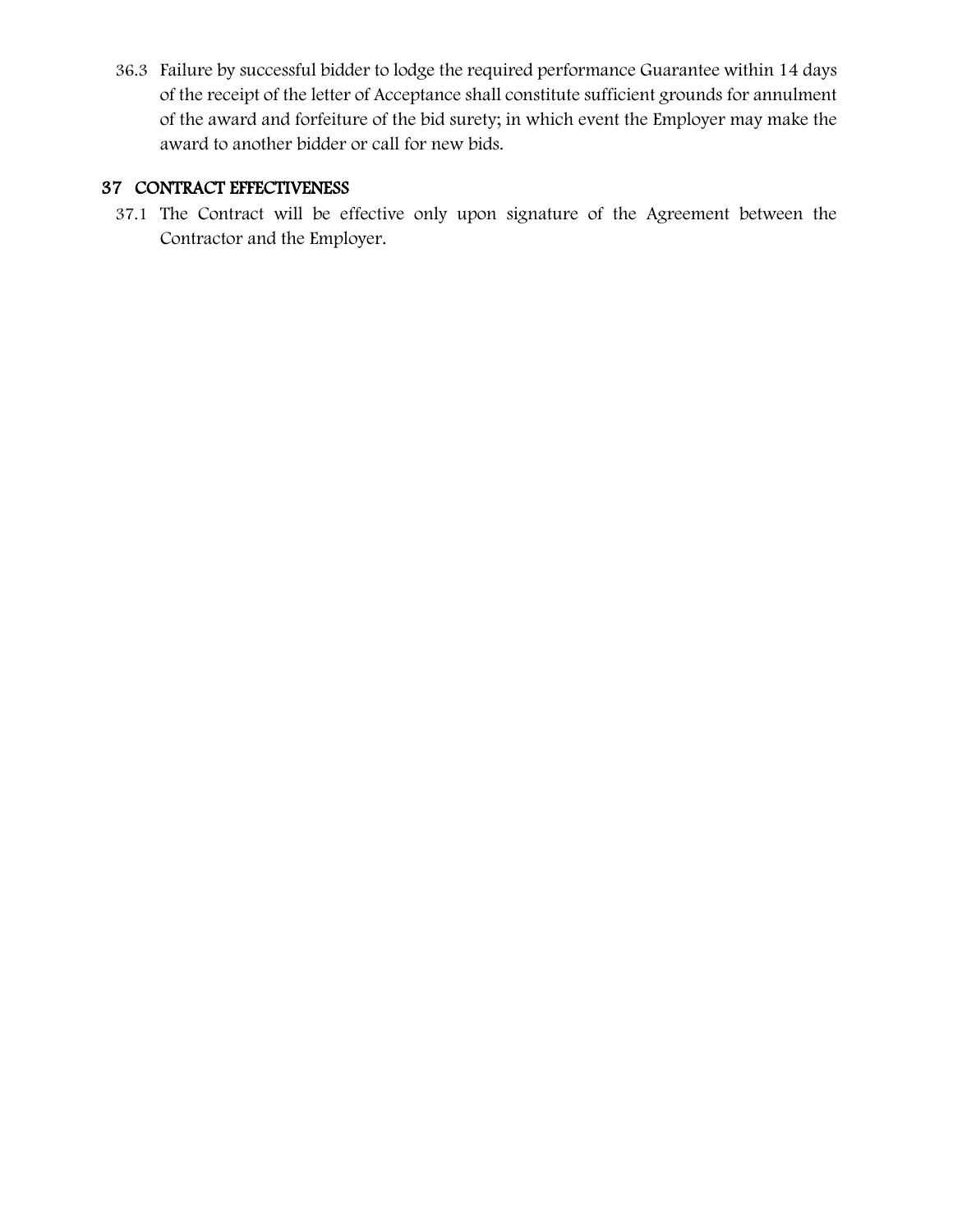# QUALIFICATION CRITERIA

This Section contains all the factors, methods and criteria that the Employer shall use to evaluate applications. The information to be provided in relation to each factor and the definitions of the corresponding terms are included in the respective Application Forms.

## **Contents**

| 7. Schedule of the Major Items of Plant/Equipment Available for Proposed Contract21 |  |
|-------------------------------------------------------------------------------------|--|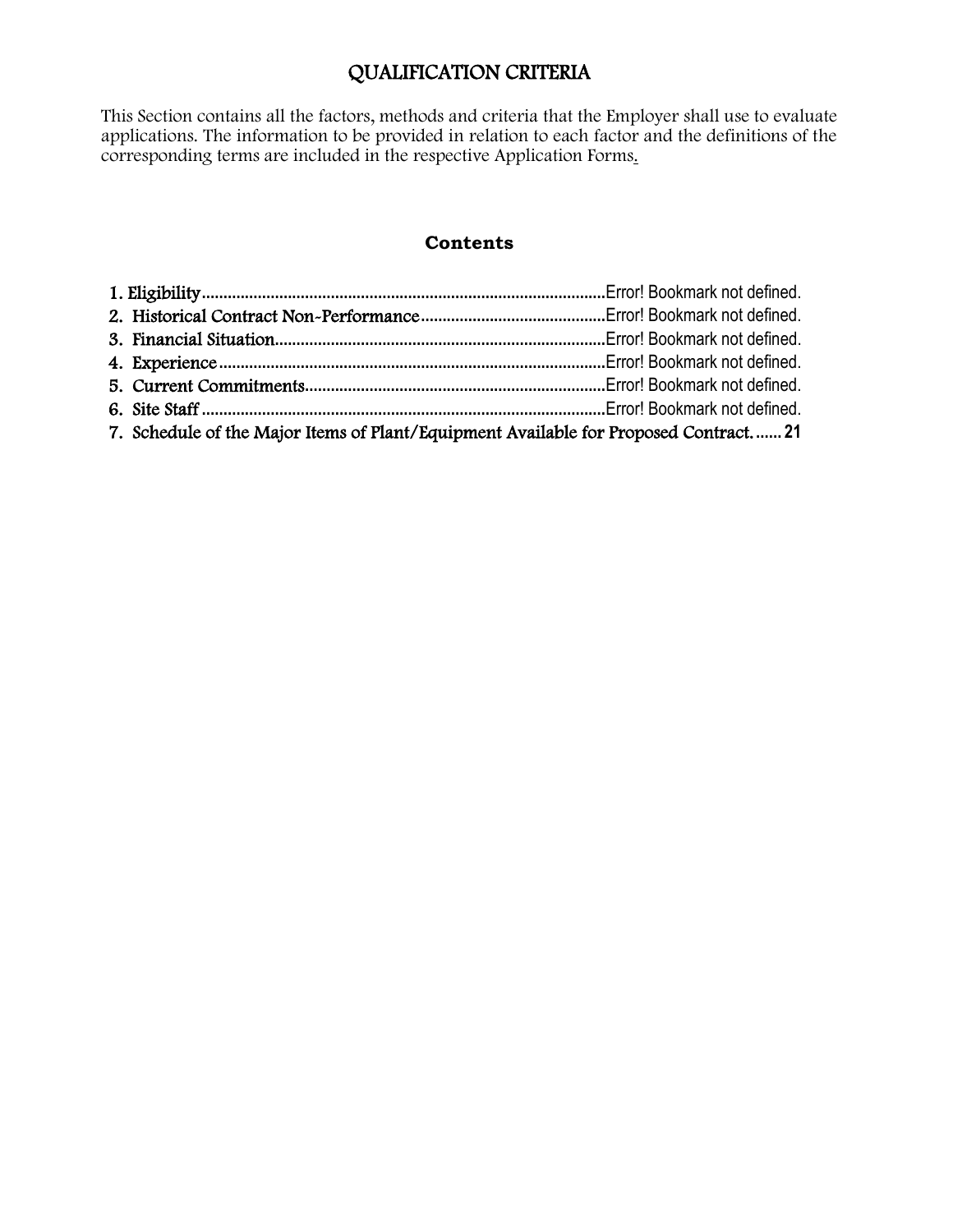<span id="page-20-0"></span>

|     |                                            | Qualification Criteria                                                                                                                                                                                                                                                                                                                                                                                                                                                        | Compliance<br>Requirement | Documentation              |  |  |  |  |
|-----|--------------------------------------------|-------------------------------------------------------------------------------------------------------------------------------------------------------------------------------------------------------------------------------------------------------------------------------------------------------------------------------------------------------------------------------------------------------------------------------------------------------------------------------|---------------------------|----------------------------|--|--|--|--|
| No. | Subject                                    | Requirement                                                                                                                                                                                                                                                                                                                                                                                                                                                                   | Bidder                    | Submission<br>Requirements |  |  |  |  |
|     | 1. Eligibility                             |                                                                                                                                                                                                                                                                                                                                                                                                                                                                               |                           |                            |  |  |  |  |
| 1.1 | Eligibility                                | Nationality in accordance with<br>Sub-Clause 4.1.                                                                                                                                                                                                                                                                                                                                                                                                                             | Must meet requirement     | Section 2, Schedule 1      |  |  |  |  |
| 1.2 | Conflict of Interest                       | No conflicts of interest in Sub-<br>Clause 4.2.                                                                                                                                                                                                                                                                                                                                                                                                                               | Must meet requirement     | Section 2, Schedule 1      |  |  |  |  |
| 1.3 | Debarment                                  | Not having been declared<br>ineligible by the Employer, as<br>described in Sub-Clause 4.3.                                                                                                                                                                                                                                                                                                                                                                                    | Must meet requirement     | Section 2, Schedule 11     |  |  |  |  |
| 1.4 | Incorporation &<br>Registration            | Pursuant to sub-clause 4.1 the<br>following shall be provided;<br>- Copy of Certificate of<br>incorporation certified by a<br>Commissioner of Oaths or<br>issuing authority to show that<br>the applicant is a registered<br>company and legally authorised<br>to do business in Kenya<br>- Proof of registration with the<br>National Construction Authority<br>(NCA) in the categories<br>indicated in the tender notice.                                                   | Must meet requirement     | Section 2, Schedule 1      |  |  |  |  |
|     | 2. Historical Contract Non-Performance     |                                                                                                                                                                                                                                                                                                                                                                                                                                                                               |                           |                            |  |  |  |  |
| 2.1 | History of Non-<br>Performing<br>Contracts | Non-performance of a contract<br>did not occur within the last<br>three (3) years prior to the<br>dedline for application<br>submission based on all<br>information on fully settled<br>disputes or litigation. A fully<br>settled dispute or litigation is<br>one that has been resolved in<br>accordance with the Dispute<br>Resolution Mechanism under<br>the respective contract, and<br>where all appeal instances<br>available to the applicant have<br>been exhausted. | Must meet requirement     | Section 2, Schedule 5      |  |  |  |  |
| 2.2 | Pending Litigation                         | All pending litigation shall in<br>total not represent more than<br>fifty percent (50%)] of the<br>Applicant's net worth and shall<br>be treated as resolved against<br>the Applicant.                                                                                                                                                                                                                                                                                        | Must meet requirement     | Section 2, Schedule 10     |  |  |  |  |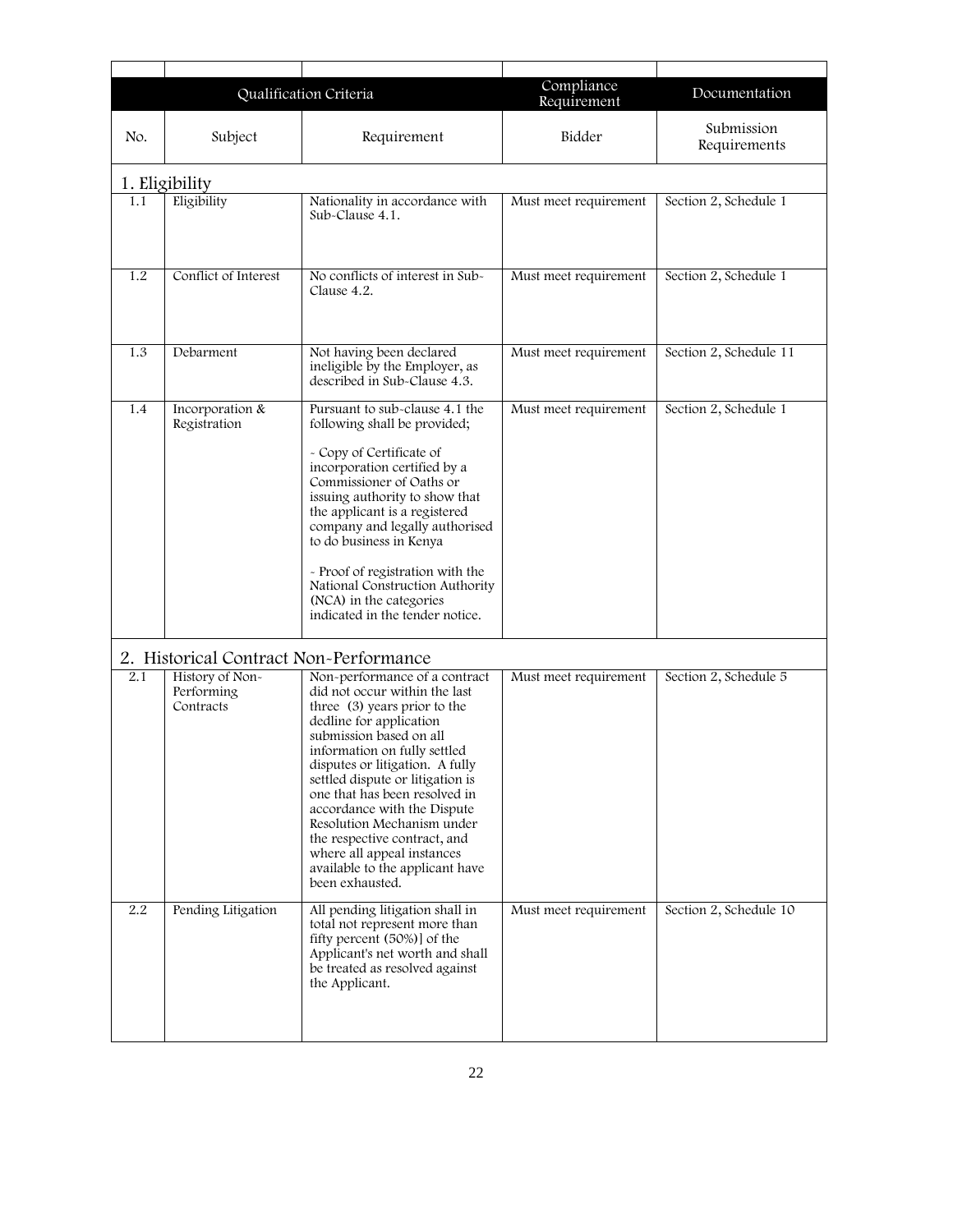|        |                                            | Qualification Criteria                                                                                                                                                                                                                                                                                                                                                                                                                 | Compliance<br>Requirement                                                                                                           | Documentation                                                                                                                                                                                                                                                                                                                                                                                                                      |
|--------|--------------------------------------------|----------------------------------------------------------------------------------------------------------------------------------------------------------------------------------------------------------------------------------------------------------------------------------------------------------------------------------------------------------------------------------------------------------------------------------------|-------------------------------------------------------------------------------------------------------------------------------------|------------------------------------------------------------------------------------------------------------------------------------------------------------------------------------------------------------------------------------------------------------------------------------------------------------------------------------------------------------------------------------------------------------------------------------|
| No.    | Subject                                    | Requirement                                                                                                                                                                                                                                                                                                                                                                                                                            | Bidder                                                                                                                              | Submission<br>Requirements                                                                                                                                                                                                                                                                                                                                                                                                         |
|        | 3. Financial Situation                     |                                                                                                                                                                                                                                                                                                                                                                                                                                        |                                                                                                                                     |                                                                                                                                                                                                                                                                                                                                                                                                                                    |
| 3.1    | Financial<br>Performance                   | (a) Submission of audited<br>balance sheets or other financial<br>statements acceptable to the<br>Employer, for the last two [2]<br>years and authenticated bank<br>statement for the last six (6)<br>months to demonstrate:<br>(b) the current soundness of the<br>applicants financial position<br>and its prospective long term<br>profitability, and<br>(c) capacity to have a cash flow<br>equivalent to 20% of the tender<br>sum | Must submit as<br>required and bidders<br>who meet the<br>requirement are<br>marked YES, those<br>that do not meet are<br>marked NO | Attach evidence on<br>the requirement of<br>Section 2, Schedule<br>8 a) All pages must<br>be initialized and<br>stamped by both a<br>practicing Auditor<br>registered with<br>ICPAK and one of<br>the Directors.<br>Auditor's<br>practicing<br>membership<br>number from<br>ICPAC must be<br>indicated. Non-<br>adherence to this to<br>part a, b and c<br>leads to<br>disqualification.<br>(b) All pages in the<br>bank statement |
| 3.2    | Average Annual<br>Construction<br>Turnover | (d) Average annual<br>construction turnover of KShs<br>18 Million [eighteen Million],<br>calculated as total certified<br>payments received for contracts<br>in progress or completed,                                                                                                                                                                                                                                                 | Must submit as<br>required and bidders<br>who meet the<br>requirement are<br>marked YES, those<br>that do not meet are              | Section 2, Schedule 8                                                                                                                                                                                                                                                                                                                                                                                                              |
|        | 4. Experience                              | within the last two $[(2)]$ years                                                                                                                                                                                                                                                                                                                                                                                                      | marked NO                                                                                                                           |                                                                                                                                                                                                                                                                                                                                                                                                                                    |
| 4.1(a) | General<br>Construction<br>Experience      | Experience under construction<br>contracts in the role as a main<br>contractor or subcontractor for<br>at least the last four[4] years<br>prior to the applications<br>submission deadline                                                                                                                                                                                                                                             | Must submit as<br>required and bidders<br>who meet the<br>requirement are<br>marked YES, those<br>that do not meet are<br>marked NO | Section 2, Schedule 6A                                                                                                                                                                                                                                                                                                                                                                                                             |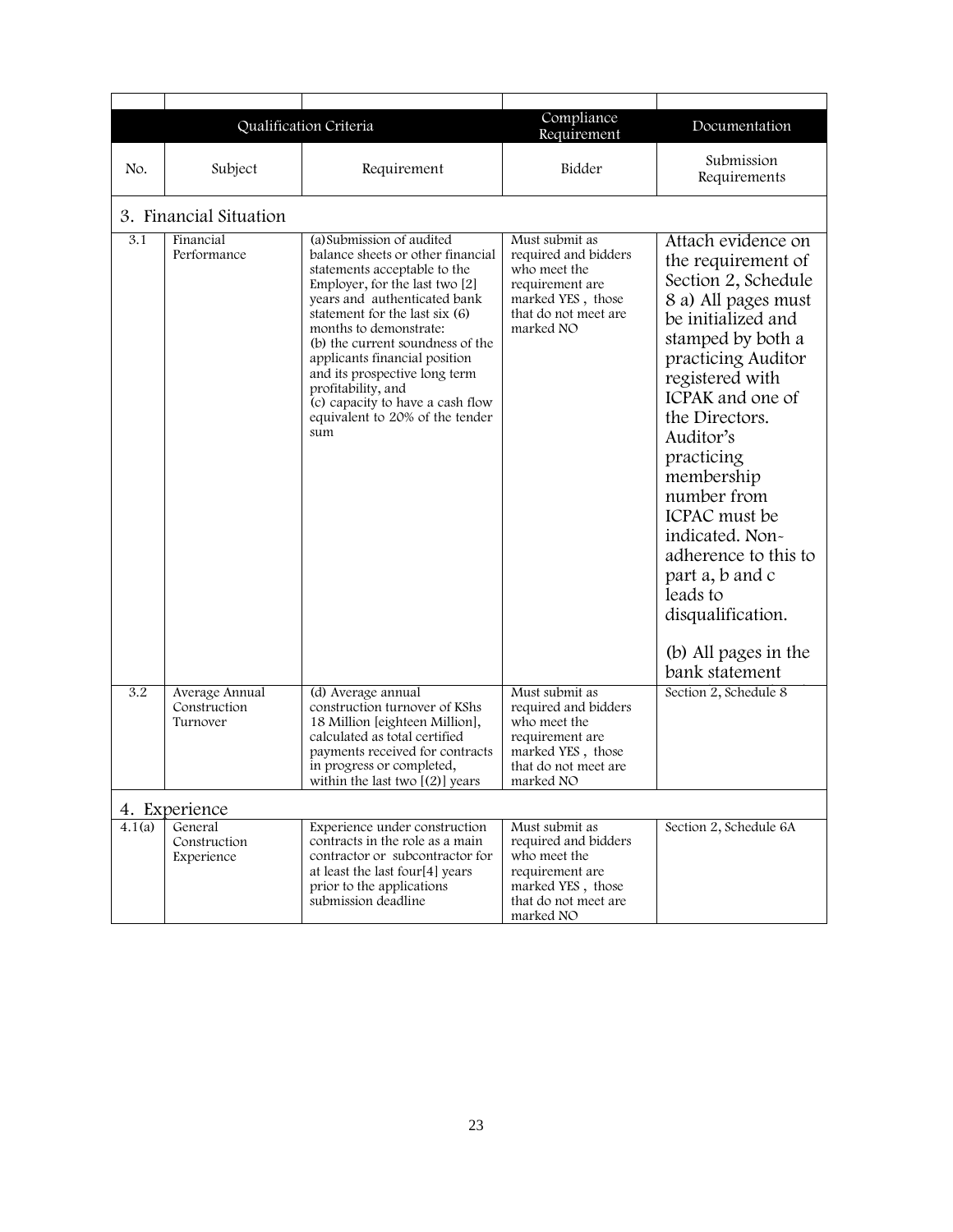|        |                                        | Qualification Criteria                                                                                                                                                                                                                                                                                                                                                                                                                                                                  | Compliance<br>Requirement                                                                                                           | Documentation              |
|--------|----------------------------------------|-----------------------------------------------------------------------------------------------------------------------------------------------------------------------------------------------------------------------------------------------------------------------------------------------------------------------------------------------------------------------------------------------------------------------------------------------------------------------------------------|-------------------------------------------------------------------------------------------------------------------------------------|----------------------------|
| No.    | Subject                                | Requirement                                                                                                                                                                                                                                                                                                                                                                                                                                                                             | Bidder                                                                                                                              | Submission<br>Requirements |
| 4.2(b) | Specific<br>Construction<br>Experience | Participation as a roads<br>contractor, management<br>contractor or subcontractor, in<br>at least three (3) each with a<br>value of at least KShs, 10<br>Million (Ten million),<br>successfully and substantially<br>completed. One (1) of the<br>contracts should be in a City<br>and that are similar to the<br>proposed works. The similarity<br>shall be based on the physical<br>size, complexity,<br>methods/technology or other<br>characteristics as described in<br>Section 2. | Must submit as<br>required and bidders<br>who meet the<br>requirement are<br>marked YES, those<br>that do not meet are<br>marked NO | Section 2, Schedule6A      |
|        | 5. Current Commitments                 |                                                                                                                                                                                                                                                                                                                                                                                                                                                                                         |                                                                                                                                     |                            |
| 5.1    | On-going contracts                     | The total value of outstanding<br>works on the on-going<br>contracts should not exceed the<br>average annual turnover for the<br>last two years.                                                                                                                                                                                                                                                                                                                                        | Must submit as<br>required and bidders<br>who meet the<br>requirement are<br>marked YES, those<br>that do not meet are<br>marked NO | Section 2, Schedule 6B     |
|        | 6. Site Staff                          |                                                                                                                                                                                                                                                                                                                                                                                                                                                                                         |                                                                                                                                     |                            |
|        | HQ Staff                               | The site staff shall posses<br>minimum levels of<br>qualifications set below;<br>Qualification $=$<br>Diploma in Civil<br>Engineering/Building<br>construction                                                                                                                                                                                                                                                                                                                          | Must submit as<br>required and bidders<br>who meet the<br>requirement are<br>marked YES, those                                      | Section 2, Schedule 5      |
|        | Site Agent                             | $Qualification =$<br>Degree in Civil Engineering<br>General Experience<br>Specific Experience                                                                                                                                                                                                                                                                                                                                                                                           | that do not meet are<br>marked NO                                                                                                   |                            |
|        | Foreman                                | Qualification = $Dip$ . Civil<br>Engineering<br>General Experience $=$ 5 yrs<br>Specific Experience $= 3$ Yrs                                                                                                                                                                                                                                                                                                                                                                           | Must submit as<br>required and bidders<br>who meet the<br>requirement are<br>marked YES, those                                      |                            |
|        | Site Surveyor                          | Qualification = Diploma in<br>Survey<br>General Experience $=$ 3 yrs<br>Specific Experience $= 2$ Yrs                                                                                                                                                                                                                                                                                                                                                                                   | that do not meet are<br>marked NO                                                                                                   |                            |
| 5.     | PLANT AND EQUIPMENT                    |                                                                                                                                                                                                                                                                                                                                                                                                                                                                                         |                                                                                                                                     |                            |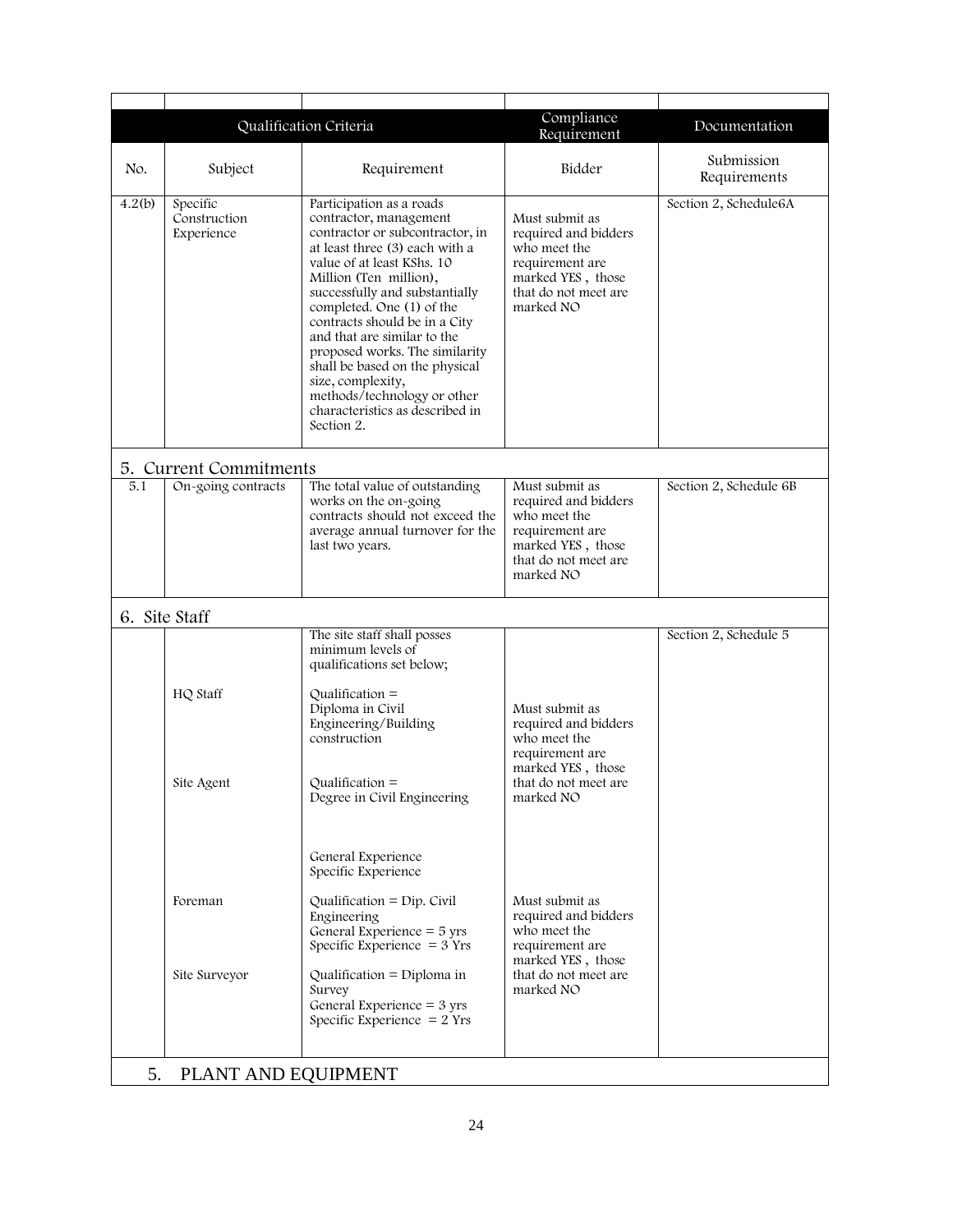|     |                                        | Qualification Criteria                                                         | Compliance<br>Requirement                                                                                                           | Documentation              |
|-----|----------------------------------------|--------------------------------------------------------------------------------|-------------------------------------------------------------------------------------------------------------------------------------|----------------------------|
| No. | Subject                                | Requirement                                                                    | <b>Bidd</b><br>er                                                                                                                   | Submission<br>Requirements |
|     | See description<br>below in Schedule 7 |                                                                                |                                                                                                                                     |                            |
| 6.  | Work Methodology                       | Submission of a brief work<br>methodology in accordance with<br>sub-clause 5.3 | Must submit as<br>required and bidders<br>who meet the<br>requirement are<br>marked YES, those<br>that do not meet are<br>marked NO | Section 2                  |
| 7.  | Business permit and<br>office location | Should have a physical address<br>and Current business Permit                  | Must submit as<br>required and bidders<br>who meet the<br>requirement are<br>marked YES, those<br>that do not meet are<br>marked NO | Section 2, Schedule 1      |
| 8.  | Litigation History                     | The applicant to provide a valid<br>Sworn affidavit for the tender.            | Must submit as<br>required and bidders<br>who meet the<br>requirement are<br>marked YES, those<br>that do not meet are<br>marked NO | Section 2, Schedule 10     |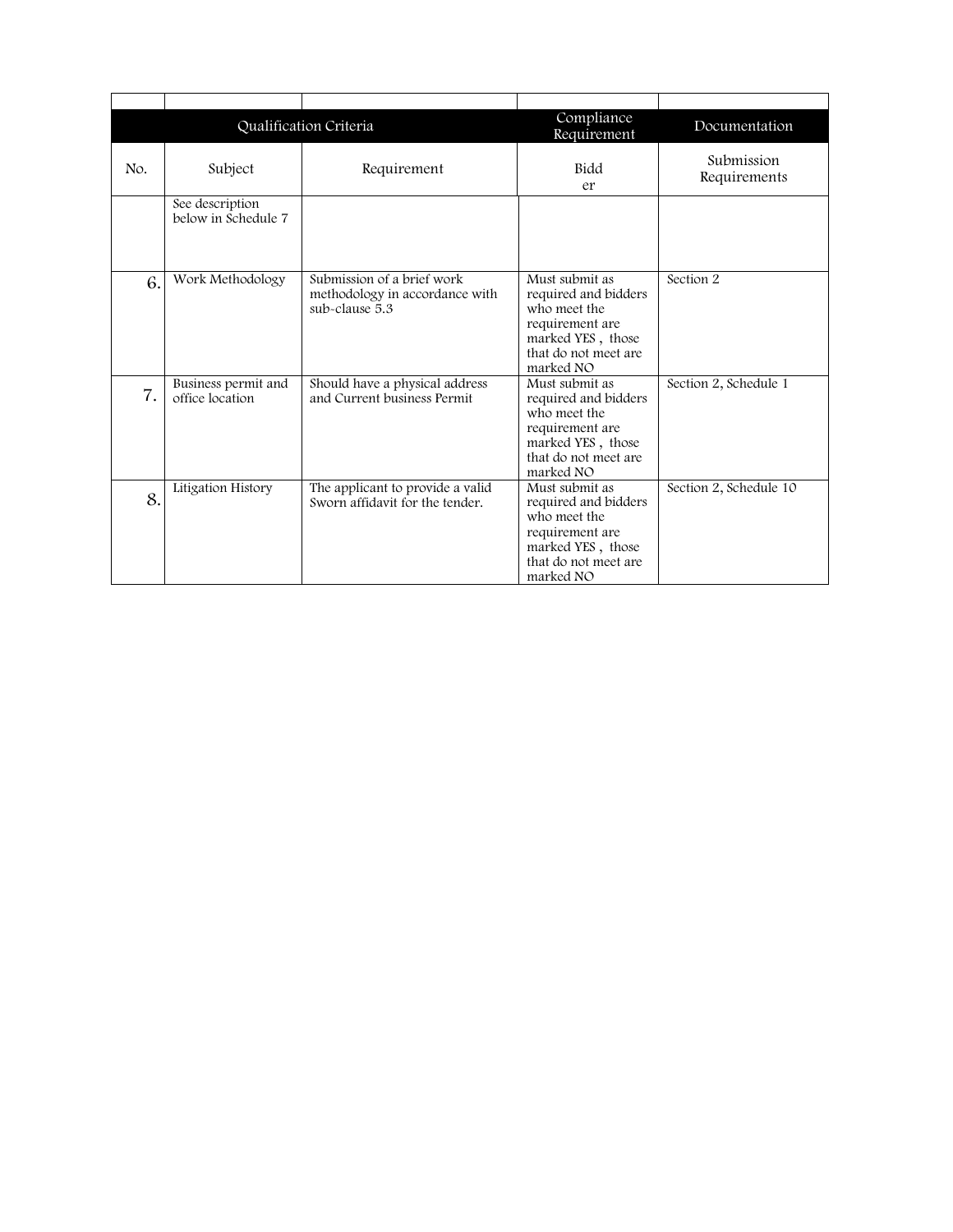# 7. Schedule of the Major Items of Plant/Equipment Available for Proposed Contract.

The Bidder must indicate the core plant and equipment considered by the company to be necessary for undertaking the project together with proof ownership. (\* Mandatory minimum number of equipment required by the Employer for the execution of the project that the bidder must make available for the Contract).

| Item<br>No.           | <b>Equipment Details</b>                                                                                                                                                                                                                                                                                             | Number Required<br>for the Contract<br>*Minimum<br>Execution                  | Maximum Score    | No of Equipment<br>Owned by the<br>Bidder | purchased by the<br>No. of equipment<br>to be hired, | No. of equipment<br>Contract by the<br>Bidder<br>available for th<br>to be made |
|-----------------------|----------------------------------------------------------------------------------------------------------------------------------------------------------------------------------------------------------------------------------------------------------------------------------------------------------------------|-------------------------------------------------------------------------------|------------------|-------------------------------------------|------------------------------------------------------|---------------------------------------------------------------------------------|
| A<br>$\boldsymbol{B}$ | <b>Bituminous Plants</b><br>Bitumen Pressure distributor<br>Asphalt concrete paver<br>Subtotal for A<br>Compactors<br>Vibrating compaction plate 300 mm wide                                                                                                                                                         | Optional<br>Optional                                                          |                  |                                           |                                                      |                                                                                 |
| $\mathcal{C}$         | Vibrating compaction plate 600 mm wide<br>Subtotal for B<br>Concrete Equipment<br>Mobile concrete mixers<br>Concrete vibrators                                                                                                                                                                                       | Optional                                                                      |                  |                                           |                                                      |                                                                                 |
| $\mathbf D$<br>E      | Subtotal for C<br>Transport (Tippers, dumpers, water<br>tankers)<br>$4X2$ tippers payload $7 - 12$ tonnes<br>$6X4$ tippers payload $16 - 20$ tonnes<br>8X4 tippers payload 16 - 20 tonnes<br><b>Flatbed</b> lorries<br>Subtotal for $D$ – tippers & dumpers<br>Water tankers $(18,000 - 20,000)$ litres<br>capacity) | $\overline{3}$<br>$\mathbf{1}$<br>$\mathbf 1$<br>$\mathbf{1}$<br>$\mathbf{1}$ | YES/NO<br>YES/NO |                                           |                                                      |                                                                                 |
| $\Gamma$              | Subtotal for E<br>Earth - Moving Equipment<br>Wheeled loaders<br>Motor graders (93 - 205kW)                                                                                                                                                                                                                          | $\mathbf 1$                                                                   |                  |                                           |                                                      |                                                                                 |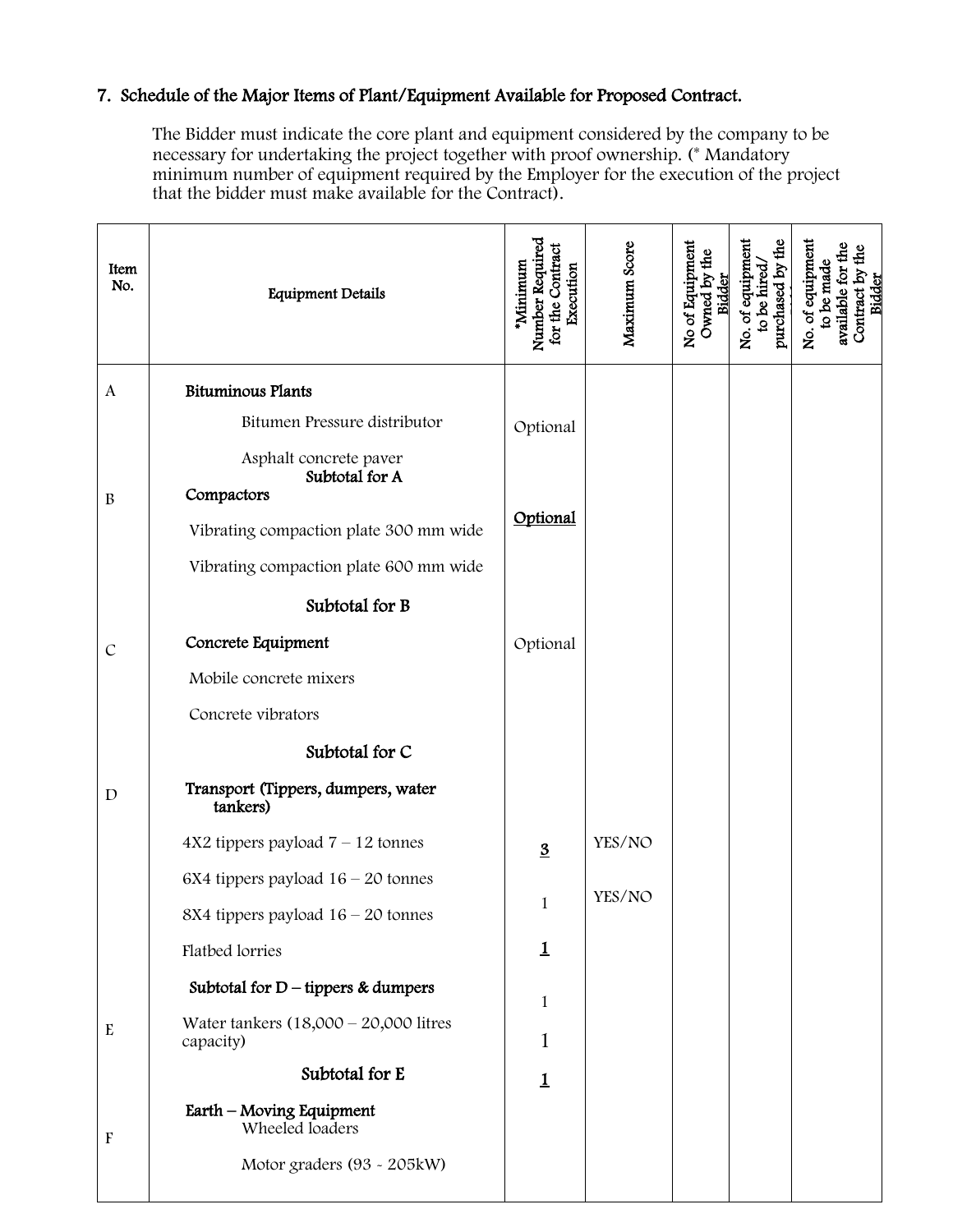| Item<br>No. | <b>Equipment Details</b>                                                                            | Number Required<br>for the Contract<br>Minimum<br>Execution | Maximum Score | No of Equipment<br>Owned by the<br>Bidder | purchased by the<br>No. of equipment<br>to be hired. | No. of equipment<br>Contract by the<br>Bidder<br>available for th<br>to be made |
|-------------|-----------------------------------------------------------------------------------------------------|-------------------------------------------------------------|---------------|-------------------------------------------|------------------------------------------------------|---------------------------------------------------------------------------------|
|             | Trench excavator                                                                                    |                                                             |               |                                           |                                                      |                                                                                 |
| $\mathsf G$ | Subtotal for F                                                                                      |                                                             | YES/NO        |                                           |                                                      |                                                                                 |
|             | Excavators<br>Hydraulic crawler mounted $(7 - 10)$<br>tonnes) $-0.25 - 0.4$ m3 SAE bucket.          |                                                             |               |                                           |                                                      |                                                                                 |
|             | Hydraulic crawler mounted $(10 - 16)$<br>tonnes) $-0.40 - 0.60$ m3 SAE bucket.                      |                                                             | YES/NO        |                                           |                                                      |                                                                                 |
|             | Hydraulic wheel mounted $(7 - 10$ tonnes)<br>$-0.25 - 0.4$ m3 SAE bucket.                           | $\mathbf{1}$                                                |               |                                           |                                                      |                                                                                 |
|             | Hydraulic wheel mounted $(10 - 16$ tonnes)<br>$-0.40 - 0.6$ m3 SAE bucket.                          |                                                             |               |                                           |                                                      |                                                                                 |
|             | Hydraulic wheel mounted back loader $(7 -$<br>10 tonnes) $-0.25 - 0.4$ m3 SAE bucket.               | $\mathcal{O}$<br>$\mathbf{1}$                               | YES/NO        |                                           |                                                      |                                                                                 |
|             | Subtotal for G                                                                                      |                                                             |               |                                           |                                                      |                                                                                 |
|             | Rollers                                                                                             | $\mathbf{1}$                                                | YES/NO        |                                           |                                                      |                                                                                 |
| H           | Self-propelled single drum vibrating<br>(various types)<br>Pneumatic rubber tyre (1-2 tonnes/wheel) |                                                             |               |                                           |                                                      |                                                                                 |
|             | Sheep's foot roller                                                                                 |                                                             |               |                                           |                                                      |                                                                                 |
|             | Subtotal for H                                                                                      |                                                             |               |                                           |                                                      |                                                                                 |
|             |                                                                                                     |                                                             |               |                                           |                                                      |                                                                                 |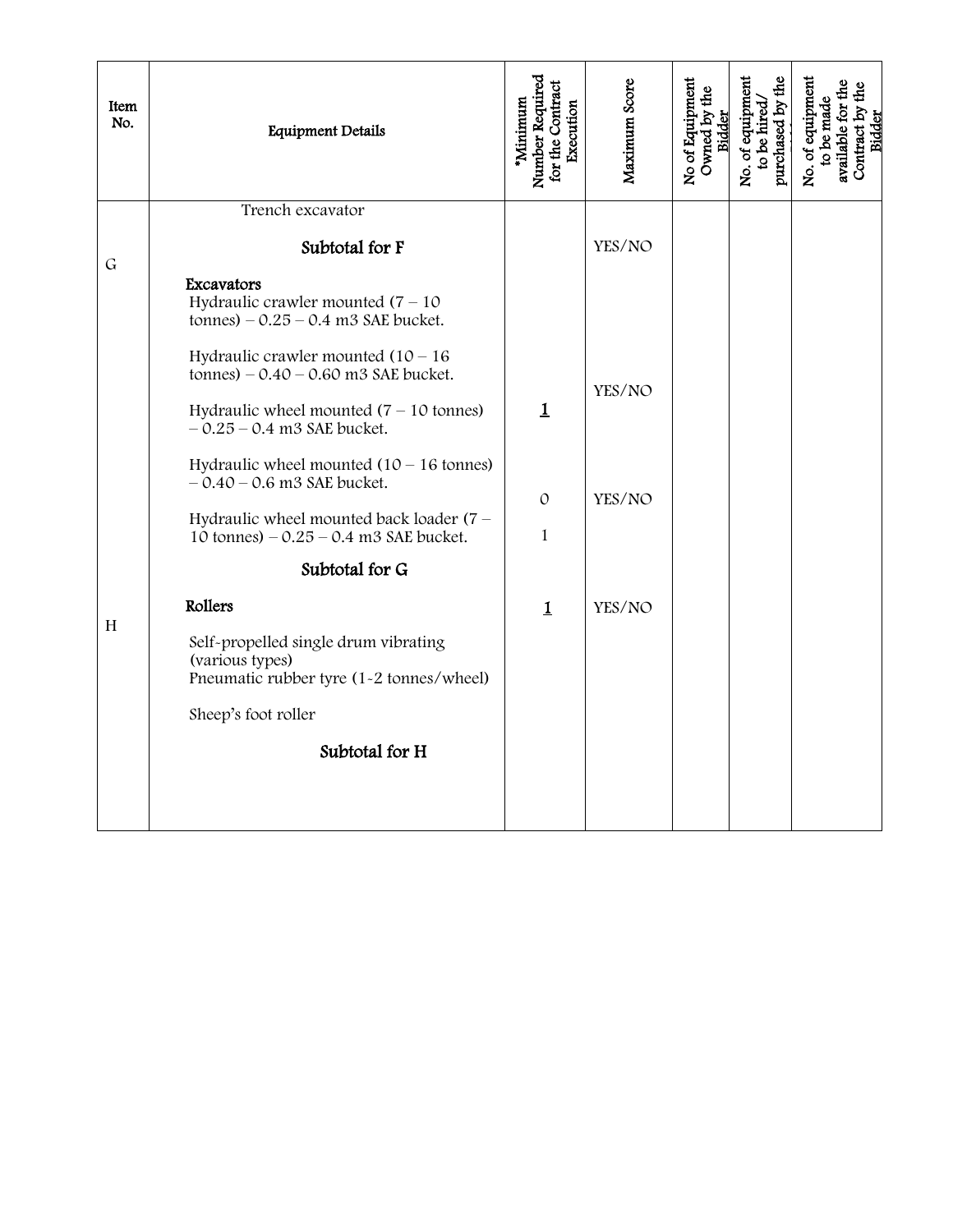# Appendix to Instruction to Tenderers

| S/No. | Completeness and<br>Responsiveness<br>Criteria                | References                                   | Requirement                                                                                                                          |
|-------|---------------------------------------------------------------|----------------------------------------------|--------------------------------------------------------------------------------------------------------------------------------------|
| 1.    | Form of Bid                                                   | Section II<br>Clause 20.2                    | - Amount must be indicated<br>Properly stamped, filled and signed<br>$\sim$                                                          |
| 2.    | Appendix to Form of<br>Bid                                    | Section II<br>Clause 20.2                    | Properly stamped, filled and signed                                                                                                  |
| 3.    | <b>Bid Security</b>                                           | Section II<br>Clause 17                      | - Unconditional bank guarantee<br>In the format provided with all<br>conditions<br>- must be valid for 30 days after bid<br>validity |
| 4.    | <b>Confidential Business</b><br>Questionnaire                 | Section IX;<br>Schedule 1                    | - Properly filled, stamped and signed<br>- Provide all required information                                                          |
| 5.    | Form of Power of<br>Attorney                                  | Section IX;<br>Schedule 2<br>Clause $5.1(a)$ | Properly filled, stamped and signed                                                                                                  |
| 6.    | Tax Compliance<br>Certificate                                 | Tender notice                                | - Provide valid tax compliance certificate                                                                                           |
| 7.    | Registration with<br>National Construction<br>Authority (NCA) | Tender notice<br>Item $1.4$ of QC            | - Copy of valid certificate and practicing<br>license                                                                                |
| 8.    | Certificate of<br>Incorporation                               | Tender notice<br>Item $1.4$ of QC            | Copy of certificate Certified by<br>Commissioner for Oaths                                                                           |
| 9.    | Priced Bill of<br>Quantities                                  | Clause 14.1<br>Section IX                    | - Fill all rates, prices and amounts and<br>counter sign any alteration(s)<br>Stamp and initial all pages of BOQ's                   |
| 10.   | Eligibility                                                   | Section II;<br>Schedule 1<br>Clause 4.1      | - Legible copies of National ID or passport<br>for all directors<br>- System generated Form CR12 (12<br>months)                      |
| 11.   | Conflict of interest                                          | Section II;<br>Schedule 1<br>Clause 4.2      | - to state explicitly                                                                                                                |

# Table 1: Pre- Qualification Checklist for Completeness and Responsiveness.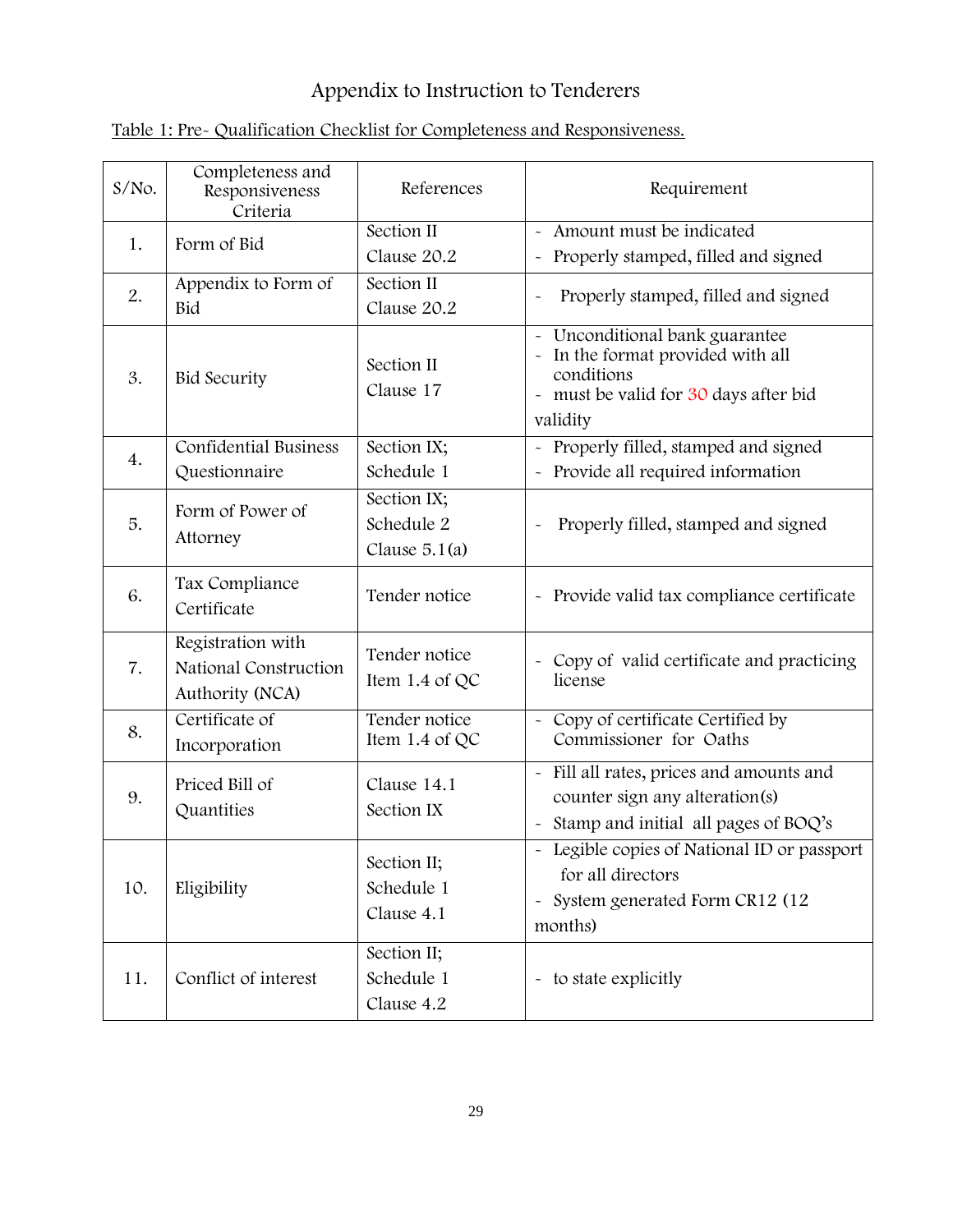|                |                         | Section II                             |                                                                                      |
|----------------|-------------------------|----------------------------------------|--------------------------------------------------------------------------------------|
| 12.            | Debarment               | Clause 30.4;<br>Schedule 11            | Properly filled, stamped and signed                                                  |
|                |                         | Item 1.3 of QC                         |                                                                                      |
|                |                         |                                        | - Provide original sworn affidavit for the                                           |
| 13.            | Pending Litigation      | Item 2.2 of QC                         | specific tender                                                                      |
| 14.            | Litigation History      | Section II Clause<br>31.8; Schedule 10 | Properly filled, stamped and signed                                                  |
|                | History of Non          | Schedule 6B                            | - Fill information on non-completed                                                  |
| 15.            | performance             | Item $2.1$ of QC                       | works                                                                                |
|                |                         | Section II;                            | - Attend pre-bid meeting/visit                                                       |
| 16.            | Certificate of          | Clause 8.3                             | Certificate must be signed and stamped                                               |
|                | Tenderers Visit to Site |                                        | by the Employer's representative                                                     |
|                |                         | Section XI                             |                                                                                      |
| 17.            | Schedule of Major       | Item 5 of QC;                          | Properly filled, stamped and signed                                                  |
|                | Items of Plant          | Schedule 7                             |                                                                                      |
|                |                         | Section XI                             |                                                                                      |
| 18.            | Schedule of Key         | Item 6 of QC;                          | Properly filled, stamped and signed                                                  |
|                | Personnel               | Schedule 5                             |                                                                                      |
|                |                         | Section XI;                            |                                                                                      |
| 19.            | Roadwork Completed      | Item 4 of QC                           |                                                                                      |
|                | Satisfactorily          |                                        | Properly filled, stamped and signed                                                  |
|                |                         | Schedule 6A                            |                                                                                      |
|                | Schedule of Ongoing     | Section XI;                            |                                                                                      |
| 20.            | Projects                | Item 5.1 of QC                         | Properly filled, stamped and signed                                                  |
|                |                         | Schedule 7                             |                                                                                      |
|                | Schedule of other       | Section XI;                            |                                                                                      |
| 21.            | Supplementary           | Item $5.1$ of QC                       | Properly filled, stamped and signed                                                  |
|                | Information /           | Schedule 9                             |                                                                                      |
|                | Financial Standings     |                                        |                                                                                      |
| 22             | Declaration form for    | Schedule 11                            | Properly filled, stamped and signed<br>$\tilde{}$                                    |
|                | bankrupt or insolvent   |                                        |                                                                                      |
| 23             | Anti-corruption form    | Schedule 12                            | Properly filled, stamped and signed<br>$\tilde{}$                                    |
| 24.            | Copy of Bid Document    | Clause 20.1                            | Replica of the original<br>$\tilde{}$                                                |
| <b>REMARKS</b> |                         | Clause 13.1/20.2                       | Bid document to be complete, properly<br>$\tilde{\phantom{a}}$<br>filled and signed. |

Key: QC – Qualification Criteria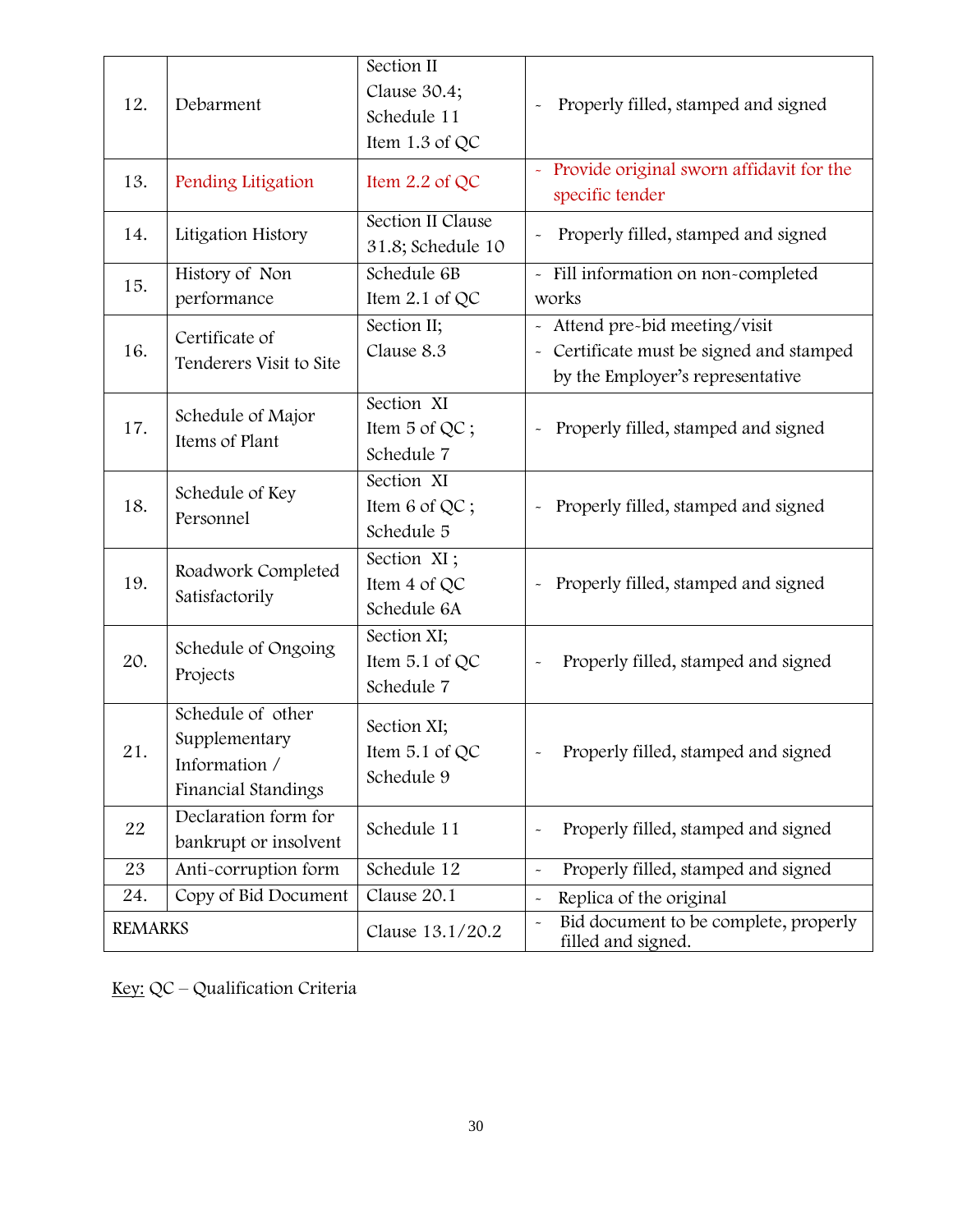|  | Table 2: Post-qualification Score |
|--|-----------------------------------|
|  |                                   |

| <b>ITEM</b>    |               | <b>DESCRIPTION</b>                   | <b>MUST</b>     | <b>MEET</b> |
|----------------|---------------|--------------------------------------|-----------------|-------------|
|                |               |                                      | <b>CRITERIA</b> |             |
| $\mathbf{1}$   |               | FINANCIAL CAPACITY                   |                 |             |
|                | a             | <b>Audited Statements</b>            | YES/NO          |             |
|                | b             | Cash flow statement (forecasts)      | YES/NO          |             |
|                | $\mathcal{C}$ | Financial position/Ratios            | YES/NO          |             |
|                | d             | Turnover                             | YES/NO          |             |
| $\overline{2}$ |               | <b>EXPERIENCE</b>                    |                 |             |
|                |               | General Experience                   | YES/NO          |             |
|                |               | Specific experience in related works | YES/NO          |             |
| 3              |               | <b>CURRENT COMMITMENTS</b>           |                 |             |
|                |               | On-going works                       | YES/NO          |             |
| $\overline{4}$ |               | <b>KEY PERSONNEL</b>                 |                 |             |
|                |               | HQ Staff                             | YES/NO          |             |
|                |               | Site Agent                           | YES/NO          |             |
|                |               | Surveyor                             | YES/NO          |             |
|                |               | Foreman                              | YES/NO          |             |
| 5              |               | PLANT AND EQUIPMENT                  |                 |             |
|                |               | Equipment capabilities               | YES/NO          |             |
| 6              |               | WORK METHODOLOGY                     | YES/NO          |             |
| $\overline{7}$ |               | LITIGATION HISTORY                   | YES/NO          |             |
| 8              |               | Business permit and office location  | YES/NO          |             |
|                |               | <b>REMARKS</b>                       | YES/NO          |             |

• Bidders must achieve YES in all the measured parameters to qualify.

• The bidders who pass the technical criteria will be subjected to financial evaluation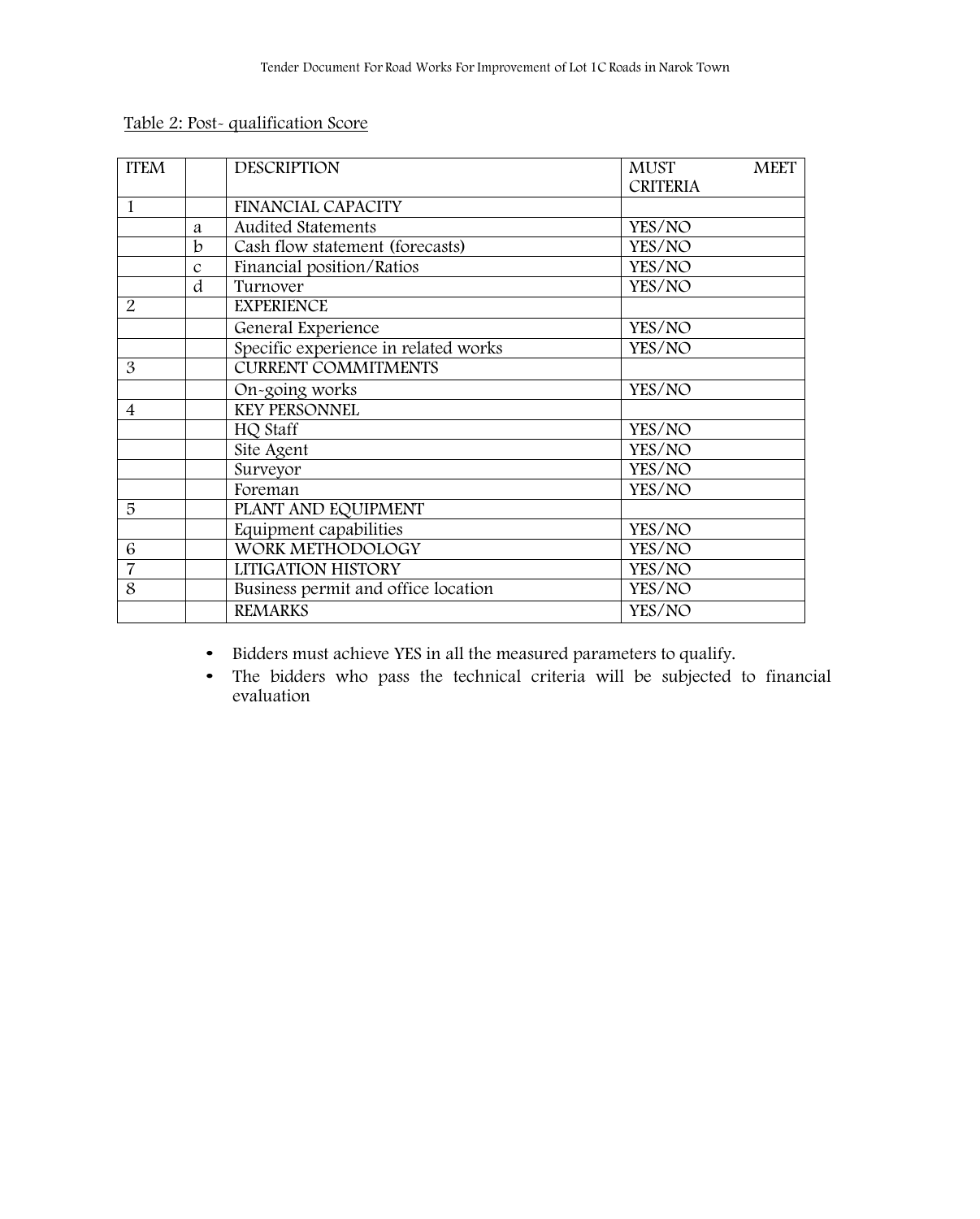# <span id="page-29-0"></span>SECTION IV: CONDITIONS OF CONTRACT PART I: GENERAL CONDITIONS OF CONTRACT

The Conditions Of Contract Part 1 – General Conditions shall be those forming Part 1 of the Conditions Of Contract for works of Civil engineering construction Fourth Edition 1987, reprinted in 1992 with further amendments, prepared by the Federation Internationale des Ingenieurs Conseils (FIDIC)

Copies of the FIDIC Conditions of Contract can be obtained from: 38 39 FIDIC Secretariat 40 P.O.Box 86 41 1000 Lausanne 12

# 42 Switzerland<br>43 Fax:

43 Fax: 41 21 653 5432 44 Telephone: 41 21 653 5003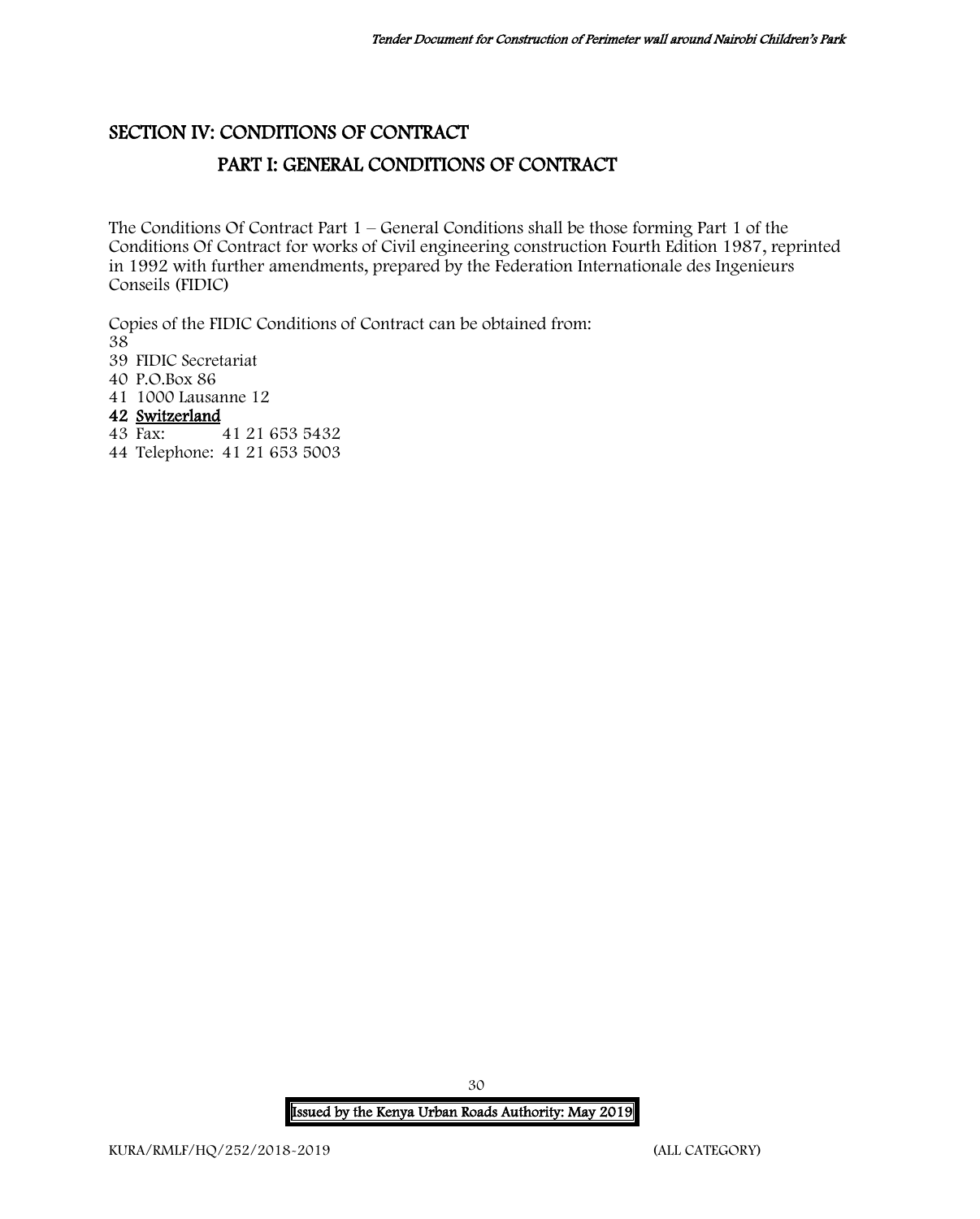# PART II: CONDITIONS OF PARTICULAR APPLICATION

<span id="page-30-0"></span>The following Conditions of Particular Application shall supplement the General Conditions of Contract. Whenever there is a conflict, the provisions herein shall prevail over those in the General Conditions of Contract. The Particular Condition is preceded by the corresponding clause number of the General Conditions to which it relates.

31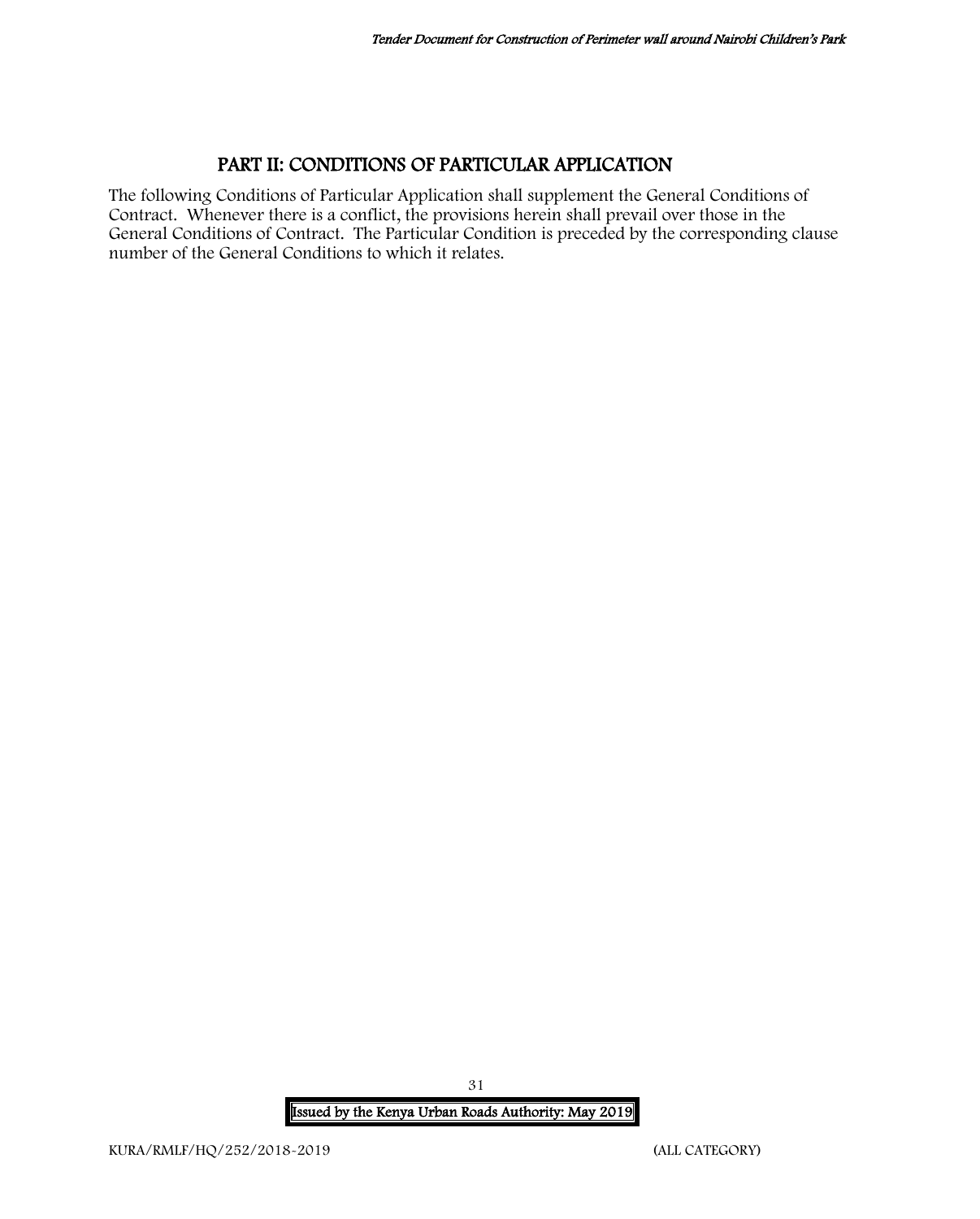#### **CONTENTS**

| SUBCLAUSE 8.2 - SITE OPERATIONS AND METHODS OF CONSTRUCTION 35             |  |
|----------------------------------------------------------------------------|--|
|                                                                            |  |
|                                                                            |  |
|                                                                            |  |
|                                                                            |  |
|                                                                            |  |
|                                                                            |  |
|                                                                            |  |
|                                                                            |  |
| SUBCLAUSE 15.2- LANGUAGE ABILITY AND QUALIFICATIONS OF CONTRACTOR'S        |  |
|                                                                            |  |
|                                                                            |  |
| SUBCLAUSE 16.3~ QUALIFICATION AND LANGUAGE ABILITY OF SUPERINTENDING STAFF |  |
|                                                                            |  |
| SUBCLAUSE 19.1~ SAFETY, SECURITY AND PROTECTION OF THE ENVIRONMENT38       |  |
|                                                                            |  |
| SUBCLAUSE 21.1 - INSURANCE OF WORKS AND CONTRACTOR 'S EQUIPMENT 39         |  |
|                                                                            |  |
|                                                                            |  |
|                                                                            |  |
|                                                                            |  |
|                                                                            |  |
|                                                                            |  |
|                                                                            |  |
|                                                                            |  |
| SUBCLAUSE 29.2 - REINSTATEMENT AND COMPENSATION FOR DAMAGES TO PERSONS     |  |
|                                                                            |  |
|                                                                            |  |
|                                                                            |  |
|                                                                            |  |
|                                                                            |  |
|                                                                            |  |
|                                                                            |  |
|                                                                            |  |
|                                                                            |  |

32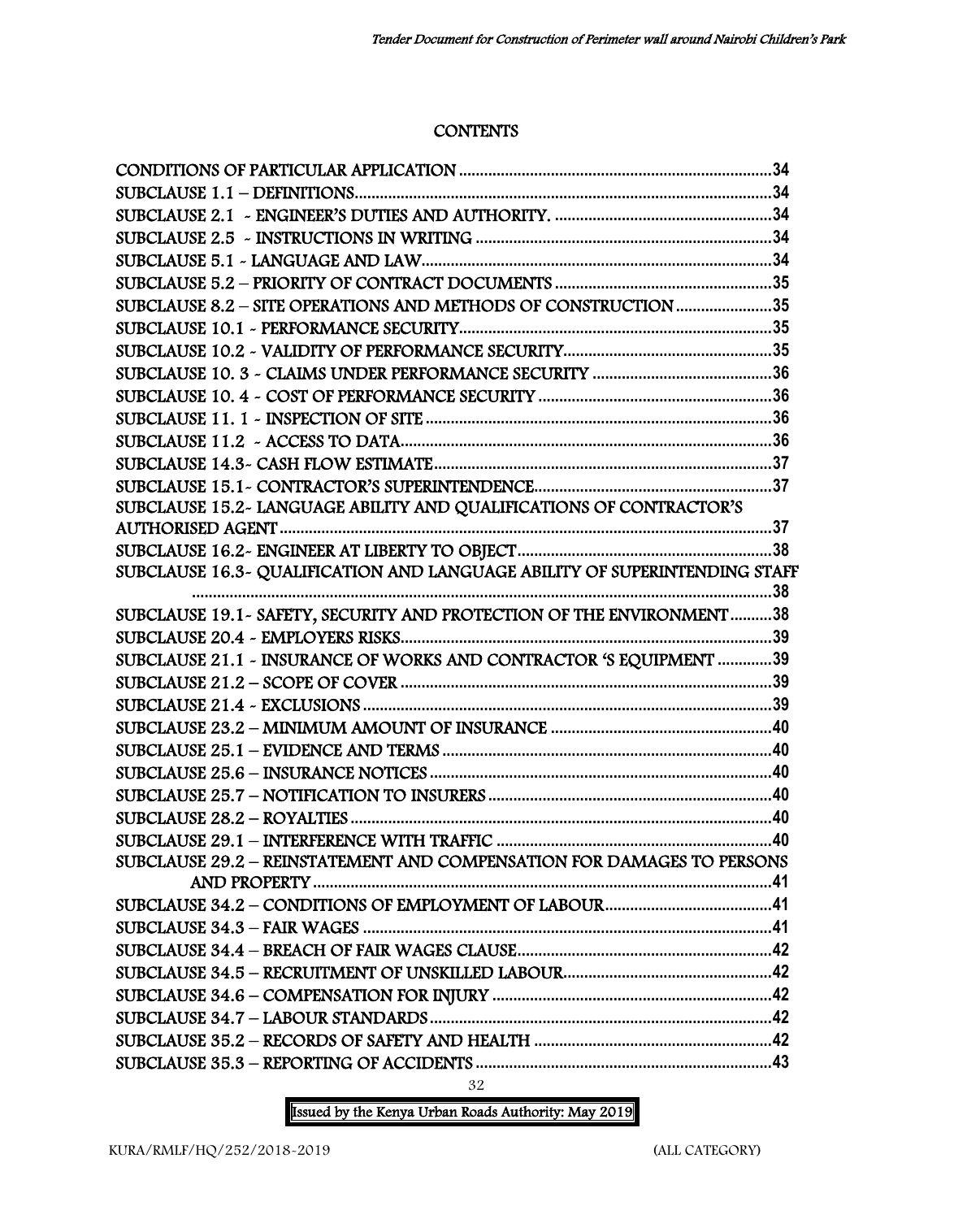| SUBCLAUSE 54.1 - CONTROCTOR'S EQUIPMENT, TEMPORARY WORKS AND MATERIALS |  |
|------------------------------------------------------------------------|--|
|                                                                        |  |
|                                                                        |  |
|                                                                        |  |
|                                                                        |  |
|                                                                        |  |
| SUBCLAUSE 60.3 - RETENTION MONEY AND PAYMENT OF RETENTION MONEY45      |  |
|                                                                        |  |
|                                                                        |  |
|                                                                        |  |
|                                                                        |  |
|                                                                        |  |
|                                                                        |  |
|                                                                        |  |
|                                                                        |  |
|                                                                        |  |
|                                                                        |  |
|                                                                        |  |
|                                                                        |  |
|                                                                        |  |
|                                                                        |  |
|                                                                        |  |
|                                                                        |  |
|                                                                        |  |
|                                                                        |  |
|                                                                        |  |
|                                                                        |  |
|                                                                        |  |
|                                                                        |  |
|                                                                        |  |
|                                                                        |  |
|                                                                        |  |
|                                                                        |  |
|                                                                        |  |

33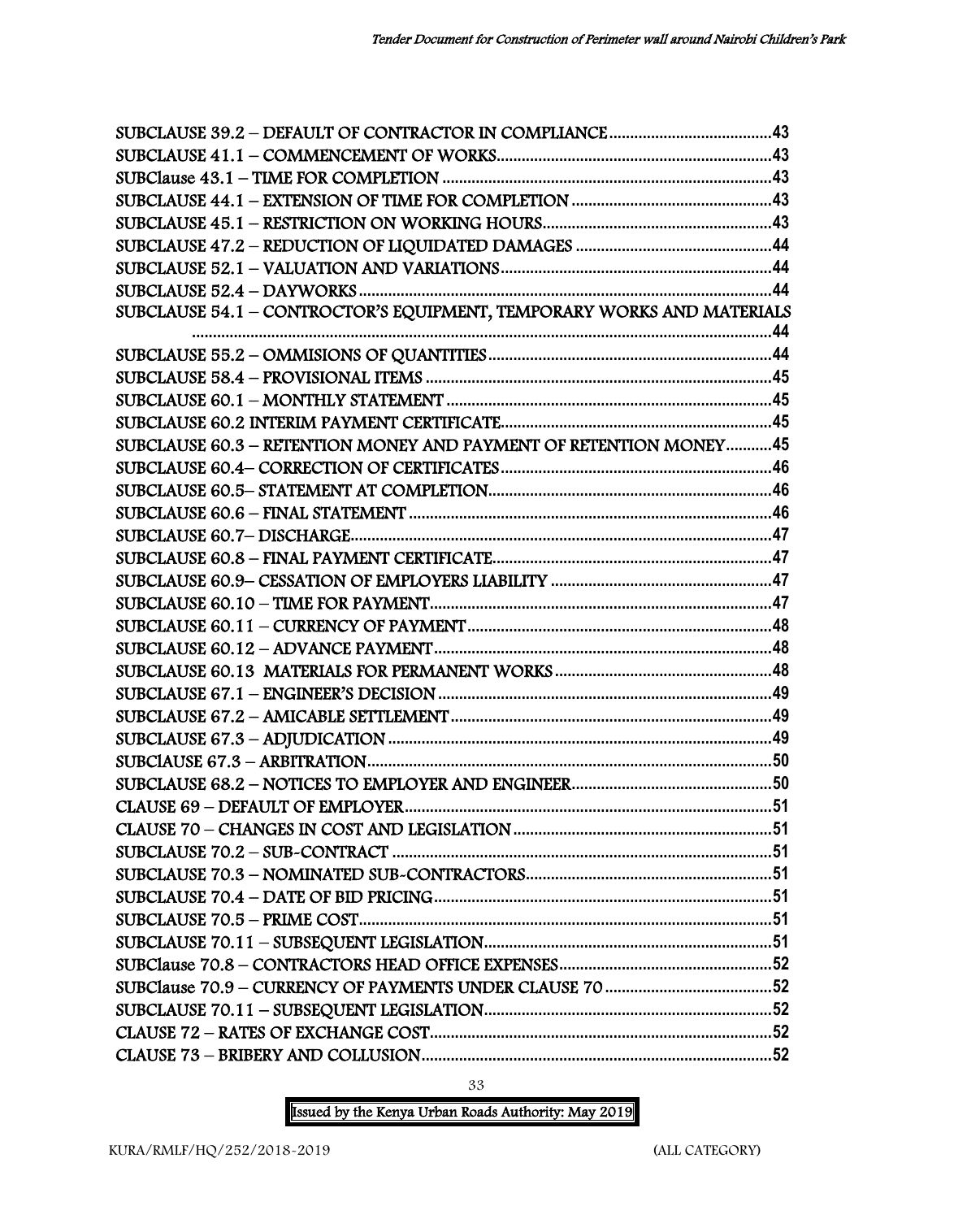|--|

CONDITIONS OF PARTICULAR APPLICATION

SUBCLAUSE 1.1 – DEFINITIONS

Amend this sub-clause as follows:

- (i) The "Employer" is the Kenya Urban Roads Authority, represented by the Director General Kenya Urban Roads Authority.
	- (ii) The "Engineer" is the General Manager (Maintenance) Kenya Urban Roads Authority.

. (b) (i) Insert in line 2 after the Bills Of Quantities", the following, "the rates entered by the Contractor (whether or not such rate be employed in computation of the Contract Price),"

Amend subparagraph (b) (v) of Sub-Clause 1.1 by adding the following words at the end: The word "BID" is synonymous with "bid" and the word "Appendix to BID" with "Appendix to Bid" and the word "BID documents" with "bidding documents".

Add the following at the end of this sub-clause:

(h) "Materials" means materials and other things intended to form or forming part of the Permanent Works.

(i) "Quantified site instructions" means Site instructions from the Engineer or his representative to the Contractor instructing him to carry out quantified works drawn from the contract to be carried out within a specified period.

SUBCLAUSE 2.1 - ENGINEER'S DUTIES AND AUTHORITY.

With reference to Sub-Clause 2.1 (b), the following shall also apply: The Engineer shall obtain the specific approval of the Employer before taking any of the following actions specified in Part 1:

(a) Consenting to the subletting of any part of the works under Clause 4;

(b) Certifying additional cost determined under Clause 12;

(c) Determining an extension of time under Clause 44;

(d) Issuing a variation under Clause 51;

(e) Fixing rates or prices under Clause 52

#### SUBCLAUSE 2.5 - INSTRUCTIONS IN WRITING

Add at the end of sub-clause 2.5 the following: "The site instructions shall be in the form of quantiffied site instructions and the contractor shall commence execution of the site instructions within three (3) days and complete within the completion period as stipulated in the instructions.

#### SUBCLAUSE 5.1 - LANGUAGE AND LAW

The Contract document shall be drawn up in the ENGLISH LANGUAGE. Communication between the Contractor and the Engineer's Representative shall be in this given language.

The Laws applicable to this Contract shall be the Laws of the Republic of Kenya.

34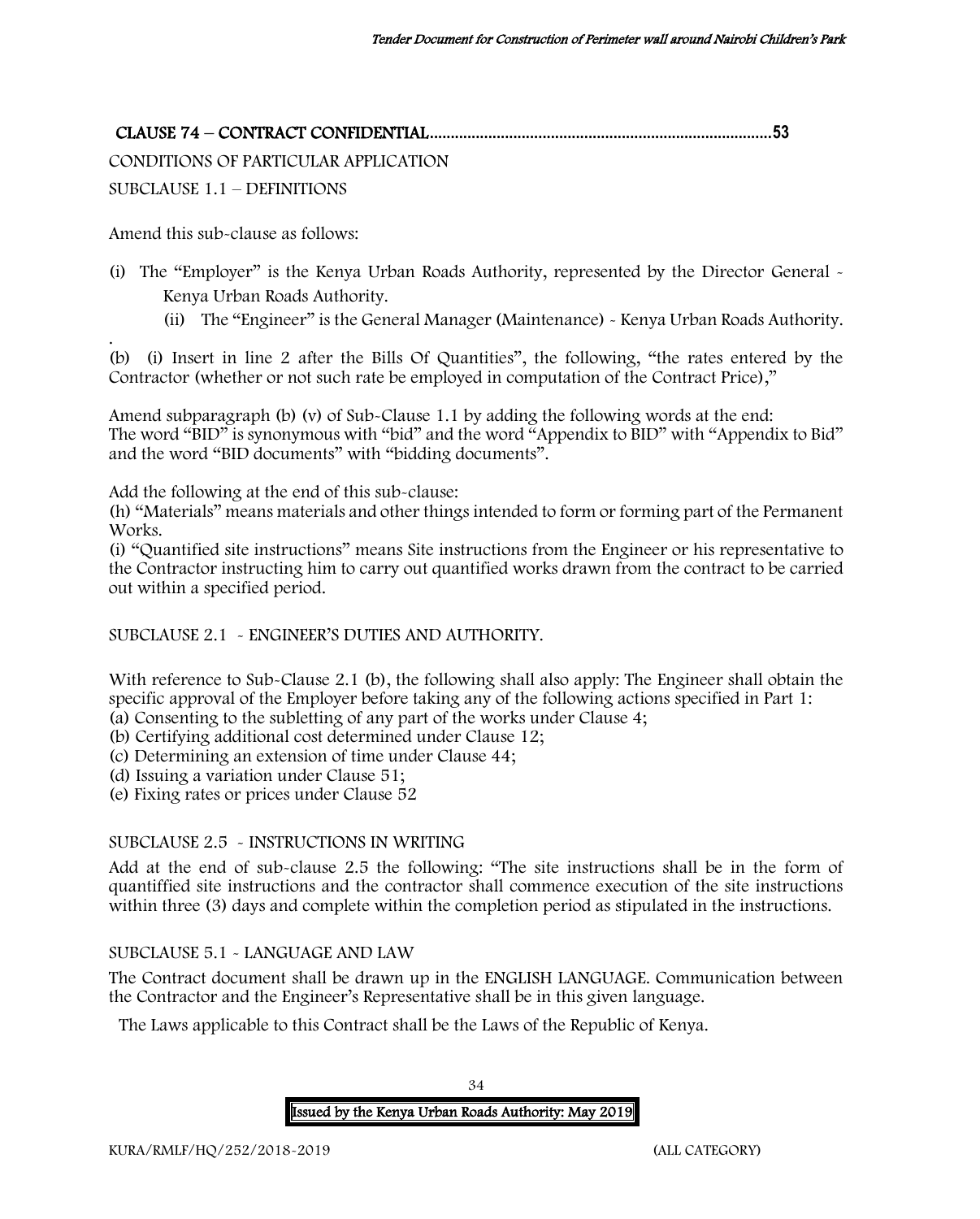#### SUBCLAUSE 5.2 – PRIORITY OF CONTRACT DOCUMENTS

Delete the documents listed 1-6 and substitute:

- (1) The Contract Agreement (if completed)
- (2) The Letter Of Acceptance;
- (3) The Bid and Appendix to Bid;
- (4) The Conditions of Contract Part II;
- (5) The Conditions of Contract Part I;
- (6) The Special Specifications;
- (7) The Standard Specification for Road and Bridge Construction, 1986;
- (8) The Drawings;
- (9) The priced Bills of Quantities
- (10) Other documents as listed in the Appendix to form of Bid

## SUBCLAUSE 8.2 – SITE OPERATIONS AND METHODS OF CONSTRUCTION

Add sub- clause 8.2(b) at the end as follows:

"The Contractor shall submit to the Engineer Works Methodology not later than 14 days from the date of award of the contract and general description of his proposed arrangements and methods for the execution of the Works. This shall include inter-alia temporary office, buildings, access roads, construction plant and its intended production output, working shift arrangements, labour strength, skilled and unskilled, and supervision arrangements, power supply arrangements, supply of materials including a materials utilisation programme, stone crushing, aggregate production and storage, cement handling, concrete mixing and handling, methods of excavation, dealing with water, testing methods and facilities."

SUBCLAUSE 10.1 - PERFORMANCE SECURITY

Replace the text of Sub-clause 10.1 with the following:

"The Contractor shall provide security for his proper performance of the Contract within 28 days after receipt of the Letter of Acceptance. The Performance Security shall be in the form of a bank guarantee as stipulated by the Employer in the Appendix to Bid. The Performance Security shall be issued by a bank incorporated in Kenya. The Contractor shall notify the Engineer when providing the Performance Security to the Employer.

"Without limitation to the provisions of the preceding paragraph, whenever the Engineer determines an addition to the Contract Price as a result of a change in cost, the Contractor, at the Engineers written request, shall promptly increase the value of the Performance Security by an equal percentage.

SUBCLAUSE 10.2 - VALIDITY OF PERFORMANCE SECURITY

The Performance Security shall be valid until a date 28 days after the date of issue of the Defects Liability Certificate. The security shall be returned to the Contractor within 14 days of expiration.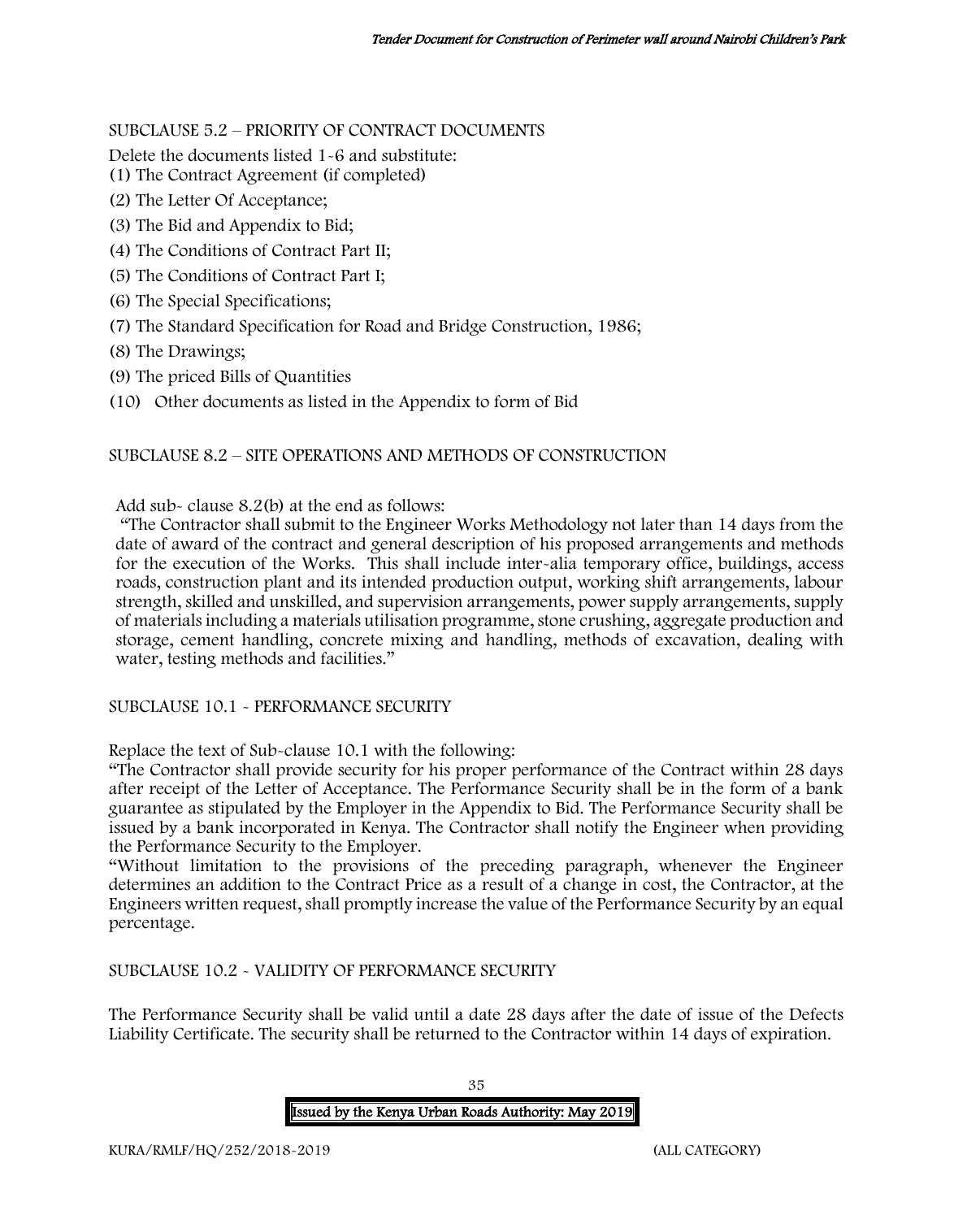#### SUBCLAUSE 10. 3 - CLAIMS UNDER PERFORMANCE SECURITY

Delete the entire sub-clause 10.3.

#### SUBCLAUSE 10. 4 - COST OF PERFORMANCE SECURITY

The cost of complying with the requirements of this clause shall be borne by the Contractor.

SUBCLAUSE 11. 1 - INSPECTION OF SITE

In line 17 after "affect his BID" add

"and the Contractor shall be deemed to have based his BID on all the aforementioned" Delete the last paragraph completely and replace with the following:

"The Employer in no way guarantees completeness nor accuracy of the soil, materials, subsurface and hydrological information made available to the Contractor at the time of Bidding or at any other time during the period of the Contract, and the Contractor shall be responsible for ascertaining for himself all information as aforesaid for the execution of works and his BID shall be deemed to have been priced accordingly.

SUBCLAUSE 11.2 - ACCESS TO DATA

Data made available by the Employer in accordance with Clause 11.1 shall be deemed to include data listed elsewhere in the Contract as open for inspection at the address stipulated in the Appendix to Bid.

SUBCLAUSE 14.1 PROGRAM TO BE SUBMITTED

The time within which the program shall be submitted shall be fourteen (14) days from the issuance of order to commence.

The programme shall be in the form of a Critical Path Method Network (CPM network) showing the order of procedure and description of the construction methods and arrangements by which he proposes to carry out the works. It should also be supplemented by a time – bar chart of the same programme.

The programme shall be coordinated with climatic, groundwater and other conditions to provide for the completion of the Works in the instruction and by the time specified. The programme shall be revised on demand by the Engineer or his representative.

During the execution of the works, the Contractor shall submit to the Engineer full and detailed particulars of any proposed amendments to the arrangements and methods submitted in accordance with the foregoing. If details of the Contractor's proposals for Temporary Works are required by the Engineer for his own information the Contractor shall submit such details within seven days of being requested to do so.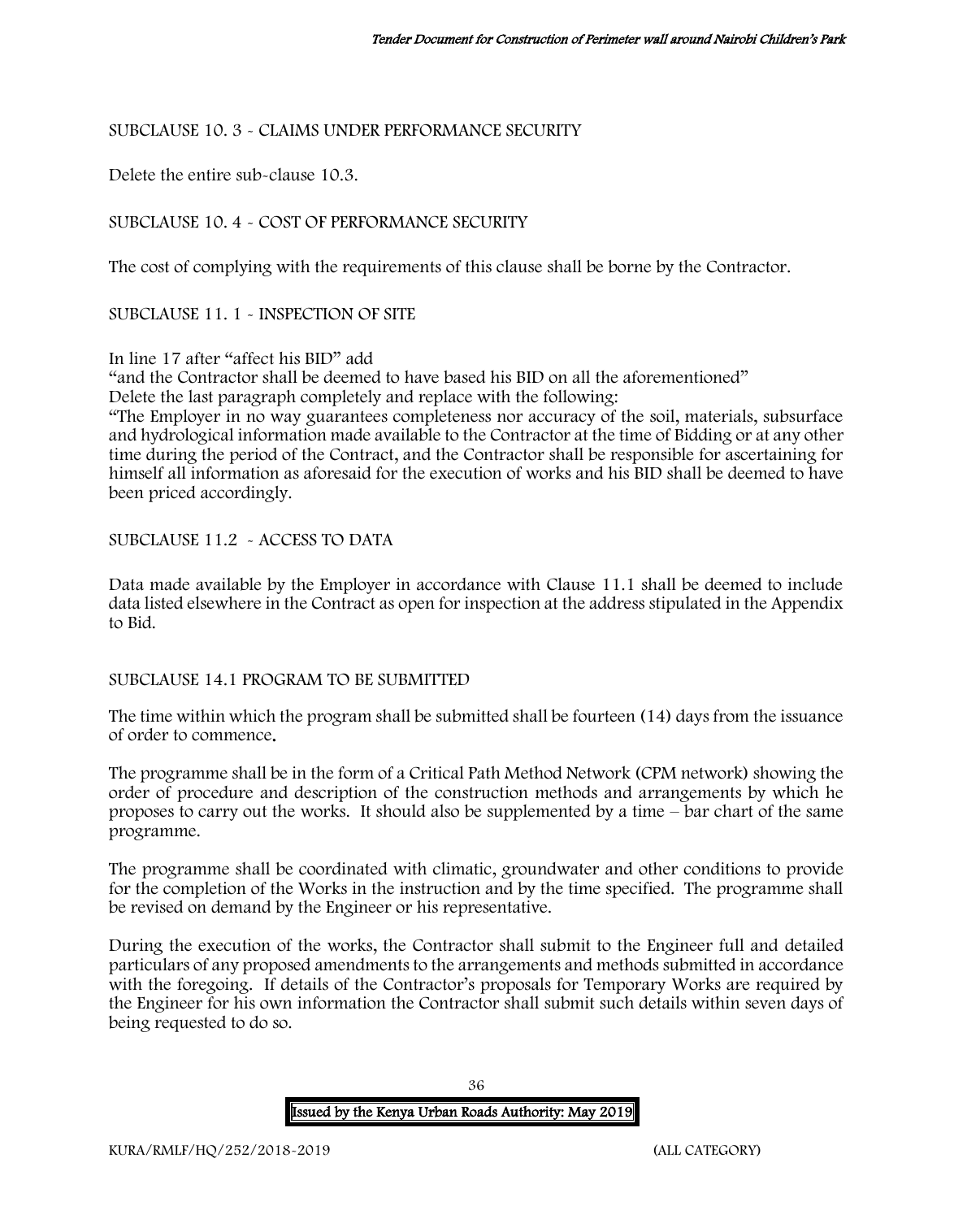The various operations pertaining to the works shall be carried out in such a progressive sequence as will achieve a continuous and consecutive output of fully completed road works inclusive of all bridge works and culverts within the time limits specified in the Contract and the instructions. Generally the Contractor shall carry out works within the sections stated in the instructions.

The Contractor shall allow in his programme for the following 10 public holidays per calendar year in Kenya.

- New Years Day (1st January)
- Good Friday
- Easter Monday
- Labour day  $(1<sup>st</sup> May)$
- Madaraka Day (1st June)
- Idd Ul Fitr
- Mashujaa Day (20th October)
- Jamhuri day (12th December)
- Christmas Day (25<sup>th</sup> December)
- Boxing day (26th December)

The Contractor should also allow per calendar year for a further 2 unspecified public holidays which may be announced by the Government of Kenya with no prior notification.

Add the following at the end of this sub-clause: -

The Employer shall have the right to withhold payment at any time if the contractor fails to submit the programme or revised programme due to his negligence, failure or omission.

# SUBCLAUSE 14.3- CASH FLOW ESTIMATE

The cash flow estimates shall be submitted together with the works programme.

### SUBCLAUSE 15.1- CONTRACTOR'S SUPERINTENDENCE

Add the following at the end of the first paragraph of sub-clause 15.1:

"The Contractor shall, within seven (7) days of receipt of the Engineer's order to commence the works inform the Engineer in writing the name of the Contractor's Representative and the anticipated date of his/her arrival on site."

Add the following Sub-clause 15.2

SUBCLAUSE 15.2- LANGUAGE ABILITY AND QUALIFICATIONS OF CONTRACTOR'S AUTHORISED AGENT

The Contractor's Agent or Representative on the site shall have as a minimum HND in civil Engineering or building construction or have equivalent status approved by the Engineer and shall be able to read and write English fluently.

The Contractor's Agent or Representative shall have at least 3 years related experience.

37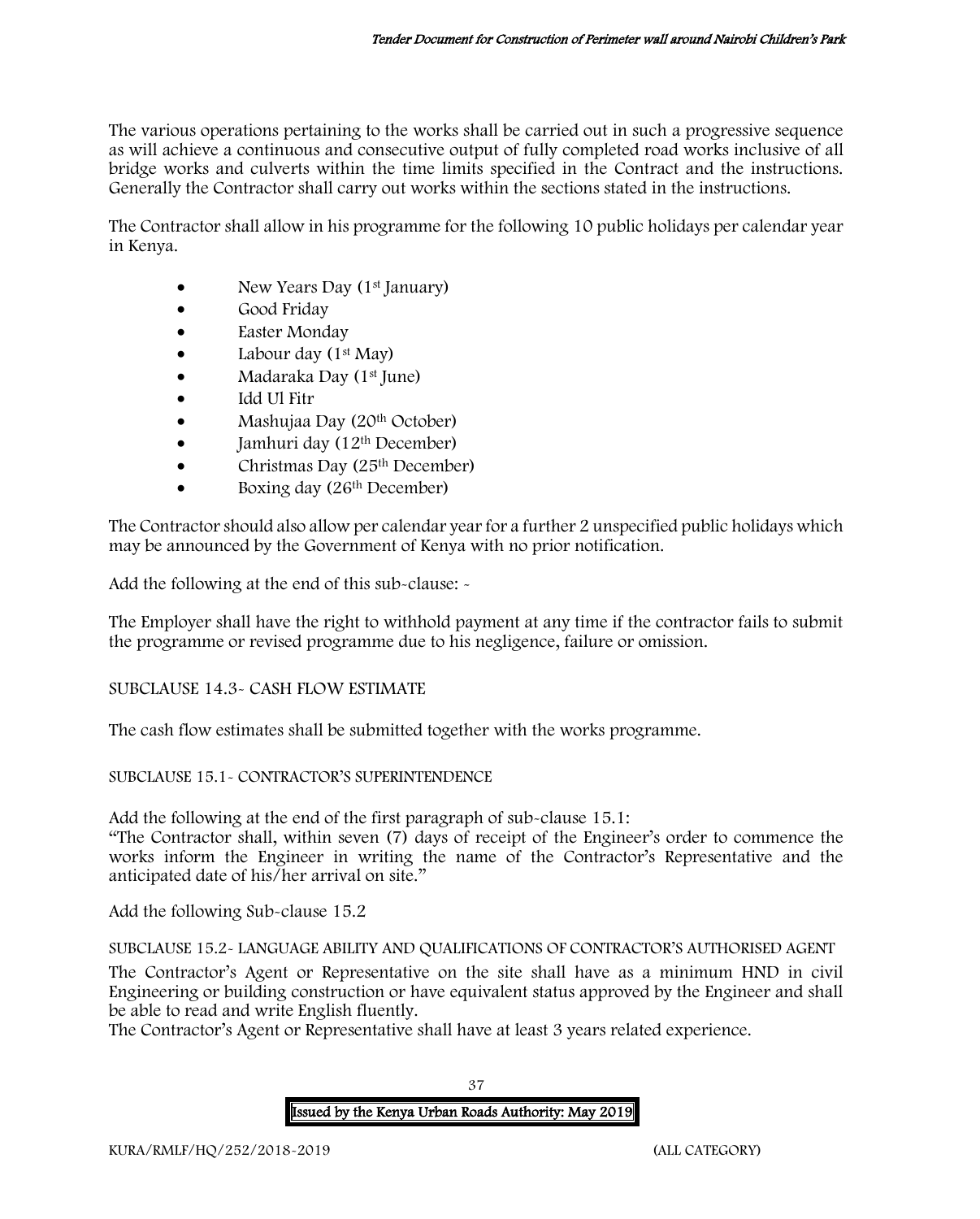SUBCLAUSE 16.2- ENGINEER AT LIBERTY TO OBJECT

At the end of this Clause add

"by a competent substitute approved by the Engineer and at the Contractors own expense." Add the following Sub-Clauses 16.3 and 16.4:

### SUBCLAUSE 16.3- QUALIFICATION AND LANGUAGE ABILITY OF SUPERINTENDING STAFF

The Contractor's superintending staff shall meet the following minimum qualifications: Should have a working knowledge of English or Kiswahili. Should any of the superintending staff not be able to meet this condition, the Contractor shall propose to the Engineer arrangements for provision of a sufficient number of interpreters of approved qualifications. The Engineer, at his discretion, may amend, approve or reject such arrangements or reject deployment of superintending staff not meeting the language requirements. The Engineer may at any time during the duration of the Contract amend any approved arrangements made for interpreters, which shall be implemented at the Contractors expense.

The key staff listed below must have academic qualifications from government-recognised institutions or equivalent institutions of the levels set out in Section 5, Part 6.

- Site Agent
- Site Engineer
- Site Surveyor
- Foremen

The key staff listed below must have minimum experience set out in Section 5, Part 6:

- Site Agent
- Site Engineer
- Site Surveyor
- Foremen

Qualifications as above shall be subject to verification and approval on site by the Engineer or his representative on site before commencement of the said works.

SUBCLAUSE 19.1- SAFETY, SECURITY AND PROTECTION OF THE ENVIRONMENT

Add Sub-Clause-paragraph (d) of Sub-Clause 19 as follows:

Notwithstanding the Contractor's obligation under Sub-Clause-paragraph (a), (b) and 9(c) of Sub-Clause 19.1 of the Conditions Of Contract, the Contractor shall observe the following measures with a view to reducing or elimination adverse environmental effects by the site works:

- (i) All quarries and borrow pits shall be filled and landscaped to their original state after extraction of construction material
- (ii) Soil erosion due to surface runoff or water from culverts or other drainage structures should be avoided by putting in place proper erosion control measures that shall include, but are not limited to grassing and planting if trees
- (iii) Long traffic diversion roads shall be avoided so as to minimize the effect of dust on the surrounding environment. In any case all diversions shall be kept damp and dust free

38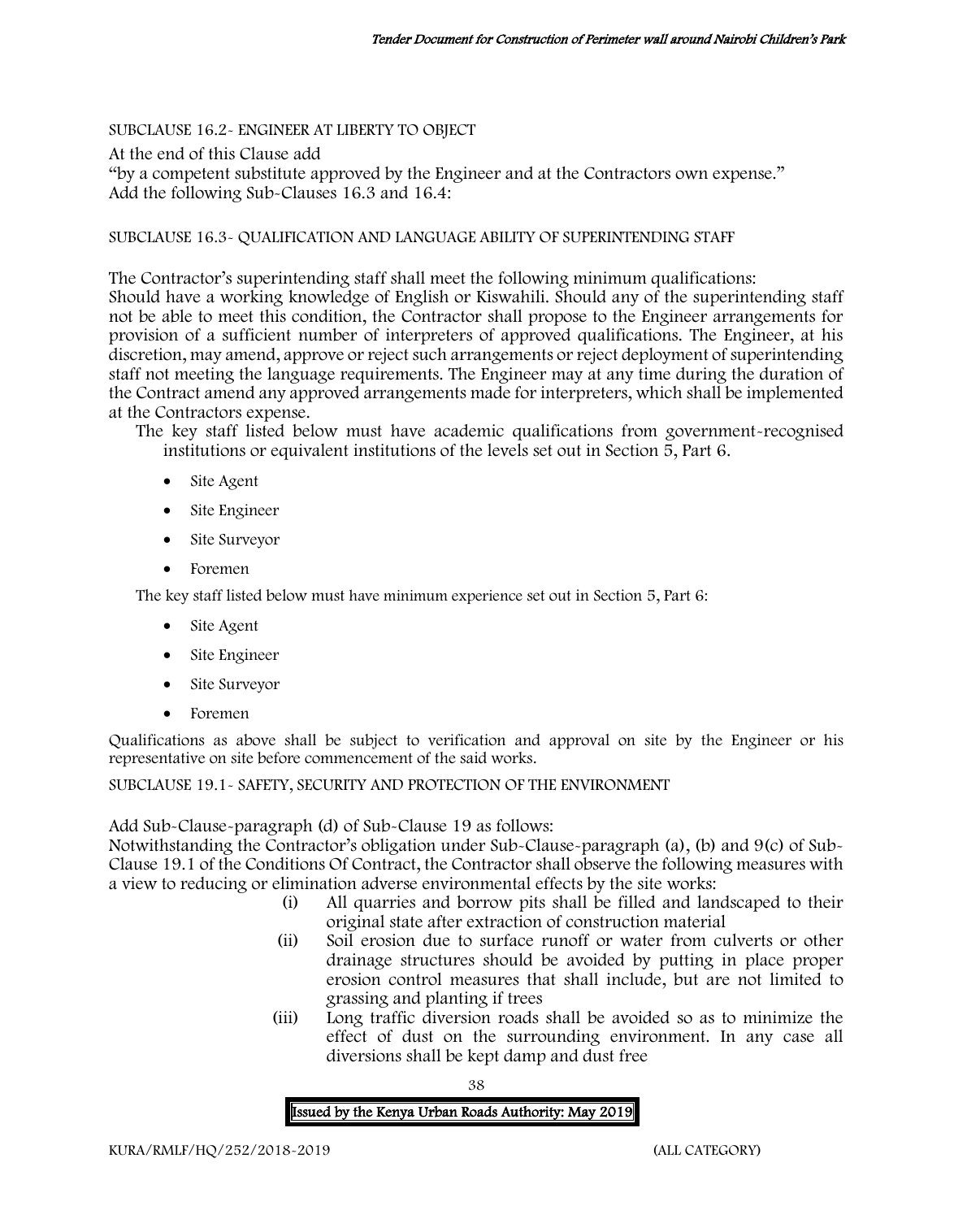- (iv) Spillage of oils, fuels and lubricants shall be avoided and if spilt, shall be collected and disposed off in such a way as not to adversely affect the environment
- (v) Rock blasting near settlement areas shall be properly coordinated with the relevant officers of the Government so as to minimize noise pollution and community interference.

### SUBCLAUSE 20.4 - EMPLOYERS RISKS

Delete Sub-Clause (h) and substitute with;

- (h) any operation of the forces of nature (insofar as it occurs on site) which an experienced contractor:
	- (i) could not have reasonably foreseen, or
	- (ii) could reasonably have foreseen, but against which he could not reasonably have taken at least one of the following measures:
		- (A) prevent loss or damage to physical property from occurring by taking appropriate measures or
		- (B) insure against such loss or damage

### SUBCLAUSE 21.1 - INSURANCE OF WORKS AND CONTRACTOR 'S EQUIPMENT

Add the following words at the end of Sub-paragraph (a) and immediately before the last word of Sub-paragraph (b) of Sub-Clause 21.1:

"It being understood that such insurance shall provide for compensation to be payable in the types and proportions of currencies required to rectify the loss or damage incurred"

Delete the first sentence of this Clause and replace with he following:

"prior to commencement of the Works the Contractor shall, without limiting his or the Employer's obligations and responsibilities under Clause 20, insure to the satisfaction of the Employer:"

SUBCLAUSE 21.2 – SCOPE OF COVER

Amend sub-paragraph (a) of Sub-Clause 21.2 as follows:

Delete words "from the start of work at the site" and substitute the words "from the first working day after the Commencement Date"

Add the following as Sub-Clause (c) under Sub-Clause-Clause 21.2

(c ) It shall be the responsibility of the Contractor to notify the insurance company of any change in the nature and extent of the Works and to ensure the adequacy of the insurance coverage at all times during the period of the Contract.

SUBCLAUSE 21.4 - EXCLUSIONS

Amend Sub-Clause 21.4 to read as follows:

"There shall be no obligation for the insurances in Sub-Clause 21.1 to include loss or damage caused by the risks listed under Sub-Clause 20.4 sub-paragraph (a) (i) to(iv) of the Conditions of Particular Application."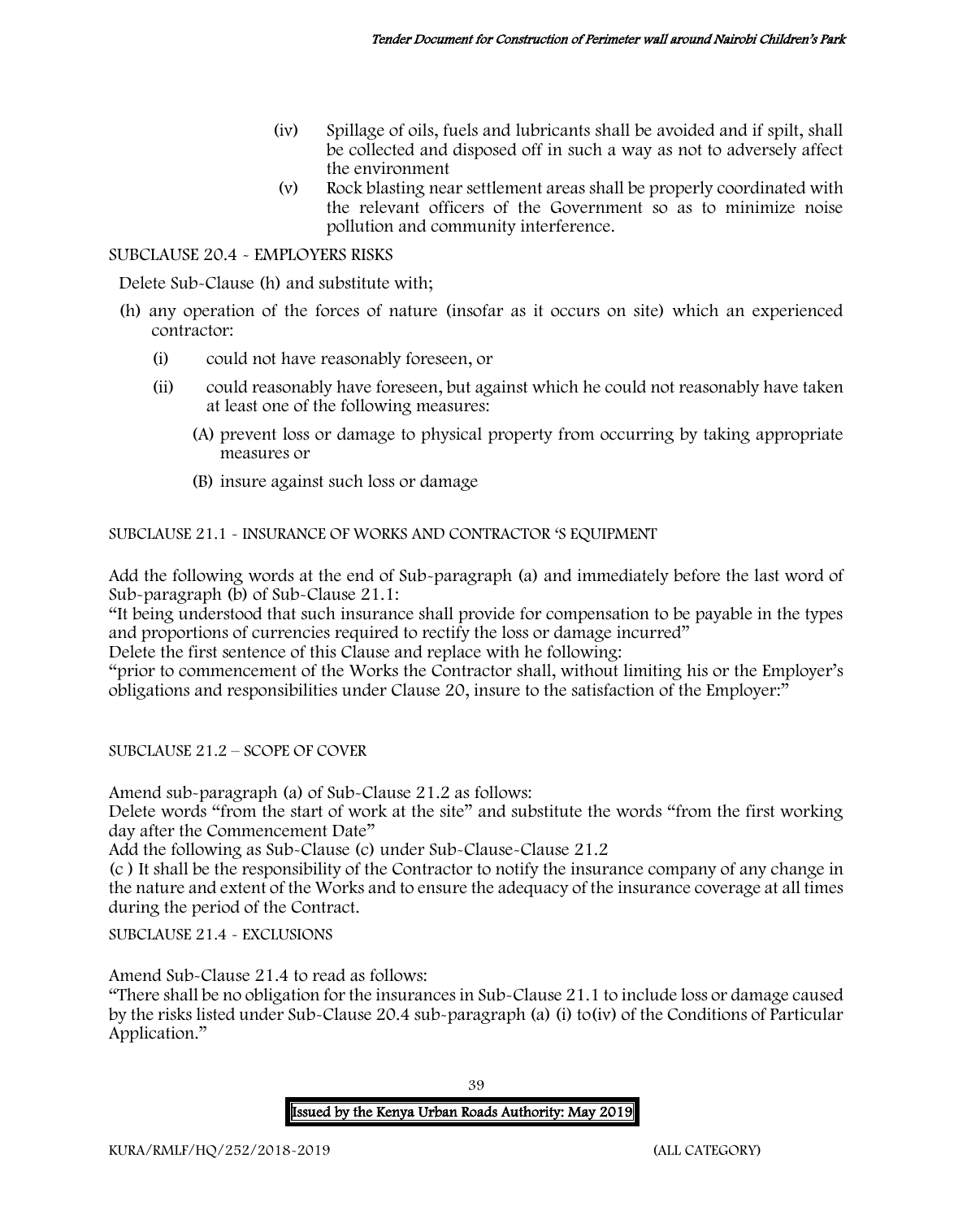#### SUBCLAUSE 23.2 – MINIMUM AMOUNT OF INSURANCE

Add the following at the end of this Clause: "... with no limits to the number of occurrences".

#### SUBCLAUSE 25.1 – EVIDENCE AND TERMS

Amend Sub-Claus OF INSURANCE 25.1 as follows: Insert the words "as soon as practicable after the respective insurances have been taken out but in any case" before the words "prior to the start of work at the site" Add the following Sub-Clauses 25.6, 25.7

#### SUBCLAUSE 25.6 – INSURANCE NOTICES

Each policy of insurance effected by the Contractor for purposes of the Contract shall include a provision to the effect that the Insurer shall have a duty to give notice in writing to the Contractor and Employer of the date when a premium becomes payable. This shall not be more than thirty (30) days before that date and the policy shall remain in force until thirty (30) days after the giving of such notice.

#### SUBCLAUSE 25.7 – NOTIFICATION TO INSURERS

It shall be the responsibility of the Contractor to notify insurers under any of the insurance referred to in the preceding clauses 21, 23 and 24 on any matter or event, which by the terms of such insurance are required to be so notified. The Contractor shall indemnify and keep indemnified the Employer against all losses, claims, demands, proceedings, costs, charges and expenses whatsoever arising out of or in consequence of any default by the Contractor in complying with the requirements of this Sub-Clause whether as a result of avoidance of such insurance or otherwise.

#### SUBCLAUSE 28.2 – ROYALTIES

Add at the end of this Sub-Clause the following sentence:

"The Contractor shall also be liable for all payments or compensation if any that are levied in connection with the dumping of part or all of any such material."

### SUBCLAUSE 29.1 – INTERFERENCE WITH TRAFFIC

Supplement Sub-Clause 29.1 by adding the following sentence at the end:

"The Contractor will be permitted to use existing public roads for access to the site. The Contractor shall pay vehicle license tax and road maintenance duty in accordance with relevant regulations and shall obtain any necessary permits or licenses from relevant authorities for transporting his equipment."

Add the following subclause 29.2:

40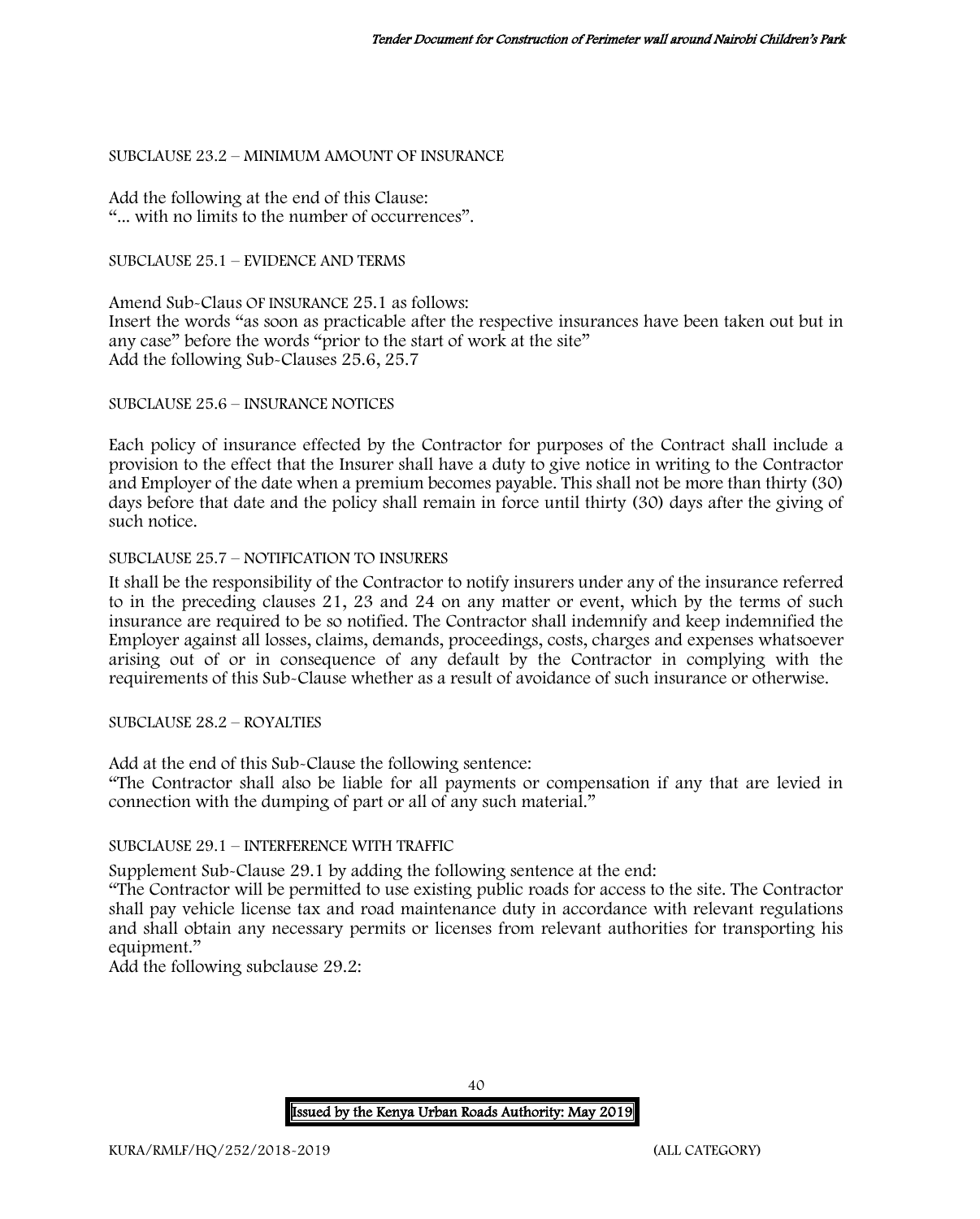#### SUBCLAUSE 29.2 – REINSTATEMENT AND COMPENSATION FOR DAMAGES TO PERSONS AND PROPERTY

The Contractor shall reinstate all properties whether public or private which are damaged in consequence of the construction and, maintenance of the works to a condition as specified and at least equal to that prevailing before his first entry on them.

If in the opinion of the Engineer the Contractor shall have failed to take reasonable and prompt action to discharge his obligations in the matter of reinstatement, the Engineer will inform the Contractor in writing of his opinion, in which circumstances the Employer reserves the right to employ others to do the necessary work of reinstatement and to deduct the cost thereof from any money due or which shall become due to the Contractor.

The Contractor shall refer to the Employer without delay all claims which may be considered to fall within the provisions of Clause 22.1.

Add the following Sub-Clause 34.2 to 34.8

### SUBCLAUSE 34.2 – CONDITIONS OF EMPLOYMENT OF LABOUR

The Contractor shall be responsible for making all arrangements for and shall bear all costs relating to recruitment, obtaining of all necessary visas, permits or other official permission for movements of staff and labour.

### SUBCLAUSE 34.3 – FAIR WAGES

The Contractor shall, in respect of all persons employed anywhere by him in the execution of the Contract, and further in respect of all persons employed by him otherwise than in the execution of the Contract in every factory, Workshop or place occupied or used by him for the execution of the Contract, observe and fulfil the following conditions:

- (a) The Contractor shall pay rates of wages, observe hours of labour and provide conditions of labour, housing, amenities and facilities not less favourable than those required by the latest Regulation of Wages (Building and Construction Industry) Order as of the time of bid submission, and subsequent amendments thereto, or in any wage scales, hours of work or conditions agreed by the Ministry of Labour or other Government Department in consultation with the appropriate wage fixing authority and generally recognized by other employees in the district whose general circumstances in the trade or industry in which the Contractor is engaged are similar.
- (b) In the absence of any rates of wages, hours or conditions of labour so established the Contractor shall pay rates of wages and observe hours and conditions of labour which are not less favourable than the general level of wages, hours and conditions observed by other Employers whose general circumstances in the trade or industry in which the Contractor is engaged are similar.
- (c) Where the absence of established rates of wages, hours and conditions of labour or the dissimilarity of the general circumstances in the trade of industry in which the Contractor is engaged prevent the Contractor from observing rates of wages, hours and conditions of labour ascertained under sub-paragraph (a) and (b) above the Contractor in fixing the rates of wages, hours and conditions of labour of his employees shall be guided by the advice of the Labour Department.
- (d) The Contractor shall recognize the freedom of his employees to be members of trade unions.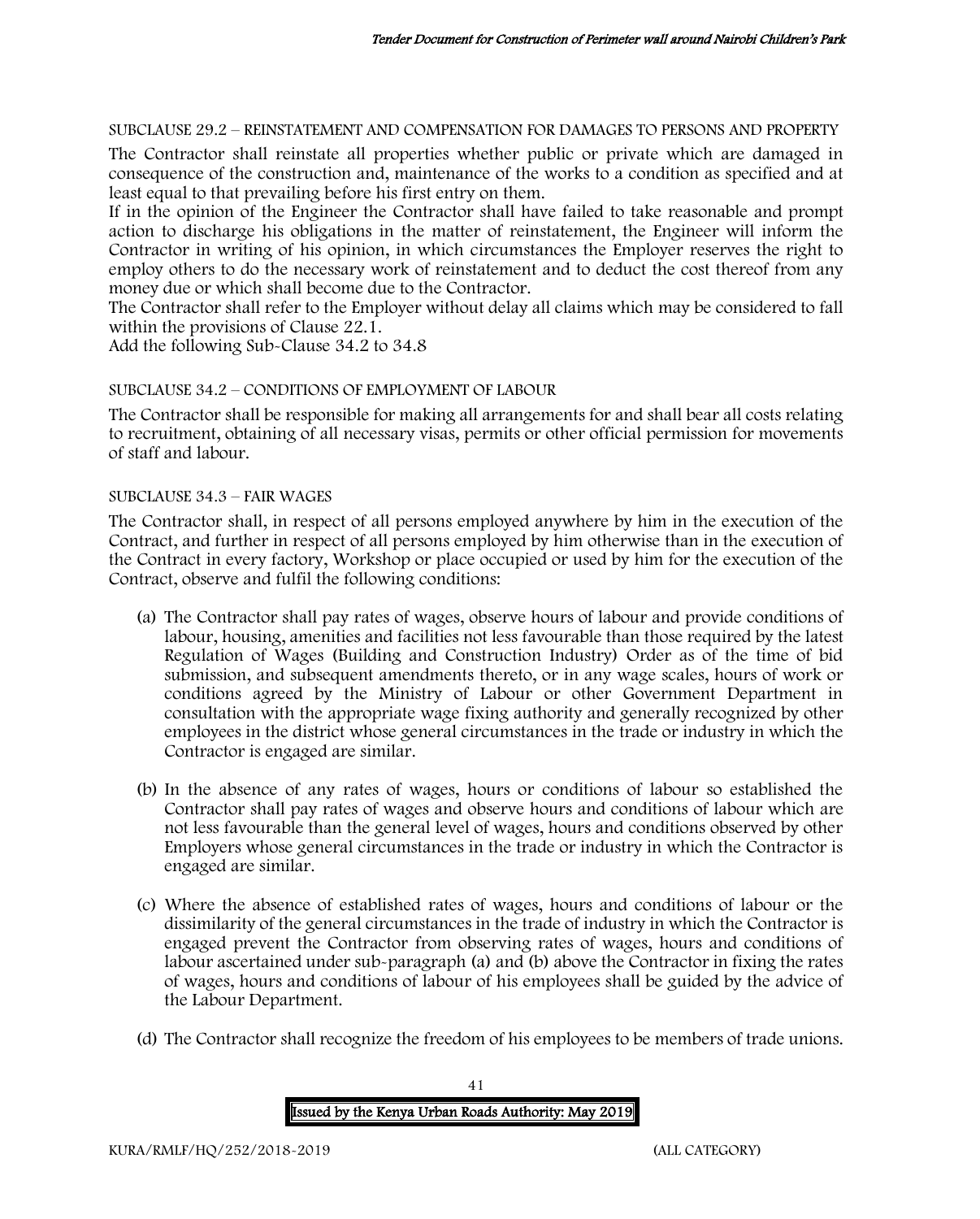- (e) The Contractor shall maintain records in English of the time worked by, and the wages paid to, his employees. The Contractor shall furnish to the Engineer or Employer, if called upon to do so, such particulars of the rates, wages and conditions of labour as the Employer or Engineer may direct.
- (f) The Contractor shall at all times during the continuance of the contract display, for the information of his employees in every factory, workshop or place occupied or used by him for the execution of the Contract, a copy of this clause together with a notice setting out the general rates of wages, hours and conditions of labour of his employees.
- (g) The Contractor shall be responsible for the observance of this clause by sub-Contractors employed in the execution of the works.

# SUBCLAUSE 34.4 – BREACH OF FAIR WAGES CLAUSE

Any Contractor or Sub-Contractor who is found to be in breach of Fair Wages Clause shall cease to be approved as a Contractor or Sub-Contractor for such period as the Permanent Secretary for the Ministry of Roads may determine.

Should a claim be made to the Employer alleging the Contractor's default in payment of Fair Wages of any workman employed on the Contract and if proof thereof satisfactory to the Employer is furnished by the Labour Authority, the Employer may, failing payment by the Contractor, pay the claims out of any monies due or which may become due to the Contractor under the Contract.

### SUBCLAUSE 34.5 – RECRUITMENT OF UNSKILLED LABOUR

Any additional unskilled labour which is required by the Contractor for the works and which is not in his employment at the time of the acceptance of the BID shall be recruited by the Contractor from the Labour Exchange or Exchange or Exchanges nearest to the site or sites of the work.

### SUBCLAUSE 34.6 – COMPENSATION FOR INJURY

The Contractor shall in accordance with the Workmen's Compensation Act of the Laws of Kenya and any other regulations in force from time to time pay compensation for loss or damage suffered in consequence of any accident or injury or disease resulting from his work to any workman or other person in the employment of the Contractor or any Subcontractor.

### SUBCLAUSE 34.7 – LABOUR STANDARDS

(a) the Contractor shall comply with the existing local labour laws, regulations and labour standards (b) the Contractor shall formulate and enforce an adequate safety program with respect to all work under his contract, whether performed by the Contractor or subcontractor. The Contractor has assurance from the Employer of cooperation where the implementation of these safety measures requires joint cooperation.

(c) Upon written request of the Employer the Contractor shall remove or replace any of his employees employed under this Contract.

Add the following Sub-Clause 35.2 and 35.3.

SUBCLAUSE 35.2 – RECORDS OF SAFETY AND HEALTH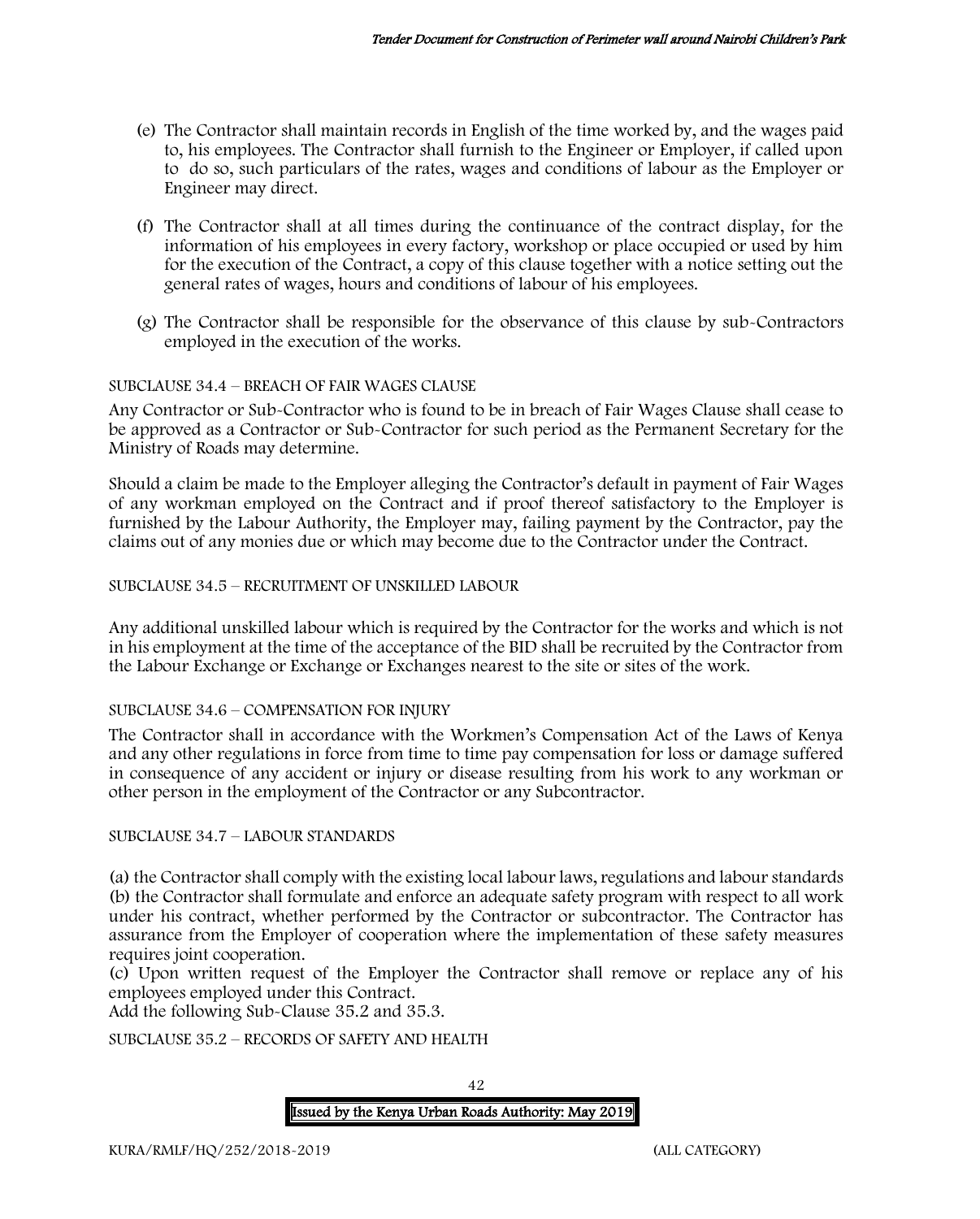The Contractor shall maintain such records and make such reports concerning safety, health and welfare of persons and damage to property as the Engineer may from time to time prescribe.

#### SUBCLAUSE 35.3 – REPORTING OF ACCIDENTS

The Contractor shall report to the Engineer details of any accident as soon as possible after its occurrence. In the case of any fatality or serious accident, the Contractor shall, in addition, notify the Engineer immediately by the quickest available means. The Contractor shall also notify the relevant authority whenever the Laws of Kenya require such a report.

#### SUBCLAUSE 39.2 – DEFAULT OF CONTRACTOR IN COMPLIANCE

Add at the end of Sub-Clause 39.2 the following: "Where the contractor has no pending payments with the employer and the retention funds are less than the value of works to be carried out by the employer, the employer shall apply funds as per clause 10.3". The contract shall then stand determined clause 63 notwithstanding.

### SUBCLAUSE 41.1 – COMMENCEMENT OF WORKS

Amend Sub-Clause 41.1 as follows:

Delete the words "as soon as is reasonably possible" in the first sentence and replace with "within the period stated in the Appendix to Bid".

For the purposes of this clause the quantified site instructions shall be treated as the works and delay in commencement in the instructed works shall constitute breach of contract that will lead to institution of remedies under clause 63 of these conditions.

#### SUBCLAUSE 43.1 – TIME FOR COMPLETION

Amend Sub-Clause 43.1 as follows:

Delete the words "within the time" to "such extended time" and substitute "by the date or dates stated or implied in Clause 14 of these Conditions of Particular Application.

SUBCLAUSE 44.1 – EXTENSION OF TIME FOR COMPLETION

Add at the end of Sub-Clause 44.1 the following:

"Neither rains falling within the rainy seasons as occurs in Kenya nor floods caused by such rains shall be deemed exceptional weather conditions such as may fairly entitle the Contractor to an extension of time for the completion of the work."

### SUBCLAUSE 45.1 – RESTRICTION ON WORKING HOURS

Add at the end of Sub-Clause 45.1 the following:

"If the Contractor requests permission to work by night as well as by day, then if the Engineer shall grant such permission the Contractor shall not be entitled to any additional payments for so doing. All such work at night shall be carried out without unreasonable noise or other disturbance and the Contractor shall indemnify the Employer from and against any liability for damages on account of

43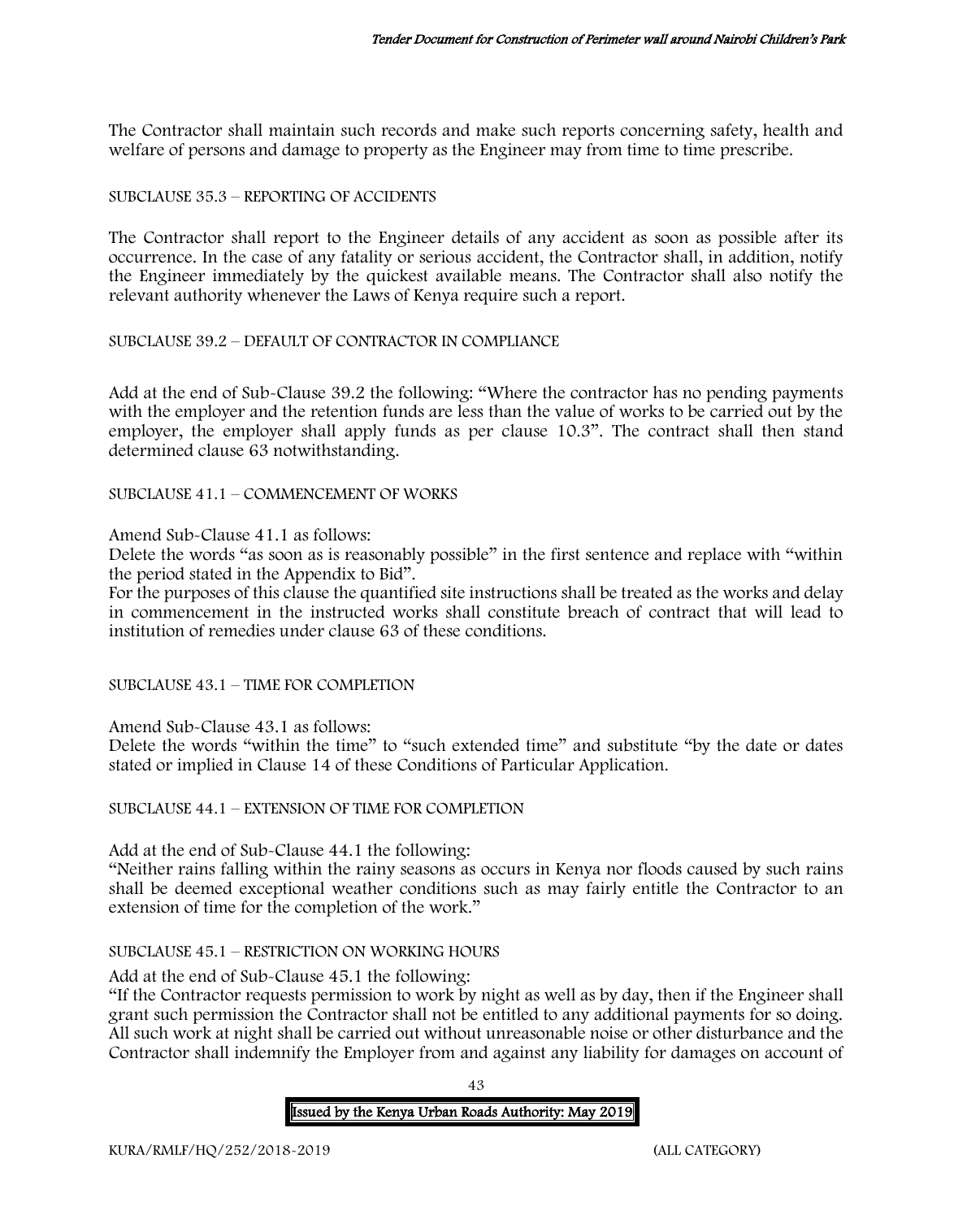noise or other disturbance created while or in carrying out night work and from and against all claims, demands, proceedings, costs, charges and expenses whatsoever in regard or in relation to such liability.

"In addition the Contractor will be required to provide, for any work carried out at night or recognized days of rest, adequate lighting and other facilities so that the work is carried out safely and properly.

"In the event of the Engineer granting permission to the Contractor to work double or rotary shifts or on Sundays, the Contractor shall be required to meet any additional costs to the Employer in the administration and supervision of the Contract arising from the granting of this permission."

SUBCLAUSE 47.2 – REDUCTION OF LIQUIDATED DAMAGES

Add the following paragraphs at the end of this Sub-Clause:

"There shall be no reduction in the amount of liquidated damages in the event that a part or a section of the Works within the Contract is certified as completed before the whole of the Works comprising that Contract.

The Employer shall pay no bonus for early completion of the Works to the Contractor.

SUBCLAUSE 52.1 – VALUATION AND VARIATIONS

Add new Clause 52.2(c )

No change in the unit rates or prices quoted shall be considered for items included in the schedule of Dayworks rates, or Provisional Sums and items, or for any item in the BOQ.

SUBCLAUSE 52.4 – DAYWORKS

Add the following at the end of Sub-Clause 52.4:

The work so ordered shall immediately become part of the works under the contract. The Contractor shall, as soon as practicable after receiving the Dayworks order from the Engineer undertake the necessary steps for due execution such work. Prior to commencement of any work to be done on a Dayworks basis, the Contractor shall give an advance notice to the Engineer stating the exact time of such commencement.

SUBCLAUSE 54.1 – CONTROCTOR'S EQUIPMENT, TEMPORARY WORKS AND MATERIALS : Exclusive use for the works

Amend Sub-Clause 54.1 as follows: Line 5: add "written" between "the" and "consent". Delete Sub-Clauses 54.2 and 54.5.

SUBCLAUSE 55.2 – OMMISIONS OF QUANTITIES

Items of Works described in the Bills of Quantities for which no rate or price has been entered in the Contract shall be considered as included in other rates and prices in the Contract and will not be paid for separately by the Employer.

Add the following Sub-Clause 58: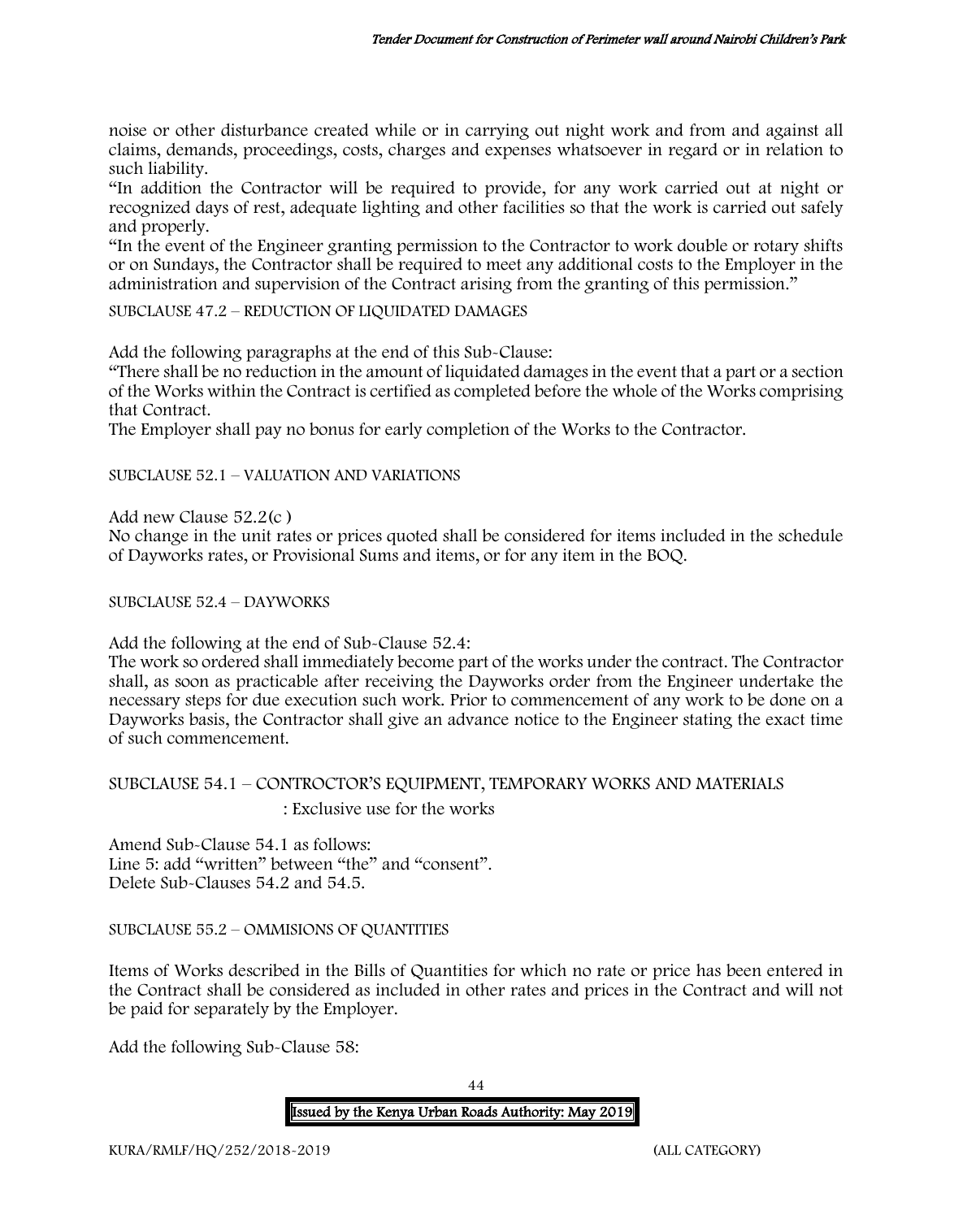Add the words "or Engineer's representative" where the word "Engineer" appears in clause 58.

SUBCLAUSE 58.4 – PROVISIONAL ITEMS

Provisional items shall be read as Provisional Sums and shall be operated as such in accordance with Sub-Clauses 58.1 to 58.3.

Clause 60 of the General Conditions is deleted and substituted with the following:-

SUBCLAUSE 60.1 – MONTHLY STATEMENT

The Contractor shall submit a statement to the Engineer at the end of each month, in a tabulated form approved by the Engineer, showing the amounts to which the Contractor considers himself to be entitled. The statement shall include the following items, as applicable;

- the value of the Permanent Work executed up to the end of previous month

- such amount as the Engineer may consider fair and reasonable for any Temporary Works for which separate amounts are provided in the Bill of Quantities

- any amount to be withheld under retention provisions of Sub-clause 60.3

- any other sum to which the Contractor may be entitled under the Contract

1

If the Engineer disagrees with or cannot verify any part of the statement, the Contractor shall submit such further information as the Engineer may reasonably require and shall make such changes and corrections in the statement as may be directed by the Engineer. In cases where there is difference in opinion as to the value of any item, the Engineer's view shall prevail.

### SUBCLAUSE 60.2 INTERIM PAYMENT CERTIFICATE

The Contractor shall forward to the Engineer an Interim Payment Certificate based on the statement as corrected above and, should it be necessary in the Engineers opinion, shall promptly make any further amendments and corrections to the Interim Payment Certificate.

The Engineer shall not unreasonably withhold certifying an Interim Payment Certificate and in case of likely delay in establishing the value of an item, such item may be set aside and the remainder certified for payment.

Within 14 days after receipt of the Interim Payment Certificate and subject to the Contractor having made such further amendments and corrections as the Engineer may require, the Engineer will forward to the Employer the certified Interim Payment Certificate.

Provided that the Engineer shall not be bound to certify any payment under this Clause if the net amount thereof, after all retentions and deductions, would be less than the minimum amount of Interim Payment Certificate's stated in the Appendix to Form of Bid. However in such a case, the uncertified amount will be added to the next interim payment, and the cumulative unpaid certified amount will be compared to the minimum amount of interim payment.

# SUBCLAUSE 60.3 – RETENTION MONEY AND PAYMENT OF RETENTION MONEY

A retention amounting to the percentage stipulated in the Appendix to Bid shall be made by the Engineer in the first and following Interim Payment Certificates until the amount retained shall reach the "Limit of Retention Money" named in the Appendix to Form of BID.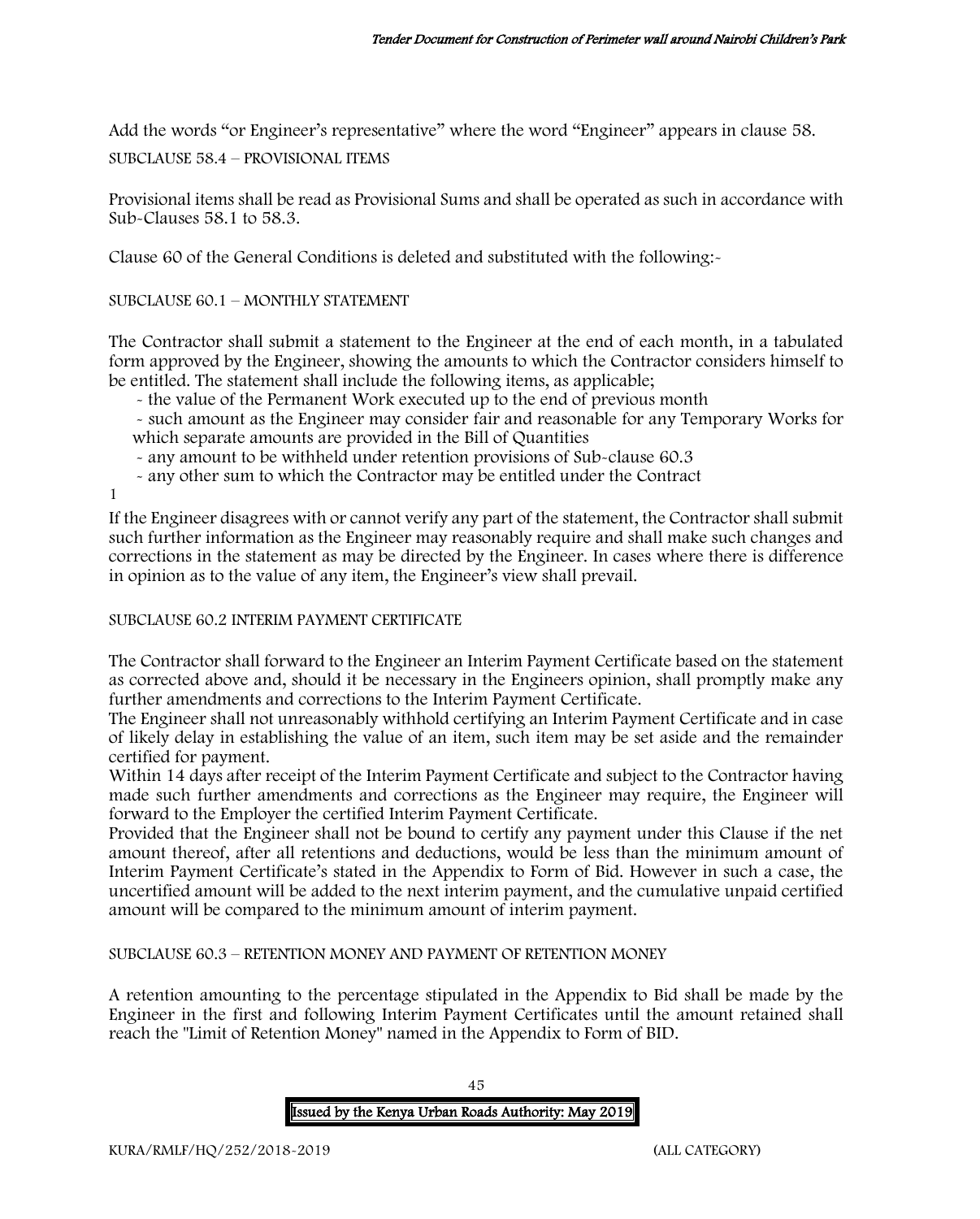Upon the issue of the Taking-Over Certificate, with respect to the whole of the works one half of the retention money shall become due and shall be paid to the Contractor when the Engineer shall certify in writing that the last section of the whole works has been substantially completed.

Upon expiration of the Defects Liability Period for the works, the other half of the Retention Money shall be certified by the Engineer for payment to the Contractor.

Provided that in the event of different Defects Liability Periods being applicable to different Sections of the Permanent Works pursuant to Clause 48, the expression "expiration of the Defects Liability Period " shall, for the purpose of this sub-clause, be deemed to mean the expiration of the latest of such periods.

Provided also that if at such time, there remain to be executed by the Contractor any work instructed, pursuant to Clause 49 and 50, in respect of the works, the Engineer shall be entitled to withhold certification until completion of any such work or so much of the balance of the Retention money as shall in the opinion of the Engineer, represents the cost of the remaining work to be executed.

### SUBCLAUSE 60.4– CORRECTION OF CERTIFICATES

The Engineer may in any Interim Payment Certificate make any correction or modification to any previous Interim Payment Certificate signed by him and shall have authority, if any work is not being carried out to his satisfaction to omit or reduce the value of such work in any Interim Payment Certificate.

### SUBCLAUSE 60.5– STATEMENT AT COMPLETION

Not later than 84 days after the issue of the Taking-Over Certificate in respect of the whole of the works, the Contractor shall submit to the Engineer a statement at completion showing in detail, in a form approved by the Engineer;

The final value of all work done in accordance with the Contract up to the date stated in such Taking-Over Certificate.

2 Any further sums which the Contractor considers to be due; and

3 An estimate of amounts that the Contractor considers will become due to him under the Contract.

Estimate amounts shall be shown separately in the Statement at Completion. The Contractor shall amend and correct the Statement as directed by the Engineer and submit a Certificate at Completion to be processed as in Sub-Clause 60.2.

### SUBCLAUSE 60.6 – FINAL STATEMENT

Not later than 56 days after the issue of the Defects Liability Certificate pursuant to Sub-Clause 62.1, the Contractor shall submit to the Engineer for consideration a draft final statement with supporting documents showing in detail, in the form approved by the Engineer;

The final value of all work done in accordance with the Contract;<br>4 Any further sums which the Contractor considers to be due to him.

Any further sums which the Contractor considers to be due to him.

If the Engineer disagrees with or cannot verify any part of the draft final statement, the Contractor shall submit such further information as the Engineer may reasonable require and shall make such changes in the draft as may be required.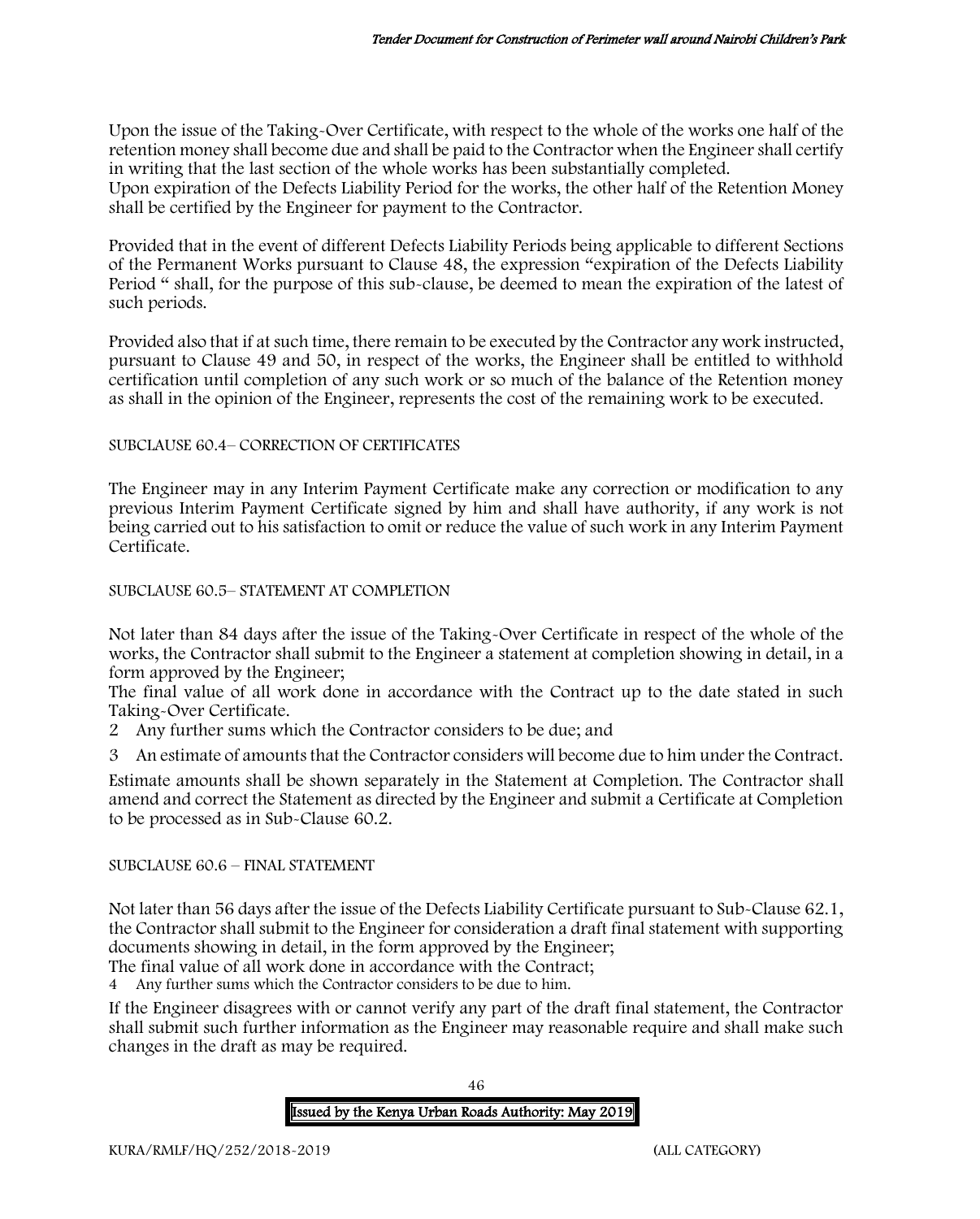#### SUBCLAUSE 60.7– DISCHARGE

Upon submission of the Final Statement, the Contractor shall give to the Employer, with a copy to the Engineer, a written discharge confirming that the total of the Final statement represents full and final settlement of all monies due to the Contractor arising out of or in respect of the Contract. Provided that such discharge shall become effective only after payment under the Final Payment Certificate issued pursuant to Sub-Clause 60.8 has been made and the Performance Security referred to in Sub-Clause 10.1 has been returned to the Contractor.

#### SUBCLAUSE 60.8 – FINAL PAYMENT CERTIFICATE

Upon acceptance of the Final Statement as given in Sub-Clause 60.6, the Engineer shall prepare a Final Payment Certificate which shall be delivered to the Contractor's authorized agent or representative for his signature. The Final Payment Certificate shall state:

The final value of all work done in accordance with the Contract;

5 After giving credit to the Employer for all amounts previously paid by the Employer, the balance, if any, due from the Employer to the Contractor or the Contractor to the Employer.

6

Final Certificate shall be issued for any sum due to the Contractor even if such is less than the sum named in the Appendix to the Form of BID.

#### SUBCLAUSE 60.9– CESSATION OF EMPLOYERS LIABILITY

unless the Contractor notifies the Engineer of his objection to the Final Certificate within fourteen days of delivery thereof he shall be deemed to have agreed that he accepts the total Contract Price as set out in the Final Certificate as full settlement for all Work Done under the Contract including any variations and omissions thereof but excluding any variations and claims previously made in writing.

#### SUBCLAUSE 60.10 – TIME FOR PAYMENT

The amount due to the Contractor under any Interim Payment Certificate or Final Payment Certificate issued pursuant to this Clause or to any other term of the Contract, shall, subject to Clause 47, be paid by the Employer to the Contractor as follows:

- (i) In the case of Interim Payment Certificate, within the time stated in the Appendix to Form of Bid, after the Engineer has signed the Interim Payment Certificate.
- 7 (i) In the case of the Final Payment Certificate pursuant to Sub clause 60.8, within the time stated in the Appendix to Form Of Bid, after the Engineer has signed the Final Payment Certificate.
- (ii) In the event of the failure of the Employer to make payment within the times stated, the Employer shall make payment to the Contractor of simple interest at a rate equal to two percentage points above the averaged Base Lending Rate of three leading banks namely Kenya Commercial Bank, Standard Chartered Bank and Barclays Bank for the time being or as shall be the case from the time to time obtained from the Central Bank of Kenya. The provisions of this Sub clause are without prejudice to the Contractor's entitlements under Clause 69 or otherwise.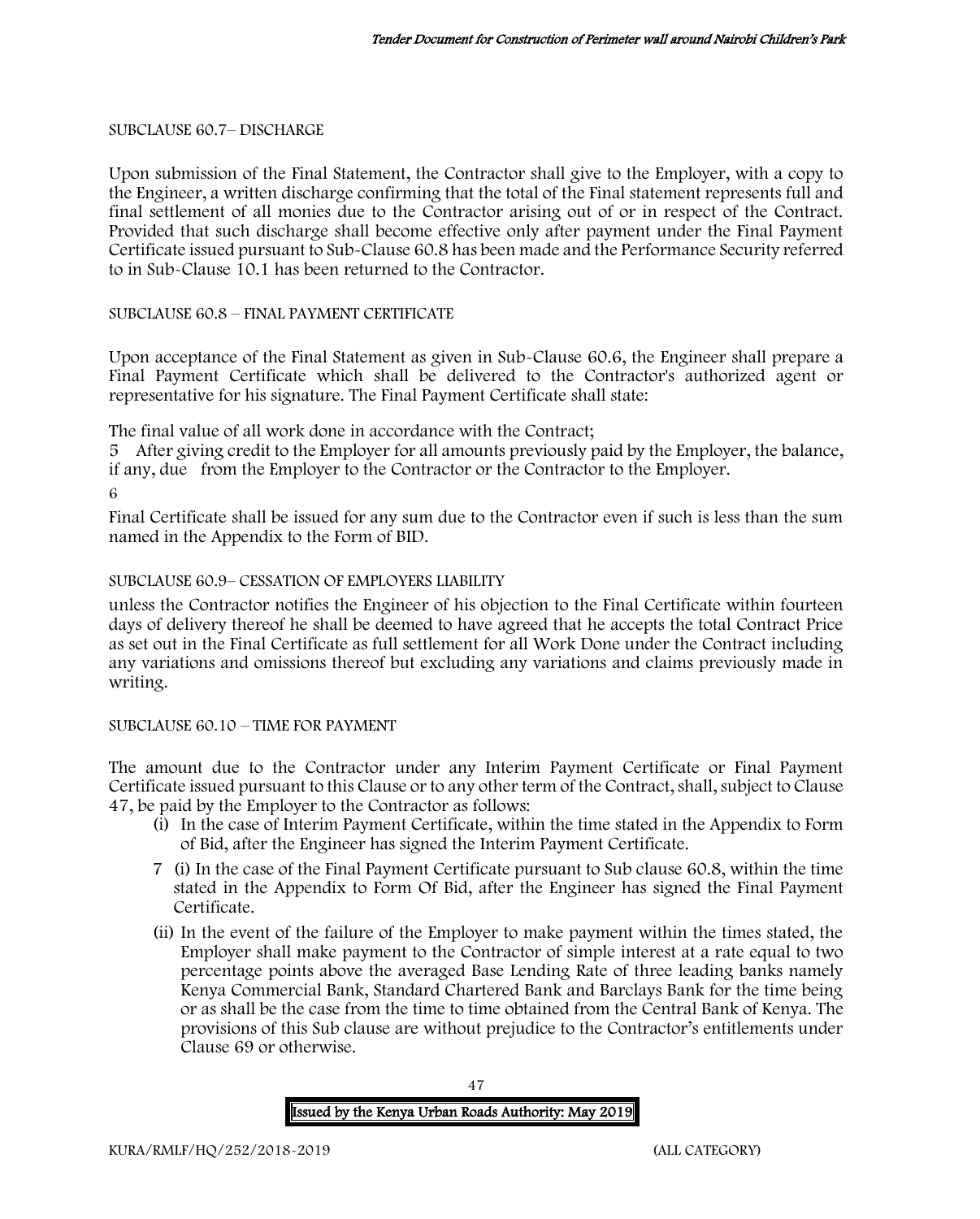SUBCLAUSE 60.11 – CURRENCY OF PAYMENT

The Contract Price shall be designated in Kenyan Currency.

All work performed by the Contractor under the Contract shall be valued in Kenya Shillings using the rates and prices entered in the Bills of Quantities together with such other increases to the Contract Price, except for variation of price payments in accordance with Clause 70.1.

SUBCLAUSE 60.12 – ADVANCE PAYMENT

Advance payment shall not be offered in this Contract.

SUBCLAUSE 60.13 MATERIALS FOR PERMANENT WORKS

With respect to materials brought by the Contractor to the site for incorporation into the permanent works, the Contractor shall,

-Receive a credit in the month in which these materials are brought to site,

8 -Be charged a debit in the month in which these materials are incorporated in the permanent works.

9 Both such credit and debit to be determined by the Engineer in accordance with the following provisions.

10 No credit shall be given unless the following conditions shall have been met to the Engineers satisfaction

- The materials are in accordance with the specifications for the works;
- The materials have been delivered to site and are properly stored and protected against loss, damage or deterioration;
- The Contractors record of the requirements, orders receipts and use of materials are kept in a form approved by the Engineer, and such records are available for inspection by the Engineer;
- The Contractor has submitted a statement of his cost of acquiring and delivering the materials and plant to the Site, together with such documents as may be required for the purpose of evidencing such cost;
- The materials are to be used within a reasonable time.
- The amount to be credited to the Contractor shall not be more than 75% of the Contractor's reasonable cost of the materials delivered to site, as determined by the Engineer after review of the documents listed in subparagraphs (a) (iv) above;
- The amount to be debited to the Contractor for any materials incorporated into the works shall be equivalent to the credit previously granted to the Contractor for such materials pursuant to Clause (b) above as determined by the Engineer.

11

SUBCLAUSE 63.1 – DEFAULT OF THE CONTRACTOR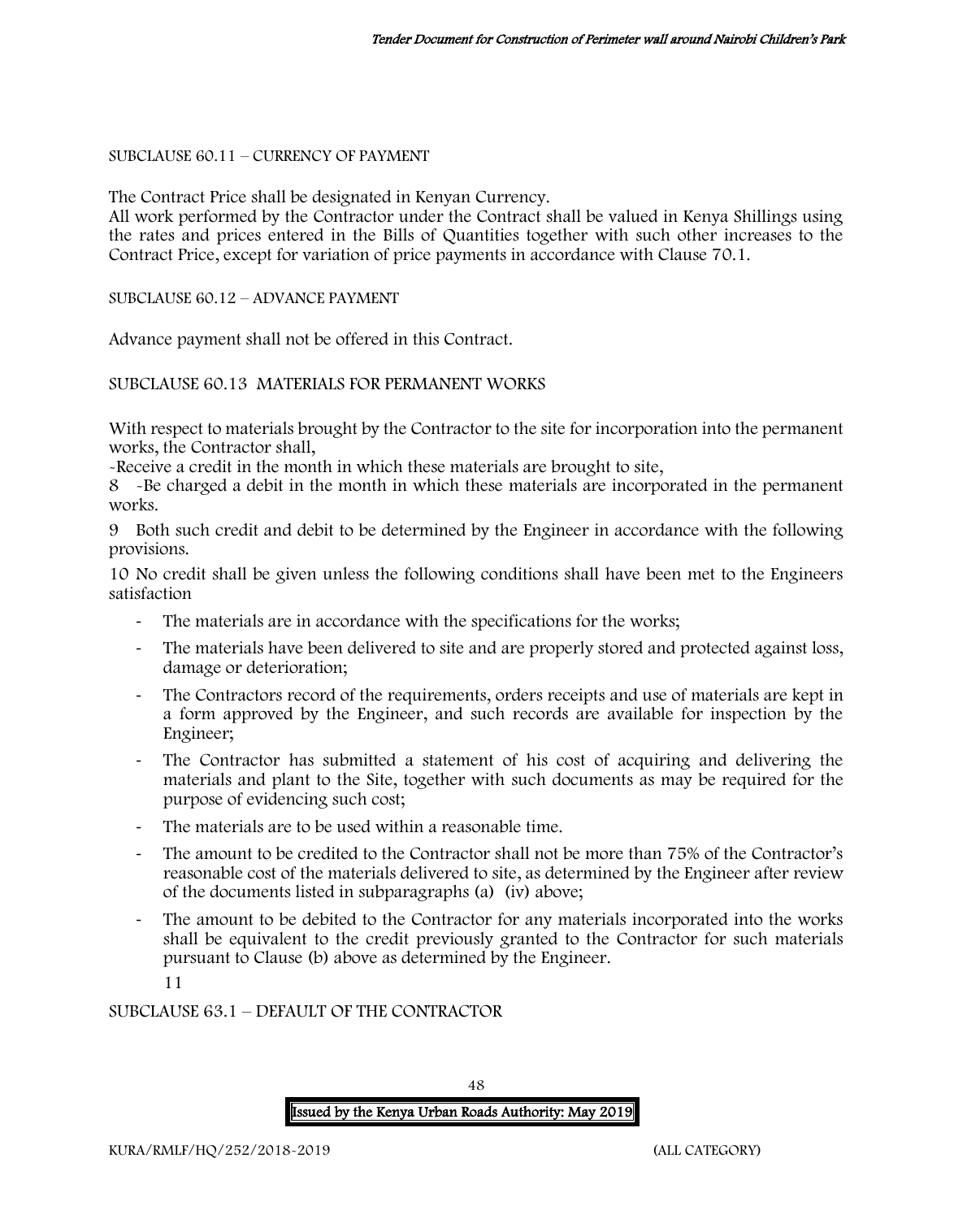### SUBCLAUSE 67.1 – ENGINEER'S DECISION

Delete the entire Sub clause 67.1 and add the following;

"If a dispute of any kind whatsoever arises between the Employer and the Contractor in any connection with, or arising out of, the Contract or the execution of the works, whether during the execution of the works or after their completion and whether before or after repudiation or other termination of the Contract including any dispute as to any opinion, instruction, determination, certificate or valuation of the Engineer, the matter in dispute shall, in the first place, be referred in writing to the Engineer, with a copy to the other party. Such reference shall state it is made pursuant to this clause. No later than 28 (twenty eight) day after the day on which he received such reference the Engineer shall give notice of his decision to the Employer and the Contractor. Such decision shall state it is made pursuant to this clause.

Unless the Contract has already been repudiated or terminated, the Contractor shall, in every case, continue to proceed with the works with all due diligence and the Contractor and the Employer shall give effect forthwith to every such decision of the Engineer unless and until the same shall be revised, as hereinafter provided, in an Amicable Settlement, Adjudicator's or Arbitrator's award.

If either the Employer or the Contractor be dissatisfied with the any decision of the Engineer, or if the Engineer fails to give notice of his decision on or before the 28th (twenty eighth) after the day on which he received the reference, then either the Employer or the Contractor may, on or before the 28th (twenty eighth) day after the day the day on which he received notice of such decision, or on or before the 28th (twenty eighth) day after the day the day on which the said period of 28 days expired, as the case may be, give notice to the other party, with a copy for information to the Engineer, of his intention to commence Adjudication, as hereinafter provided, as to the matter in dispute. Such notice shall establish the entitlement of the party giving the same to commence Adjudication, as hereinafter provided, as to such dispute; no adjudication in respect thereof may be commenced unless such notice is given.

If the Engineer has given notice of his decision as to a matter in dispute to the Employer and the Contractor and no notice of intention to commence adjudication as to such dispute has been given by either the Employer or the Contractor on or before the twenty eighth day after the day on which the parties received notice as to such decision from the Engineer, the said decision shall become final and binding upon the Employer and the Contractor. "

SUBCLAUSE 67.2 – AMICABLE SETTLEMENT

Delete the entire subclause 67.2 and add the following;

"Where notice to of intention to commence adjudication as to a dispute has been in accordance with subclause 67.1, the parties shall attempt to settle such dispute in amicably before the commencement of Adjudication; provided that, unless the parties otherwise agree, Adjudication may be commenced on or after the 14th (fourteenth) day after the day on which notice of intention to commence adjudication of such dispute was given, even if an attempt at amicable settlement thereto has been made."

SUBCLAUSE 67.3 – ADJUDICATION

Issued by the Kenya Urban Roads Authority: May 2019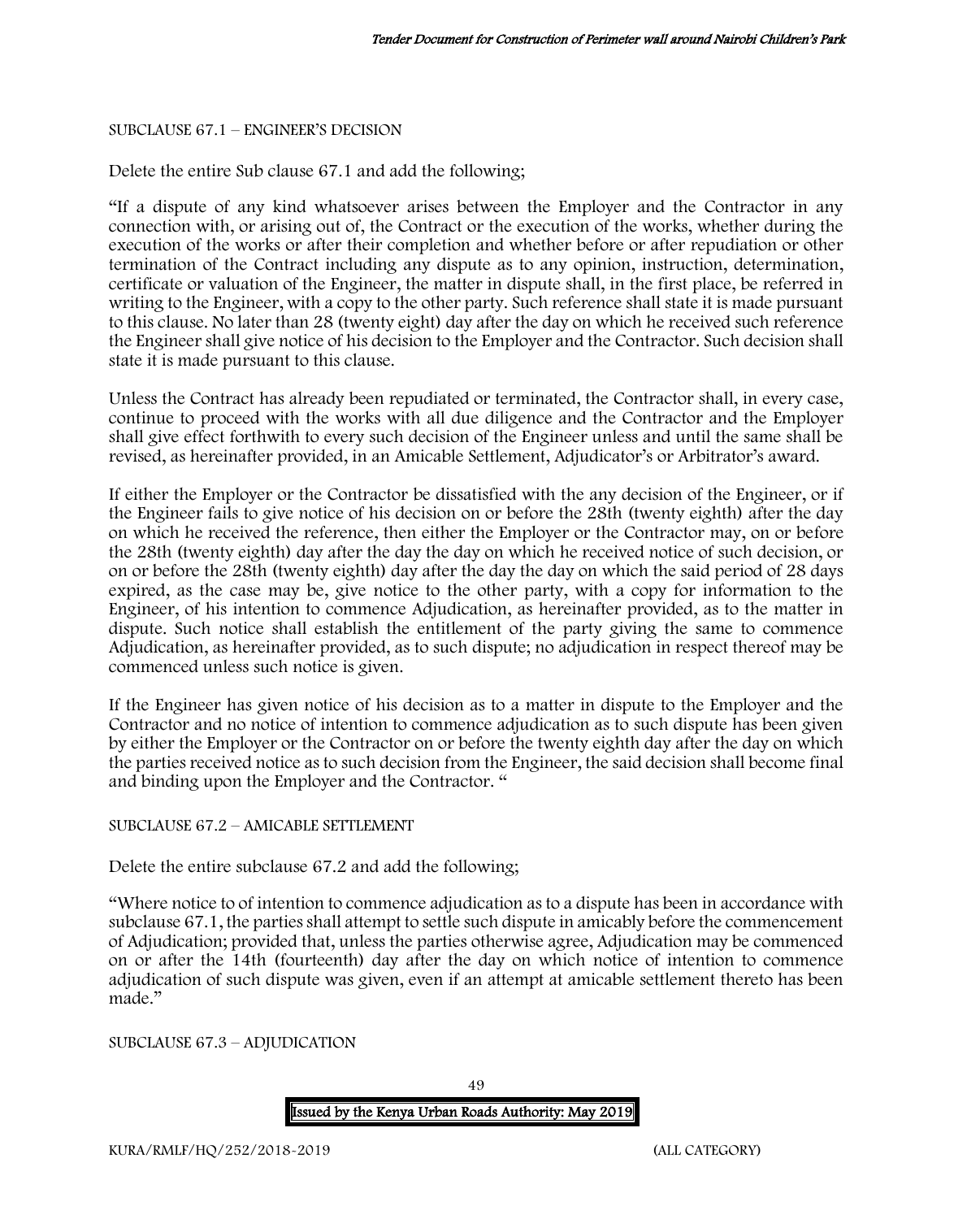Delete the entire subclause 67.3 and add the following;

"The Adjudicator shall be appointed by the Chartered Institute of Arbitrators (Kenya) unless the appointment is agreed by the parties within 7 (seven) days of the notice to adjudication.

The adjudication process shall be conducted according to the Laws of Kenya and the Rules of the Chartered Institute of Arbitrators (Kenya)."

SUBCLAUSE 67.3 – ARBITRATION

Delete the entire subclause 67.3 and add the following;

"Any dispute in respect of which:

The decision, if any, of the Adjudicator has not become final and binding pursuant to subclause 67.1, and Amicable settlement has not been reached within the period stated in subclause 67.2,

shall be finally settled, under the Laws of Kenya and the Arbitration Rules of the Chartered Institute of Arbitrators (Kenya Branch) by one or more arbitrators appointed by the Chartered Institute of Arbitrators (Kenya Branch).

Neither party shall be limited in the in the proceedings before such arbitrator/s to the evidence or arguments put before the Adjudicator for the purpose of obtaining his said decision pursuant to subclause 67.1.

Arbitration may be commenced prior to or after completion of the works, provided that the obligations of the Employer, the Engineer and the Contractor shall not be altered by reason of the arbitration being conducted during the progress of the works.

SUBCLAUSE 68.2 – NOTICES TO EMPLOYER AND ENGINEER

Delete in Sub-Clause 68.2 the words "nominated for that purpose in Part II of these conditions".

- a. The Employer's address is: The Director General, Kenya Urban Roads Authority (KURA), P.O. Box 41727 - 00100 **NAIROBI**
- b. The Engineer's address is: Director (Urban Road Planning and Design), Kenya Urban Roads Authority (KURA), P.O. Box 41727 - 00100 NAIROBI

SUBCLAUSE 68.4 – All letters and notices from the Contractor to the Employer and/Engineer must be signed by the Managing Director or the person given written power of Attorney.

50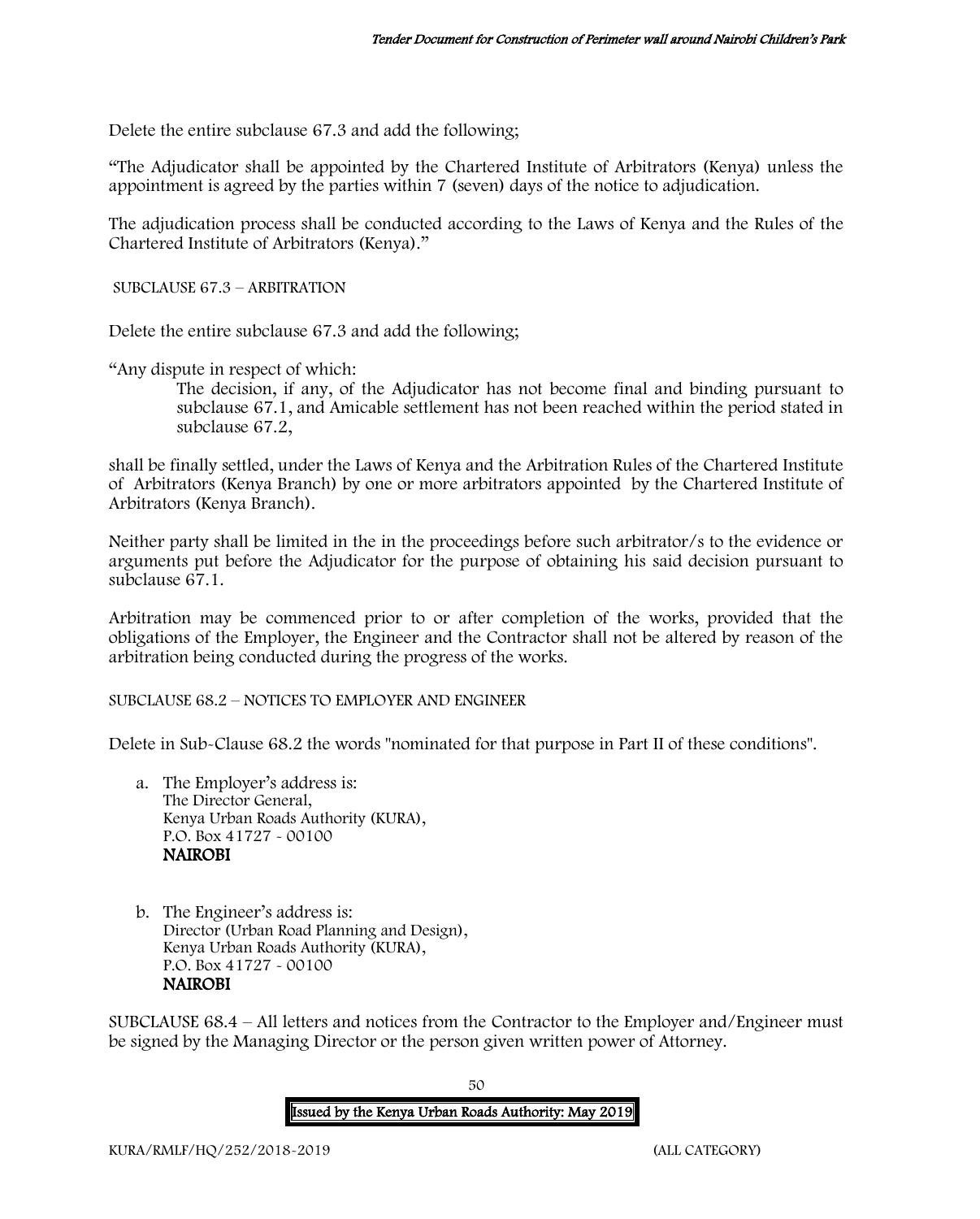### CLAUSE 69 – DEFAULT OF EMPLOYER

#### Delete Sub-Clause 69.1 (c)

In Sub-Clause 69.4 add at the end of first paragraph the following "the period of such suspension shall be as agreed upon by both parties and in any case not more than six (6) months".

In Subclause 69.4 of General Conditions of Contract Part I, insert at the end -----"The amounts of such costs which shall be added to the Contract Price shall exclude any cost due to idle time for equipment, plant and labour."

CLAUSE 70 – CHANGES IN COST AND LEGISLATION

There shall be no claims of payments for Variation of Prices (VOP) or changes in cost for legislation.

SUBCLAUSE 70.2 – SUB-CONTRACT

(a) If the Contractor shall decide subject to Clause 4 thereof to sub-let any portion of the work he shall incorporate in the sub-contract provisions to the like effect as those contained in sub-clause (1) of this Clause;

(b) If the price payable under a sub-contract as aforesaid is increased above or decreased below the price in such sub-contract by reason of the operation of the incorporated provisions of sub- clause (1) of this clause then the net amount of such increase or decrease shall as the case may be, be paid to or allowed by the Contractor under this contract.

SUBCLAUSE 70.3 – NOMINATED SUB-CONTRACTORS

This clause shall not apply in respect of work executed by any nominated sub-Contractor (fluctuation in relation to nominated sub-Contractors shall be dealt with under provisions in relation thereto which may be included in the appropriate sub-contract or contract of sale).

SUBCLAUSE 70.4 – DATE OF BID PRICING

The expression "the date of BID pricing" as used in this Clause means the date 30 days prior to the final date for submission of BIDs as determined by the Employer in the BID documents

### SUBCLAUSE 70.5 – PRIME COST

For imported materials, the supplier's/ manufacturer's Prime costs shall be C.I.F. cost at point of entry by the same means of transport as determined by the Contractor's Basic Rate.

For locally produced materials, the supplier's or manufacturer's prime costs shall be at their nearest depot or the nearest railway station relevant to the works.

For materials that are subject to Government Price Control, payments for price variations will be determined from the difference between the control price in force at a date 30 days prior to the final date for submission of BIDs and the price in force on the date of purchase.

SUBCLAUSE 70.11 – SUBSEQUENT LEGISLATION

No payment shall be paid for changes in the prices of the materials and labour.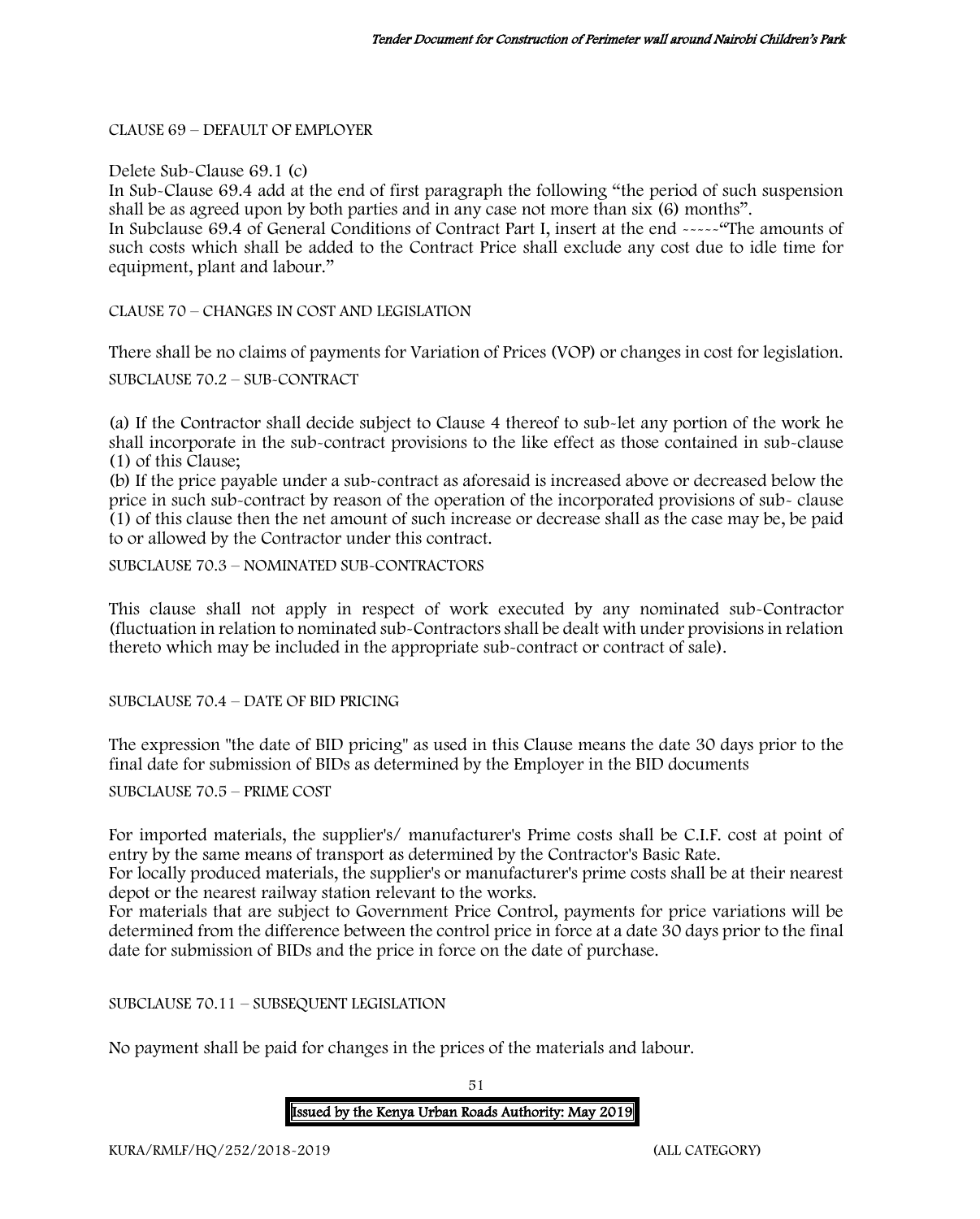### SUBCLAUSE 70.8 – CONTRACTORS HEAD OFFICE EXPENSES

No payments will be made for price variation related to expenses incurred by the Contractor in his Head Office in Kenya, or overseas.

SUBCLAUSE 70.9 – CURRENCY OF PAYMENTS UNDER CLAUSE 70

All payments made pursuant to Clause 70 shall be in Kenya Shillings.

SUBCLAUSE 70.11 – SUBSEQUENT LEGISLATION

Renumber sub-clause 70(2) of part I as sub-clause 70.11 and add the following:

"Notwithstanding the foregoing, such additional or reduced cost shall not be separately paid or credited as aforesaid if the same shall already have been taken into account in accordance with the provisions of sub-clause 70.1 through 70.10 of this clause.

### CLAUSE 72 – RATES OF EXCHANGE COST

Delete clause 72 in its entirety and substitute the following: The currency of BID and payment is Kenya Shillings and rates of exchange requirements are not applicable.

#### CLAUSE 73 – BRIBERY AND COLLUSION

Add new Clause 73.1:

"The Contractor shall not:

(a) Offer or give or agree to give to any person in the service of the Government of Kenya any gift or consideration or any kind as an inducement or reward for doing or forbearing to do or for having done or forborne to do any act in relation to the obtaining or execution of this or any other contract to which the Government of Kenya is a party or for showing or forbearing to show favour or disfavour to any person in relation to this or any other contract for the Government of Kenya.

(b) Enter into this or any other contract with the Government of Kenya in connection with which commission has been paid or agreed to be paid by or on his behalf or to his knowledge, unless before the contract is made particulars of any such commission and of the terms and conditions of any agreement for the payment thereof have been disclosed in writing to the Employer.

Any breach of this condition by the Contractor or by anyone employed by him or acting on his behalf (whether with or without the knowledge of the Contractor) or the commission of any offence by the Contractor or by anyone employed by him or acting on his behalf in relation to this or any other contract to which the Government of Kenya is a party shall entitle the Employer to determine the Contract (See Condition 63 hereof) and/ or to recover from the Contractor the amount or value of any such gift, consideration or commission.

Any dispute or difference of opinion arising in respect of either the interpretation, effect or application of this condition or of the amount recoverable hereunder by the Employer from the Contractor shall be decided by the Employer, whose decision shall be final and conclusive.

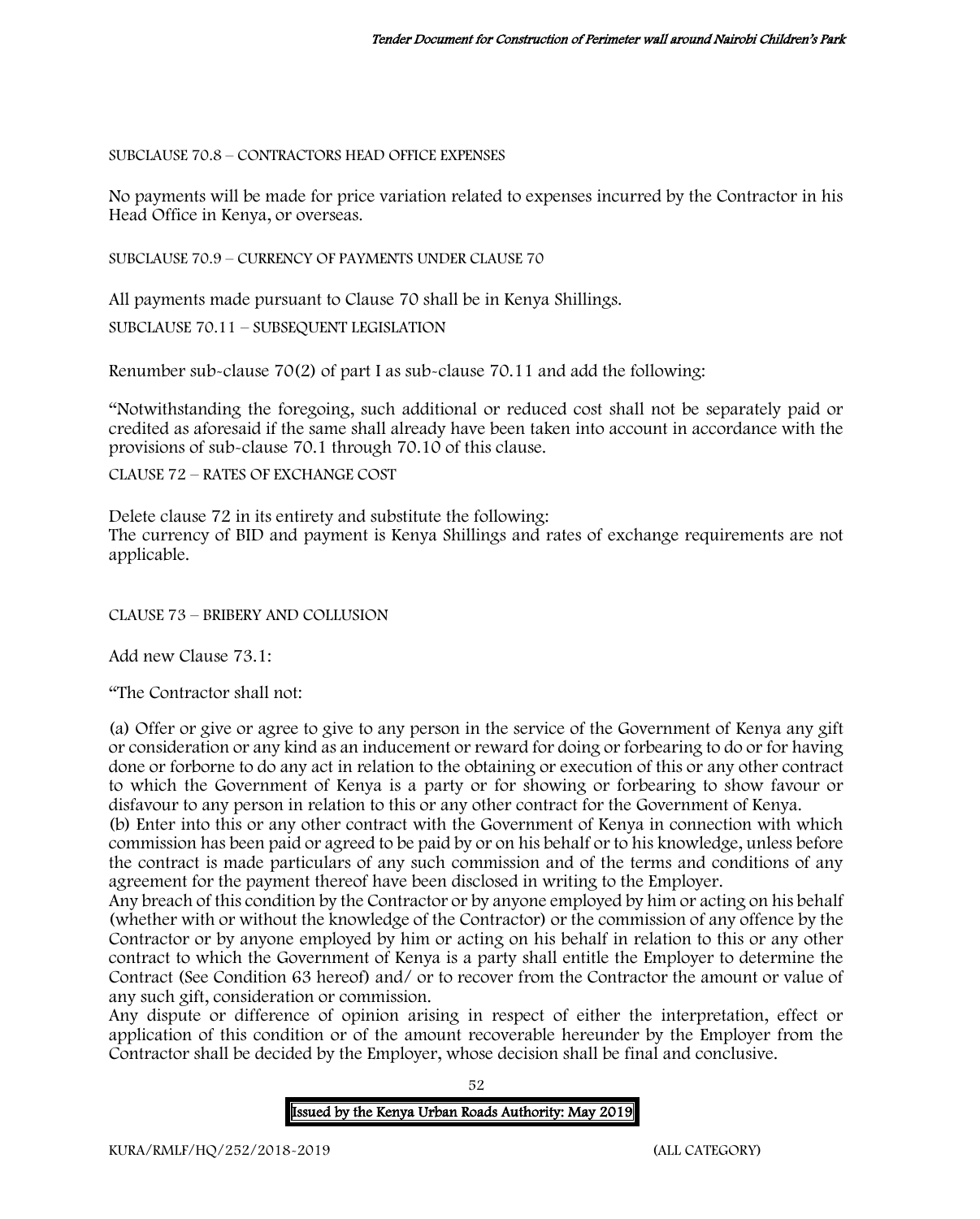CLAUSE 74 – CONTRACT CONFIDENTIAL

Add new Clause 74.1:

The Contractor shall treat the details of this Contract as Private and Confidential and shall not publish or disclose the same or any particulars thereof in any trade or technical paper or elsewhere (save in so far as may be necessary for the purpose thereof) without the previous consent in writing of the Government. If any dispute arises as to the necessity of any publication or disclosures for the purposes of this Contract the same shall be referred to the decision of the Engineer mentioned in the said Conditions of Contract whose award shall be final.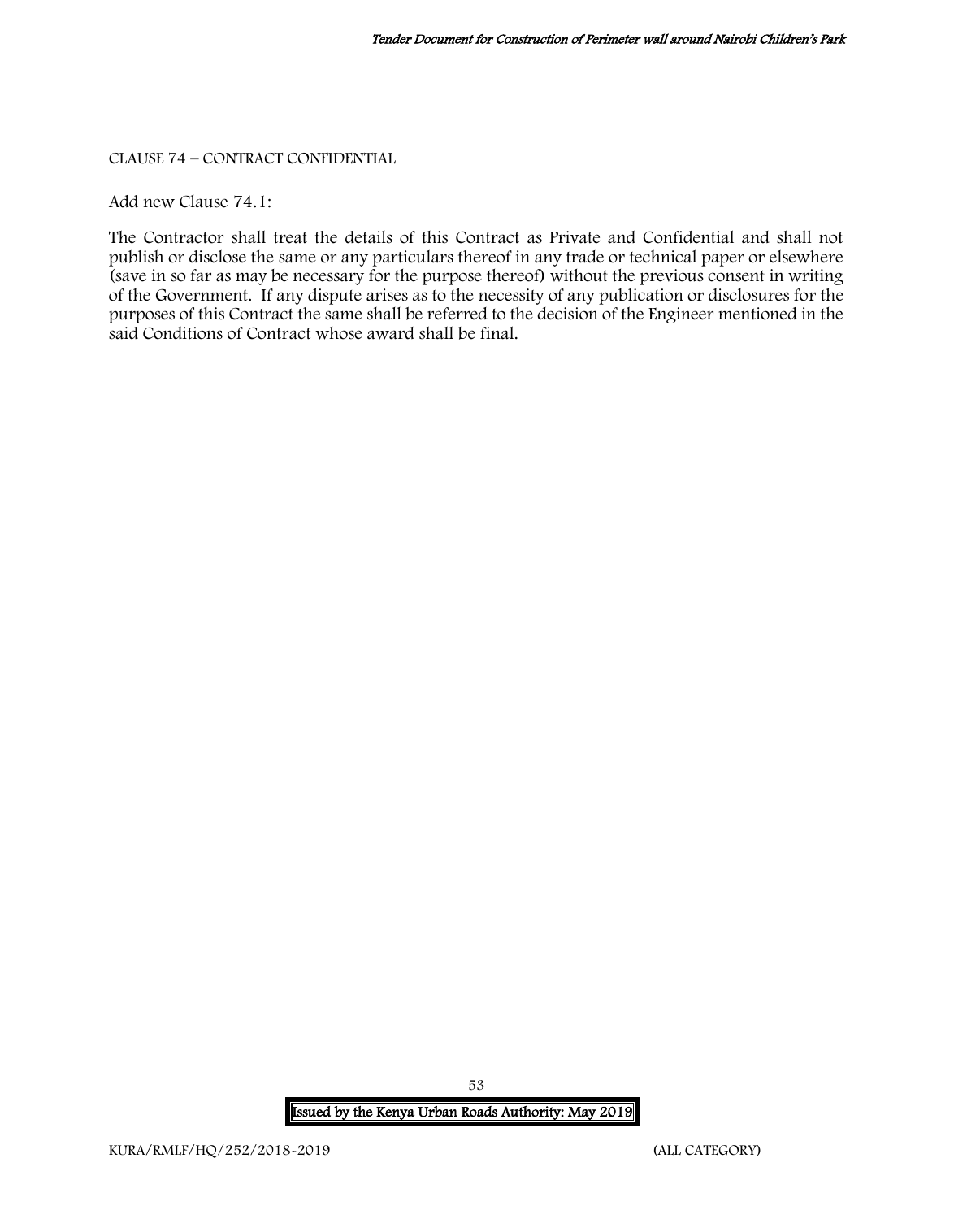# SECTION V: SPECIFICATIONS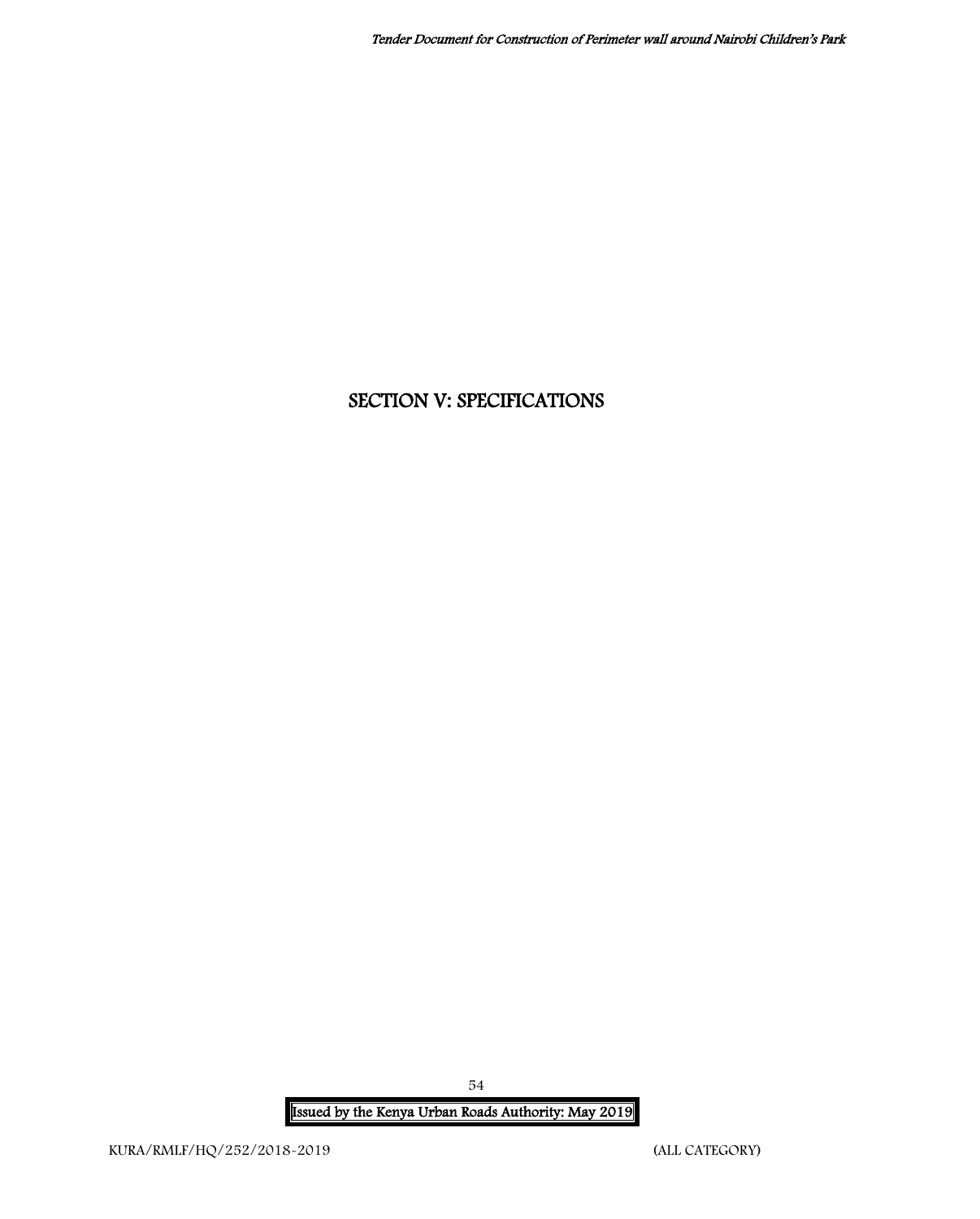# PART I: STANDARD SPECIFICATIONS

 Standard Specifications refers to the Standard Specifications for Road and Bridge Construction, 1986 Edition.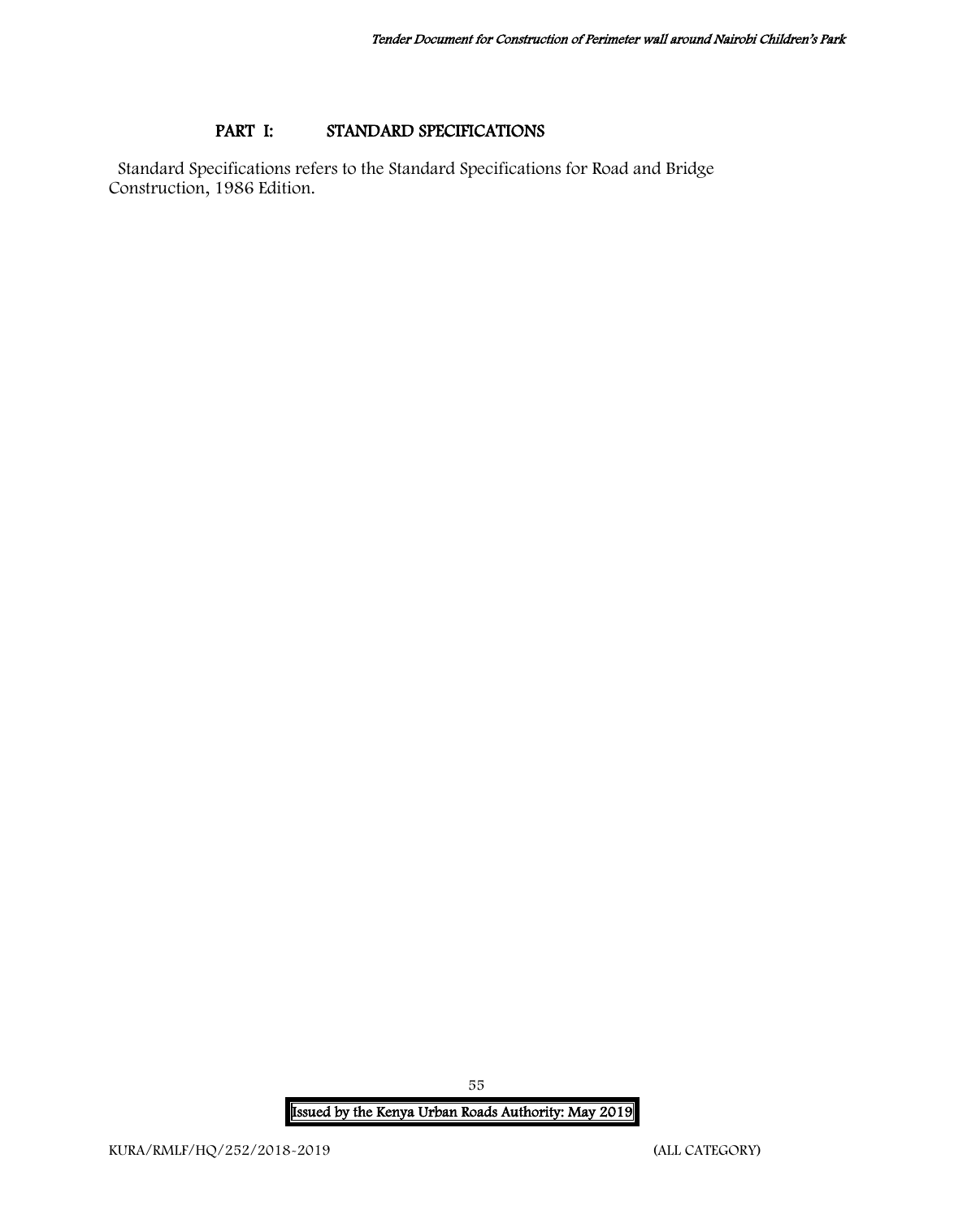# PART II: SPECIAL SPECIFICATIONS

### SECTION 1 – GENERAL

### 101 SPECIAL SPECIFICATIONS

Special specification is supplementary to the Standard Specifications and the two must be read in conjunction. In any case where there appears to be conflict between the two then the Special Specifications will take precedence.

# 102 LOCATION OF CONTRACT

The Proposed Children's Traffic Park is in Nairobi County.

### 103 EXTENT OF CONTRACT

The works to be executed under the Contract comprise mainly of but not limited to the following: -

### A. BUILDING WORKS

Entails construction of a perimeter wall

- 1. Site clearance including removal of encroachments
- 2. Removal of topsoil
- 3. Cut to spoil/fill
- 4. Excavation of foundation trenches
- 5. Reinforcement to strip foundation, bases and columns
- 6. Concrete works to strip foundation, bases and columns
- 7. Walling for both substructure and superstructure
- 8. Installation of metal grillage between concrete columns
- 9. Finishes including:- painting, and plumbing works

Defects Liability Period shall be 3 months

Any other activity not listed above in either category but deemed to be necessary by the Engineer, shall be subject to the Engineer's formal instructions within the mode of payment stipulated either by day works or on a measured basis.

# 105 ORDER OF EXECUTION OF WORKS

In addition to Clause 105 of the Standard Specification the Contractor shall carry out the Works such that a continuous and consecutive output of fully completed work is achieved.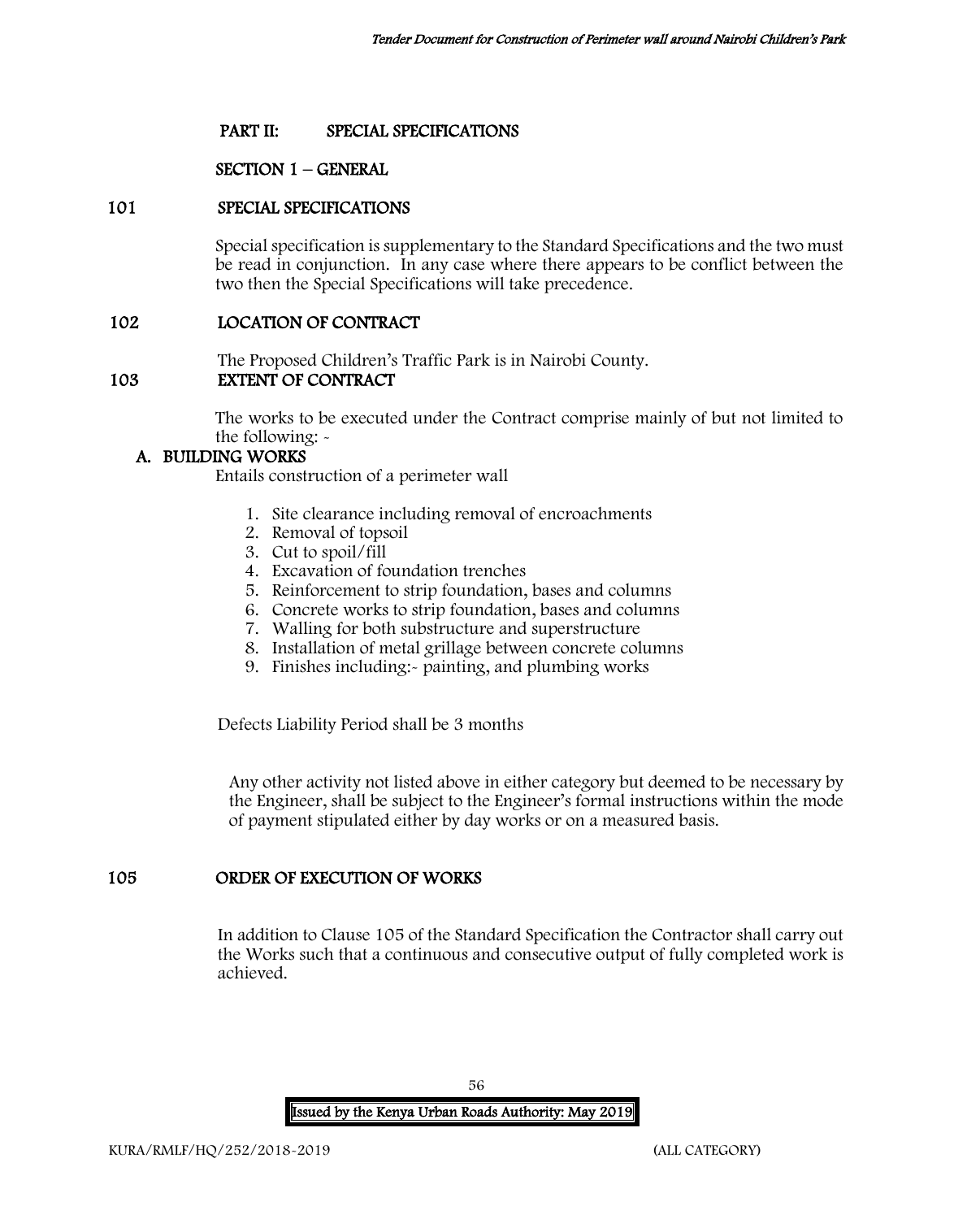### 107 TAKING OVER CERTIFICATE

The minimum length of the road for which a certificate will be issued under clause 48 of the conditions of Contract shall be the whole length of each section of the road substantially completed.

### 109 NOTICE OF OPERATIONS

Add the following sub- Clause.

Notification Terms

It shall be the Contractor's responsibility to notify the Engineer when any item of works scheduled are completed and ready for approval, and the contractor shall give sufficient notice to allow control tests to be performed.

Explosive and Blasting

- (a) The requirements of the Laws of Kenya governing explosives and other requirements and regulations of Government of Kenya and other authorities shall be complied with.
- (b) No explosives of any kind shall be used without prior written consent of the Engineer.

The Contractor shall be solely responsible for the provision, handling, storage and transporting of all explosives, ancillary materials and all other items of related kind whatsoever required for blasting.

# 117 HEALTH, SAFETY AND ACCIDENTS

Add the following:

In addition to providing, equipping and maintaining adequate first aid stations throughout the works in accordance with the laws of Kenya, the contractor shall provide and maintain on site during the duration of the Contract, a fully equipped dispensary. This shall be with a qualified Clinical Officer / Nurse who shall offer the necessary medical advice on HIV and related diseases to the Engineer's and Contractor's Site staff. The Contractor shall allow for this in the rates and be responsible for all site welfare arrangements at his own cost.

# 120 PROTECTION OF EXISTING WORKS AND SERVICES

The Contractor shall acquaint himself with the position of all existing services such as sewers, water drains, cables for electricity and telephone, lighting and telephone poles, water mains, etc., before commencing any excavation or other work likely to affect the existing services.

The cost of all plant, equipment and materials, labour, technical and professional staff, transport and the like necessary for determining the locations of existing services, including the making good of any damage caused to such services all to the satisfaction of the Engineer, shall be deemed to be included in the tender rates. No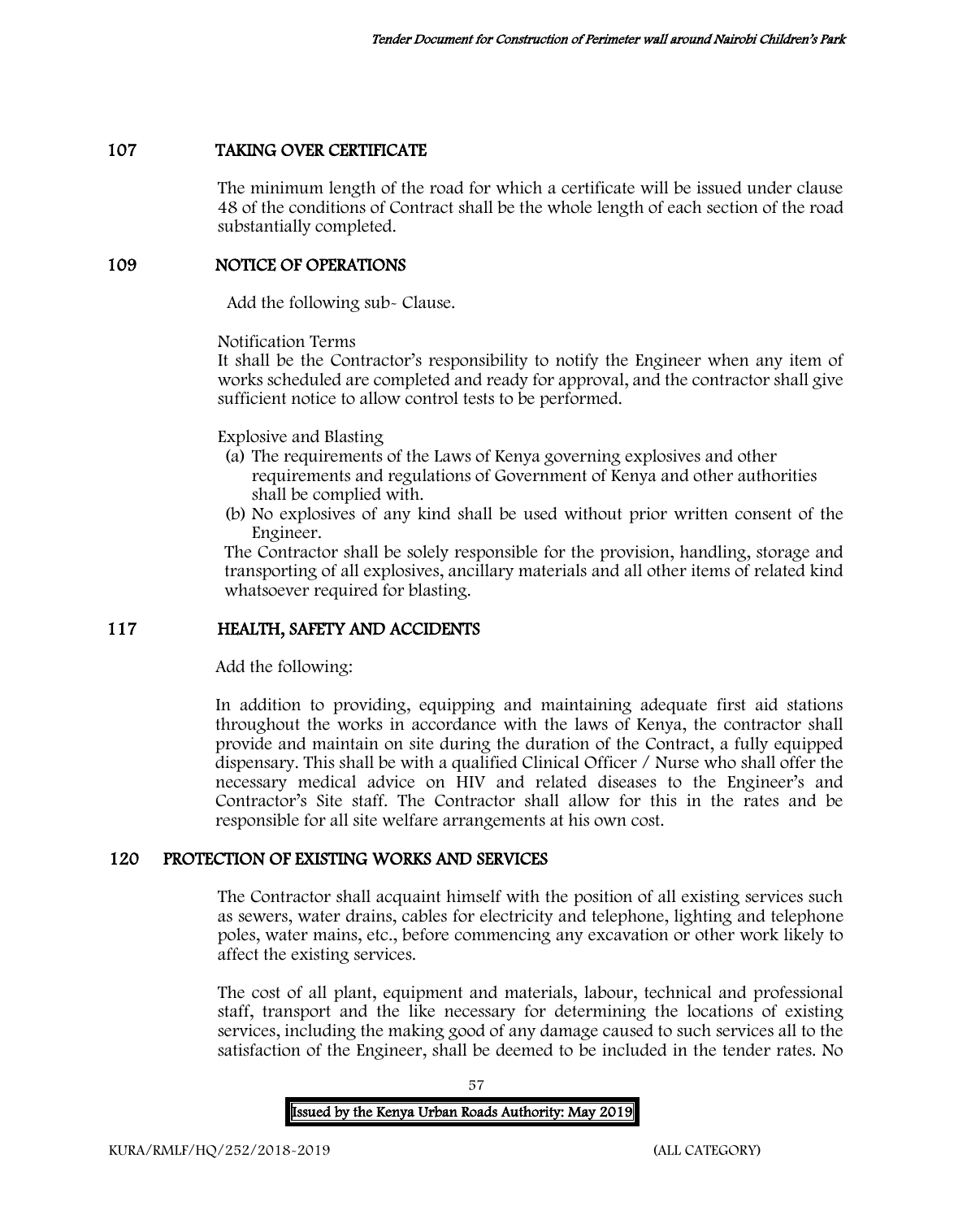other payment shall be made for the costs of such operations, nor for the making good of damage caused thereby to the existing services.

The Contractor shall be held responsible for injury to existing structures, works or services and shall indemnify and keep indemnified the Employer against any claims in this respect (including consequential damages).

# 121 DIVERSION OF SERVICES

- (a) The Contractor shall acquaint himself with the location of all existing services such as telephone lines, electricity cables, water pipes, sewers etc., before execution of any works that may affect the services. The cost of determining the location of the existing services together with making good or repairing of any damage caused all to the satisfaction of the Engineer shall be included in the BID rates.
- (b) Subject to the agreement with the Engineer, the Contractor shall be responsible for removal of alteration and relocation of existing services.
- (c) The Contractor shall indemnify the Employer against claims originating from damage to existing services or works.

# 123 LIAISON WITH GOVERNMENT AND POLICE OFFICIALS

The Contractor shall keep in close touch with the Police and the other Government officials of the area regarding their requirements in the control of traffic or other matters, and shall provide all assistance or facilities, which may be required by such officials in the execution of their duties.

58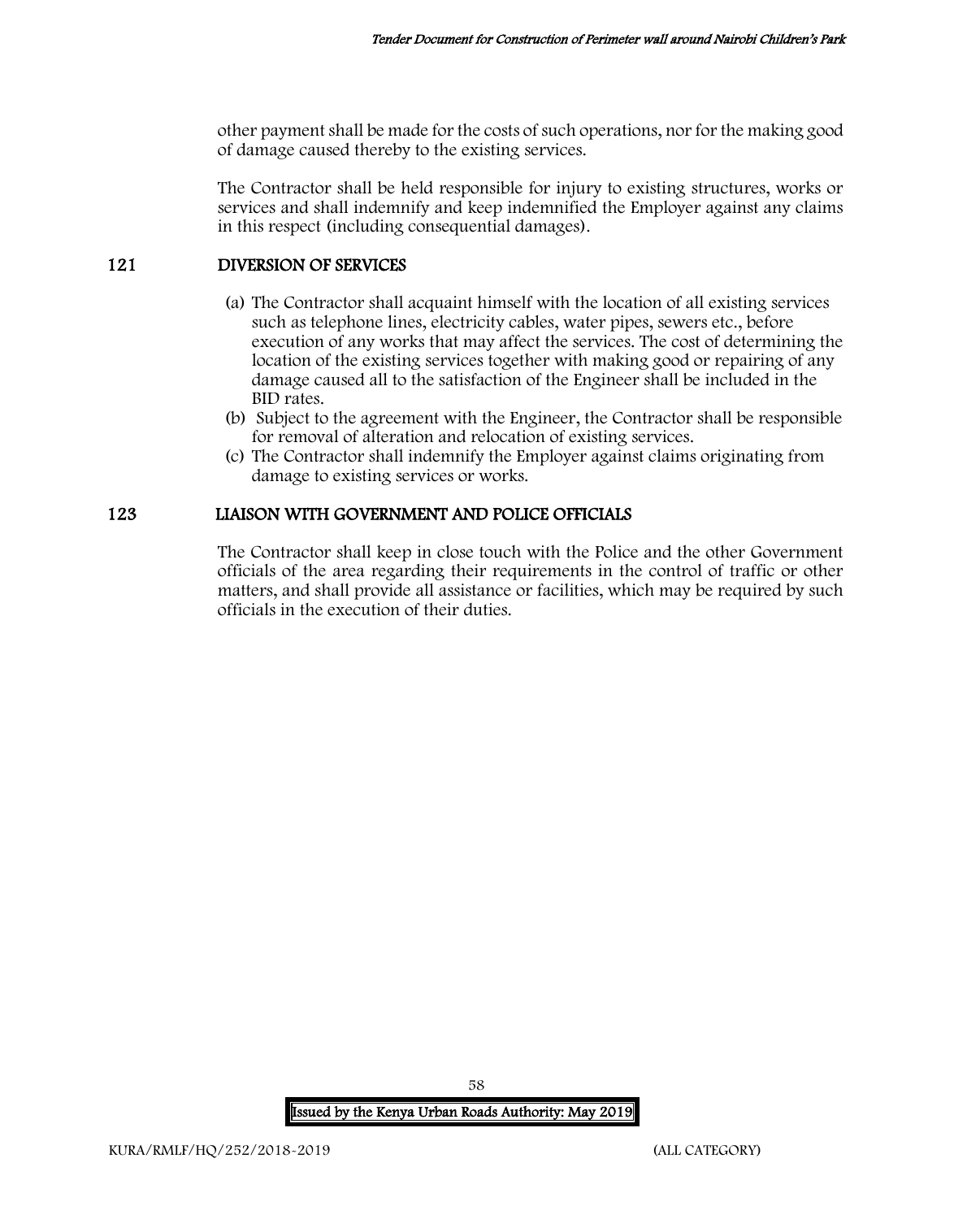### 124 LAND FOR ALL CAMPS SITES AND FOR THE CONTRACTOR'S OWN PURPOSES, INCLUDING TEMPORARY WORKS.

Notwithstanding Clause 124 of the Standard Specification all requirements of land for temporary works and construction purposes shall be to the approval of the Engineer but the Contractor will make all necessary arrangements with the property owners concerned and pay all charges arising therefrom. On or before completion of the Contract, the Contractor shall remove all temporary works and shall restore all such land to the condition in which it was immediately prior to the occupation thereof as far as is reasonable and practicable. No separate payment will be made to the Contractor on account of these items and the Contractor must make due allowance for them in his rates.

Notwithstanding Clause 120 of the Standard Specifications, the Contractor shall be required to appoint competent surveyors who will liaise with the Engineer on matters related to the demarcation of the existing road reserve, site measurements, removal and reinstatement of existing services.

### 128 STORAGE OF MATERIALS

All materials shall be stored on Site in a manner approved by the Engineer and the Contractor shall carefully protect from the weather all work and materials which may be affected thereby.

#### 129 TEST CERTIFICATES

When instructed by the Engineer the Contractor shall submit certificates of test from the suppliers of materials and goods required in connection with the works as the Engineer may require.

Such certificates shall certify that the materials or goods concerned have been tested in accordance with the requirements of the specifications and shall give the results of all the tests carried out. The Contractor shall provide adequate means of identifying the materials and goods delivered to the site with the corresponding certificates.

### 131 SIGNBOARDS

The Contractor shall collect 2No. publicity sign posts from KURA offices, provide four (4) publicity stickers and erect on the site as directed.. The wordings and KURA's logo shall be printed on backlit sticker paper resistant to the effects of weather using reflectorized paint or material approved by the Engineer. The sticker shall be placed on both sides of the board. The colours, fonts and heights of the letters shall be as indicated on the typical drawings and as directed by the Engineer.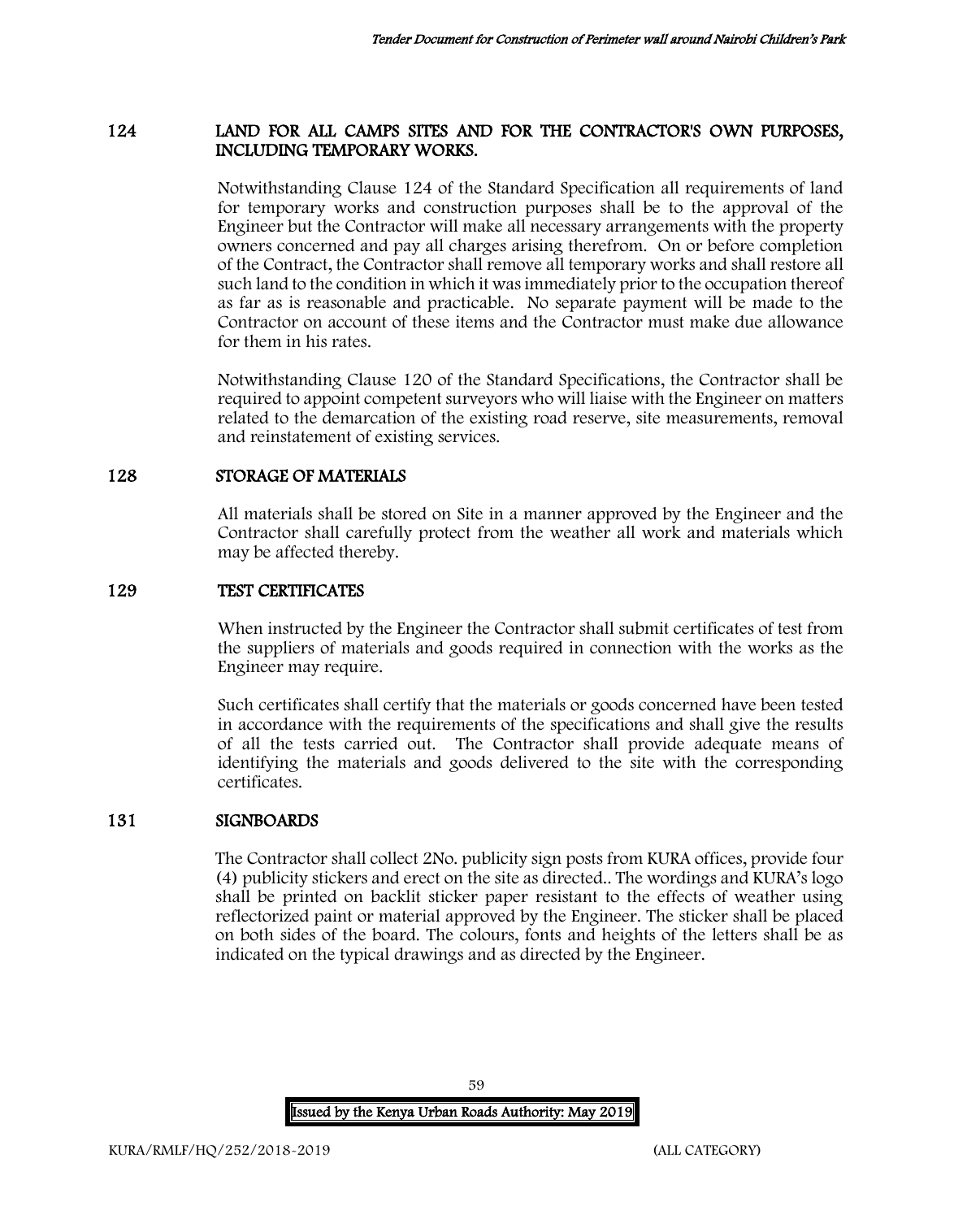### 132 OFFICE FOR THE RESIDENT ENGINEER, SURVEY EQUIPMENT AND FURNITURE

### 132.1 ENGINEER'S REPRESENTATIVE OFFICE

The contractor, when instructed, shall for the duration of the Contract, furnish and equip Resident engineer's office located at the KURA's Regional offices. The room to be occupied by the Engineer's Representative and its front office shall be provided with a floor carpet to be approved by the Engineer. The windows shall be fitted with curtains and blinders.

A telephone shall also be provided for the Resident Engineer's office for his exclusive use. All the charges and fees related to the installation and maintenance of the telephone shall be deemed to have been included in the rates for providing and maintaining the Office. The Contractor will be reimbursed, separately, the cost of operating the telephone under appropriate bill item in the BoQ.

The offices shall be provided with day and night watchmen and security lights, the cost of which shall be deemed to have been included in the rates for the offices.

The Contractor may be instructed by the Engineer under clause 58 of the General Conditions of Contract to make payments of general receipted accounts for such items as stationery, stores, furniture and equipment, claims and allowances for supervision personnel and any miscellaneous claims or the Engineer may direct the Contractor to purchase or pay for the above. The Contractor will, on provision of receipts, be paid under appropriate bill items in the BoQ.

### The survey equipment to be provided would include:

| 1. Engineer's automatic level Wild NAK 2 or similar<br>2No                                                    |
|---------------------------------------------------------------------------------------------------------------|
| 2. Total station reading 1" with tripod and setting on                                                        |
| pole with datalogger and survey software to match<br>Total Station Datalogger. Include data transfer program, |
| 1 No                                                                                                          |
| 3. Levelling staff 5m. with levelling bubble Wild GNLE                                                        |
| 4N <sub>o</sub>                                                                                               |
| 2N <sub>O</sub>                                                                                               |
| 2No.                                                                                                          |
| 2N <sub>O</sub>                                                                                               |
| 1N <sub>o</sub>                                                                                               |
| 2No.                                                                                                          |
| 3No.                                                                                                          |
| 1No                                                                                                           |
| 11. Programmable scientific calculators FX 880P or                                                            |
| 4No                                                                                                           |
| 2No.                                                                                                          |
| 10No                                                                                                          |
| 2No                                                                                                           |
|                                                                                                               |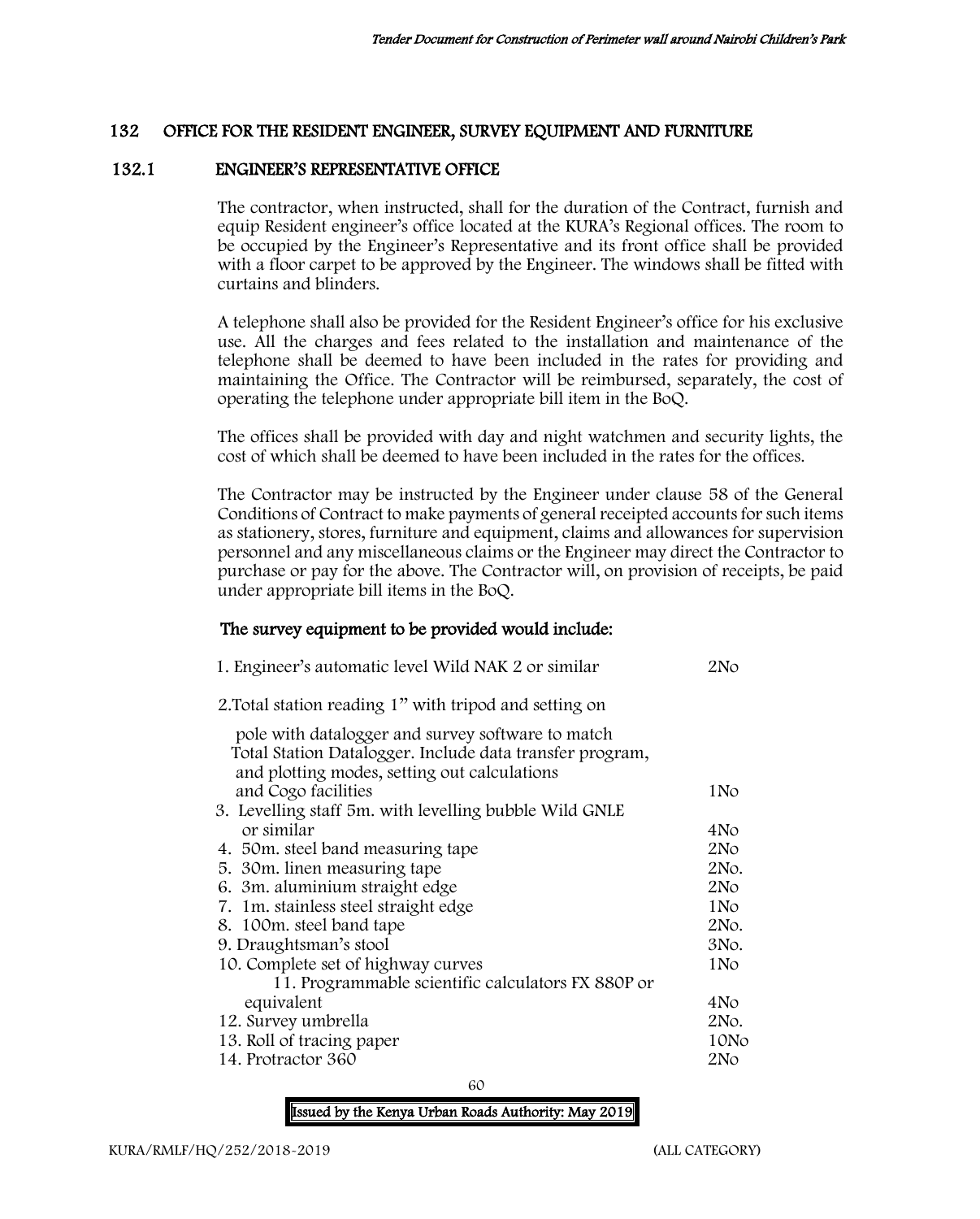| 15. Graph paper A3 size | 100No           |
|-------------------------|-----------------|
| 16. Drawing table       | 2No.            |
| 17. Erasing shield      | 4 No.           |
| 18. 3m. ranging rods    | 9N <sub>O</sub> |
| 19. Marker pens         | 30No.           |

The contractor may be directed to pay for stationery, equipment or reagents that are foresaid and also pay for servicing and repair of the laboratory equipment being used on the project.

The Contractor shall provide, install and maintain in a good state of repair, such survey and other equipment as listed for the duration of the contract.

Such equipment shall be of approved manufacture, and shall be made available to the Engineer for the Engineer's exclusive use throughout the Contract, not later than three (3) weeks after the Engineer's order to supply. All equipment shall be ready to use and complete to perform the tests. The equipment shall revert to the Employer on completion of the Contract.

Any delays to the Contractor or the Contractor's activities caused by the Engineer being unable to perform survey work, field or laboratory tests due to the contractor's failure to supply and/or maintain the said equipment shall be deemed to have been caused entirely by the Contractors own actions, and any consequences of such delays shall be interpreted as such.

The payment to comply with this requirement is provided in the Bill of Quantities and ownership of all equipment paid for as instructed above shall revert to the Employer after the completion of the Works.

Failure by the Contractor to provide or maintain the equipment shall make him responsible to bear all costs that may be incurred as a result of the Engineer's staff using alternative means of communication, including delays in supervision and approval of Works by the Engineer.

# 132.3 COMMUNICATION FOR THE ENGINEEER

# (a) Mobile phones

The Contractor shall provide, connect and maintain mobile phones for the exclusive use by the Engineer for the duration of the contract. The Contractor shall include for the cost of providing the mobile units complete with charger unit, "hands free" headset for each unit, connection to the network and all service charges applicable all as directed by the Engineer. The Contractor shall provide air-time with each mobile phone which shall be paid for under prime cost sum allowed for in the bills of quantities. The mobile telephones shall be WAP enabled with e-mail capabilities and integrated camera of a minimum of 3.0 mega pixels. Payment for these mobiles and associated costs is included in the Bill of Quantities, and ownership of mobile phones will revert to the Employer after completion of the Works.

# (b) Internet and e-mail services

Where directed, the contractor shall provide 24 hours terrestrial or wireless internet connectivity with minimum throughput speed of 128kilobytes per second for the exclusive use by the Engineer,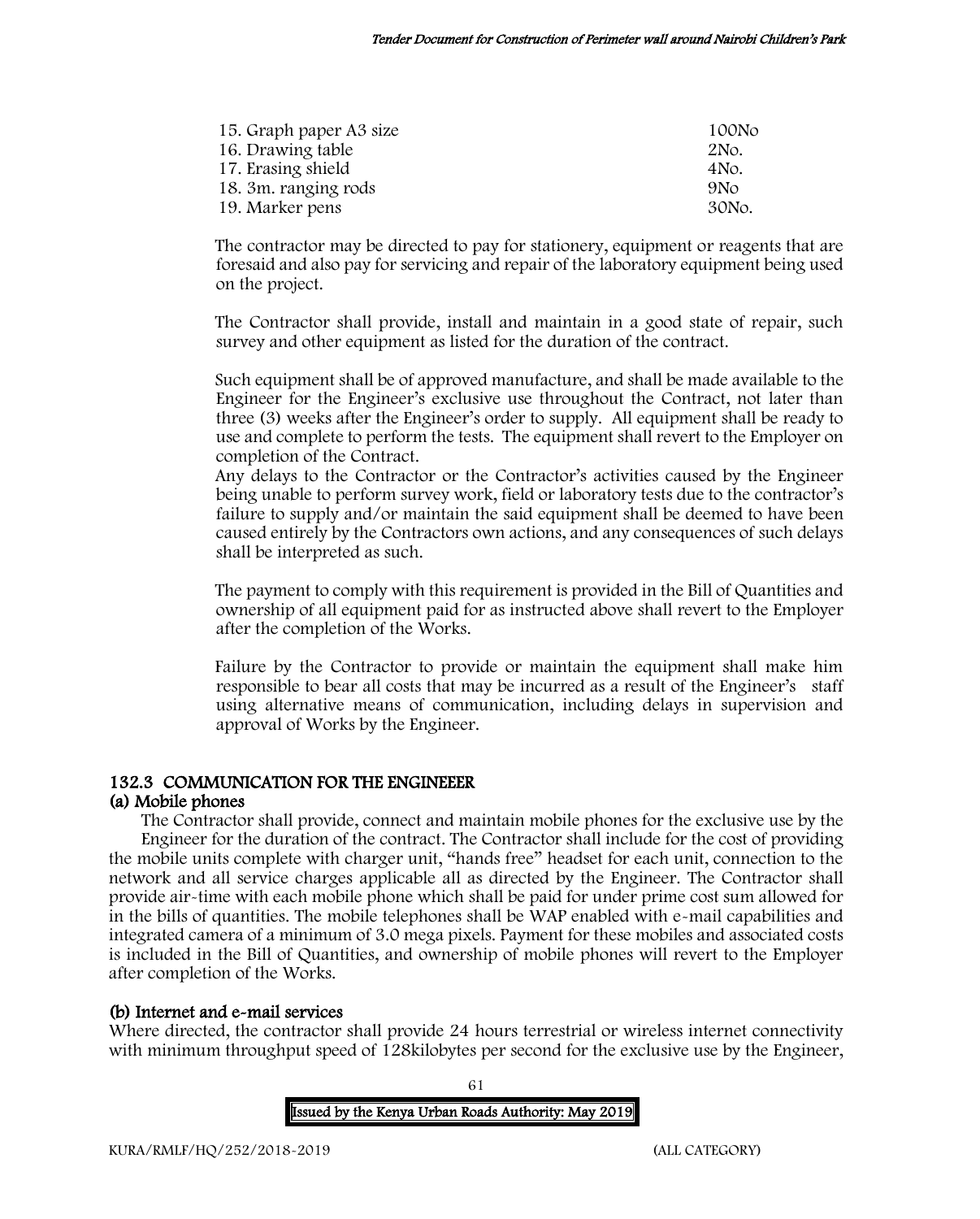including all accessories and Terminal Equipment and pay for all associated installation, maintenance and usage charges throughout the duration of the contract.

The contractor shall allow for the provision and maintenance of internet connectivity and associated costs as per Appendix to item 1.17 of the Bills of Quantities.

# 137 ATTENDANCE UPON THE ENGINEER AND HIS STAFF

In addition to the staff stated in Clause 135, the following staff will be provided for the supervision of work: 1No. Artisans, 2No. Labourers, 1No. Office assistants, 2No. Lab attendants. Additional attendant staff, as required by the Engineer, shall be paid for under Item 01-80-030 of the Bill of Quantities.

# 138 VEHICLES AND DRIVERS FOR THE ENGINEER AND HIS STAFF AND METHOD OF PAYMENT

In addition to provisions of the Clause 138 of the Standard Specification, the Contractor shall when instructed, provide and maintain in good working condition for the exclusive use of the Engineer and his staff throughout the Contract, the following types and numbers of brand new vehicles or as specified. The Engineer shall approve the type of vehicles and confirm the number of each type to be provided. The Contractor shall insure the vehicles comprehensively for any licensed drivers and shall provide competent drivers during normal working hours and whenever required by the Engineer. The cost of provision of the vehicle shall be inclusive of the first 4,000 kilometers travelled in any month.

. Should any vehicle supplied not be in roadworthy condition, the Contractor shall provide an acceptable equivalent replacement vehicle until such a time as the original vehicle is repaired to the satisfaction of the Engineer and returned for use.

# (a) Type 1 Vehicles (Double Cabin 4WD Pick up)

Type 1 Vehicles should be four Wheel Drive (4WD), with power assisted steering, Double wishbone independent suspension at front axle and rigid axle with leaf springs at rear, diesel propelled engine maximum 2,500 cc. The starting mileage of the vehicles shall not exceed 60,000km odometer reading. The vehicles should be fitted with other accessories below:

- (a) Spare tyre and wheel jack;
- (b) FM radio and CD player;
- (c) Power Windows;
- (d) Full Air-conditioning;
- (e) Immobilizer and antitheft security system;
- (e) Driver and passenger SRS Airbags;
- (f) Canvas cover over the carrying deck at the back.

At the end of the contract, all type 1 vehicles shall revert to the Contractor.

# (c) Type 2 Vehicles (station wagon/saloon)

Specifications for Type 2 Vehicles shall be station wagon/saloon vehicles; petrol propelled engine maximum 1,800 cc. The starting mileage of the vehicles shall not exceed 60,000km odometer reading. shall in addition be fitted with a fibre glass body or similar and two columns of sitting benches on the carting deck at the back.

62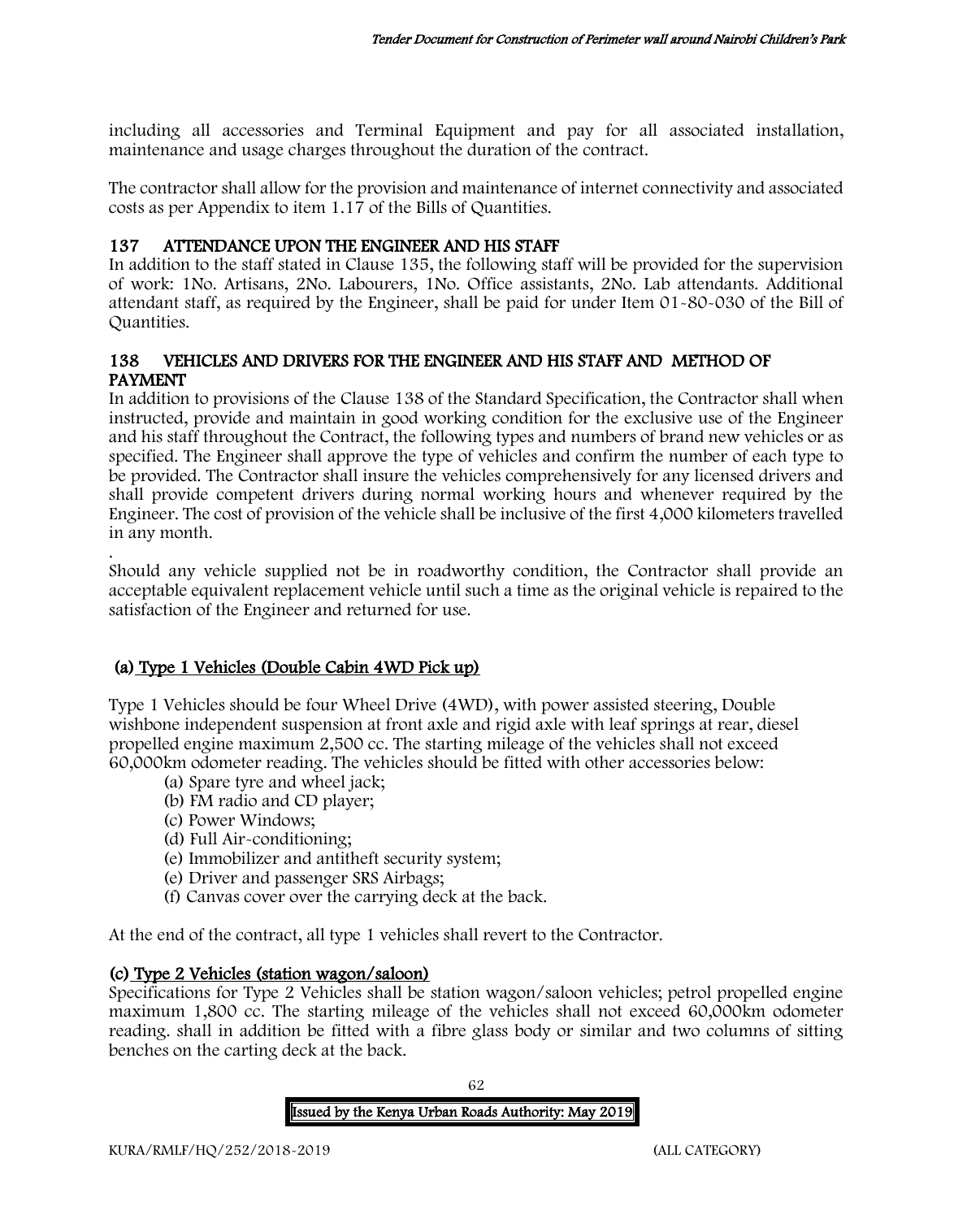The Contractor shall insure comprehensively the vehicles for any licensed drivers and shall provide competent drivers during normal working hours and whenever required by the Engineer.

At the end of the contract, all type 2 vehicles shall revert to the Contractor.

Payment of vehicle shall be per vehicle month in item 01-80-017/18 of the BOQ.

# 139 MISCELLANEOUS ACCOUNTS

The Contractor maybe instructed by the Engineer to make payments of general miscellaneous accounts for such items as stationary, stores and equipment and miscellaneous supervision personnel and claims or the Engineer may direct the Contractor to purchase or pay for the above. The Contractor will be paid on a prime cost basis plus a percentage for overheads and profits under appropriate items in the Bills of Quantities.

# 140 LABOUR CAMP

The contractor is not permitted to house labour on site. He will be responsible for the transportation of workmen to and from site at his own cost and risk.

# 142 ENVIRONMENTAL PROTECTION

The Contractor shall comply with the Statutory Regulations in force in Kenya regarding environmental protection and waste disposal, and shall liaise with the National Environmental Management Agency (NEMA).

The Contractor shall ensure so far as is reasonably practicable and to the satisfaction of the Engineer; that the impact of the construction on the environment shall be kept to a minimum and that appropriate measures are taken to mitigate any adverse effects during the construction.

- (a) The Contractor shall exercise care to preserve the natural landscape and shall conduct his construction operations so as to prevent any unnecessary destruction, scarring, or defacing of the natural surroundings in the vicinity of the work. Except where clearing is required for permanent works, all trees, native shrubbery, and vegetation shall be preserved and shall be protected from damage by the Contractor's construction operations and equipment. All unnecessary destruction, scarring, damage or defacing resulting from the Contractor's operations shall be repaired, replanted, reseeded or otherwise corrected as directed by the Engineer, and at the Contractor's expense.
- (b) The Contractor shall ensure that measures are in place to control soil erosion and water pollution, by use of berms, dykes, silt fences, brush barriers, dams, sediment basins, filter mats, netting, gravel, mulches, grasses, slope drains, contour banks, and other erosion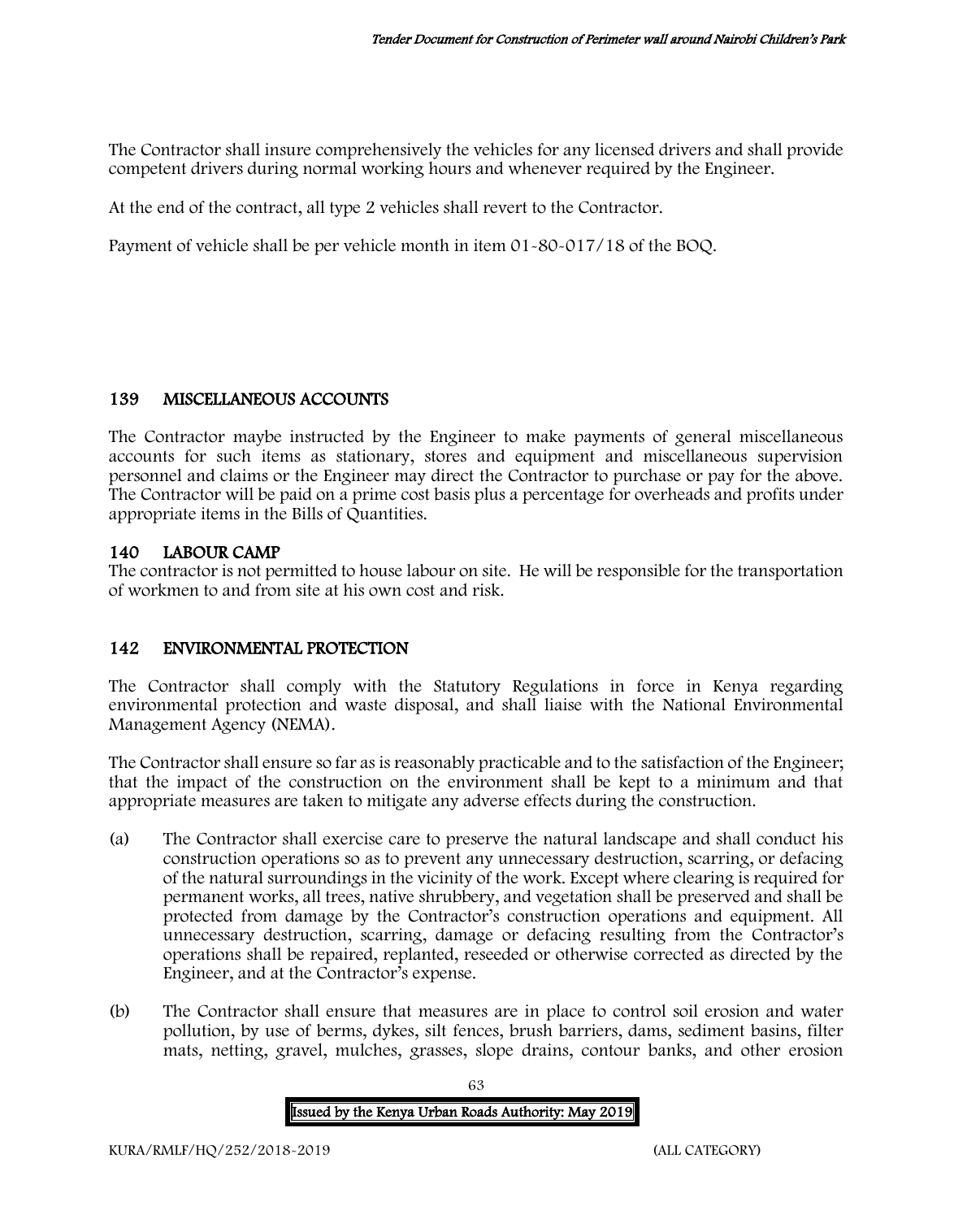control devices and methods. Temporary erosion control provisions shall be coordinated with permanent erosion control features to assure economical, effective and continuous measures throughout the period of the works. The Contractor's attention is drawn to the requirements of Clause 502, in that works need to be progressively finished so that permanent vegetation can establish quickly to mitigate soil erosion and erosion of drains.

- (c) The Contractor shall provide all the labour, equipment, materials, and means required and shall carry out proper and efficient measures wherever and as often as necessary to minimise the dust nuisance.
- (d) The Contractor shall comply with all applicable Kenyan laws, orders and regulations concerning the prevention, control and abatement of excessive noise. Blasting, use of jackhammers, pile driving, rock crushing, or any other activities producing high-intensity impact noise may be performed at night only upon approval of the Engineer.
- (e) Immediately after extraction of materials, all borrows pits shall be backfilled to the satisfaction of the Engineer. In particular borrow pits near the project road shall be backfilled in such a way that no water collects in them.
- (f) Spilling of bitumen fuels Oils and other pollutants shall be cleared up.
- (g) The Contractor's attention is drawn to the requirements of the Standard Specification in regard to the environment and in particular to the following clauses:

| Clause 115: Construction Generally                               |
|------------------------------------------------------------------|
| Clause 116: Protection from Water                                |
| Clause 136: Removal of Camps                                     |
| Clause 605: Safety and Public Health Requirements Clause         |
| Clause 607: Site Clearance and Removal of Topsoil and Overburden |

(h) No additional payment will be made to the Contractor to cover costs arising from the requirements for this Clause and the Contractor must include these costs in the rates inserted into the Bills of Quantities.

# 143 STAFF TRAINING

The Contractor shall allow for training of engineers, technicians and other support staff as may be instructed by the Engineer.

The payment of the allowances of such staff shall be made as instructed by the Engineer under the relevant provisions in the Bills of Quantities.

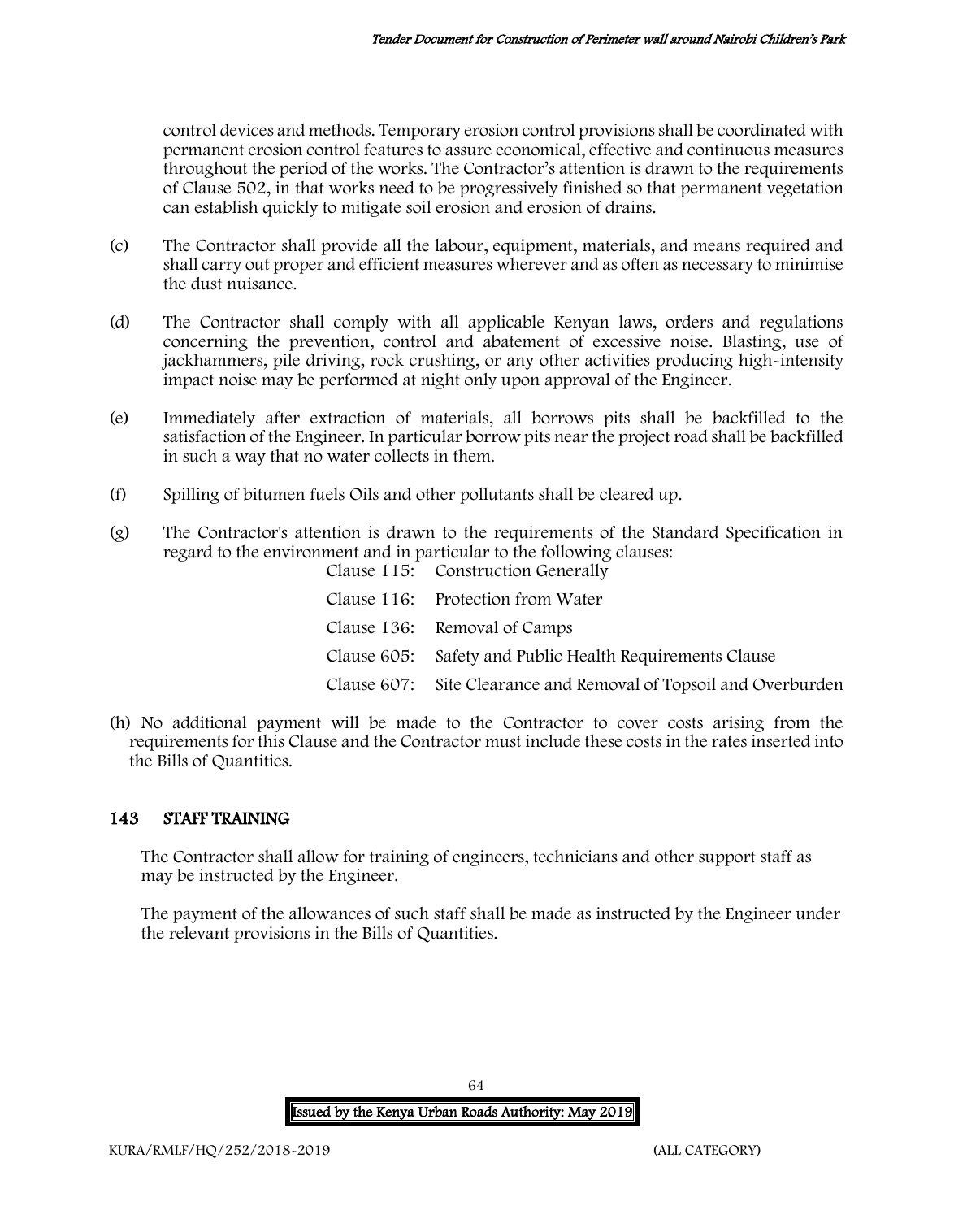# SECTION 2 - MATERIALS AND TESTING OF MATERIALS

All materials testing shall be in accordance with Section 2 of the Standard Specifications.

### SECTION 3 - SETTING OUT & TOLERANCES

### 301 SETTING OUT

a) In addition to the provisions of clause 3.01(a) if the traverse points to be used for the setting out are close to the existing carriageway and interfere with construction works then the Contractor will have to relocate them to a location where they will not be disturbed. The co-ordinates and heights of all traverse points so located shall be listed and provided to the Engineer for checking and/or approval. Contractor shall also monument the new centreline every 200m along straight and all salient points along curves by a pin in the concrete beacon before commencement of any works.

The road reserve boundary posts shall have 12mm diameter steel pins embedded in concrete, 200mm long with 25mm exposed to the air, sticking out form its top surface. This pin shall be co-ordinated and heighted and result of the same shall be provided to the Engineer for approval. Cost of these works shall be included in the rates as no separate item has been provided.

Commencement of the works shall not be permitted until this basic survey data has been provided and approved by the Engineer for at least 2 Kms of the road.

### b) Detailed Setting Out

Reference pegs shall be 50mm by 50mm in section 600mm long driven 400mm firmly into ground and painted white above the ground. The offset from centre line shall be indicated by small nail 20mm to 25mm long with its head driven flush with the top of the peg.

Chainages, offset and reference elevation shall be clearly indicated to the sides of the peg to the satisfaction of the Engineer.

After cutting of benches and prior to commencement of earthworks or subgrade works, Contractor shall take cross-sections again and submit the copy of the same to Engineer for agreement. These cross-sections shall then be used as basis of measurement for all subsequent layers, unless otherwise stated.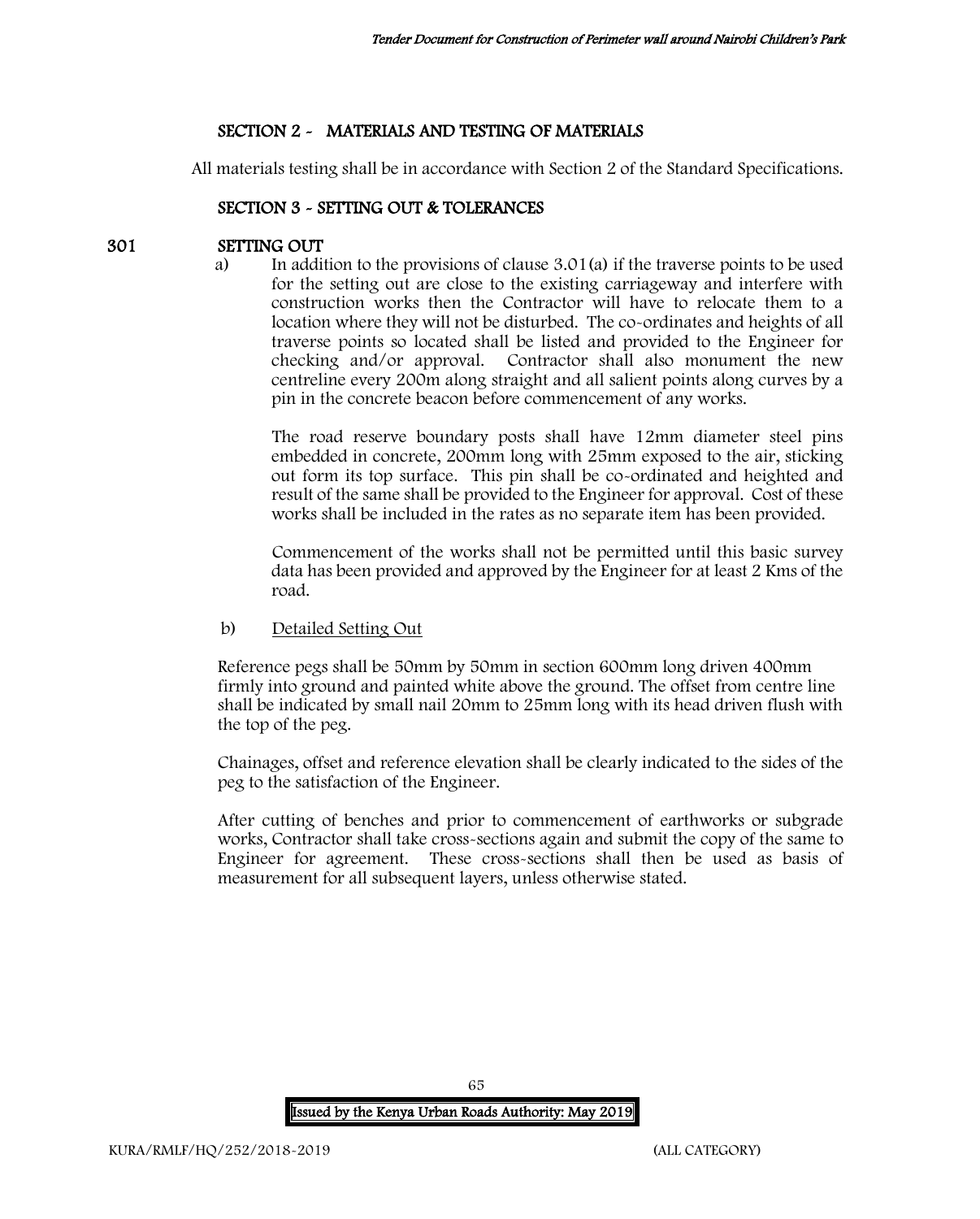### SECTION 4- SITE CLEARANCE AND TOP SOIL STRIPPING

# 401 SITE CLEARANCE

Site Clearance shall be carried out as directed by the Engineer.

### 402 REMOVAL OF TOPSOIL

Topsoil shall include up to 200mm depth of any unsuitable material encountered in existing or newly constructed drains, drainage channels, and accesses.

#### 403 REMOVAL OF STRUCTURES, FENCES AND OBSTRUCTIONS

When instructed by the Engineer, the Contractor shall demolish or remove any structure and payment for this shall be made on day works basis.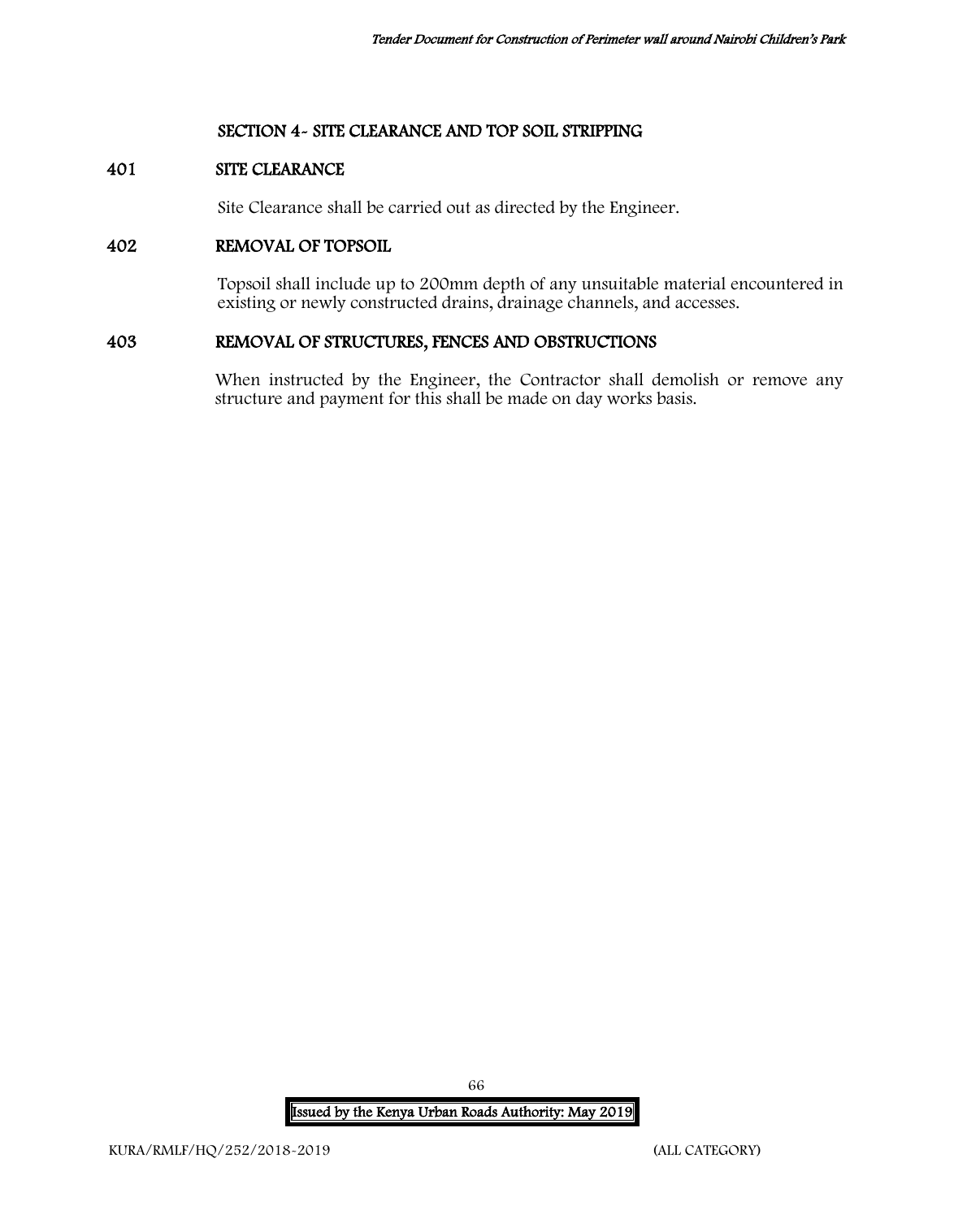# SECTION 5 - EARTHWORKS

### 504 PREPARATION PRIOR TO FORMING EMBANKMENT

Where benching is required for existing pavement to accommodate earthworks subgrade or subbase for widening the road, the rate for compaction of existing ground shall be deemed to cover this activity.

Excavation in the pavement of the existing road shall be kept dry. In the event of water penetrating the underlying layer, construction of the subsequent layers shall be postponed until the underlying layers are dry enough to accommodate the construction plant without deforming or otherwise showing distress.

Step construction shall be carried out per layer at the joint where excavating both vertically and perpendicular to the direction of the travel. The step shall be 500mm perpendicular to the direction of the travel and 150mm vertical unless otherwise instructed by the Engineer.

Special care shall be taken when compacting the new material at the joint ensuring that specified density is achieved.

### 505 CONSTRUCTION OF EMBANKMENTS

Only material approved by the Engineer shall be used for fill in embankments. Material with high swelling characteristics or high organic matter content and any other undesirable material shall not be used, unless specifically directed by the Engineer. Unsuitable material shall include:

- (i) All material containing more than 5% by weight or organic matter (such as topsoil, material from swamps, mud, logs, stumps and other perishable material)
- (ii) All material with a swell of more than 3% (such as black cotton soil)
- (iii) All clay of plasticity index exceeding 50.
- (iv) All material having moisture content greater than 105% of optimum moisture content (Standard Compaction)

Subgrade: Shall mean upper 300mm of earthworks either insitu or in fill and subgrade shall be provided for as part of earthworks operation and payment shall be made as "fill". The material for subgrade shall have a CBR of not less than 8% measured after a 4 day soak in a laboratory mix compacted to a dry density of 100% MDD (AASHTO T99) and a swell of less than 1%.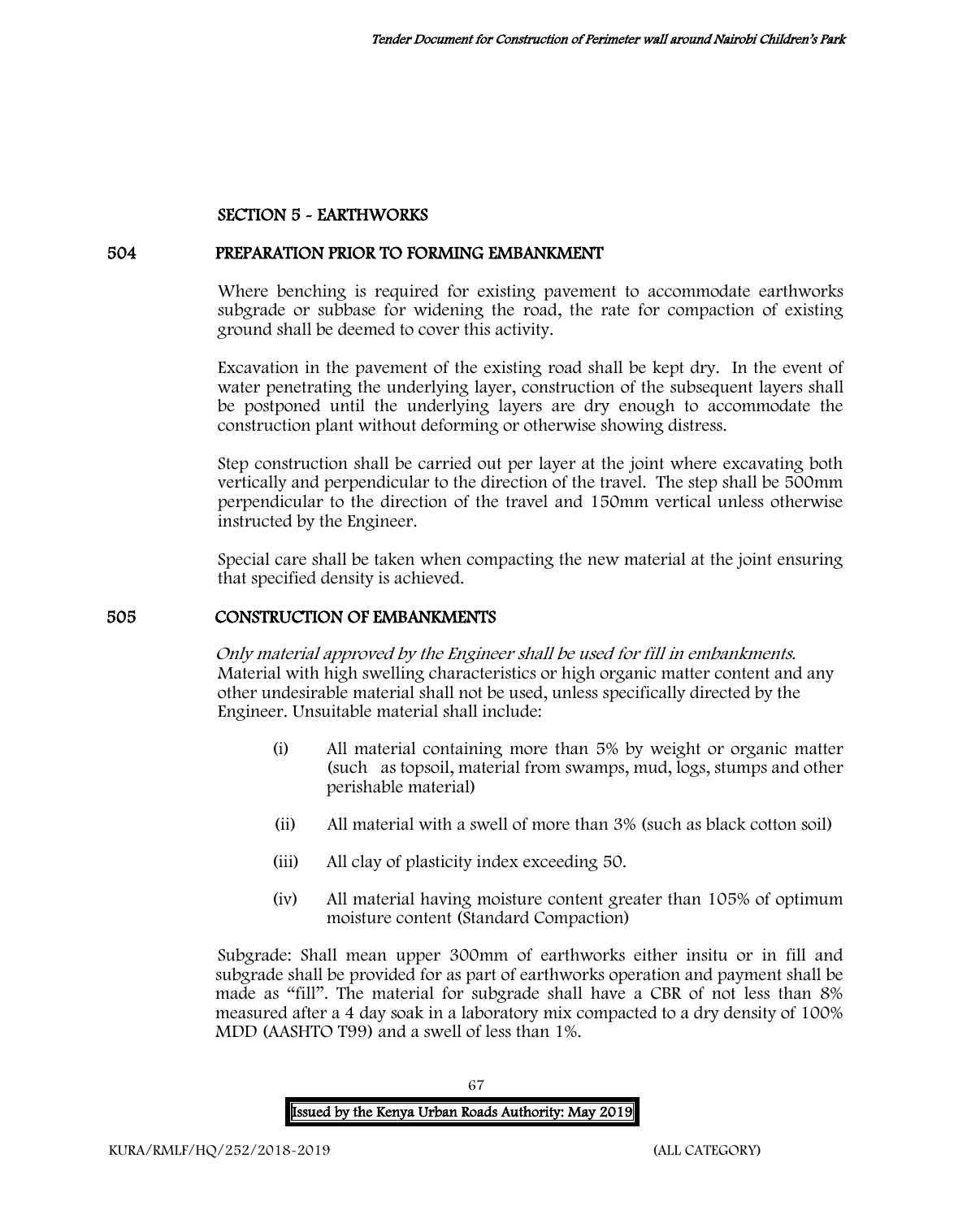Subgrade repair: Where directed by the Engineer, any localized failure in the subgrade shall be repaired by filling in selected soft, hard or natural of minimum CBR 30% and compacted in accordance with clauses in the specifications applying to normal subgrade.

Embankment repair: Where directed by the Engineer, any localized filling in soft, hard or natural; selected material requirements shall be executed in accordance with Clause 505.

# 508 COMPACTION OF EARTHWORKS

At pipe culverts, all fill above ground level around the culverts shall be compacted to density of 100% MDD (AASHTO T.99) up to the level of the top of the pipes or top of the surround(s), if any and for a width equal to the internal diameter of the pipe on either side of the pipe(s) or surround(s) as applicable.

At locations adjacent to structures, all fill above ground level upto the underside of the subgrade shall be compacted to density of 105% MDD (AASHTO T.99). In case of fill around box culverts this should be carried out for the full width of the fill and for a length bounded by the vertical plane passing through the ends of the wingwalls.

Notwithstanding the provision of clause 503 of the standard Specification, Compaction of subgrade material (i.e. material immediately below formation) in cut areas shall not be carried out by the contractor in areas where the formation is formed in hard material, unless specific instructions to the contrary are issued by the Engineer.

Where improved sub-grade material shall be required, this shall be compacted and finished to the same standards and tolerances as those required for normal subgrade and clauses in the specifications applying to normal subgrade shall also apply.

# 511 BORROW PITS

The first part of the Standard Specification is amended as follows:

Fill material which is required in addition to that provided by excavation shall be obtained from borrow pits to be located and provided by the Contractor but to the approval of the Engineer contrary to what has been stated.

# 517 MEASUREMENT AND PAYMENT

Notwithstanding the provisions of clause 517 of the standard specifications, the rate for compaction of fill in soft material shall allow for the requirements of clause 508 of the special specification and no extra payment shall be made for compaction around pipe culverts (100% MDD AASHTO T.99).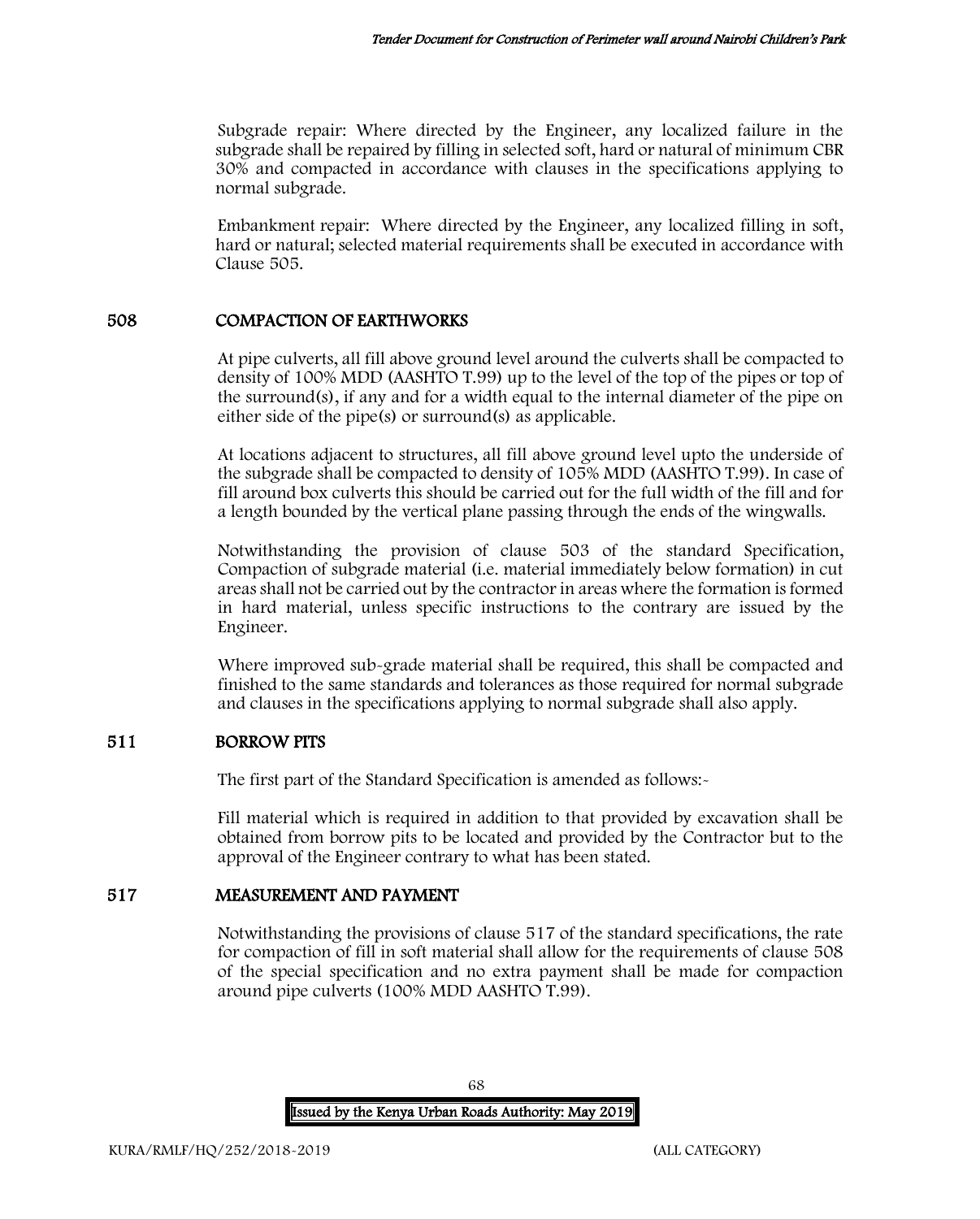### SECTION 6 - QUARRIES, BORROW PITS, STOCKPILES AND SPOIL AREAS

### 601 GENERAL

Notwithstanding any indications to the contrary in the Standard specification the Engineer will not make available to the Contractor any land for quarries, borrow pits, stockpiles and spoil areas, except for those areas in road reserves specifically approved by him.

The contractor will be entirely responsible for locating suitable sources of materials complying with the Standard and Special Specifications, and for the procurement, Wining, haulage to site of these materials and all costs involved therein. Similarly the contractor will be responsible for the provision and costs involved in providing suitable areas for stockpiling materials and spoil dumps. Should there be suitable sites for spoil dumps or stockpiles within the road reserve forming the site of the works the Contractor may utilise these subject to the approval of the Engineer.

No additional payment will be made to the Contractor to cover costs arising from the requirements for this Clause and the Contractor must include these costs in the rates inserted into the Bills of Quantities.

### 602 MATERIAL SITES

The information on possible material sites is given for the general guidance of bidders. Bidders are however advised to conduct their own investigation as the information contained therein is neither guaranteed nor warranted

### 603 PROVISION OF LAND

Notwithstanding any indications to the contrary in the Standard specification the Engineer will not make available to the Contractor any land for quarries, borrow pits, stockpiles and spoil areas, except for those areas in road reserves specifically approved by him.

The contractor will be entirely responsible for locating suitable sources of materials complying with the Standard and Special Specifications, and for the procurement, Wining, haulage to site of these materials and all costs involved therein. Similarly the contractor will be responsible for the provision and costs involved in providing suitable areas for stockpiling materials and spoil dumps. Should there be suitable sites for spoil dumps or stockpiles within the road reserve forming the site of the works the Contractor may utilise these subject to the approval of the Engineer.

No additional payment will be made to the Contractor to cover costs arising from the requirements for this Clause and the Contractor must include these costs in the rates inserted into the Bills of Quantities.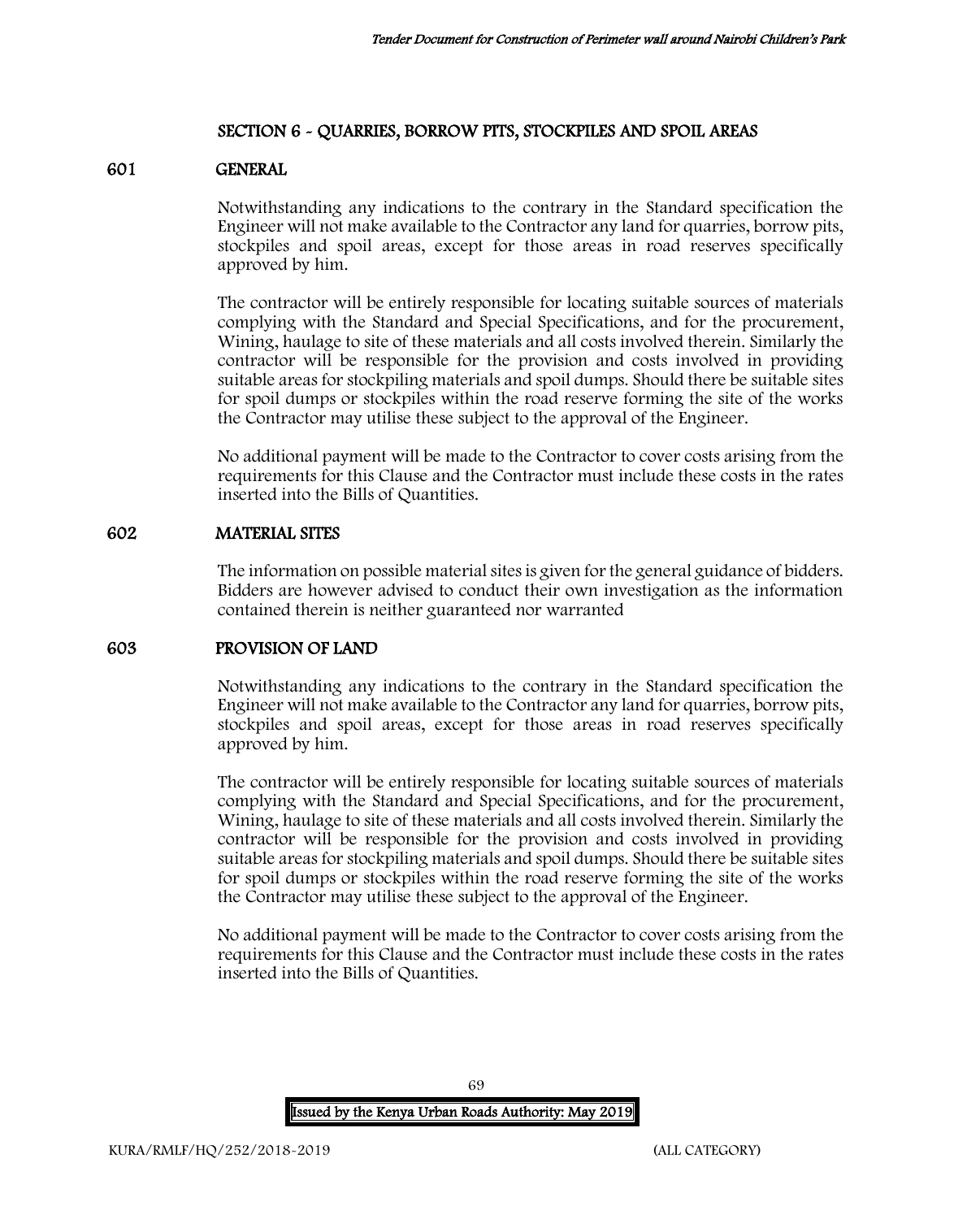#### 605 SAFETY AND PUBLIC HEALTH REQUIREMENTS

In addition to clause 605, the contractor shall allow for professionals to conduct lectures to the workers regarding the spread of HIV/Aids.

### SECTION 7 - EXCAVATION AND FILLING FOR STRUCTURES

### 703 EXCAVATION OF FOUNDATIONS FOR STRUCTURES

Unless otherwise instructed by the Engineer, all excavated surfaces in material other than hard material, on which foundations for structures shall be placed, shall be compacted to 100% MDD (AASHTO T.99) immediately before structures are constructed.

Paragraph 4, last line: - Replace "95%" with "100%".

### 707 BACKFILLING FOR STRUCTURES

Unless otherwise instructed by the Engineer, all backfilling material shall be compacted to a minimum of 100% MDD (AASHTO T.99).

### 709 EXCAVATIONS FOR RIVER TRAINING AND NEW WATER COURSES

Payments for river training and establishment of new watercourses shall only be made where such work constitute permanent works. Works done for road deviation or other temporary works shall not qualify for payment.

### 710 STONE PITCHING

Stone pitching to drains, inlets and outlets of culverts to embankments and around structure shall consist of sound unweathered rock approved by the Engineer. The stone as dressed shall be roughly cubical in shape with minimum dimensions of 150 x 150mm for normal thickness of stone pitching.

The surface to receive the pitching shall be compacted and trimmed to slope and the stone laid, interlocked and rammed into the material to give an even finished surface.

In areas where stone pitching has been damaged, the Contractor shall identify such areas and notify the Engineer for his agreement of the extent of the Works required and his approval and instructions to proceed with the Works. Stone Pitching Repair and Reconstruction shall be carried out in accordance with Clause 710 of the Standard Specifications.

The Works shall involve removal of the damaged stone pitching and reconstruction of the said areas in accordance with Clause 710 of the Standard Specifications by use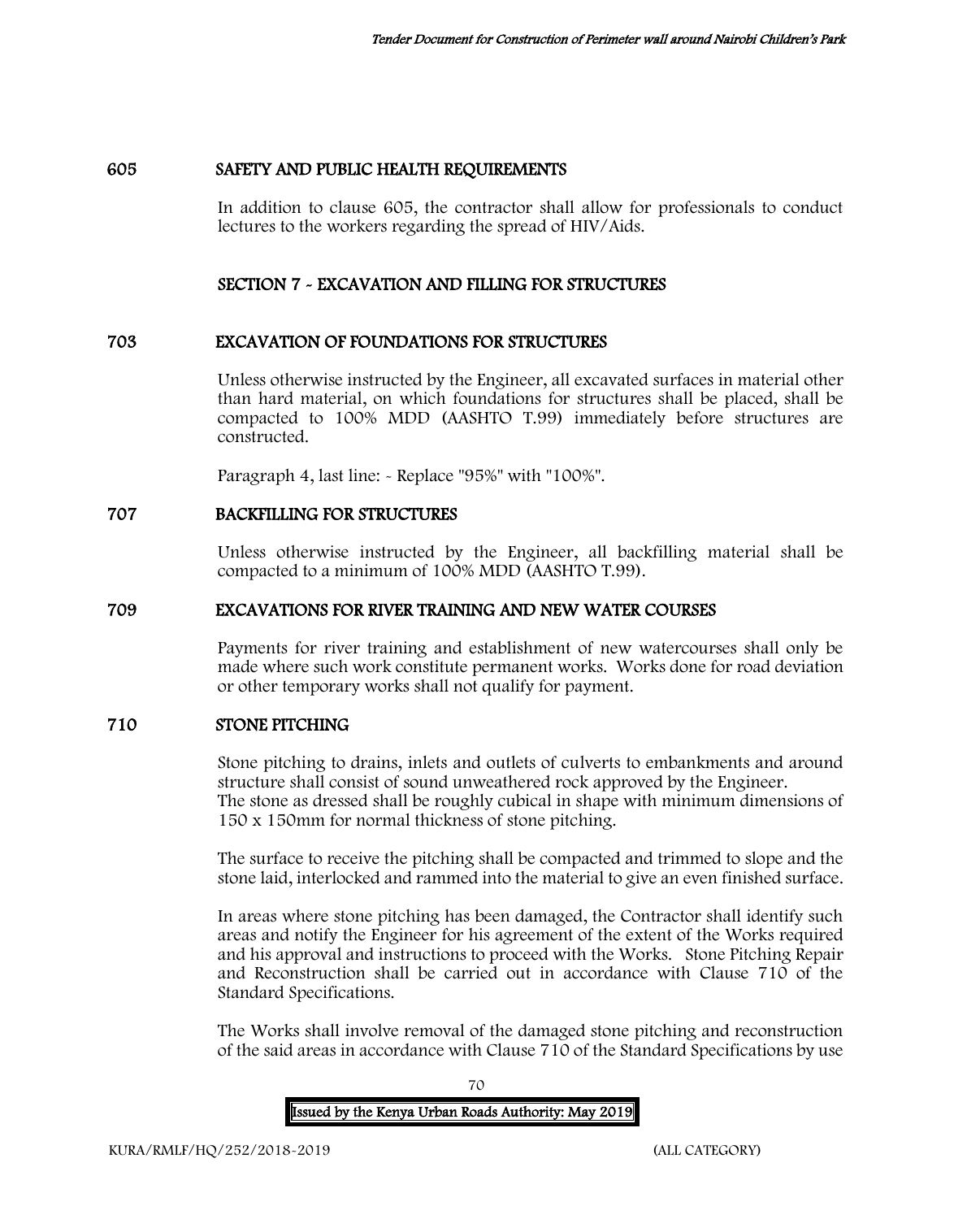of the sound salvaged material together with any necessary additional material where all such materials shall comply with Section 7 of the Standard Specifications.

Contrary to clause 713 of the standard specifications, the rates inserted for stone pitching shall allow for grouting.

### 711 GABIONS

Where instructed by the Engineer the Contractor will install gabions as protection works to washout areas or bridge Piers and or Abutments. Gabions shall be constructed in accordance with Clause 711 of the Standard Specification.

I n cases where existing gabions have been damaged, the Contractor shall identify them and notify the Engineer for his agreement of the extent of the Work required and his approval and instructions to proceed with the Works.

The Works shall involve removal of the damaged gabions / rocks, excavation to the correct levels and grades as directed by the Engineer, and in accordance with Clause 711 of the Standard Specifications and reconstruction with new gabions and other necessary materials as necessary. The damaged gabions shall be recovered and transported to the nearest KURA'S Yard or M.O. R &P.W Department depot.

# 712 RIP-RAP PROTECTION WORK

Quarry waste or similar approved material shall be used to backfill scoured and eroded side, outfall and cut-off drain. The material shall be compacted to form a flat or curved surface preparatory to stone [pitching of drainage channels, existing and new scour checks as directed by the Engineer.

The surface to receive the pitching shall be compacted and trimmed to slope and the stone hand laid, interlocked and rammed into the material to give an even finished surface. The interstices of the Pitching shall be rammed with insitu material. The insitu material immediately behind the pitching shall be compacted to minimum density of 100% MDD compaction (AASHTO T.99)

### 714 BACKFILL BELOW STRUCTRURES

Where instructed this shall be carried out in compliance with the requirements of Clause 507 and 804 of the Standard Specification.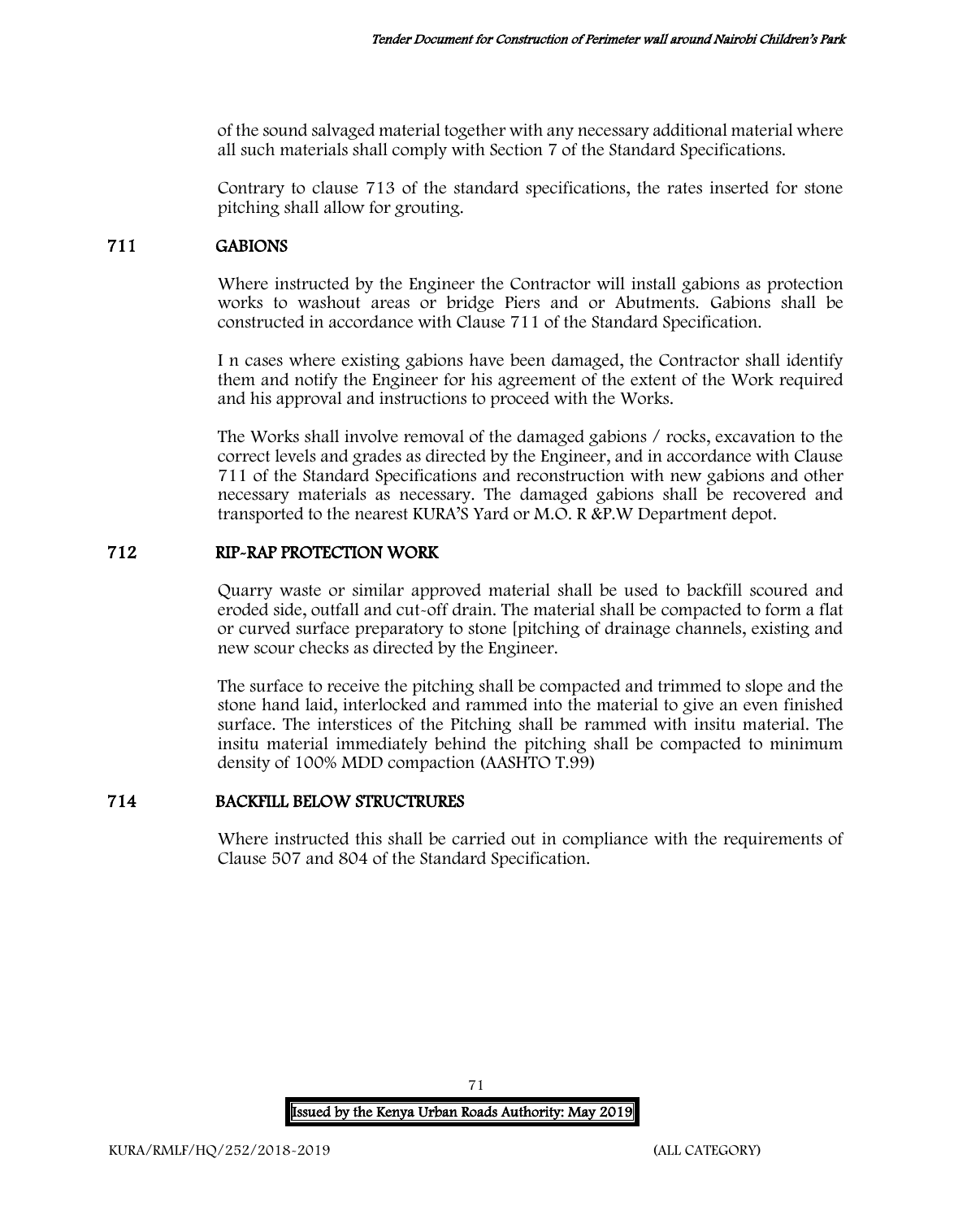### SECTION 8 - CULVERTS AND DRAINAGE WORKS

### 801 SCOPE OF SECTION

The operations specified in this section apply to the installation of drainage works and reinstatement and improvement of the same.

In addition, this Section covers: -

- Extending of existing 450mm, 600mm and 900mm diameter pipes to be compatible with the increased road width or access.
- Desilting and cleaning of existing pipes and outfall drains to make them free flowing.

### 804 EXCAVATION FOR CULVERTS AND DRAINAGE WORKS

In the Standard Specifications, make the following amendments: -

- (a) In paragraph 6, line 3, and in paragraph 7, line 5 and in paragraph 11, line 6, delete "95%" and insert "100%".
- (b) Removal of Existing Pipe Culverts

Where instructed by the Engineer, the Contractor shall excavate and remove all existing blocked or collapsed culvert pipes of 450mm, 600mm and 900mm diameter including concrete surround, bedding, inlet and outlet structure.

The void left after removal of culvert pipes shall be widened as necessary to accommodate new concrete bedding, pipe and haunching.

The payment of this work shall be per linear metre of pipes removed, and the volume in m<sup>3</sup> of inlet/outlet structure removed. The void left by removal of these pipes shall be carefully preserved in order to accommodate replacement of 450mm, 600mm or 900mm diameter pipe culverts as shall be directed by the Engineer.

- (c) Removal of Other Existing Drainage Structures When instructed by the Engineer, the Contractor shall demolish or remove any other structure and payment for this shall be made on day work basis.
- (d) Excavation for Culverts and Drainage Works The Contractor shall carry out all excavations for new culverts and drainage works to the lines, levels, inclinations, and dimensions shown on the drawings or as instructed by the Engineer.

### 805 EXCAVATION IN HARD MATERIAL

In the Standard Specifications, Sub-clauses 805(a) and 805 (b) delete "95%" and insert "100%".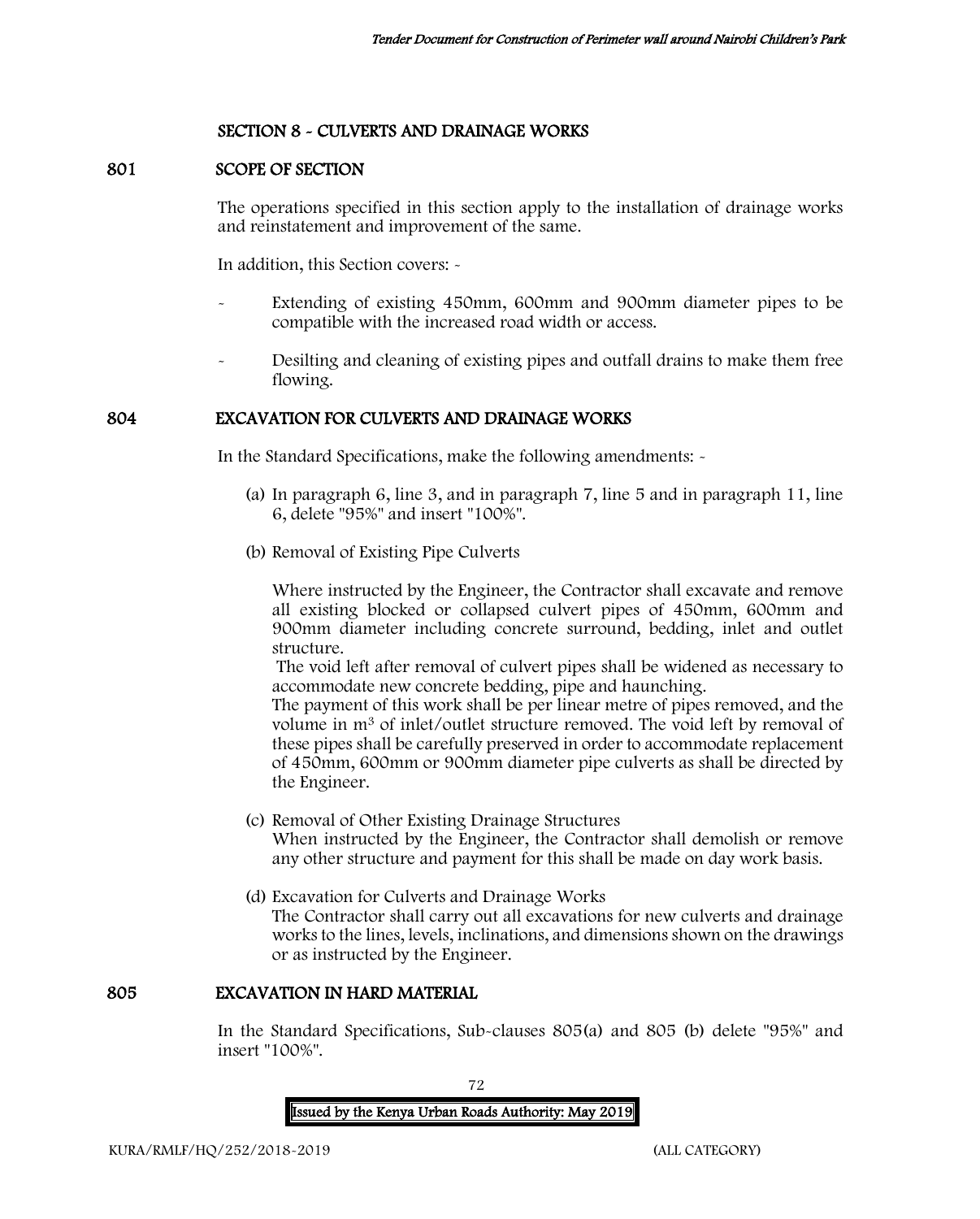In sub-clause 809(a), paragraph 1, line 1, substitute "95%" with "100%".

In sub-clause 809(c), paragraph 2, line 4, between the words "compacted" and "and shaped" insert the words "to 100% MDD (AASHTO T.99)".

Hard material is material that can be excavated only after blasting with explosives or barring and wedging or the use of a mechanical breaker fitted with a rock point in good condition and operated correctly. Boulders of more than 0.2m<sup>3</sup> occurring in soft material shall be classified as hard material.

#### 809 BEDDING AND LAYING OF PIPE CULVERTS

Concrete pipes shall be laid on a 150mm thick concrete bed of class 15/20 and the pipes shall be bedded on a 1:3 cement: sand mortar at least 50mm thick, 150mm wide and extending the full length of the barrel.

The rates inserted shall allow for compaction of the bottom of excavation to 100% MDD (AASHTO T.99).

#### 810 JOINTING CONCRETE PIPES

The concrete pipes for the culverts shall have ogee joints and will be jointed by 1:2 cement: sand mortar and provided with fillets on the outside as described in clause 810 of the Standard Specification.

## 812 BACKFILLING OVER PIPE CULVERTS

In the Standard Specifications, clause 812

a) Wherever the expression "dry density of 95% MDD (AASHTO T. 99)" occurs delete and replace with "dry density of 100% MDD (AASHTO T.99)".

The rates entered for laying of pipe culverts shall allow for backfilling to pipe culverts and compacting to 100% MDD (AASHTO T.99) and these works shall not be measured and paid for separately.

## 814 SUBSOIL DRAINS

In the event of excavation for repairs exposing local seepage, springs or unacceptably high water table, the Engineer may instruct the provision of counter fort or French drains.

These drains shall consist of a trench excavated to the alignment, width, depth and gradient instructed by the Engineer, and backfilled with approved compacted clean hard crushed rock material as specified in clause 815 of the standard specification. Where these drains lie within the carriageway the carriageway shall be reinstated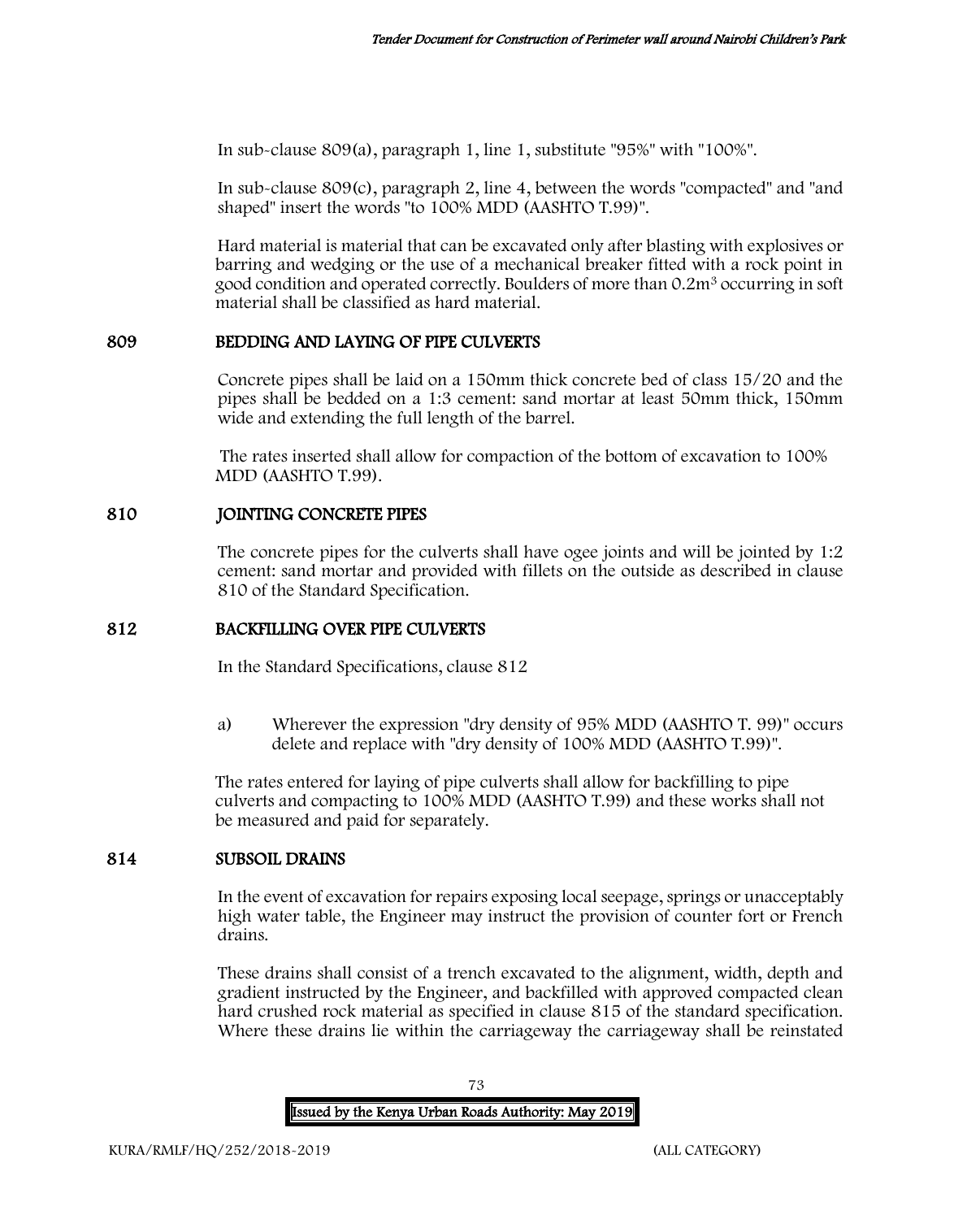with compacted stabilised gravel and surfaced with hot asphalt or a surface dressing as instructed by the Engineer.

#### 815 INVERT BLOCK DRAINS AND HALF ROUND CHANNELS

Invert Block Drains and Half Round Channels shall be constructed as shown in the drawings provided in accordance with the Standard Specifications where directed by the Engineer.

## 817 REPAIRS TO DRAINS

#### 817.1 Cleaning and Repair of Existing Drains

In areas of existing side drains, mitre or outfall drains where such are blocked, the Engineer shall instruct the Contractor to clean and clear the drains to free flowing condition.

The work shall consist of:

- (a) Stripping and removal of any extraneous material to spoil including vegetation and roots in the drains to the satisfaction of the engineer.
- (b) Spreading of any spoil to the satisfaction of the Engineer.

Shaping the drains to free flowing condition as directed by the Engineer. Removing any broken side slabs for inverted block drains and replacing with a new removing any broken inverted block drains and replacing with a new one well jointed.

Measurement and Payment for cleaning drains shall be by linear metre of drain cleaned measured as the product of plan area and vertical depth of extraneous material instructed to be removed. No extra payment will be made for removal of vegetation and roots.

## 817.2 Channels

The Engineer may instruct that the Contractor provides open channels in place of existing subdrains where the latter may be damaged or in any other place. The rates entered by the Contractor in the bills of quantities must include for removal and disposal of any subdrain material, excavation to line and level, backfilling and compaction as directed by the engineer. The channels shall be constructed of precast class 20/20 concrete of minimum 80mm thickness and lengths or widths not exceeding 1000mm. Joints shall be at least 15mm wide filled with 1:2 cement sand mortar.

## 817.3 Rubble fills for protection work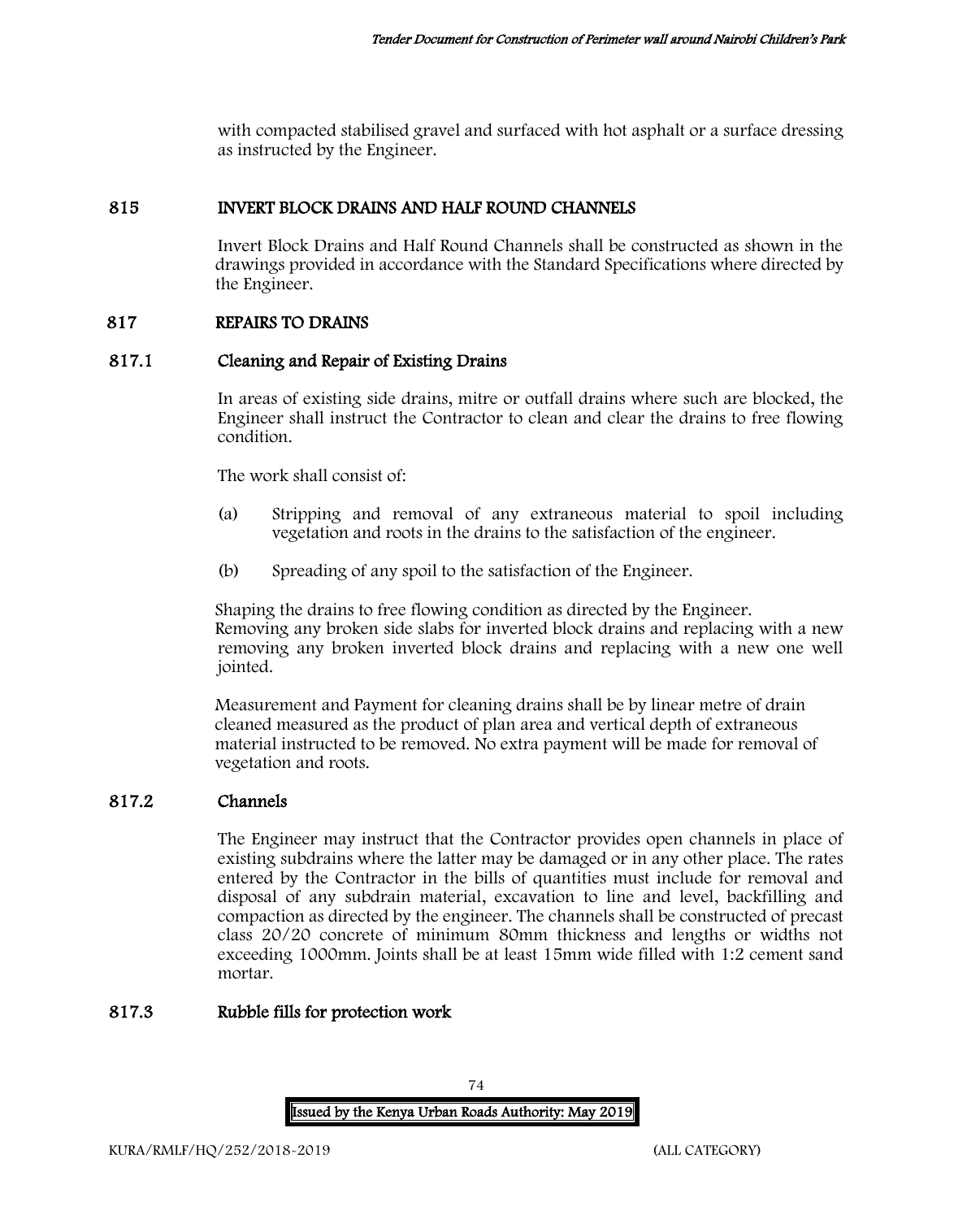Quarry waste or similar approved material shall be used to back fill scoured and eroded side, outfall and cut-off drains. The material shall be compacted to form a flat or curved surface preparatory to stone pitching of drainage channels, existing and new scour checks as directed by the Engineer.

## 817.4 Stone Pitching

Stone pitching shall be constructed in accordance with clause 710 of the standard Specification.

## 817.5 Gabions

Gabions shall be constructed in accordance with clause 711 of the standard Specification.

## 817.6 Spoil Material

The Contractor shall be responsible for removal from site of all materials excavated in the course of undertaking works in this section of the specifications, unless suitable for re-use, and deposit of the material in a spoil dump to be approved by the Engineer.

## 818 SCOUR CHECKS

Scour checks are to be constructed in mass concrete in accordance with clause 818 of the standard Specifications and the drawings as shall be provided.

## 819 CLEANING AND MAINTENANCE

## 819.1 Desilting of Pipe Culverts

Where instructed, Contractor shall desilt the existing pipe culverts by removing all the material from the pipe to make them clean and free flowing.

Measurement and payment shall be by the linear metres of pipes de-silted, regardless of diameter size.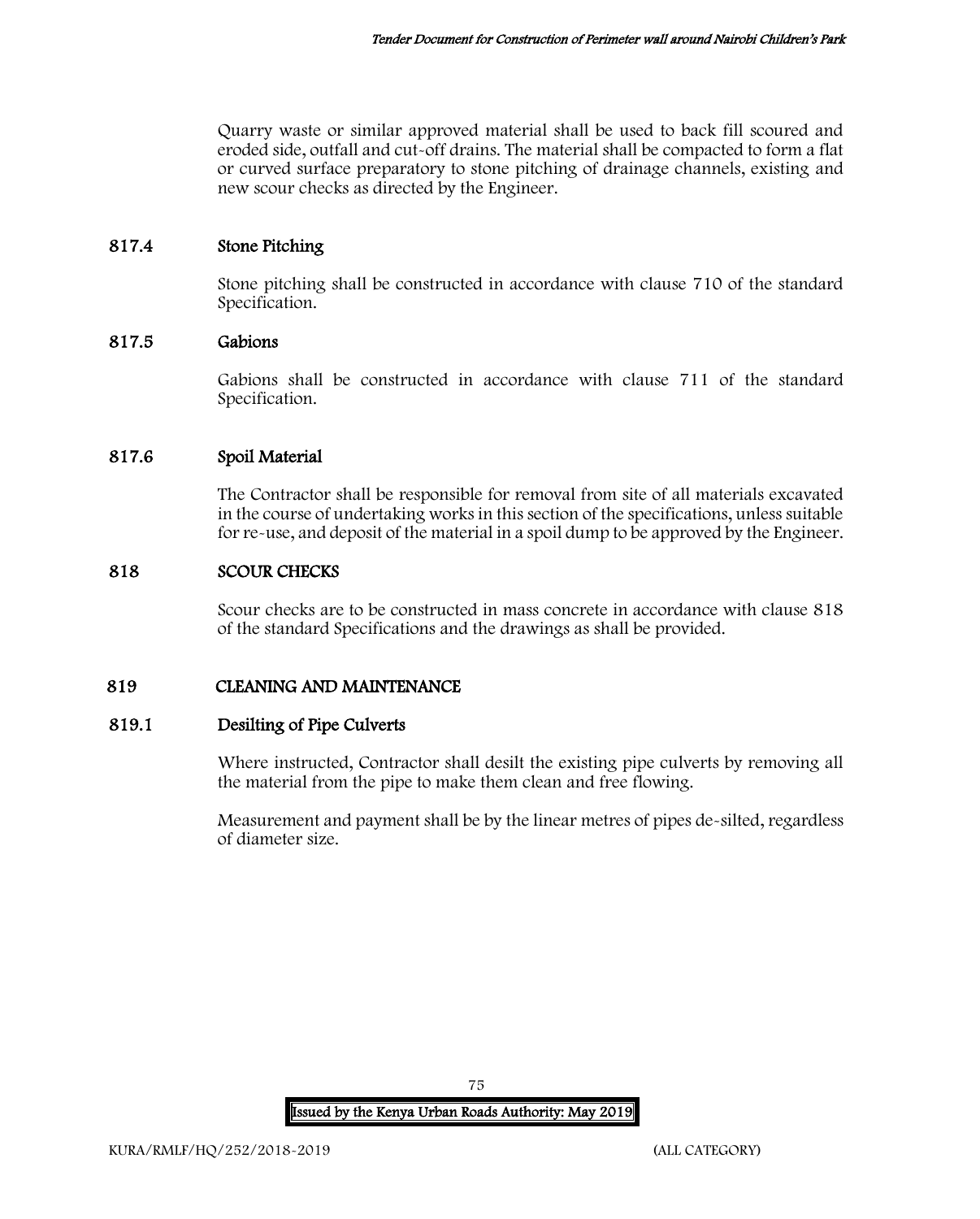#### SECTION 9 - PASSAGE OF TRAFFIC

#### 901 SCOPE OF THE SECTION

The Contractor shall so arrange his work to ensure the safe passage of the Traffic at all times and if necessary construct and maintain an adequate diversion for traffic complete with all the necessary road traffic signs.

The contractor shall provide to the satisfaction of the Engineer adequate warning signs, temporary restriction signs, advance warning signs, barriers, temporary bumps and any other device and personnel equipped with two way radios to ensure the safe passage of traffic through the works.

When carrying out the Works the Contractor shall have full regard for the safety of all road users.

The Contractor shall also provide sign posts and maintain to the satisfaction of the Engineer all deviations necessary to complete the works. The contractor should allow for the costs of complying with the requirements of this clause in his rates.

The contractor will be deemed to have inspected the site and satisfied himself as to the adequacy of his bid for these works and no additional payments will be made to the contractor for any expenditure on traffic control or the provision of deviations. The employer shall not be liable for inadequate prior investigations of this nature by the contractor.

#### 903 MAINTENANCE OF EXISTING ROADS

The Contractor shall when instructed, maintain the existing project road ahead of works using compacted asphalt concrete type I in accordance with the provisions in clause 1601B – 1607B of the Special Specifications or gravel material depending on the nature of the wearing course surface.

#### 904 CONSTRUCTION OF DEVIATIONS

#### (a) General

In addition to requirement of this clause, the Contractor shall when instructed construct and complete deviations to the satisfaction of the Engineer before commencing any permanent work on the existing road. Also during these works the contractor is supposed to provide a detour of adequate pipe culverts for pedestrian and traffic crossing where there is bridge works.

Subject to the approval by the Employer, the Contractor may maintain and use existing roads for deviation. Payment for this, made in accordance with clause 912 (a) (i), shall be by the Kilometre used depending on the type of road used, whether bituminous or earth/gravel. The rates shall include for the provision of materials and the works involved.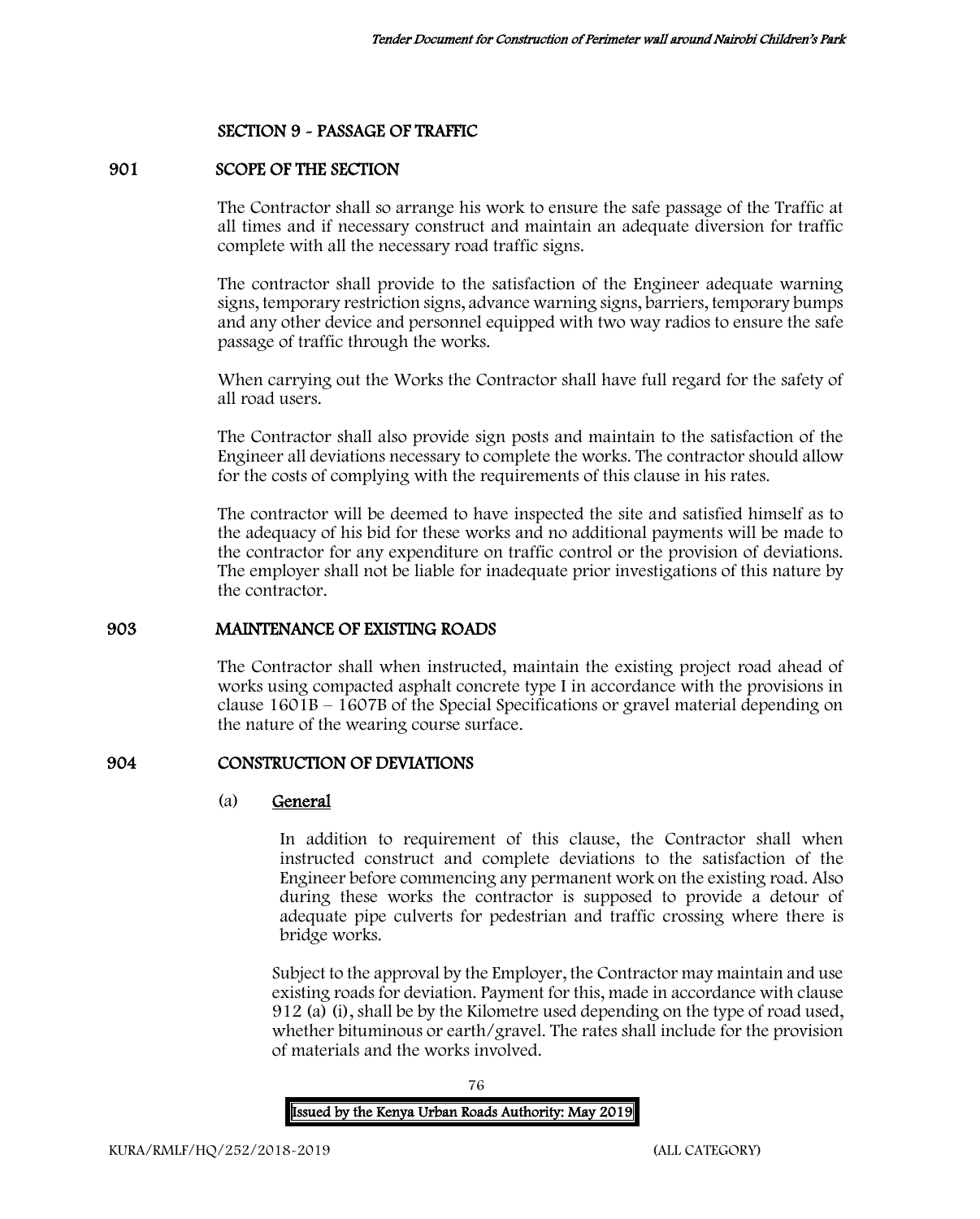## b) Geometry

The carriageway width of the deviations shall not be less than 6m wide and suitable for 2-way lorry traffic unless otherwise specified.

## c) Construction

Unless otherwise instructed gravel wearing course for the deviation shall be 150mm compacted thickness complying with section 10 of the Standard Specification. The Contractor shall allow in his rate for removal of any unsuitable material before placing of gravel wearing course, as this will not be paid for separately.

In addition to provision of this clause, Contractor is required to sprinkle water at least 4 times a day at the rate of  $1$  to  $1.4$  litres/ $M<sup>2</sup>$  in regular interval to minimise the effects of dust. Latest sprinkling time shall be one hour before the sunset.

Where existing neighbouring roads are used as deviation, Contractor shall carry out repairs and maintenance in parent materials used for the existing base and surfacing of the road being used.

## 906 PASSAGE OF TRAFFIC THROUGH THE WORKS

The Contractor shall arrange for passage of traffic through the works during construction whenever it is not practicable to make deviations.

Any damage caused by passing traffic through the works shall be made good at the contractor's own cost.

## 907 SIGNS, BARRIERS AND LIGHTS

Contractor shall provide signs, barriers and lights as shown in the drawing in Book of Drawings at the locations where the traffic is being carried off the existing road to the deviation and back again to existing road. The Contractor shall provide ramps and carry out any other measures as instructed by the Engineer to safely carry traffic from the road to deviation.

Contrary to what has been specified in this clause the road signs provided shall be fully reflectorised and in conformity with clause 9.1 of the "Manual for Traffic Signs in Kenya Part II".

# 909 ASSISTANCE TO PUBLIC

In addition to provision of clause 909, Contractor shall maintain close liaison with the relevant authorities to clear any broken down or accident vehicles from the deviations and the main road, in order to maintain smooth and safe flow of the traffic. Further, the Contractor shall provide a traffic management plan to be approved by the Engineer before the commencement of any construction works and execute the

77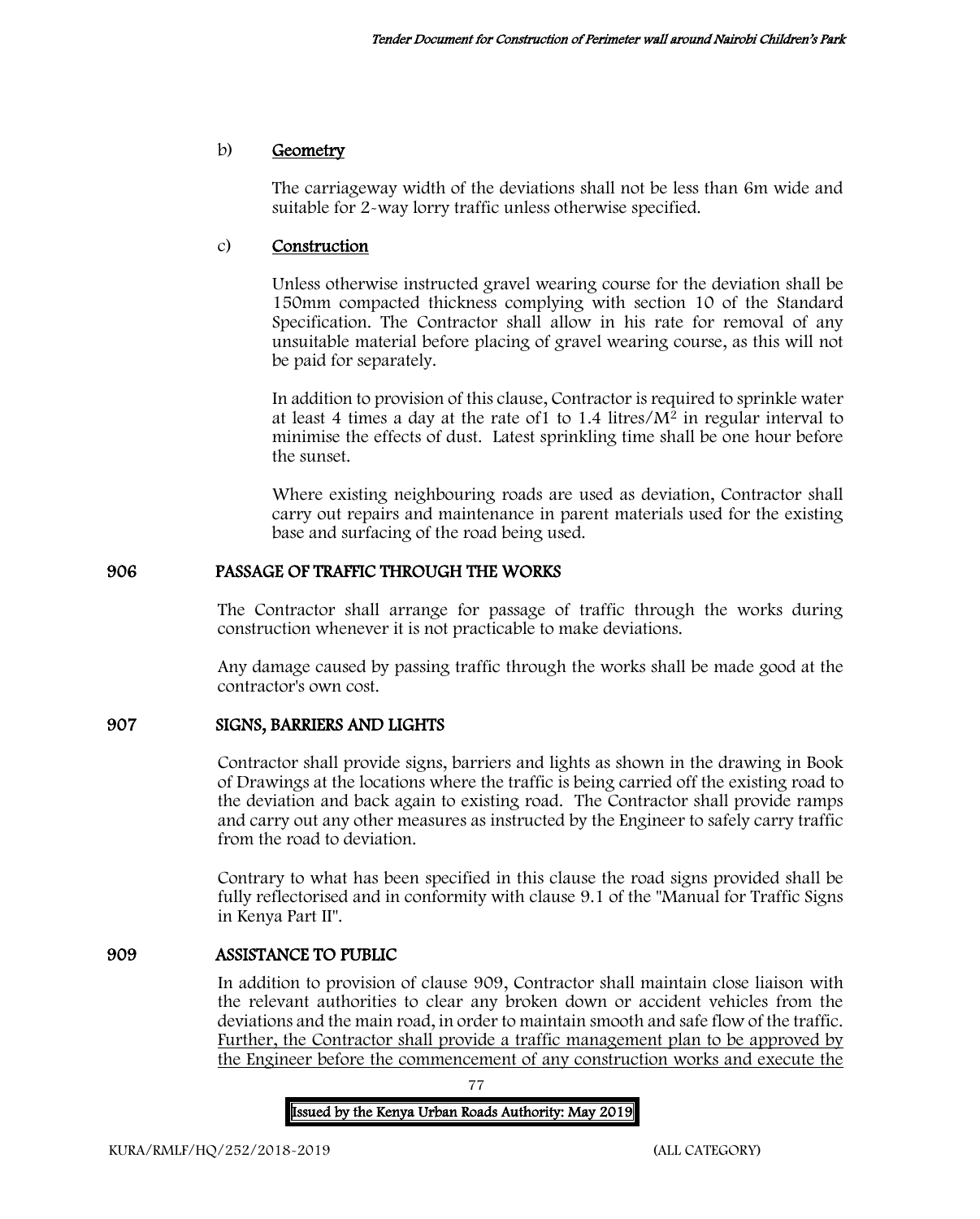same, to the satisfaction of the Engineer, during the entire period of project implementation. A draft traffic management plan shall be submitted with Bid.

#### 912 MEASUREMENT AND PAYMENT

#### Construct Deviation

#### Road Deviation

The Contractor shall be paid only 50% of the rate for this when he completes deviation road to the satisfaction of the Engineer. The balance shall be paid in equal monthly instalments over the contract period, as he satisfactorily maintains the deviation (as per clause 904 and 905 above) when it is in operation.

Where existing neighbouring road has been used as deviation, payment shall be by the kilometre rate and shall include the cost of repairs and maintenance of the road carried out in parent base and subbase materials.

#### Deviation using Pipe Culverts

The Contractor shall be paid only 50% of the rate for this when he completes deviation to the satisfaction of the Engineer. The balance shall be paid in equal monthly instalments over the contract period, as he satisfactorily maintains the deviation when it is in operation. The Contractor shall be paid full amount when the bridge under construction will be in use.

#### Maintain existing road

Asphalt Concrete or gravel for maintaining the existing road shall be measured by the cubic metre placed and compacted upon the road

#### Passage of traffic through the works

Payment shall be made on Lump Sum basis.

#### Assistance to Public

The Contractor will be deemed to have included cost of this item in other items and no separate payment shall be made.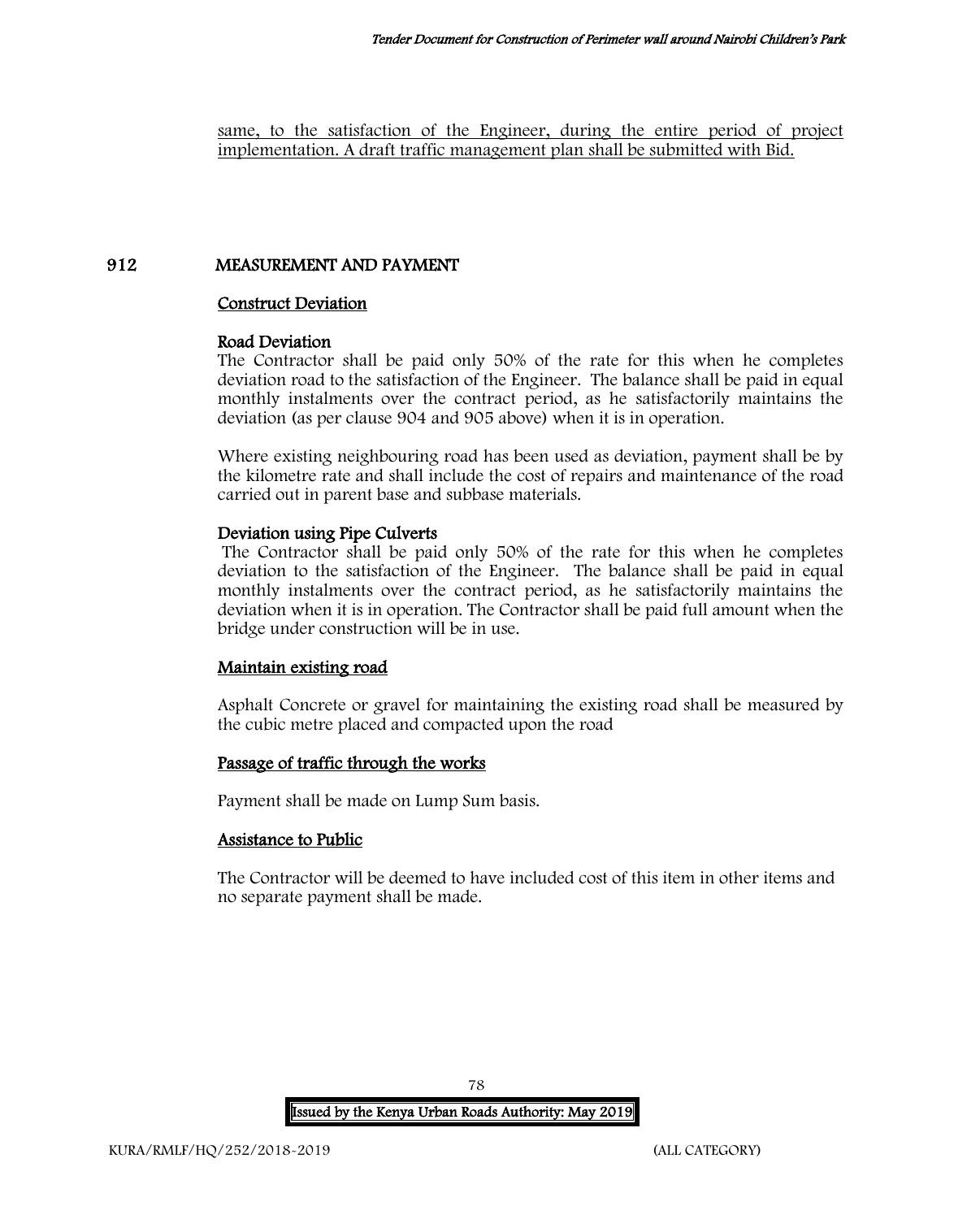#### SECTION 10 – GRADING AND GRAVELLING

#### 1001 GENERAL

Grading covers the works involved in the reinstatement of the road carriageway to the camber by removing the high points and filling up gullies, corrugations and wheel ruts to restore smooth running surface. Gravelling consists of excavation, loading, hauling, spreading, watering and compaction of gravel or softstone wearing course material on the formation of the road carriageway.

#### Ditch and Shoulder grading

The activity consists of cutting of a  $V -$  ditch and reinstating or reforming of the shoulders of road using either Towed or Motor grader.

#### Carriageway grading

## (i) Light grading

This consists of trimming of the carriageway to control roughness and corrugations using either a towed grader or a motorized grader.

## (ii) Heavy grading

This consists of scarifying the existing carriageway surface, cutting high spots and moving materials to fill potholes, corrugations and wheel ruts and reshaping of the surface to the specified camber, using either a towed grader or a motorized grader. All loose rocks, roots, grasses shall be removed and disposed well clear off the drains.

Heavy grading will be considered if 70% of the road has potholes, corrugations and wheel ruts of over 200mm deep.

The material shall be bladed toward the center of the road starting from both edges until the specified camber is achieved.

## 1002 MATERIALS

Gravel shall include lateritic gravel, quartzitic gravel, calcareous gravel, decomposed rock, softstone/quarry waste material, clayey sand and crushed rock.

#### 1003 MATERIAL REQUIREMENTS

Gravel material shall conform to the requirements given below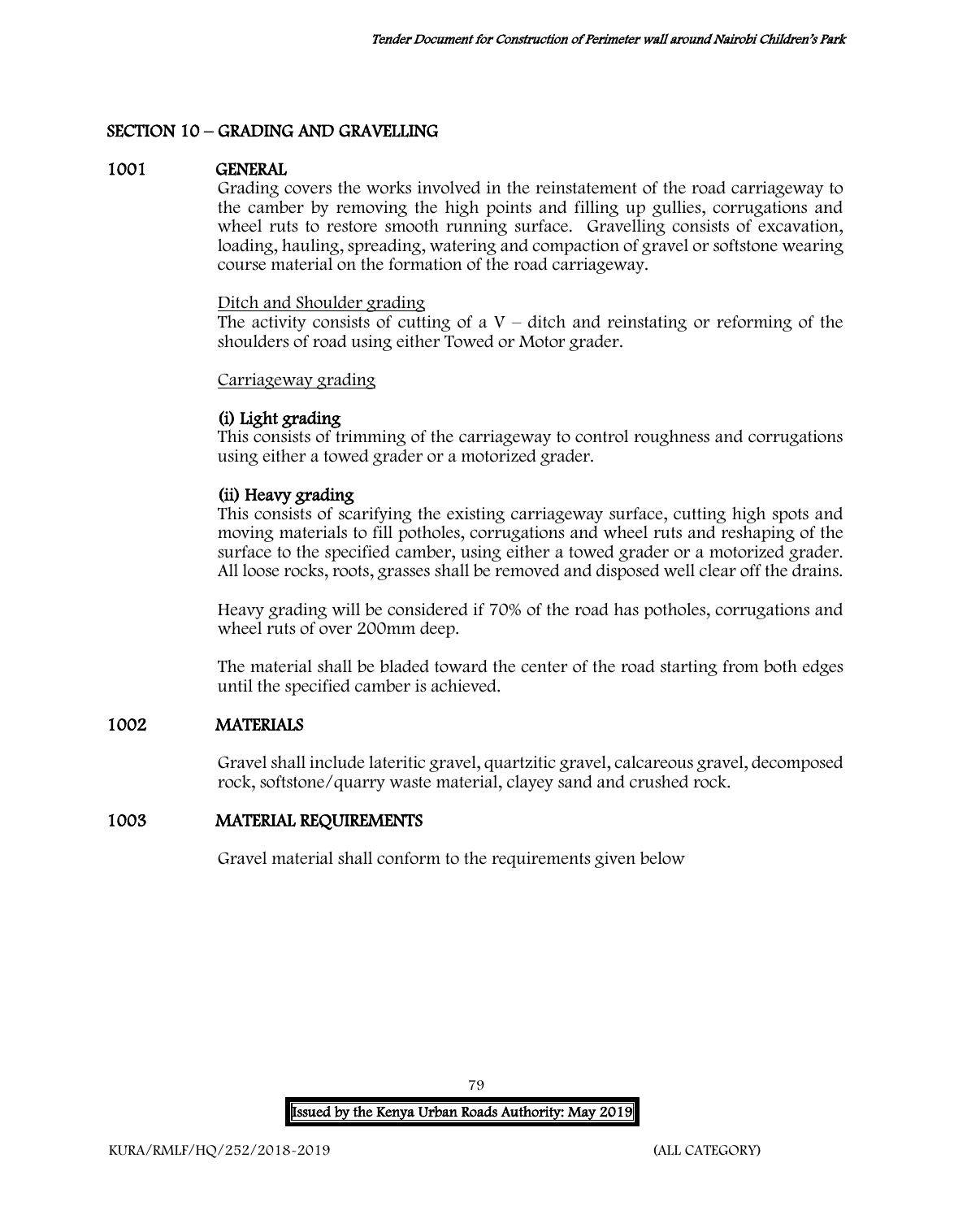| <b>GRADING REQUIREMENTS</b> |                                  |     |
|-----------------------------|----------------------------------|-----|
| <b>AFTER COMPACTION</b>     |                                  |     |
| Sieve                       | % by weight                      |     |
| (mm)                        | passing                          |     |
| 40                          | 100                              |     |
| 28                          | $95 - 100$                       |     |
| 20                          | 85 – 100                         |     |
| 14                          | $65 - 100$                       |     |
| 10                          | $55 - 100$                       |     |
| 5                           | $35 - 92$                        |     |
| $\overline{2}$              | $23 - 77$                        |     |
| 1                           | $18 - 62$                        |     |
| 0.425                       | $14 - 50$                        |     |
| 0.075                       | $10 - 40$                        |     |
|                             | PLASTICITY INDEX REQUIREMENTS PI |     |
| Zone                        | Min                              | Max |
| WET                         | 5                                | 15  |
| DRY                         | 10                               | 25  |

| BEARING STRENGTH REQUIREMENTS                   |            |                |  |  |
|-------------------------------------------------|------------|----------------|--|--|
| Traffic                                         | <b>CBR</b> | DCP Equivalent |  |  |
| Commercial                                      |            | mm/Blow        |  |  |
| VPD                                             |            |                |  |  |
| Greater than                                    | 20         | 11             |  |  |
| 15                                              |            |                |  |  |
| Less than 15                                    | 15         | 14             |  |  |
| CBR at 95% at MDD, Modified AASHTO and 4        |            |                |  |  |
| days soak                                       |            |                |  |  |
| Lower quality material (CBR 15) may be accepted |            |                |  |  |
| if no better material can be found              |            |                |  |  |

NB: Wet Zone – mean annual rainfall greater than 500mm Dry Zone – mean annual rainfall less than 500mm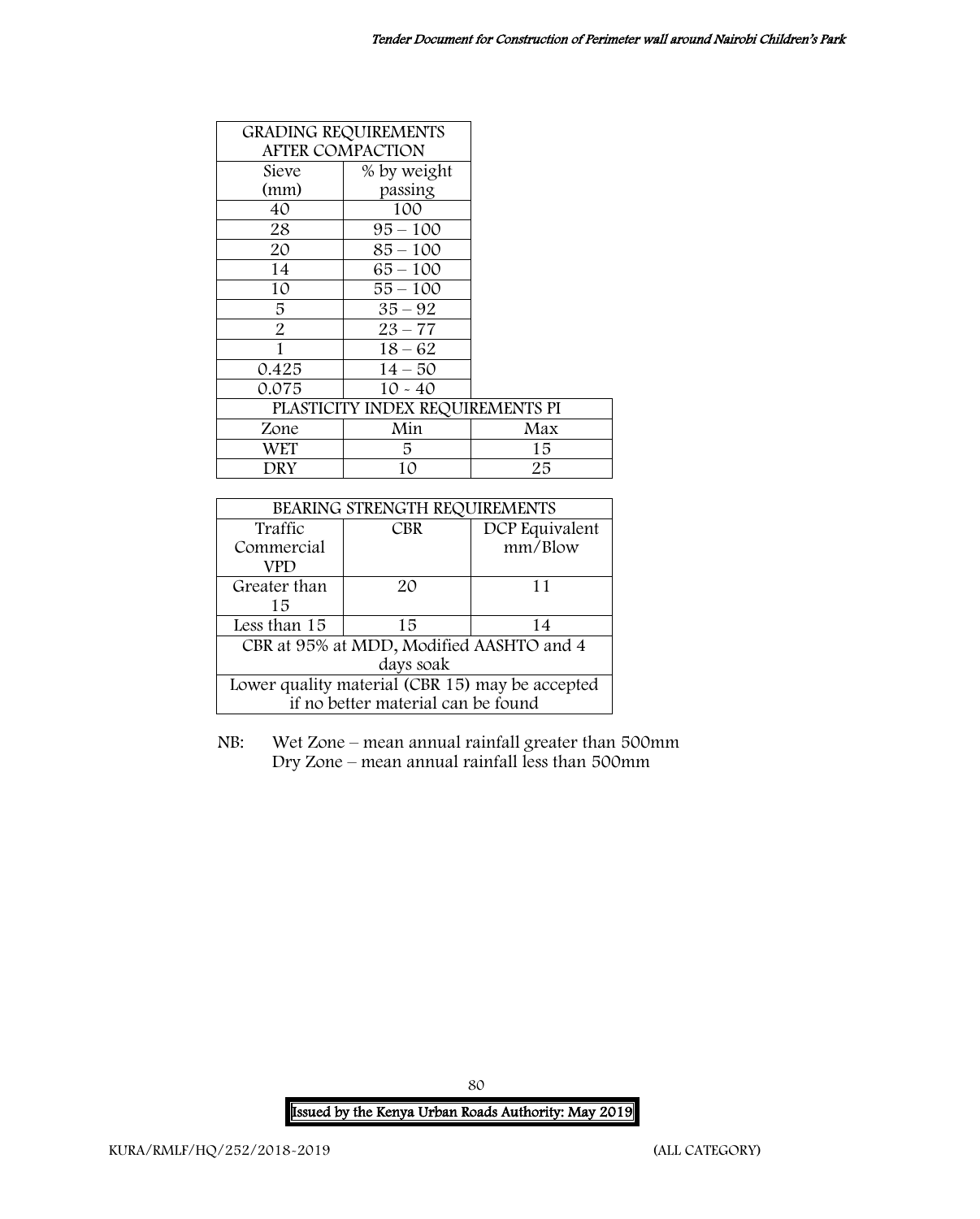# SECTION 11 – SHOULDERS TO PAVEMENT

#### 1101 GENERAL

Shoulders shall be constructed in accordance with guidelines given in 1102 and as directed by the Engineer.

For sections where shoulders are extremely low and requires fill material before the shoulder is reconstructed, the construction of fill embankment shall be in accordance with Section 5 of this specification.

#### 1102 MATERIAL FOR CONSTRUCTION OF SHOULDERS

The shoulders shall be 1.0m wide both sides and shall be formed of 150mm thick well compacted soft stone material and topsoiled with red coffee soil and planted with grass.

Low shoulder shall be reconstructed by cutting benches, filling and compacting approved fill material to form the formation to the shoulders.

Shoulder reconstruction shall be same in all sections including the slip roads.

#### 1105 SURFACE TREATMENT OF SHOULDERS

The shoulders shall be planted with creeping type kikuyu grass.

## 1106 MEASUREMENT AND PAYMENT

Payment for shoulder construction shall be in accordance with the relevant clauses in sections 11, 12, 14, 15 and 23 of the relevant Specifications. Payment for fill material on shoulder shall be in accordance with Section 5 of this specification.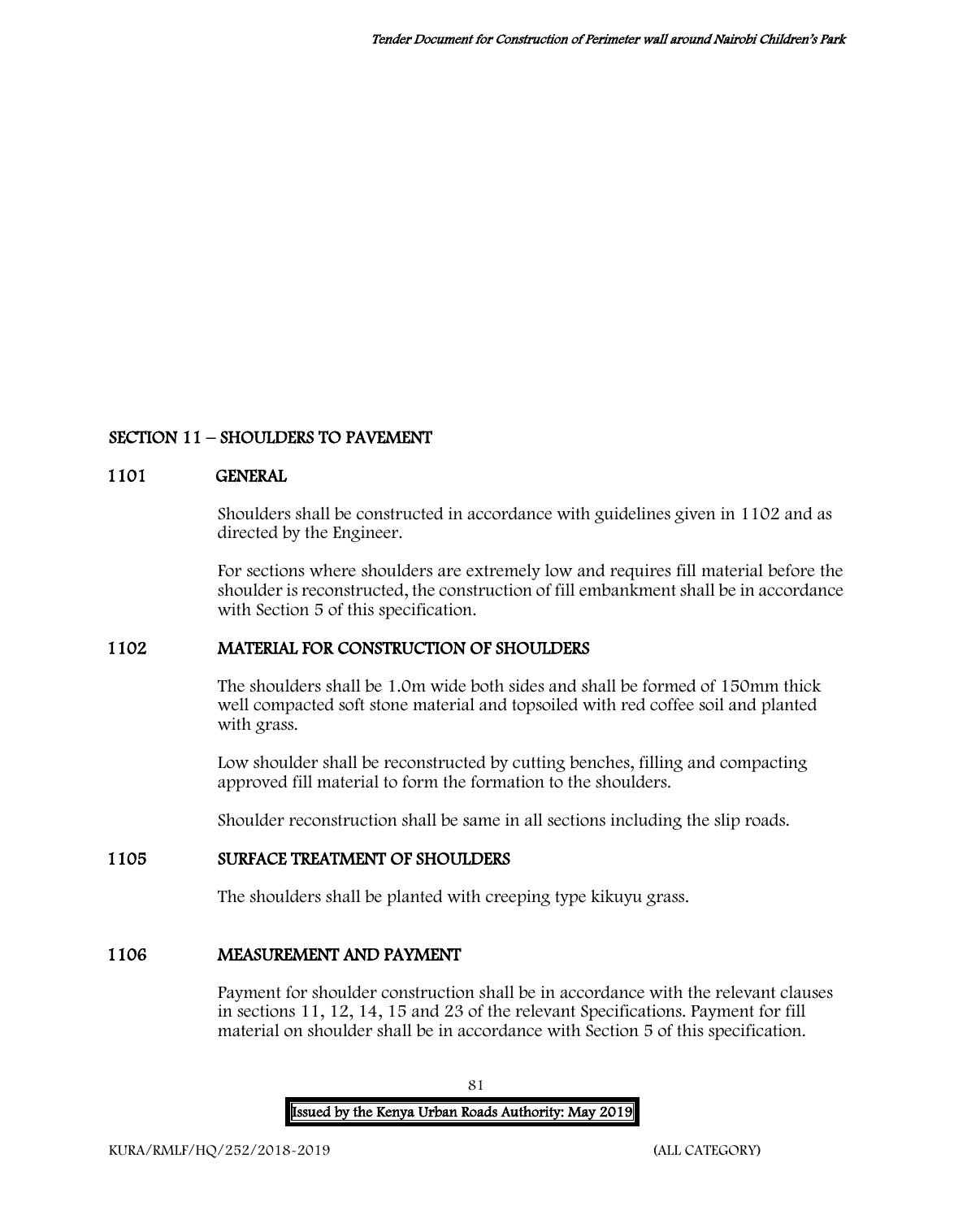Tender Document for Construction of Perimeter wall around Nairobi Children's Park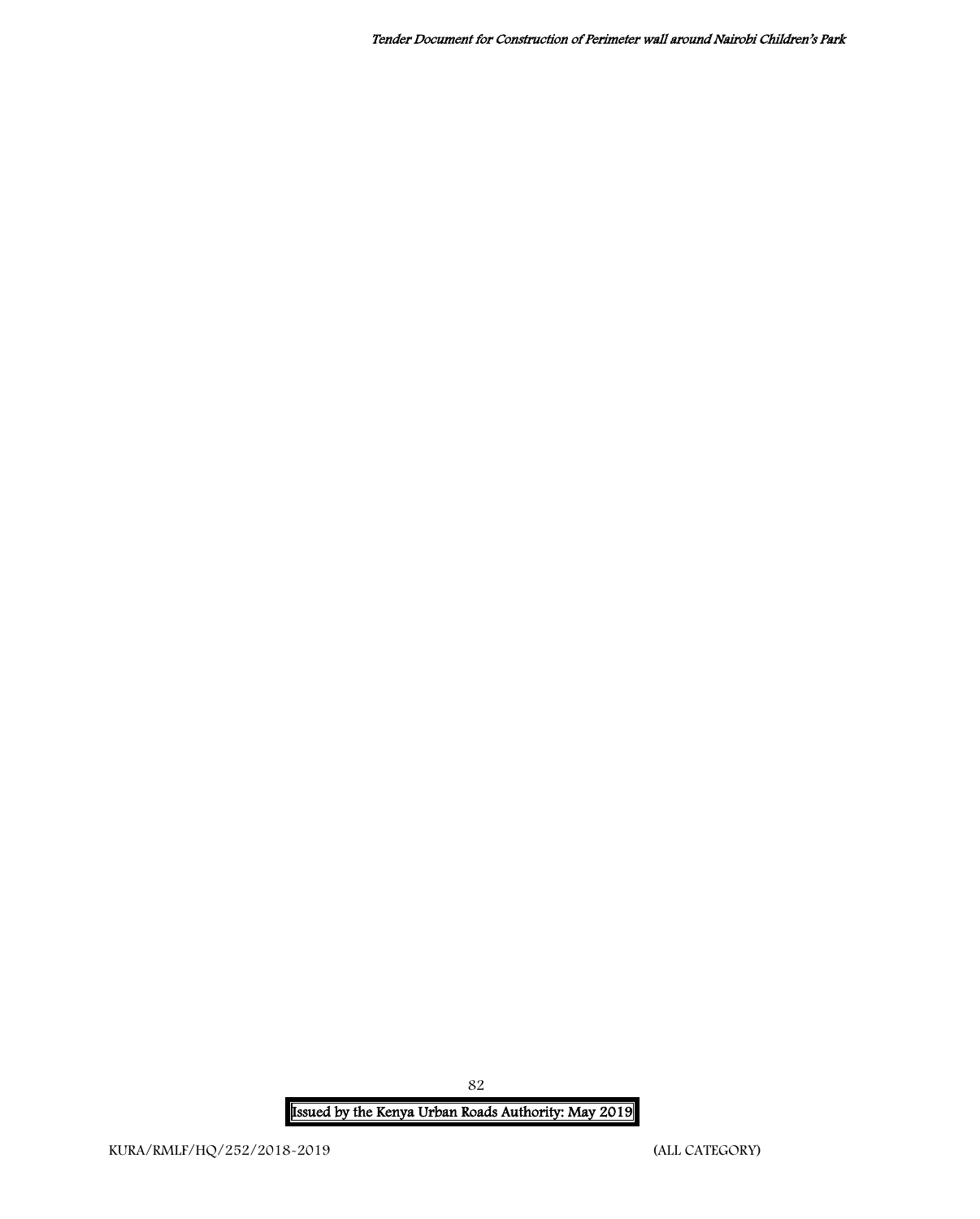#### SECTION 12 - NATURAL MATERIAL SUBBASE AND BASE

#### 1201 GENERAL

Where instructed by the Engineer, the Contractor shall undertake repairs, widening and reprocessing to the existing carriageway and shoulders in accordance with sections 12 and 14 of the Special Specifications.

#### a) Areas to be scarified and reprocessed

The contractor will scarify, add new material and reprocess sections as determined by the Engineer.

#### b) Pavement repairs

The Contractor will carry out repairs to base and subbase as directed by the Engineer and according to Specifications given in Sections 12 and 14 of the Standard Specifications.

#### c) Pavement widening

The Contractor shall, as directed by the Engineer, bench and compact the subgrade to 100% MDD (AASHTO T99), provide lay and compact material for subbase and base as directed by the Engineer and in accordance with Sections 5 and 12 of the Standard Specifications.

## 1203 MATERIAL REQUIREMENTS

Natural materials for base and subbase shall conform to the specifications given in Section 12 of the Standard Specifications for Road and Bridge Construction for cement and lime improved base and subbase.

#### 1209 MEASUREMENT AND PAYMENT

Natural material for subbase and base shall be measured by the cubic metre placed and compacted upon the road calculated as the product of the compacted sectional area laid and the length.

#### 1210 HAND PACKED STONE

Hand packed stone base is a layer of hand laid stone of defined size and durable in nature, laid in a manner such that when proof rolled and compacted it forms a stable and dense matrix as a road base.

## a) Material for Hand Packed Stone Base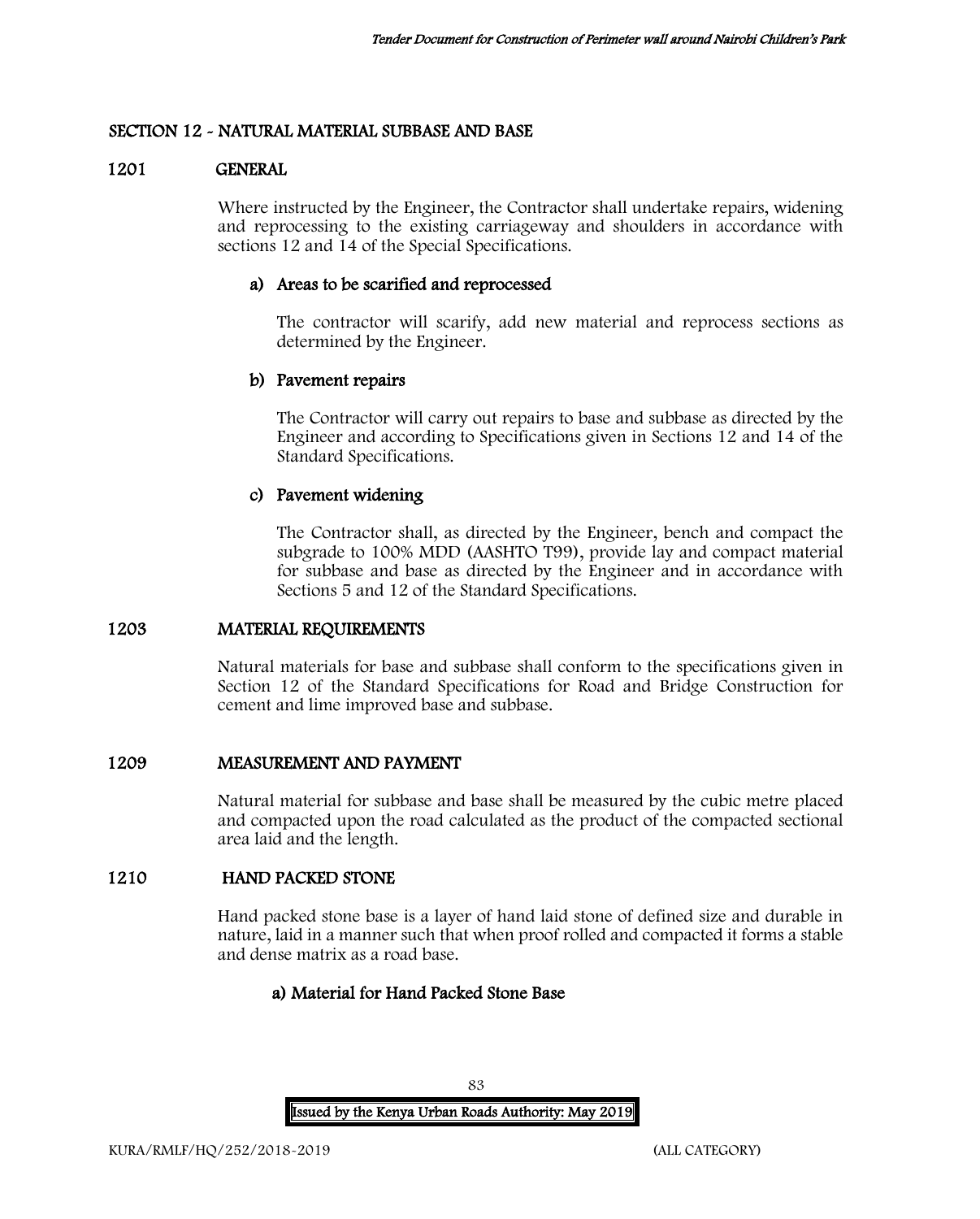This shall consist of durable stone with nominal base dimensions of 75 mm square and minimum height of 150 mm or when compacted to give a layer of 150 mm. The stone shall be class C with the following requirements:

| LAA 45 max |         |
|------------|---------|
| ACV        | 32 max  |
| <b>SSS</b> | 12 max  |
| FI         | 30 max  |
| CR.        | 60 min. |

It shall be free from foreign matter. The fines passing 0.425 mm sieve shall be NONPLASTIC

# b) Laying

The stone shall be laid by hand closely together. The stone shall be carefully bedded and tightly wedged with suitable spalls. The base of the stone shall alternate with the apex in all directions or as directed by the Engineer. The layer shall be proof rolled with a loaded scrapper or truck with a minimum axle load of 8 tonnes in the presence of the Engineer who shall approve of its stability before compaction.

## c) Compaction

This shall be by a steel wheeled roller of at least five tonnes per metre width of roll. It shall consist of four static runs or until there is no movement under the roller. There shall follow vibratory compaction until an average dry density of 85% minimum of specific gravity of stone has been achieved. No result shall be below 82% of specific gravity. The surface of the compacted layer shall then be levelled by quarry dust  $(0/\overline{6} \text{ mm})$ . The dust shall have the following specifications:

| Grading    |            |  |  |
|------------|------------|--|--|
| Sieve Size | % Passing  |  |  |
| 10         | 100        |  |  |
| 6.3        | $90 - 100$ |  |  |
| 4          | 75-95      |  |  |
| 2          | 50-70      |  |  |
|            | $33 - 50$  |  |  |
| 0.425      | 20-33      |  |  |
| 0.300      | 16-28      |  |  |
| 0.150      | $10 - 20$  |  |  |
| 0.075      | $6 - 12$   |  |  |

The stone shall be class C

The dust shall be free from foreign matter and fines passing 0.425 mm sieve shall be NON-PLASTIC. The maximum layer shall be 40 mm or as directed by the Engineer

## d) Measurement and Payment

Payment shall be by the cubic metre laid  $(m<sup>3</sup>)$ . Measurement of volume shall be determined as the product of length and compacted thickness laid. The rate quoted for this item should include the cost for laying the levelling quarry dust layer, as no extra payment shall be made for this layer.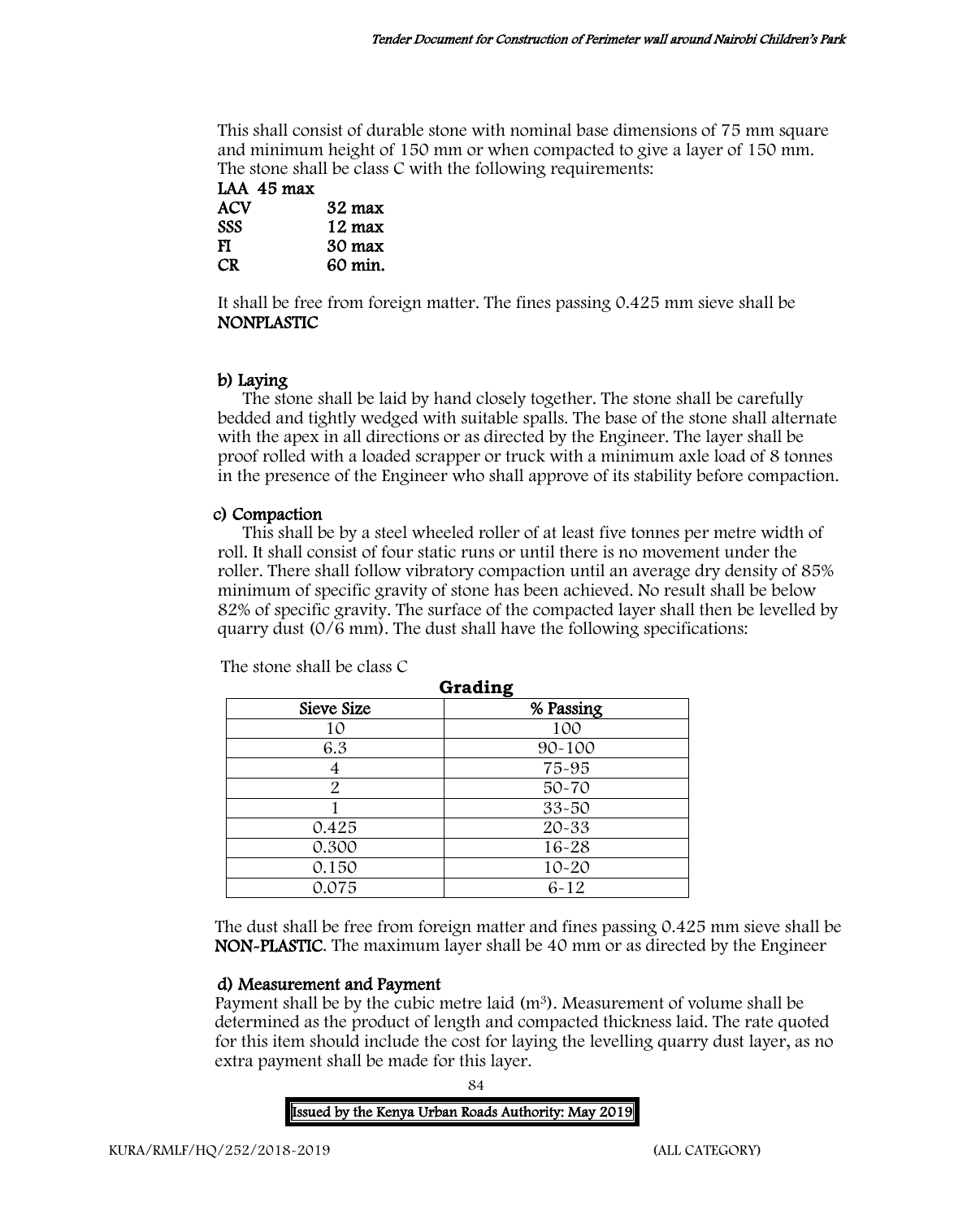## 1211 REPROCESSING EXISTING PAVEMENT LAYERS

#### (a) General

The existing surfacing and the base shall be reprocessed with additional material and the composite mixture shall be compacted to form the subbase layer.

Before commencement of the work the Contractor shall propose plants and equipments he proposes to use for this activity.

The Contractor after approval of his proposal shall carry out test section in accordance with Section 3 of the Standard Specifications.

- (b) The existing surfacing and base course shall be broken up to specified depth and reprocessed in place, where required. The underlying layers shall not be damaged, and material from one layer may normally not be mixed with that of another layer. Where unauthorized mixing occurs or where the material is contaminated in any way by the actions of the Contractor, and the contaminated material does not meet the specified requirements of for the particular layer, he shall remove such material and replace it with other approved material, all at his own expense.
- (c) Any mixture composition of the new layer must not contain more than 30% of the bituminous material by volume. The mixture must not contain pieces of bound bituminous material larger than 37.5mm, and any such material shall be removed at the Contractor's cost.
- (d) The requirements for imported material used in the respective pavement layers shall comply with the limitations, norms, sizes and strengths specified in the Standard Specifications clause 1203(b) and (d) and shall be worked as per Section 14 of the Standard Specification.
- (e) Material reworked in-situ or that obtained from existing pavement is not expected to comply with the material requirements but the reworking should achieve the specified requirements.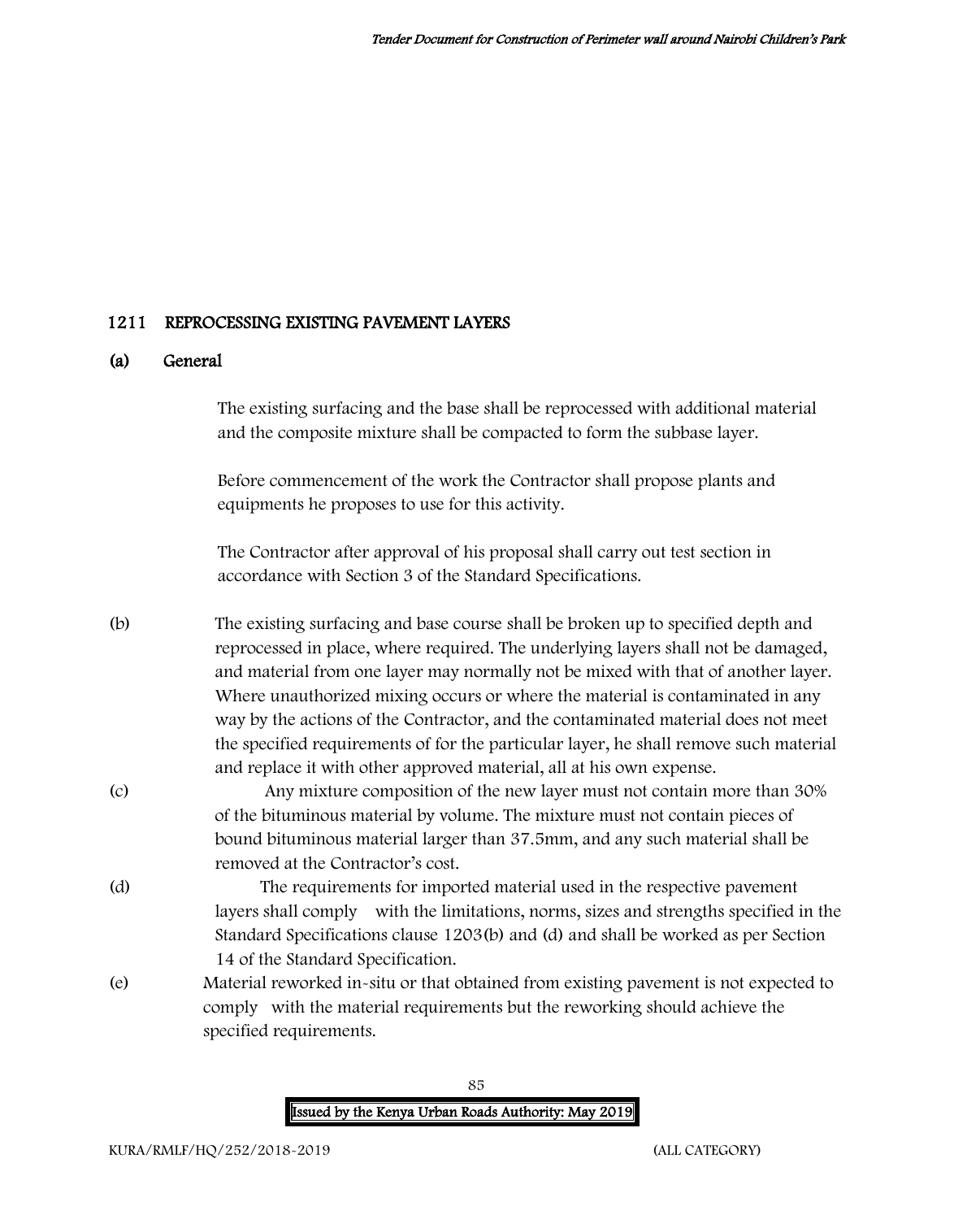(f) Where the thickness of any existing pavement layer requires to be supplemented within reprocessing and the thickness of the additional material after compaction will be less than 100mm, the existing layer shall be scarified to a depth that will give a layer thickness of at least 100mm after compacting the loosened existing and the additional material.

86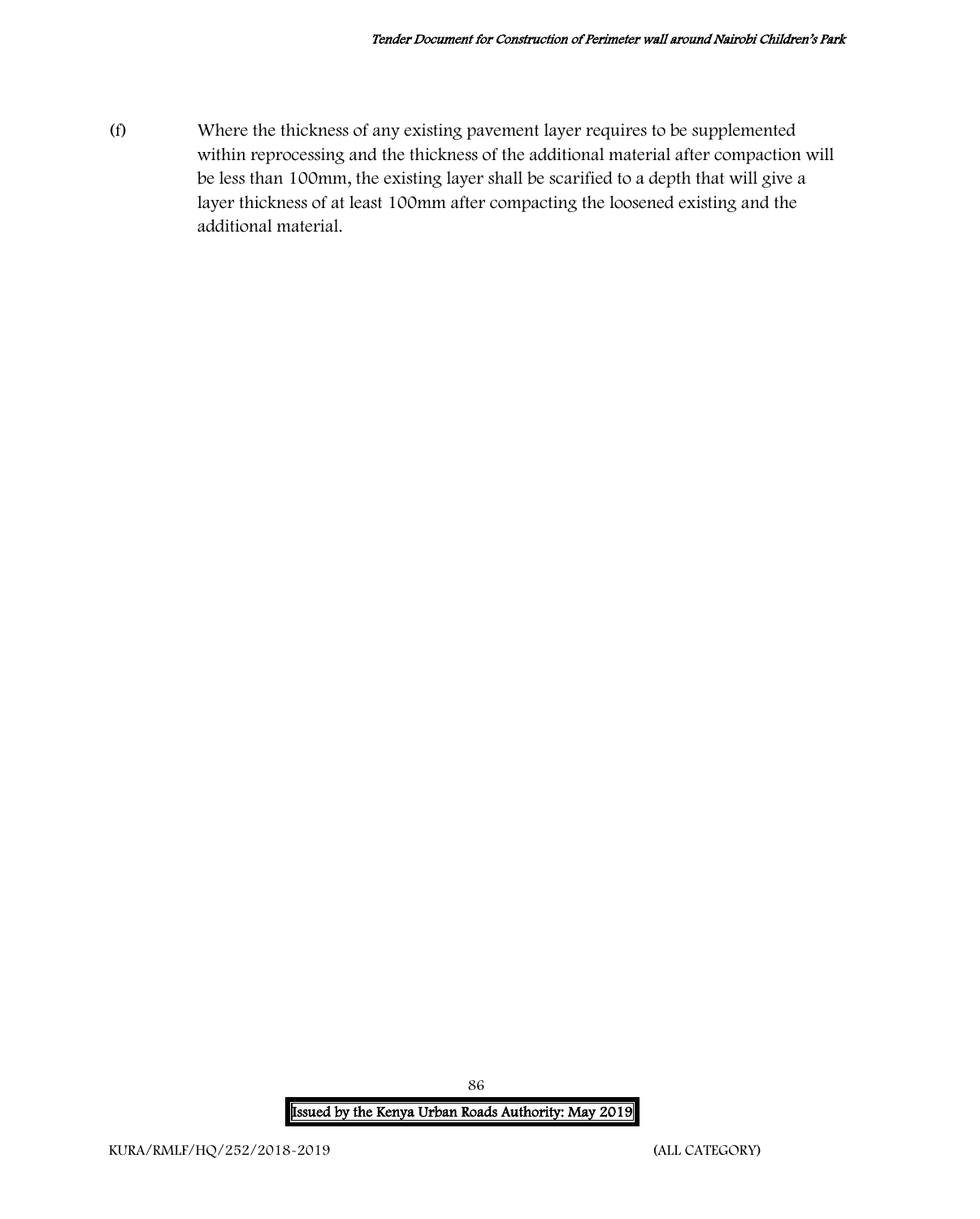# Controlling the Reworked Depth

The Contractor shall submit a proven method to method to control the depth of excavation, or layer to be reworked, to the Engineer for approval. The Engineer may order a trial section to be reprocessed before any major length of the road is rehabilitated.

#### **Excavations**

Excavations in the pavement shall be kept dry. In the event of water penetrating the underlying layers, construction of the consecutive layers shall be postponed until the underlying layers are dry enough to accommodate the construction plant without deforming or otherwise showing distress.

Step construction shall be carried out per layer at the joint when excavating, both longitudinally (if appropriate) and perpendicular to the direction of travel. The step width shall be 500mm perpendicular to the direction of travel, and 150mm long longitudinally, unless otherwise instructed by the Engineer.

Special care shall be taken when compacting the new material at the joint, ensuring that the specified density is achieved.

#### Measurement and Payment

(a) Item: In-situ reprocessing of existing pavement layers as subbase compacted to specified density (95% MDD AASHTO T180) and thickness.

Unit: M<sup>3</sup>

The tendered rate shall include full compensation for breaking up the existing pavement layer to specified depth, breaking down and preparing the material and the spreading and mixing in of any additional material

(b) Item: The addition of extra gravel to subbase.

Unit: M<sup>3</sup>

The tendered rate shall include full compensation for procuring and addition of the material to the in-situ scarified layers and the transportation of the material over unlimited free-haul distance. The tendered rates will also include full compensation for prospecting for materials and any payments necessary to acquire the specified quality material.

(c) Excavation of existing bituminous pavement materials including unlimited free-haul.

Unit: M<sup>3</sup>

The tendered rates shall include full compensation for excavating the existing bituminous material from the pavement layers and for loading, transporting the material for unlimited freehaul, off-loading and disposing of the materials as specified.

(d) Excavation of the existing pavement

87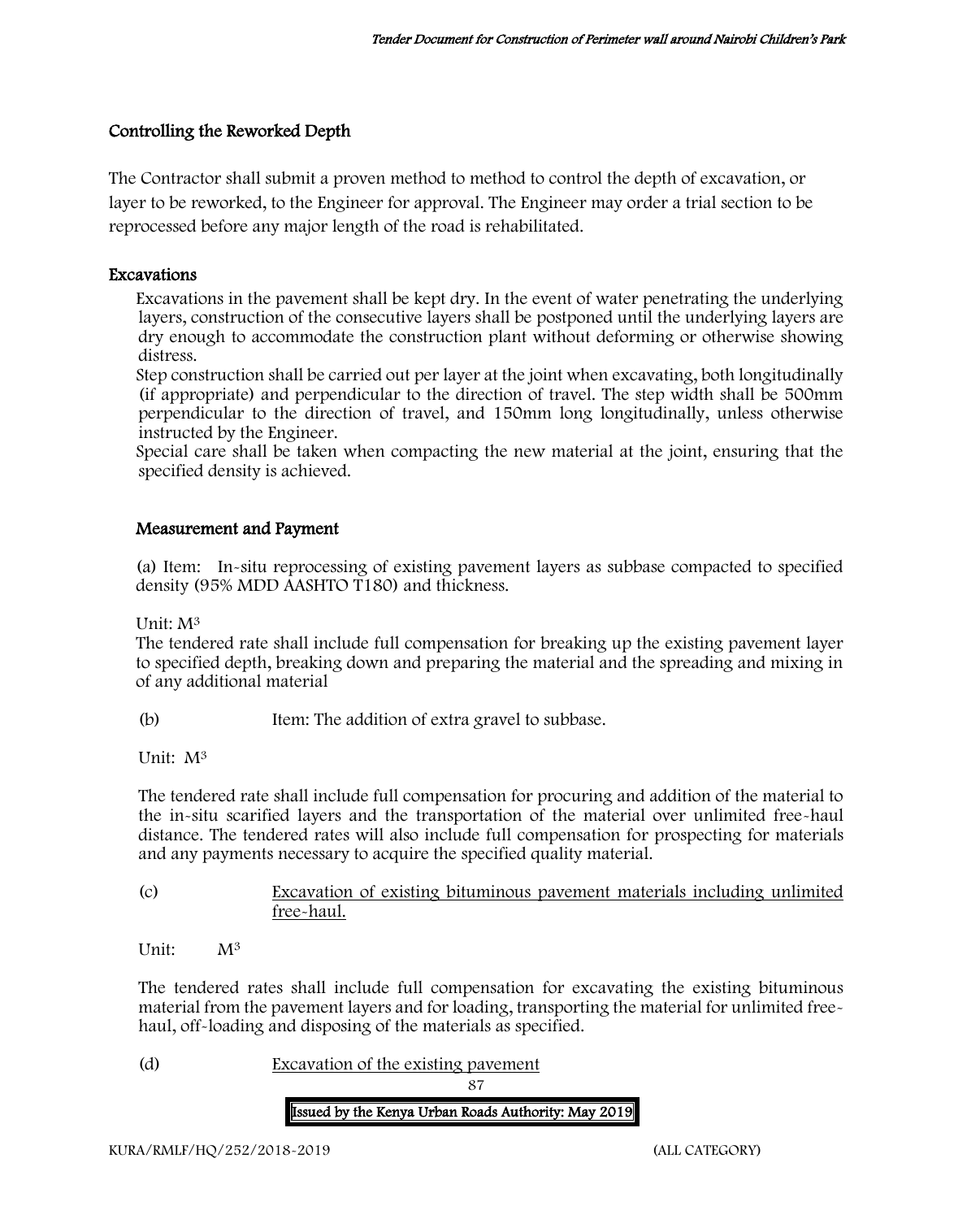Unit: M<sup>3</sup>

The tendered rate shall include full compensation for excavating the existing material from the pavement layers and for loading, transporting the material for unlimited free-haul distance, offloading and disposing of the material as specified.

Payment will only be made for breaking up and excavating existing pavement layers to the specified depth if the material is to be removed to spoil.

# SECTION 15 - BITUMINOUS SURFACE TREATMENTS

## 1501B PREPARATION OF SURFACE

In addition to requirements of Clause 1503B of the Standard Specifications, the contractor shall prepare and Repair Cracks, Edges, Potholes and Other Failures as follows: -

# a) Cracks 3.0mm or less in width

The entire crack area shall be cleaned by brushing with a wire brush and then blowing with a compressed air jet and the crack sealed with 80/100 cutback bitumen using a pouring pot or pressure lance and hand squeegee. The surface shall then de dusted with sand or crushed dust.

## b) Cracks greater than 3.0mm in width

Before these cracks are filled a steel wire brush or router shall be used to clean them and then a compressed air jet shall be used to clean and remove any foreign or lose material in the crack until the entire crack area is clean.

When the crack and surrounding area have been thoroughly cleaned, dry sand shall be forced into the crack until it is sealed in the manner specified for cracks less than 3.0mm width.

## c) Potholes, edges and other repair areas

Where instructed, the Contractor shall prepare areas for the repair of potholes, road edges and other repair areas by excavating off unsuitable or failed material and debris, trimming off excavated edges, cleaning and compacting the resulting surfaces and applying MC 30 or MC 70 cut-back bitumen prime coat at a rate of  $0.8 - 1.2$  litres/ $m^2$ , all as directed by the Engineer. Measurement and payment shall be made under the relevant item of Bill No 15. Where the surface repair on potholes and edges are to be carried out, Asphalt Concrete Type I (0/14gradation) shall be used. Bituminous material for repair of failures and other repair areas shall be paid for under the relevant item of Bill No 16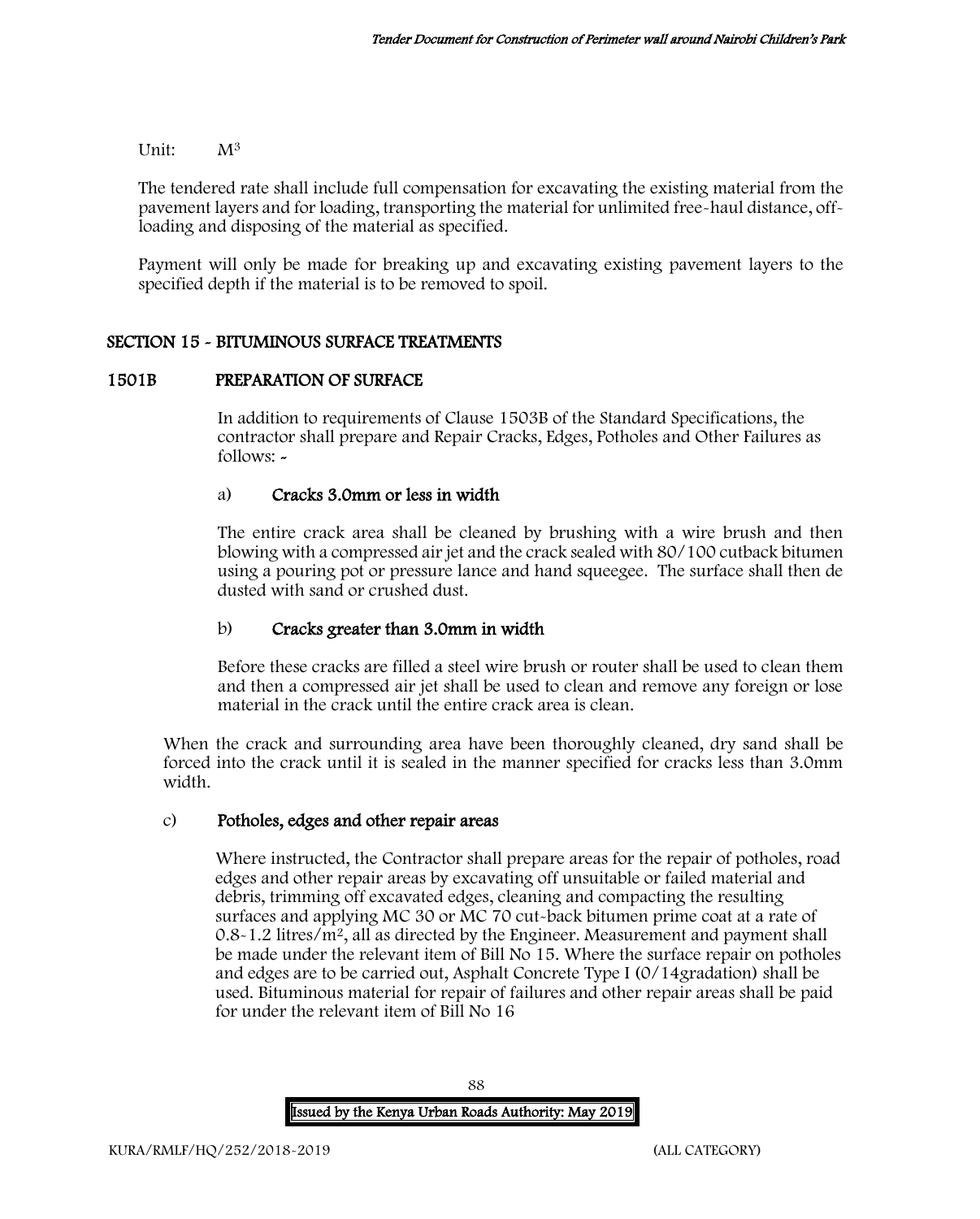## PART B - PRIME COAT

## 1502B MATERIALS FOR PRIME COAT AND TACK COAT.

For prime coat, the binder shall be a medium-curing cutback MC 70 unless otherwise directed by the Engineer.

The rate of spray of bituminous prime coat refers to the gross volume of the cutback bitumen, that is to say the volume of the bitumen plus dilatants.

Prime coat shall be applied to gravel areas that are to receive bituminous mixes as directed by the Engineer.

The tack coat shall consist of bitumen emulsion KI-60 unless otherwise directed by the Engineer.

The rates of spray of the binder shall be as instructed by the Engineer and shall generally be within the range 0.8-1.2 litres/square metre.

#### 1511C MEASUREMENT AND PAYMENT

(a) Seal coat

Seal coats shall be measured by the litre, for each type of bituminous binder for each seal coat, calculated as the product of the area in square metres sprayed and the rate of application in litres/square metres, corrected to  $15.6 \degree$  C

89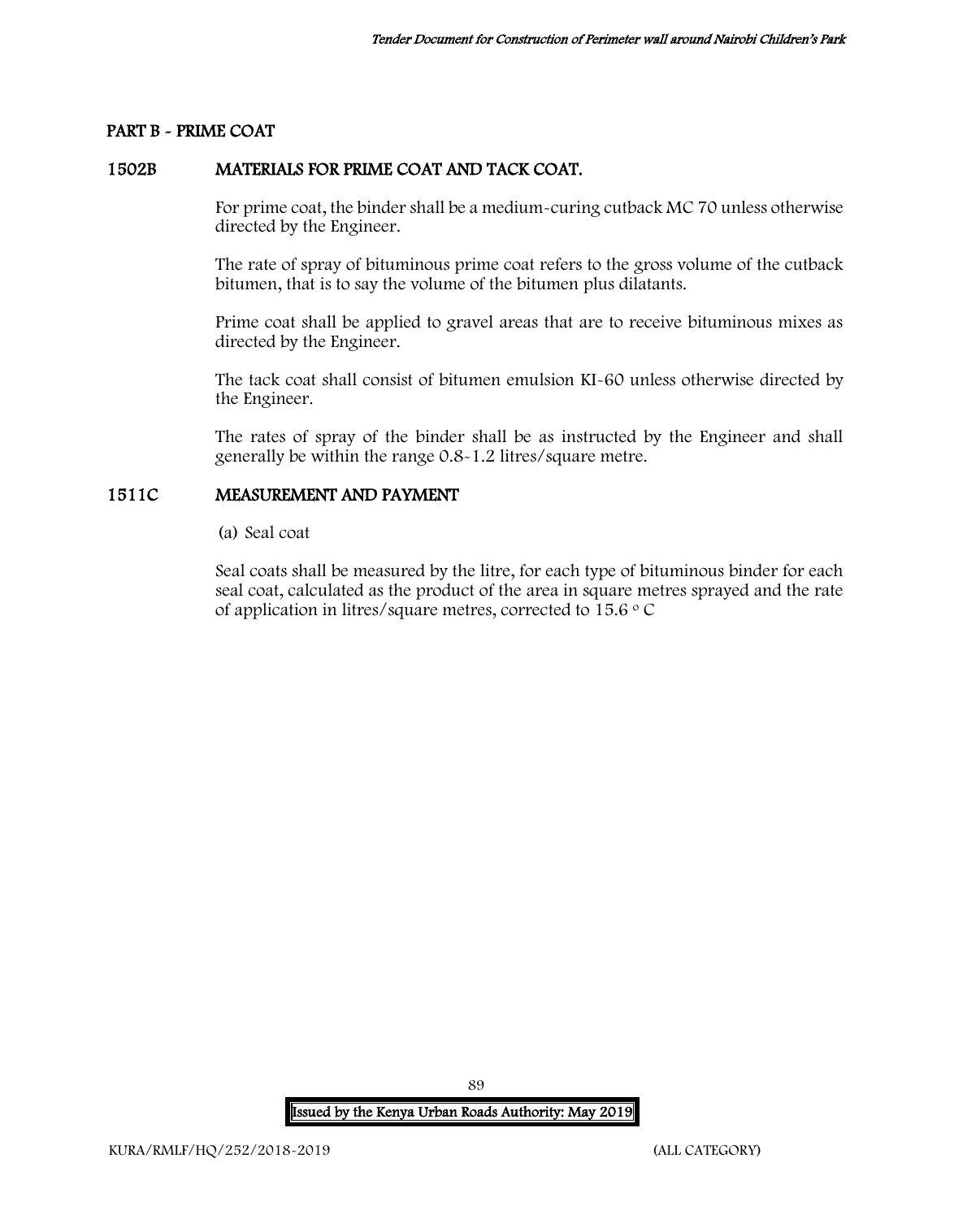#### SECTION 16 - BITUMINOUS MIX BASES, BINDER COURSES AND WEARING COURSES

This section covers different types of bituminous mixes for base and surface (wearing and binder courses) and is divided into the following parts: -

Part A General

Part B Asphalt Concrete for carriageway

#### PART A – GENERAL

#### 1601A SCOPE OF PART A

Part A comprises all the general requirements for bituminous mixes, which apply to Part B as well.

#### 1602A REQUIREMENTS FROM OTHER SECTIONS

The following sections of this Specification apply to Part B of this section and shall be read in conjunction therewith:-

| Section 2  | Materials and Testing of Materials                 |
|------------|----------------------------------------------------|
| Section 3  | Setting Out and Tolerances                         |
| Section 6  | Quarries, Borrow Pits, Stockpile and Spoil Areas   |
| Section 15 | Bituminous Surface Treatments and Surface Dressing |

## 1603A CONSTRUCTION PLANT

#### (a) General

The Contractor shall submit to the Engineer in accordance with Section 1 of its Specification, full details of the construction plant he proposes to use and the procedures he proposes to adopt for carrying out the permanent Works.

The Engineer shall have access at all times to construction plant for the purposes of inspection. The Contractor shall carry out regular calibration checks in the presence of the Engineer and shall correct forthwith any faults that are found.

All construction plant used in the mixing, laying and compacting of bituminous mixes shall be of adequate rated capacity, in good working condition, and shall be acceptable to the Engineer. Obsolete or worn-out plant will not be allowed on the work.

#### (b) Mixing Plant

Bituminous materials shall be mixed in a plant complying with ASTM Designation D995 and shall be located on the Site unless otherwise agreed by the Engineer. It shall be equipped with at least three bins for the storage of heated aggregates and a separate bin for filler. All bins shall be covered to prevent the ingress of moisture.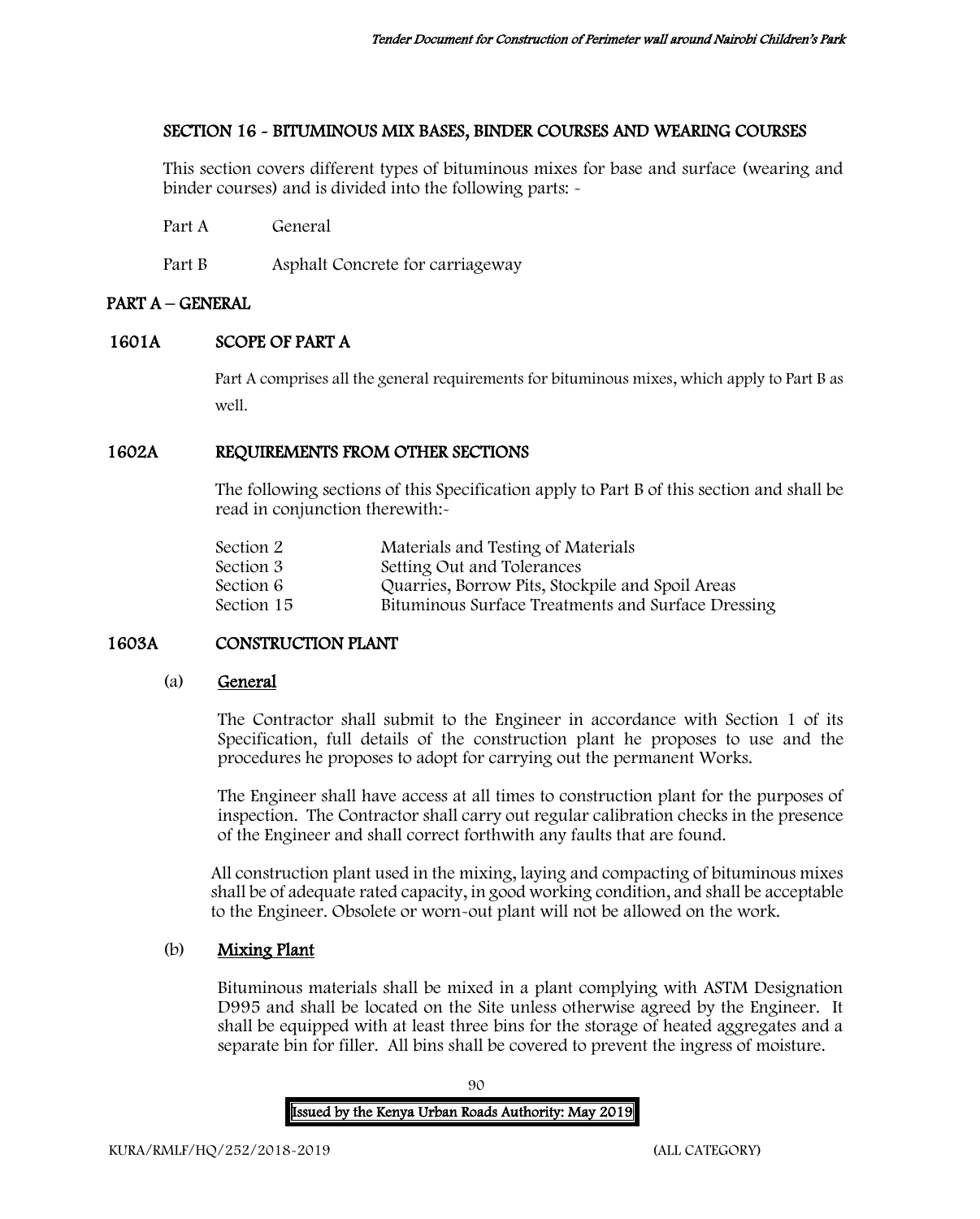The plant may be either the batch-mix type or the continuous-mix type and shall be capable of regulating the composition of the mixture to within the tolerances specified in Clause 1614A of this Specification.

The bitumen tank shall be capable of maintaining its contents at the specified temperature within a tolerance of 5<sup>0</sup>C and a fixed thermometer easily read from outside the tank. Any bitumen that has been heated above 180<sup>0</sup>C or has suffered carbonisation from prolonged heating shall be removed from the plant and disposed of.

# (c) Laying Plant

Bituminous materials shall be laid by a self-propelled spreader finisher equipped with a hopper, delivery augers and a heated adjustable vibrating screed. It shall be capable of laying bituminous materials with no segregation, dragging, burning or other defects and within the specified level and surface regularity tolerance. Delivery augers shall terminate not more than 200mm from the edge plates.

# (d) Compaction Plant

The Contractor shall provide sufficient rollers of adequate size and weight to achieve the specified compaction. Prior to commencing the laying of bituminous mixes in the permanent Works the Contractor shall carry out site trials in accordance with Section 2 of this Specification to demonstrate the adequacy of his plant and to determine the optimum method of use and sequence of operation of the rollers.

It is important to achieve as high a density as possible at the time of construction and it is expected that vibrating rollers will be required to produce the best results. However, it is essential that thorough pre-construction trials are carried out to ensure that:-

- (a) The roller is set up to have the optimum amplitude and frequency of vibration for the particular material being laid
- (b) That the roller does not cause breakdown of the aggregate particles.
- (c) That the optimum compaction temperatures are established which allow compaction without causing ripple effects or other distortions of the surfacing.

# 1604A PREPARATION OF SURFACE

Immediately before placing the bituminous mix in the pavement, the existing surface shall be cleaned of all material and foreign matter with mechanical brooms or by other approved methods. The debris shall be deposited well clear of the surface to be covered.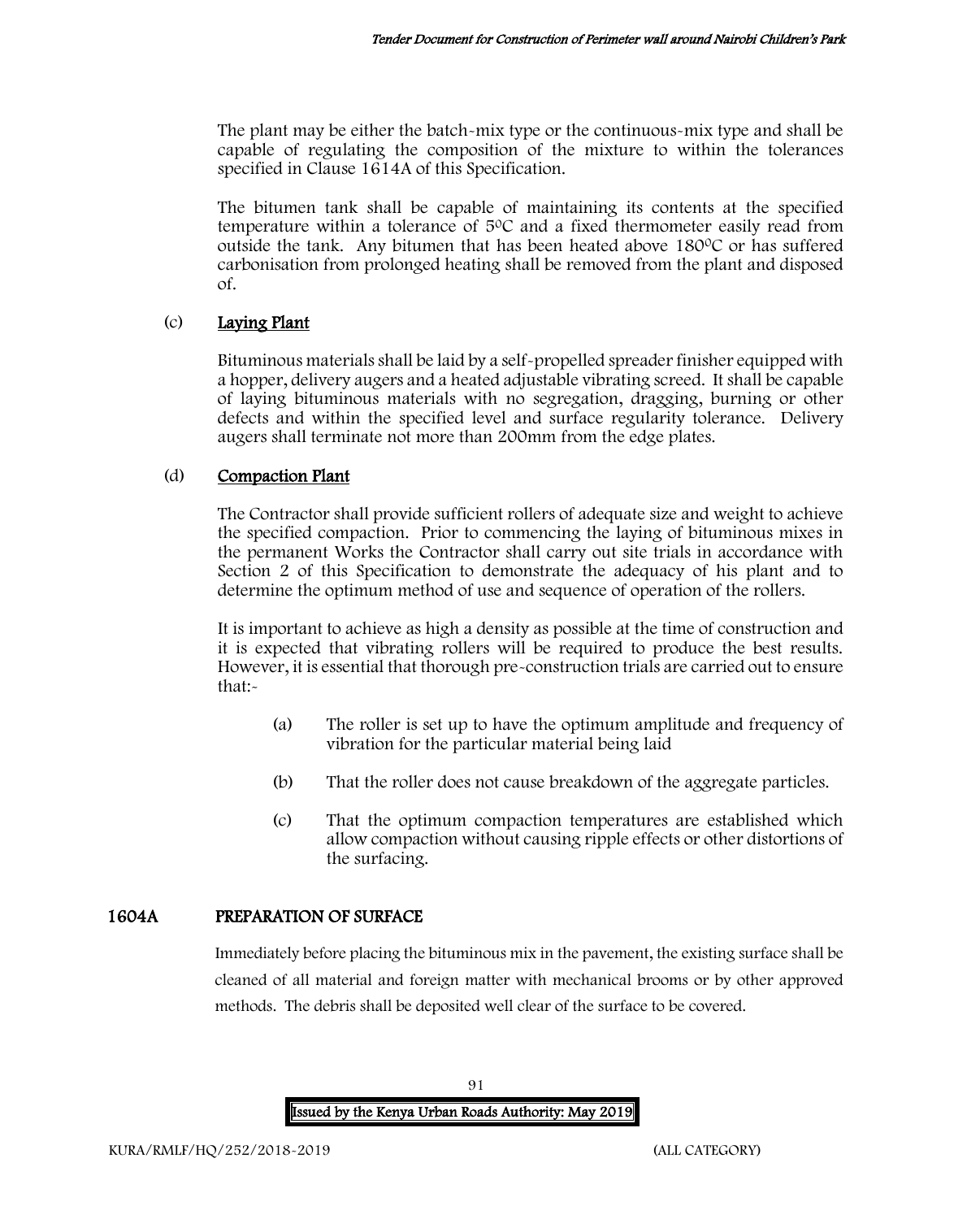Any defect of the surface shall be made good and no bituminous mix shall be laid until the Engineer has approved the surface.

A tack coat shall be applied in accordance with Section 15 of this Specification. If the Engineer considers a tack coat is required prior to laying the bituminous mix or between layers of the bituminous mix, due solely to the

Contractor's method of working, then such tack coat shall be at the Contractor's expense.

#### 1605A DESIGN AND WORKING MIXES

At least two months prior to commencing work using a bituminous mix, the Contractor shall, having demonstrated that he can produce aggregates meeting the grading requirements of the Specification, submit samples of each constituent of the mix to the Engineer. The Engineer will then carry out laboratory tests in order to decide upon the proportion of each constituent of the initial design mix or mixes to be used for site trials to be carried out in accordance with Clause 1606A of this Specification.

Should the Engineer conclude from the site trials that the mix proportion or aggregate grading are to be changed, the Contractor shall submit further samples of the constituents and carry out further site trials all as directed by the Engineer.

The Engineer may instruct the alteration of the composition of the -75 micron fraction of the aggregates by the addition or substitution of mineral filler. The Engineer may also instruct the alteration of all or part of the -6.3mm fraction of the aggregates by the addition or substitution of natural sand.

The Contractor shall make the necessary adjustments to his plant to enable the revised mix to be produced.

Following laboratory and site trials the Engineer will determine the proportions of the working mix and the Contractor shall maintain this composition within the tolerances given in Clause 1614A.

Should any changes occur in the nature or source of the constituent materials, the Contractor shall advise the Engineer accordingly. The procedure set out above shall be followed in establishing the new mix design.

## 1606A SITE TRIALS

Full scale laying and compaction site trials shall be carried out by the Contractor on all asphalt pavement materials proposed for the Works using the construction plant and methods proposed by the Contractor for constructing the Works. The trials shall be carried out with the agreement, and in the presence of the Engineer, at a location approved by the Engineer.

The trials shall be carried out to: -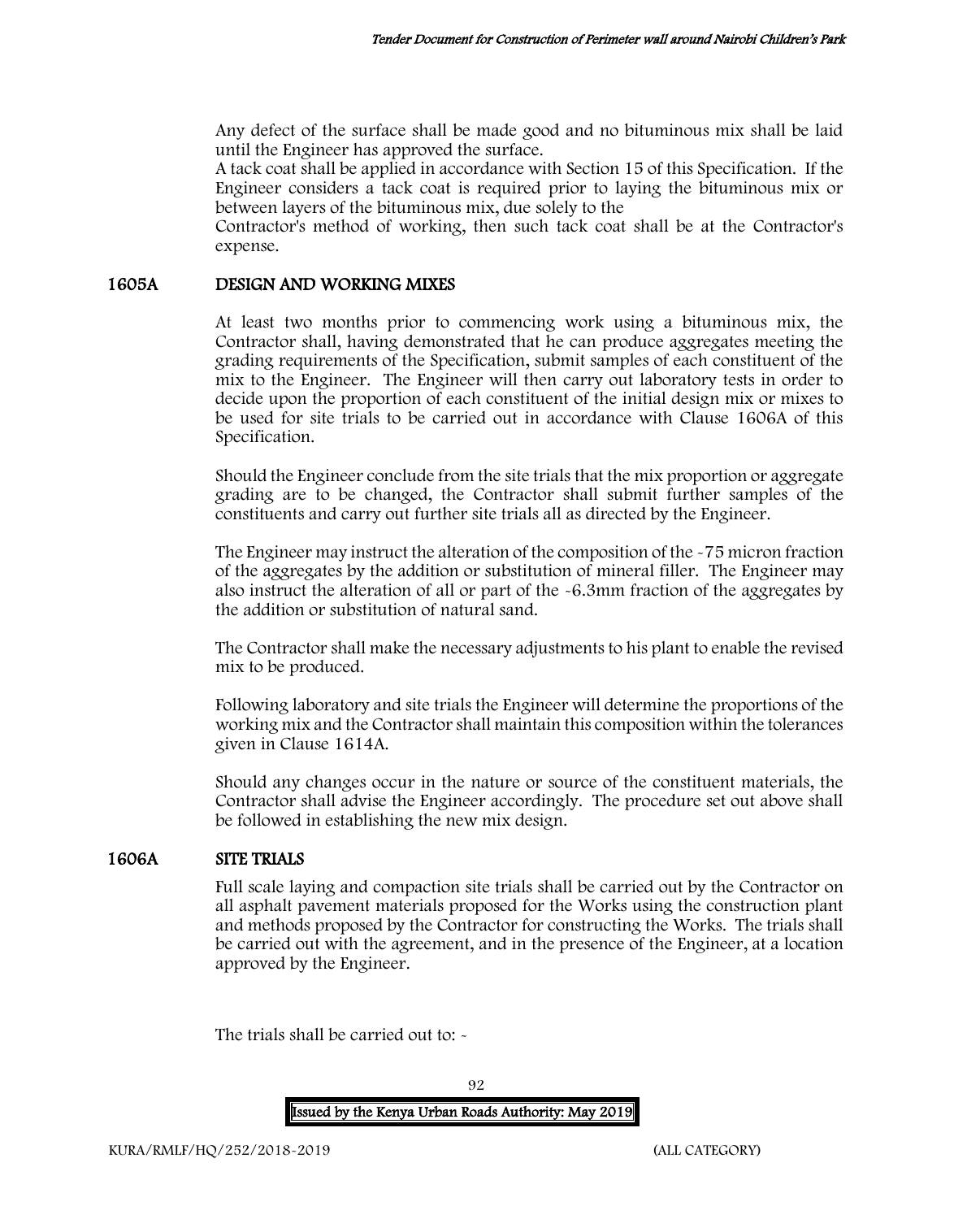- a) Test materials, designed in the laboratory, so that a workable mix that satisfies the specification requirements can be selected.
- b) To enable the Contractor to demonstrate the suitability of his mixing and compaction equipment to provide and compact the material to the specified density and to confirm that the other specified requirements of the completed asphalt pavement layer can be achieved.

Each trial area shall be at least 100 metres long and to the full construction width and depth for the material. It may form part of the Works provided it complies with this Specification. Any areas that do not comply with this Specification shall be removed.

The Contractor shall allow in his programme for conducting site trials and for carrying out the appropriate tests on them. The trial on any pavement layer shall be undertaken at least 21 days ahead of the Contractor proposing to commence fullscale work on that layer.

The Contractor shall compact each section of trial over the range of compactive effort the Contractor is proposing and the following data shall be recorded for each level of compactive effort at each site trial: -

- i. The composition and grading of the material including the bitumen content and type and grade of bitumen used.
- ii. The moisture content of aggregate in the asphalt plant hot bins.
- The temperature of the bitumen and aggregate immediately prior to entering the mixer, the temperature of the mix on discharge from the mixer and the temperature of the mix on commencement of laying, on commencement of compaction and on completion of compaction. The temperature of the mixture is to be measured in accordance with BS 598, Part 3, Appendix A.
- iv. The type, size, mass, width of roll, number of wheels, wheel load, tyre pressures, frequency of vibration and the number of passes of the compaction equipment, as appropriate for the type of roller.
- v. The target voids and other target properties of the mix together with the results of the laboratory tests on the mix.
- vi. The density and voids achieved.<br>vii. The compacted thickness of the
- vii. The compacted thickness of the layer.<br>viii. Any other relevant information as dire
- Any other relevant information as directed by the Engineer.

At least eight sets of tests shall be made by the Contractor and the Engineer on each 100 metres of trial for each level of compactive effort and provided all eight sets of results over

the range of compactive effort proposed by the Contractor meet the specified requirements for the material then the site trial shall be deemed successful. The above data recorded in the trial shall become the agreed basis on which the particular material shall be provided and processed to achieve the specified requirements.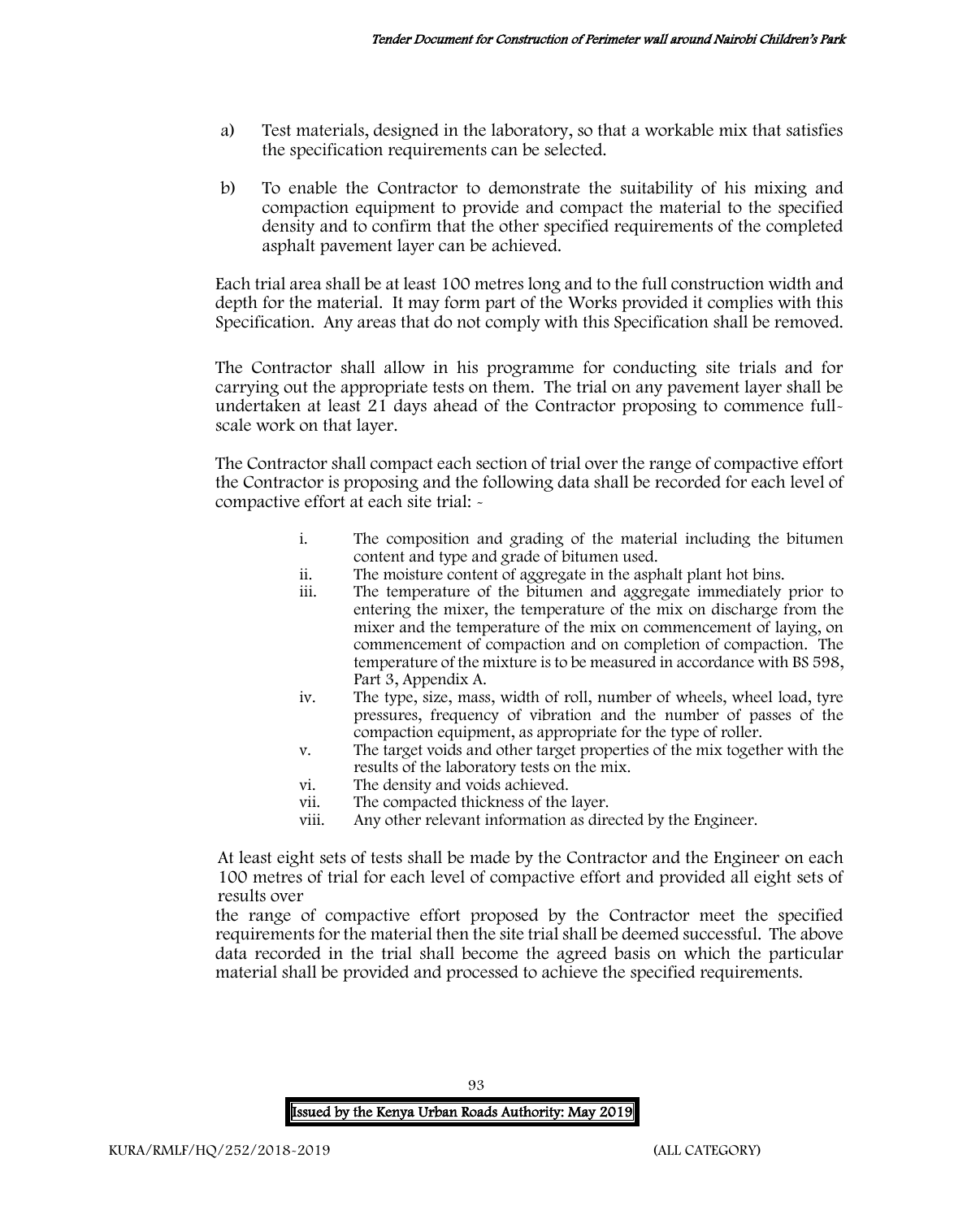#### 1607A MIXING OF AGGREGATES AND BITUMEN

The bitumen shall be heated so that it can be distributed uniformly and care shall be taken not to overheat it. The temperature shall never exceed  $170^{\circ}$  C for  $80/100$ penetration grade bitumen.

The aggregates shall be dried and heated so that they are mixed at the following temperatures: -

125-165<sup>0</sup>C when 80/100 bitumen is used

The dried aggregates shall be combined in the mixer in the amount of each fraction instructed by the Engineer and the bitumen shall then be introduced into the mixer in the amount specified. The materials shall then be mixed until a complete and uniform coating of the aggregate is obtained.

The mixing time shall be the shortest required to obtain a uniform mix and thorough coating. The wet mixing time shall be determined by the Contractor and agreed by the Engineer for each plant and for each type of aggregate used. It shall normally not exceed 60 seconds.

## 1608A TRANSPORTING THE MIXTURE

The bituminous mix shall be kept free of contamination and segregation during transportation. Each load shall be covered with canvas or similar covering to protect it from the weather and dust.

## 1609A LAYING THE MIXTURE

Immediately after the surface has been prepared and approved, the mixture shall be spread to line and level by the laying plant without segregation and dragging.

The mixture shall be placed in widths of one traffic lane at a time, unless otherwise agreed by the Engineer. The compacted thickness of any layer shall be at least 2.5 times the maximum size of the aggregate for wearing course and at least 2 times for binder course. The minimum thickness shall be 25mm.

Only on areas where irregularities or unavoidable obstacles make the use of mechanical laying impracticable, may the mixture be spread and compacted by hand.

## 1610A COMPACTION

Immediately after the bituminous mixture has been spread, it shall be thoroughly and uniformly compacted by rolling.

The layer shall be rolled when the mixture is in such a condition that rolling does not cause undue displacement or shoving.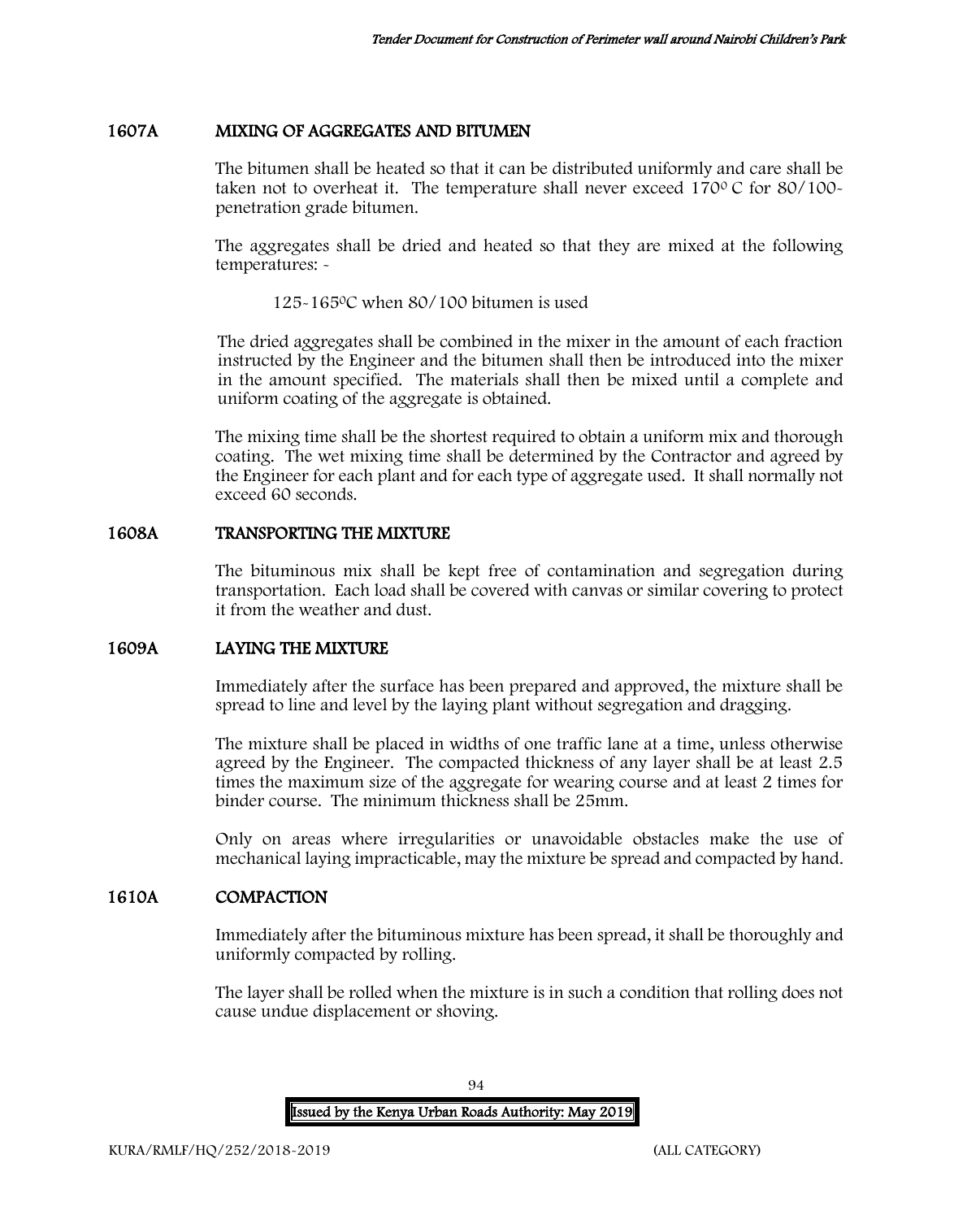The number, weight and type of rollers furnished shall be sufficient to obtain the required compaction while the mixture is in a workable condition. The sequence of rolling operations shall be as agreed with the Engineer and proved during site trials. Initial rolling

with steel tandem or three-wheeled roller shall follow the laying plant as closely as possible. The rollers shall be operated with the drive roll nearest the laying plant, at a slow and uniform speed (not exceeding 5 Km/Hr).

Rolling shall normally commence from the outer edge and proceed longitudinally parallel to the centreline, each trip overlapping one half of the roller width. On super elevated curves, rolling shall begin at the low side and progress to the high side. Where laying is carried out in lanes care must be taken to prevent water entrapment.

Intermediate rolling with a pneumatic-tyred or vibratory roller shall follow immediately. Final rolling with a steel-wheeled roller shall be used to eliminate marks from previous rolling.

To prevent adhesion of the mixture to the rollers, the wheels shall be kept lightly moistened with water.

In areas too small for the roller, a vibrating plate compactor or a hand tamper shall be used to achieve the specified compaction.

## 1611A FINISHING, JOINTS AND EDGES

Any mixture that becomes loose and broken, mixed with dirt or foreign matter or is in any way defective, shall be removed and replaced with fresh hot mixture, which shall be compacted to conform to the surrounding area.

Spreading of the mixture shall be as continuous as possible. Transverse joints shall be formed by cutting neatly in a straight line across the previous run to expose the full depth of the course. The vertical face so formed shall be painted lightly with hot 80/100 penetration grade bitumen just before the additional mixture is placed against it.

Longitudinal joints shall be rolled directly behind the paving operation. The first lane shall be placed true to line and level and have an approximately vertical face. The mixture placed in the abutting lane shall then be tightly crowded against the face of the previously placed lane. The paver shall be positioned to spread material overlapping the joint face by 20-30mm. Before rolling, the excess mixture shall be raked off and discarded.

When the abutting lane is not placed in the same day, or the joint is destroyed by traffic, the edge of the lane shall be cut back as necessary, trimmed to line and painted lightly with hot 80/100 penetration grade bitumen just before the abutting lane is placed.

Any fresh mixture spread accidentally on the existing work at a joint shall be carefully removed by brooming it back on to uncompacted work, so as to avoid formation of irregularities at the joint. The finish at joints shall comply with the surface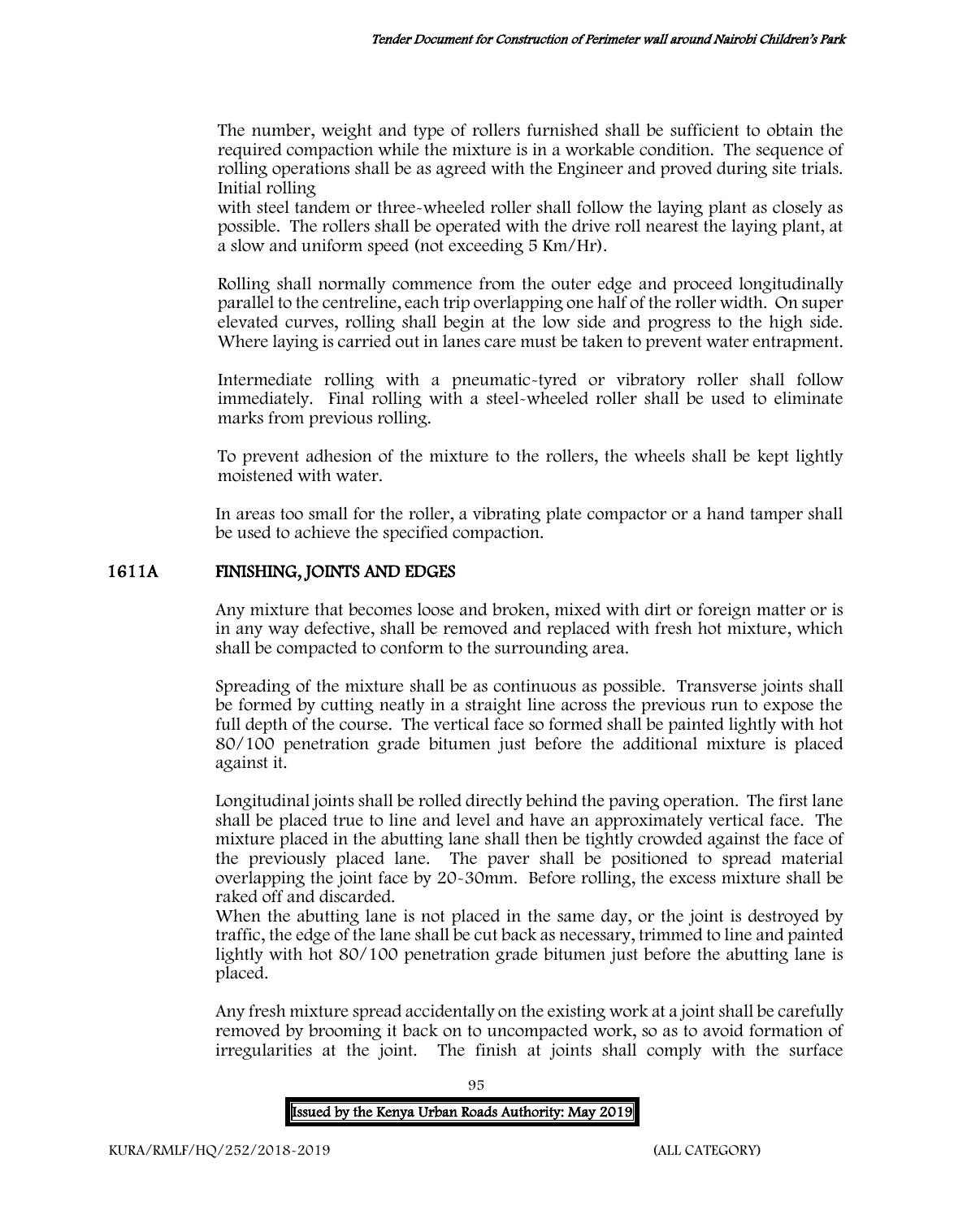requirements and shall present the same uniformity of finish, texture and density as other sections of the work.

The edges of the course shall be rolled concurrently with or immediately after the longitudinal joint. In rolling the edges, roller wheels shall extend 50 to 100mm beyond the edge.

#### 1612A SAMPLING AND TESTING OF BITUMINOUS MIXTURES

The sampling of bituminous mixtures shall be carried out in accordance with AASHTO T168 (ASTM Designation D979).

#### 1613A QUALITY CONTROL TESTING

During mixing and laying of bituminous mixtures, control tests on the constituents and on the mixed material shall be carried out in accordance with Clause 1612A and Section 2 of this Specification.

If the results of any tests show that any of the constituent materials fail to comply with this Specification, the Contractor shall carry out whatever changes may be necessary to the materials or the source of supply to ensure compliance.

If the results of more than one test in ten on the mixed material show that the material fails to comply with this Specification, laying shall forthwith cease until the reason for the failure has been found and corrected. The Contractor shall remove any faulty material laid and replace it with material complying with this Specification all at his own expense.

## 1614A TOLERANCES

Surfacing courses and base shall be constructed within the geometric tolerances specified in Section 3 of this Specification.

The Contractor shall maintain the composition of the mixture as determined from the laboratory and site trials within the following tolerances, per single test: -

| Bitumen Content         | 0.3% (by total weight of total mix)                               |
|-------------------------|-------------------------------------------------------------------|
| Passing 10mm sieve      | 6% (by total weight of dry aggregate                              |
| and larger sieves       | including mineral filler)                                         |
| Passing sieves between  | 4% (by total weight of dry aggregate                              |
| 10mm and 1.0mm sieves   | including mineral filler)                                         |
| Passing sieves between  | 3% (by total weight of dry aggregate                              |
| 1.0mm and 0.075mm sieve | including mineral filler)                                         |
| Passing 0.075mm sieve   | 2% (by total weight of dry aggregate<br>including mineral filler) |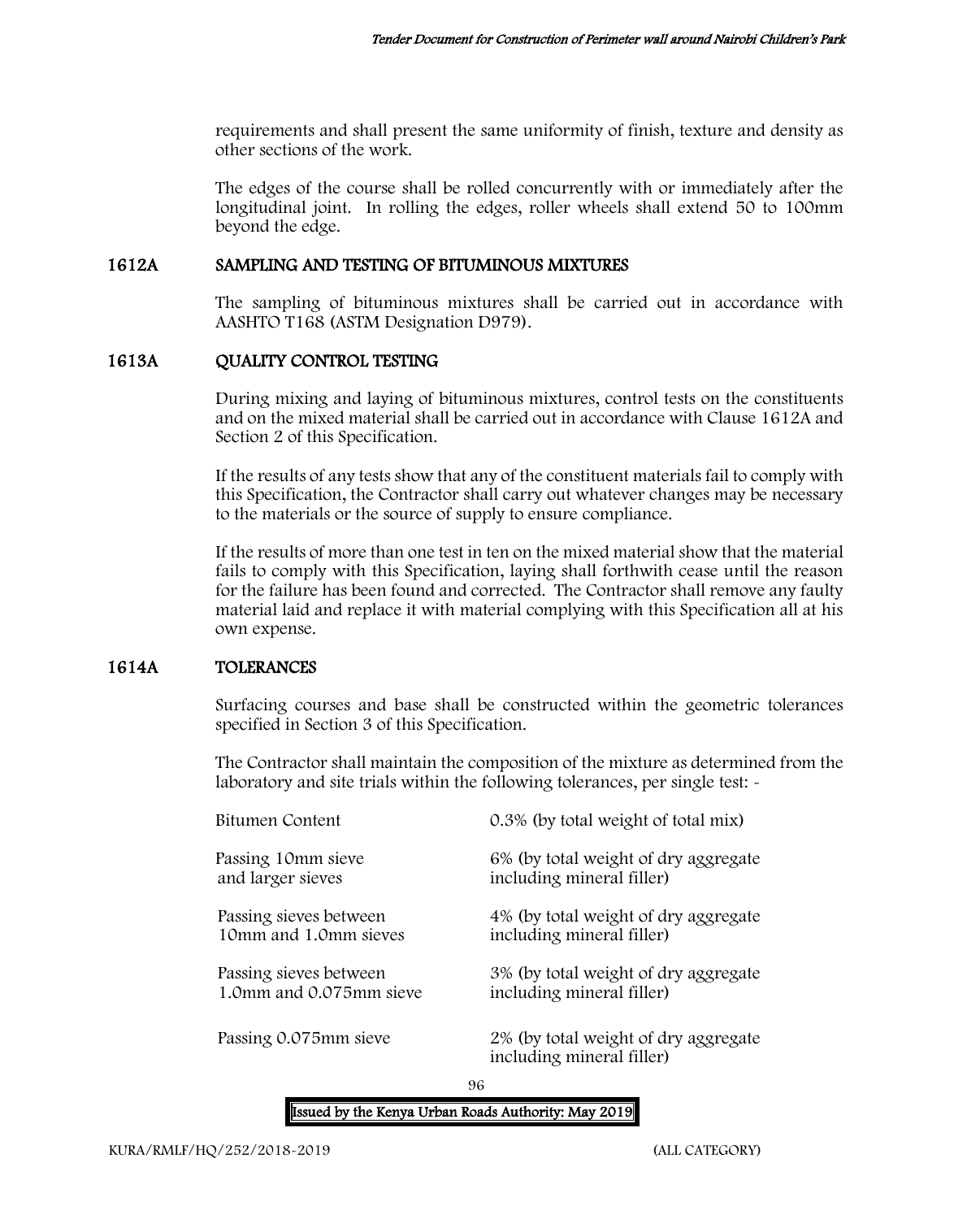The average amount of bitumen in any length of any layer, calculated as the product of the bitumen contents obtained from single tests and the weight of mixture represented by each test, shall not be less than the amount ordered.

The average amount of bitumen for each day's production calculated from the checked weights of mixes shall not be less than the amount ordered.

The average amount of bitumen in any length of any layer, calculated as the product of the bitumen contents obtained from single tests and the weight of mixture represented by each test, shall not be less than the amount ordered.

The average amount of bitumen for each day's production calculated from the checked weights of mixes shall not be less than the amount ordered.

The final average overall width of the upper surface of a bituminous mix layer measured at six equidistant points over a length of 100m shall be at least equal to the width specified. At no point shall the distance between the centreline of the road and the edge of the upper surface of a bituminous mix layer be narrower than that specified by more than 13mm.

# 1615A MEASUREMENT AND PAYMENT

No separate measurement and payment shall be made for complying with the requirements of Clauses 1601A to 1614A inclusive and the Contractor shall be deemed to have allowed in his rates in Parts B and C of Section 16 of this Specification for the costs of complying with the requirements of Part A of Section 16 of this Specification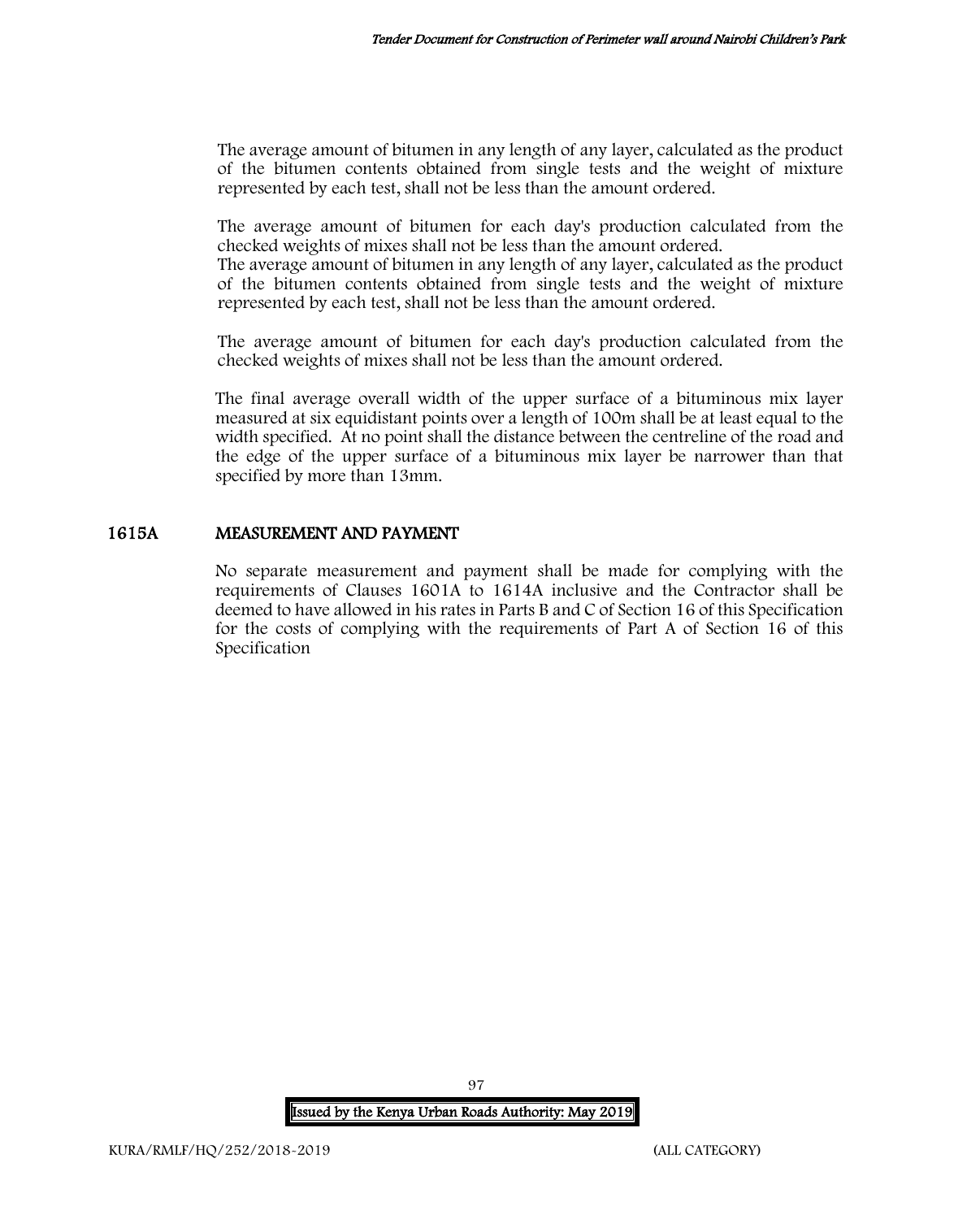#### PART B - ASPHALT CONCRETE FOR SURFACING

#### 1601B DEFINITION

Asphalt concrete means a thoroughly controlled, hot-mixed, hot-laid, plant mixture of well-graded dried aggregate and penetration grade bitumen, which, when compacted forms a dense material.

A distinction is drawn between asphalt concrete Type I (High Stability) and asphalt concrete Type II (Flexible). The asphalt concrete type to be used will be Type I.

#### 1602B MATERIALS FOR ASPHALT CONCRETE TYPE 1

#### a) Type of bituminous material

The type of material to be used on severe sites will be of the continuously graded type similar to Asphaltic Concrete or Close Graded Macadam. It is essential that these materials are sealed with a single or double surface dressing or a Cape seal.

#### b) Penetration Grade Bitumen

Bitumen shall be 80/100 penetration grade since material is being laid at an altitude of more than 2,500m.

## c) Aggregate

Coarse aggregate (retained on a 6.3mm sieve) shall consist of crushed stone free from clay, silt, organic matter and other deleterious substances. The aggregate class will be specified in the Special Specification and it shall comply with the requirements given in Table 16B-1(b). The grading for 0/20 mm for carriageway and 0/14mm for shoulders for binder course is as specified below:

| <b>Sieve size</b> | 0/20       | 0/14       |
|-------------------|------------|------------|
| 28                | 100        |            |
| 20                | $90 - 100$ | 100        |
| 14                | 75-95      | $90 - 100$ |
| 10                | 60-82      | 70-90      |
| 6.3               | $47 - 68$  | $52 - 75$  |
| 4                 | $37 - 57$  | $40 - 60$  |
| $\overline{2}$    | $25 - 43$  | $30 - 45$  |
|                   | $18 - 32$  | $20 - 35$  |
| 0.425             | $11 - 22$  | $12 - 24$  |
| 0.300             | $9 - 17$   | $10 - 20$  |
| 0.150             | $5 - 12$   | $6 - 14$   |
| 0.075             | $3 - 7$    | $4 - 8$    |

Issued by the Kenya Urban Roads Authority: May 2019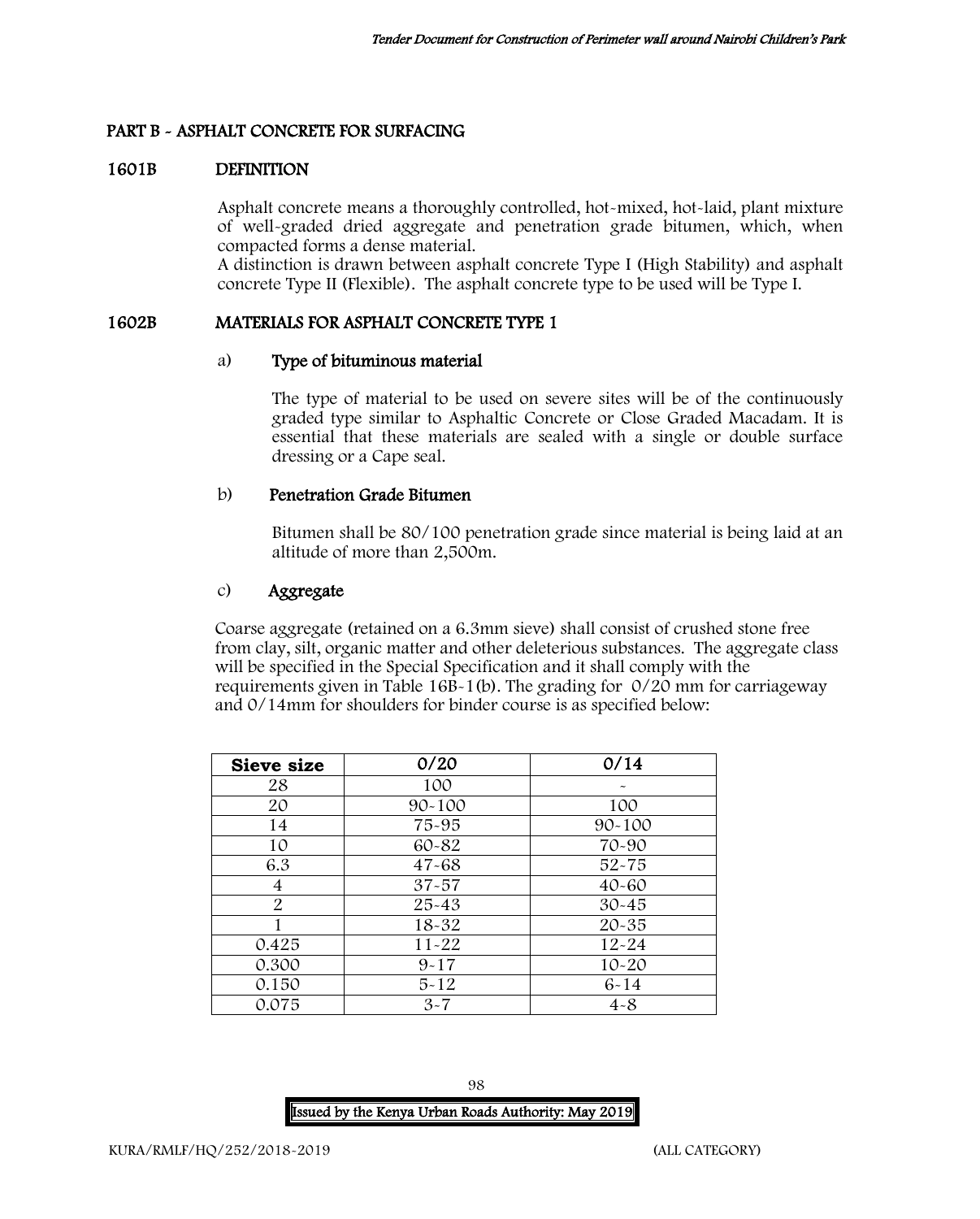# TABLE 16B-1(b) - REQUIREMENTS FOR COARSE AGGREGATE

| Coarse Aggregate<br>(Retained on a 6.3mm Sieve) |                      |  |  |
|-------------------------------------------------|----------------------|--|--|
| <b>Test</b>                                     | Maximum Value        |  |  |
| LAA<br><b>ACV</b><br>SSS<br>FI                  | 30<br>25<br>12<br>25 |  |  |

Fine aggregate (passing a 6.3mm sieve) shall be free from clay, silt, organic and other deleterious matter and shall be non-plastic. Unless otherwise specified in the Special Specification it shall consist of entirely crushed rock produced from stone having a Los Angeles Abrasion of not more than 40. The Sand Equivalent of the fine aggregate shall not be less than 40 and the SSS not more than 12.

# b) Mineral Filler

Mineral Filler shall consist of ordinary Portland Cement

## 1603B GRADING REQUIREMENTS

The grading of the mixture of coarse and fine aggregate shall be within and approximately parallel to the grading envelopes given in Table 16B-1(b), for 0/14mm as specified for binder course, as described below.

## GRADING REQUIREMENTS

To arrive at a suitable design it is necessary to investigate a number of gradings so that a workable mix, which also retains a minimum of 3 % voids at refusal density, is identified.

The largest particle size used should not be more than 25mm so that the requirements of the Marshall test method can be complied with.

Although the complete range of nominal maximum particle sizes is shown in the Tables, the total thickness of material laid should not be more than 75mm.

## 1604B REQUIREMENTS FOR ASPHALT CONCRETE TYPE 1

99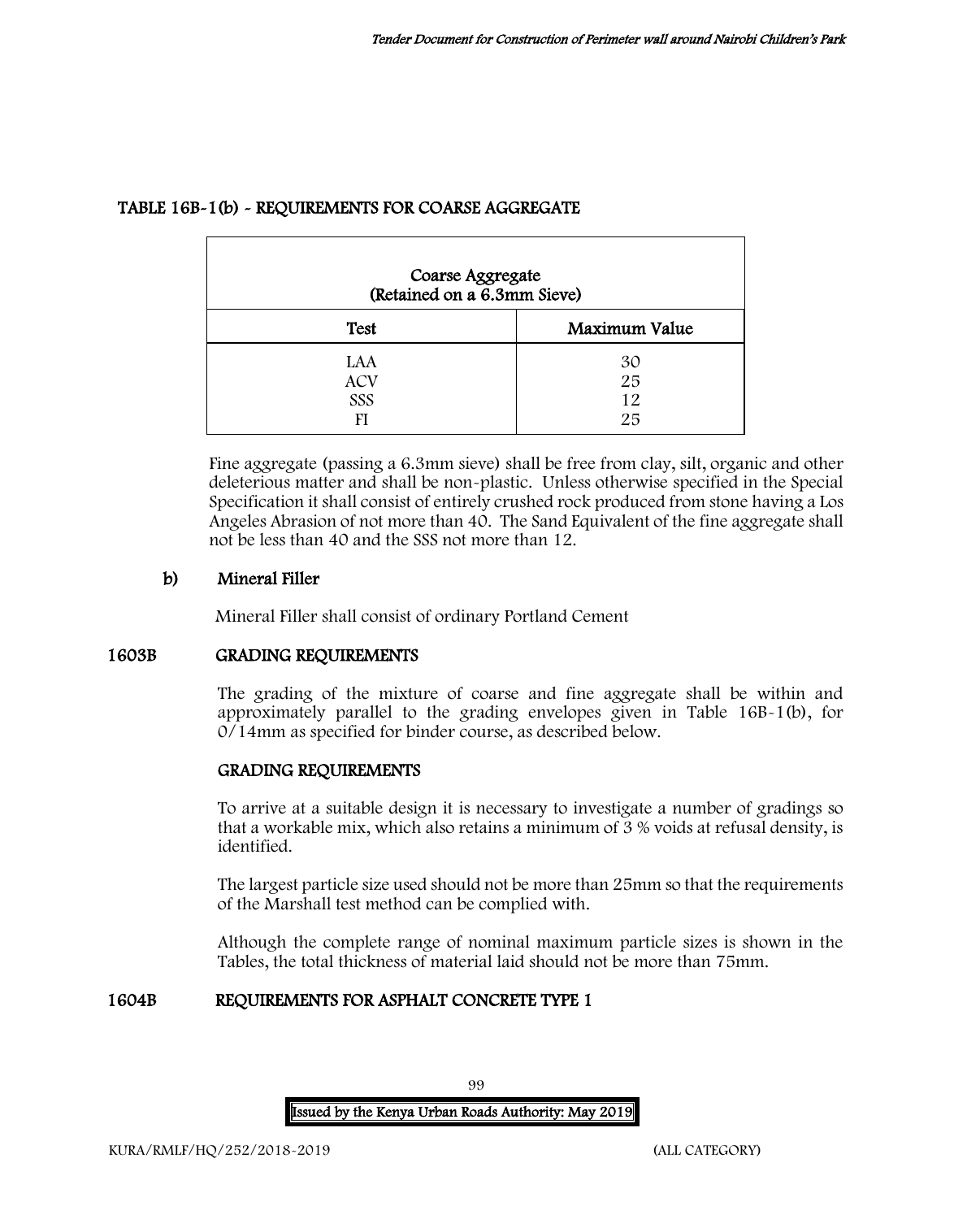The mixture shall comply with the requirements given in Table 16B-2 as specified in the Specification. In addition, minimum Marshall Stability for 2 x 75 blows shall be 9 kN and maximum 18 kN and at compaction to refusal shall have 3% VIM. The proportion, by weight of total mixture, of bitumen shall be  $5.0 - 6.5\%$  for  $0/14$ mm and  $4.5 - 6.5$  % for  $O/20$ mm. This shall be termed the nominal binder content. The binder content of the working mix will be instructed by the Engineer following laboratory and site trials.

In order to determine the suitability of a coarse aggregate source a Marshall test programme shall be carried out. It will be advantageous to use a crushed rock which is known from past experience to give good results in this test procedure. A grading conforming to the Type I Binder Course detailed in Table 16B-1(a) 0/20 of this Specification should be tested (but with 100% passing the 25mm sieve) and it shall meet the requirements of Table 16B-2 of this Specification.

Having established the suitability of the aggregate source several grading shall be tested in the laboratory, including that used for the Marshall test, to establish relationships between bitumen content and VIM at refusal density. For each mix, samples will be made up to a range of bitumen contents and compacted to refusal using a gyratory compactor and a vibratory hammer in accordance with the procedure described in BS 598 (Part 104 : 1989), with one revision.

It should first be confirmed that compaction on one face of the sample gives the same refusal density as when the same compaction cycle is applied to both faces of the same sample. The procedure, which gives the highest density, must be used.

From the bitumen content-VIM relationship it will be possible to identify a bitumen content which corresponds to a VIM of  $3 - 7\%$ . If it is considered that the workability of the mix may be difficult then compaction trials should be undertaken. It is advisable to establish two or more gradings for compaction trials.

The mixes identified for compaction trials should be manufactured to the laboratory design bitumen content and to two other bitumen contents of  $+0.5\%$  and  $+1\%$ additional bitumen. Cores will be cut to determine the density of the compacted material, having completed this the core will then be reheated to  $145+\sqrt{5}$  = C in the appropriate mould and compacted to refusal in the vibrating hammer test. To be acceptable the cores cut from the compaction trial must have a density equivalent to at least 95% of refusal density.

The compaction trials will identify a workable mix which can be made to a bitumen content which gives 3% VIM at refusal density.

## 1605B MIXING AND LAYING HEAVY DUTY ASPHALT

The temperature of the bitumen and aggregates when mixed shall be  $110+/3\square C$ above the softening point (R&B) of the bitumen.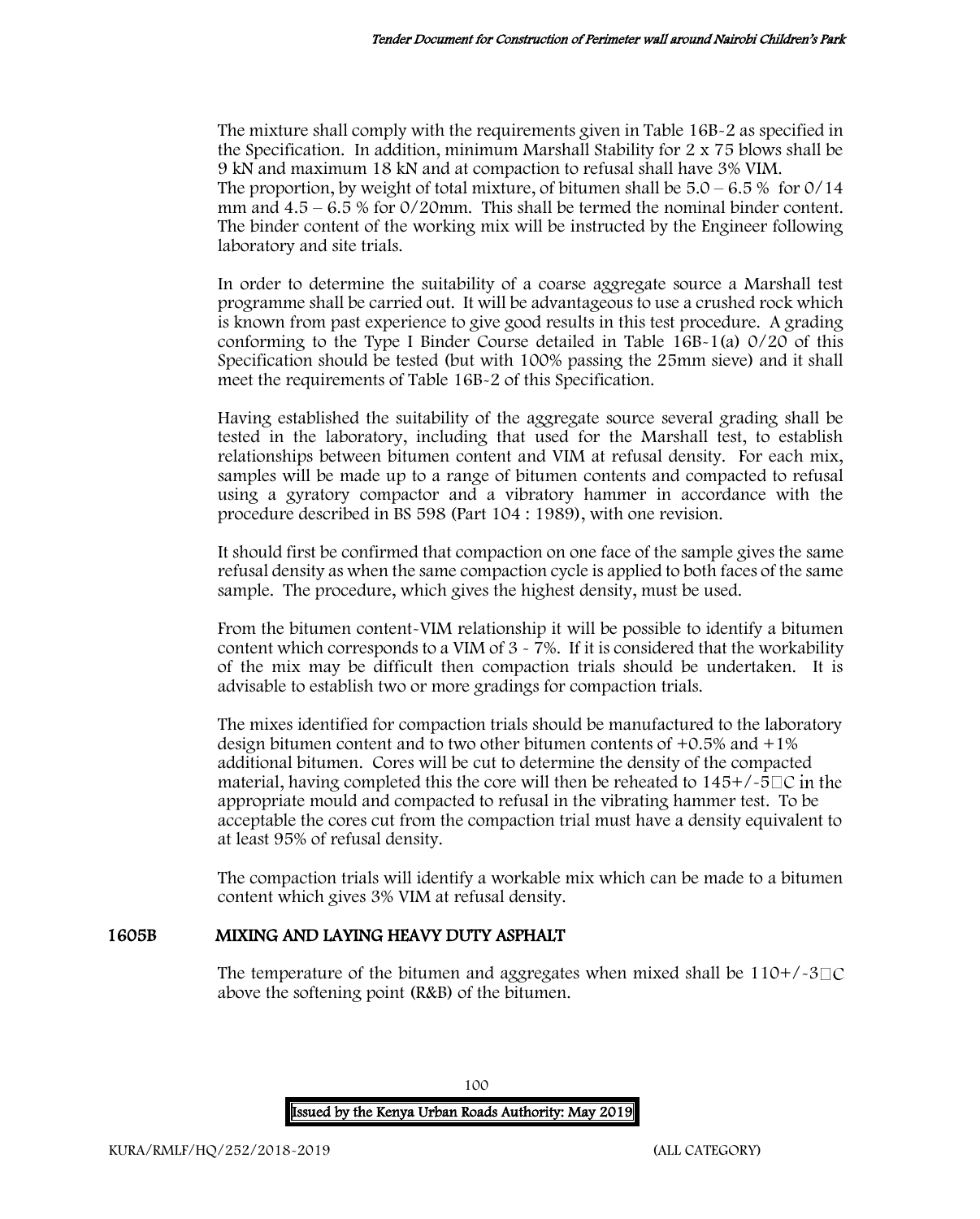Compaction should commence as soon as the mix can support the roller without undue displacement of material and completed before the temperature of the mix falls below 90<sup>o</sup>C.

The minimum thickness of individual layers should be as follows:-

- a) For the 37.5mm mix 65mm<br>b) For the 25.0mm mix 60mm
	- For the 25.0mm mix 60mm<br>For the 19.0mm mix 50mm
- c) For the 19.0mm mix 50mm<br>d) For the 12.5mm mix 40mm
	- For the  $12.5$ mm mix

#### 1606B COMPACTION

Rolling shall be continued until the voids measured in the completed layer are in accordance with the requirement for a minimum density of 98% of Marshall optimum, or, a minimum mean value of 95% of refusal density (no value less than 93%) as appropriate.

#### 1607B MEASUREMENT AND PAYMENT

a) Item : Asphalt Concrete

Unit : m<sup>3</sup> of Asphalt Concrete Used

Asphalt concrete shall be measured by the cubic metre compacted on the road calculated as the product of the length instructed to be laid an the compacted cross-sectional area shown on the Drawings or instructed by the Engineer.

The rate for asphalt concrete shall include for the cost of providing, transporting, laying and compacting the mix with the nominal binder content and complying with the requirements of Parts A and B of Section 16 of this Specification.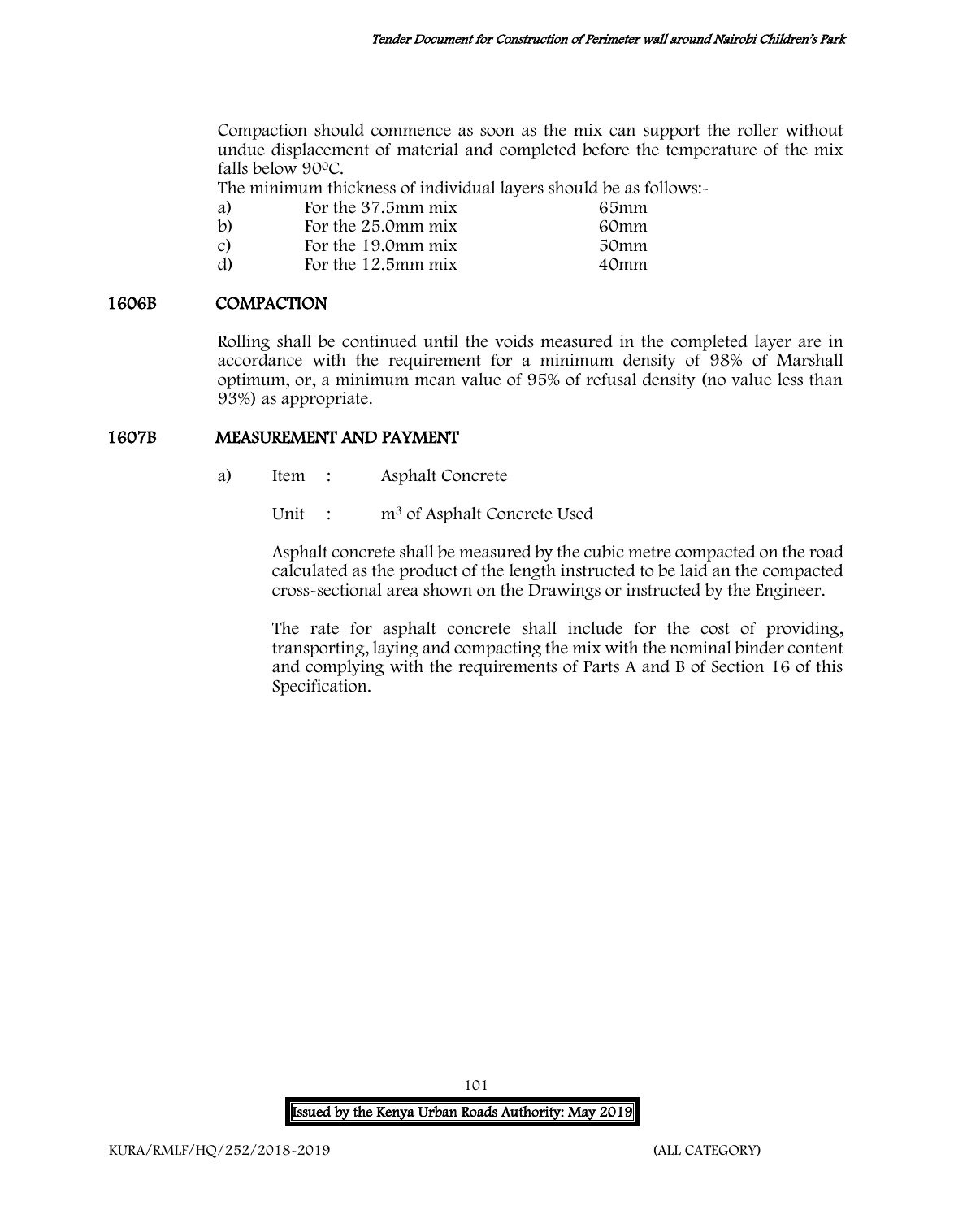#### SECTION 17 - CONCRETE WORKS

#### 1703 MATERIALS FOR CONCRETE

This work shall consist of placing selected approved material of 250mm minimum diameter on the foundation put after excavation to receive levelling concrete in accordance with these specifications and in conformity with the lines, grades and cross sections shown on the Drawings as directed by the Engineer.

#### (a) Materials

Selected rock: The selected rock builders to be placed for this work shall be hard, sound, durable quarry stones as approved by the Engineer. Samples of the stone to be used shall be submitted to and approved by the Engineer before any stone is placed.

The maximum size of the stone boulders shall be 300mm.

## (b) Construction Method

After completion of the structural excavation the surface of the loose soil shall be levelled and compacted. Then the stone of the above sizes shall be placed in one layer of 250mm over the compacted bed where the bottom slab will rest. Coarse sand shall be spread to fill up the voids in the stone boulders, and compaction with vibratory compactors should be performed to make this layer dense whereon a concrete of levelling course shall be placed.

## (c) Measurement and payment

Measurement for the bedding materials shall be made in cubic metres for the completed and accepted work, measured from the dimension shown on the Drawings, unless otherwise directed by the Engineer.

Payment for the bedding Materials for Levelling Concrete Works shall be full compensation for furnishing and placing all materials, all labour equipment, tools and all other items necessary for proper completion of the work in accordance with the Drawings and specifications and as directed by the Engineer.

#### 1703(A) LEVELLING CONCRETE (CLASS 15/20) FOR BOTTOM SLAB INCLUSIVE OF COST OF FORM WORKS

This work shall consist of placing and levelling lean concrete class 15/20 over the prepared bed of stone boulders in the foundation for bottom slab and wingwalls in accordance with these specifications and which conformity with the lines, grades, thickness and typical cross-sections shown on the drawings unless otherwise directed by the Engineer.

## (a) Materials for Levelling Concrete

Issued by the Kenya Urban Roads Authority: May 2019

102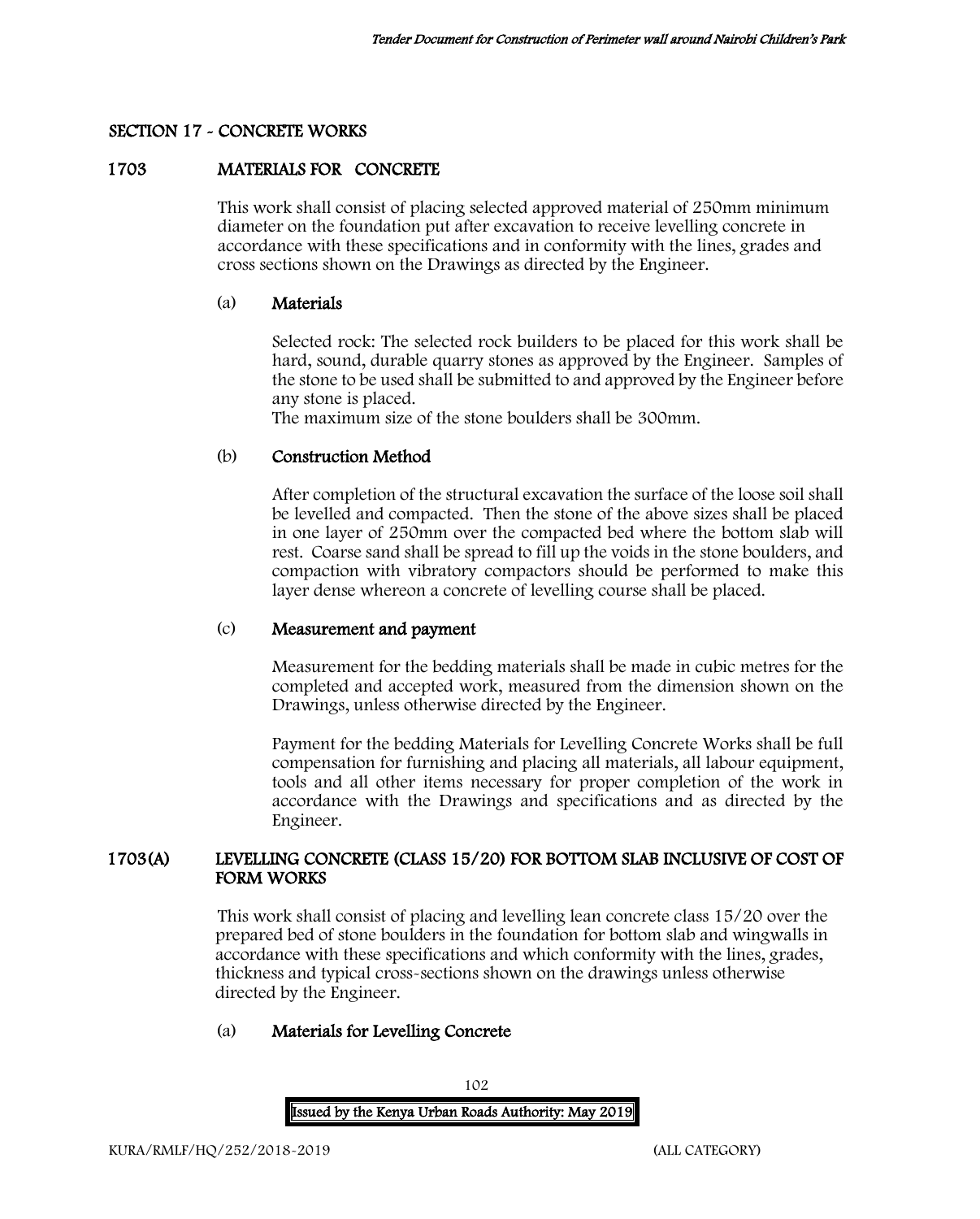Requirement for the concrete class 15/20 is specified as follows:-Design compressive strength (28) days : 15N/mm<sup>2</sup><br>Maximum size of coarse aggregate : 20mm Maximum size of coarse aggregate : 20mm<br>Maximum cement content : 300 kg/m<sup>3</sup>. Maximum cement content Maximum water/cement ration of 50% with slump of 80mm.

## (b) Construction Method

The bed of stone boulders upon which the levelling concrete will be placed shall be smooth, compacted and true to the grades and cross-section shall be set to the required lines and grades.

## 44.2 (c) Measurement and payment

Measurement for levelling concrete (class 15/20) shall be made in cubic metres completed and accepted levelling concrete work measured in place which is done in accordance with the Drawings and the Specifications.

Payment for this work shall be the full compensation for furnishing and placing all materials, labour, equipment and tools, and other incidentals to Specifications and as directed by the Engineer.

Pay item No. 17/02 Levelling Concrete Works (Class 15/20) for Box Culvert and wingwalls inclusive of Cost of Form works.

## 1703 (C) FORMWORK FOR CULVERT WALLS

This work shall consist of all temporary moulds for forming the concrete for culvert walls and slabs together with all temporary construction required for their support. Unless otherwise directed by the Engineer all formworks shall be removed on completion of the walls and slabs.

## (a) Materials

Forms shall be made of wood or metal and shall conform to the shape, lines and dimensions shown on the Drawings.

All timber shall be free from holes, loose material, knots, cracks, splits and warps or other defects affecting the strength or appearance of the finished structure.

Release Agents – Release agents shall be either neat oils containing a surface activating agent, cream emulsions, or chemical agents to be approved by the Engineer.

## (b) Construction Method

## (i) Formworks

Formworks shall be designed to carry the maximum loads that may be imposed, and so be rigidly constructed as to prevent deformation due

103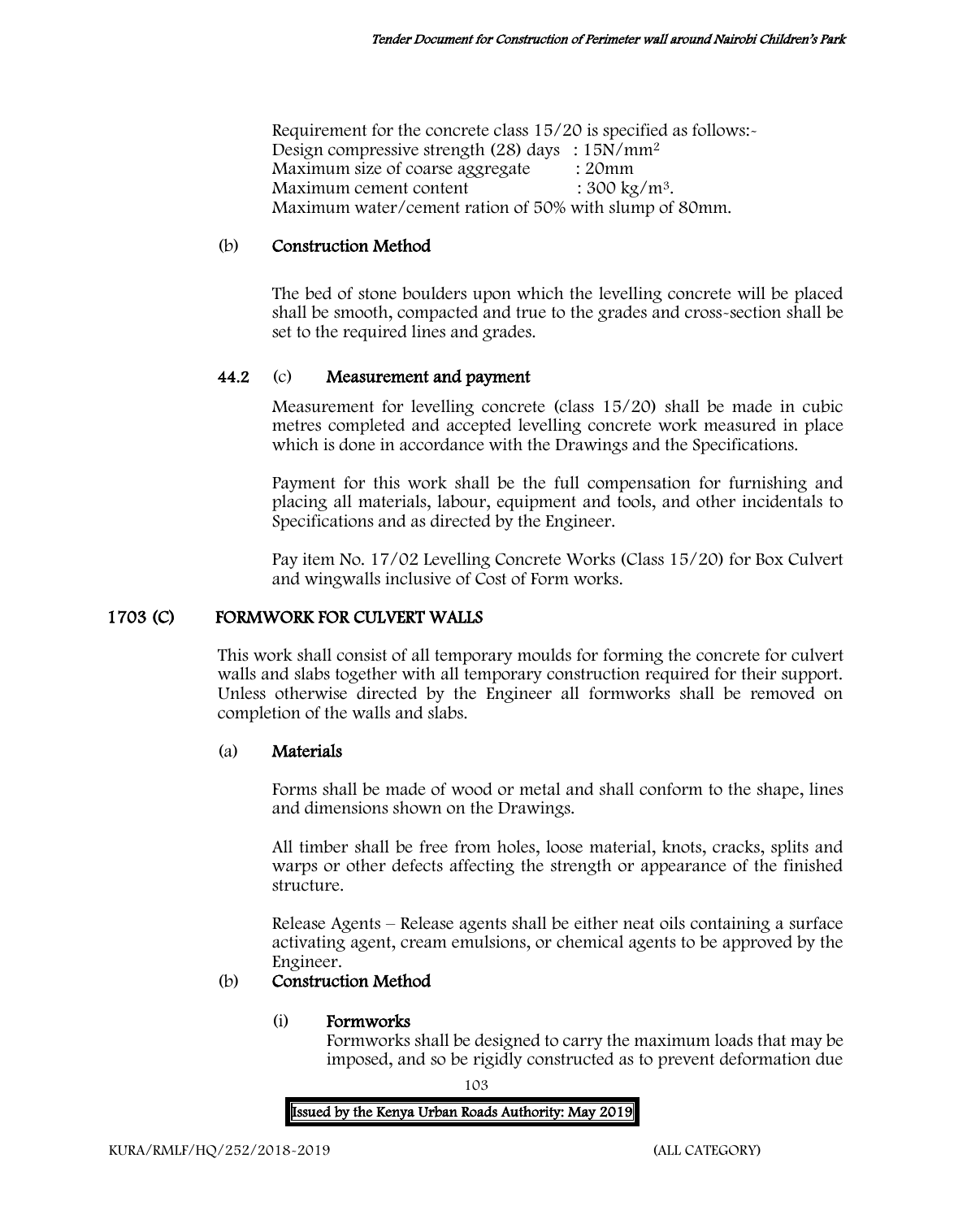to load, drying and wetting, vibration and other causes. After forms have been set in correct location, they shall be inspected and approved by the Engineer before the concrete is placed.

If requested, the contractor shall submit to the Engineer working drawings of the forms and also, if requested, calculations to certify the rigidity of the forms.

## 1703(D) CONCRETE WORKS (CLASS 20/20) OF CULVERT WALLS AND SLABS

This work shall consist of furnishing, mixing, delivering and placing of the concrete for the construction of culvert walls and slabs, in accordance with these Specifications and in conformity with the requirements shown on the Drawings.

Concrete class 20/20 shall be used for Culvert walls and slabs.

#### (a) Concrete Materials

(i) Cement: Cement shall be of Portland type and shall conform to the requirements of BS 12 or equivalent.

The contractor shall select only one type or brand of cement or others. Changing of type or brand of cement will not be permitted without a new mix design approved by the Engineer. All cement is subject to the Engineer's approval; however, approval of cement by the Engineer shall not relieve the Contractor of the responsibility to furnish concrete of the specified compressive strength.

Conveyance of cement by jute bags shall not be permitted. Storage in the Contractor's silo or storehouse shall not exceed more than two (2) months, and age of cement after manufacture at mill shall not exceed more than four (4) months. The Contractor shall submit to the Engineer for his approval the result of quality certificate prepared by the manufacturer.

Whenever it is found out that cement have been stored too long, moist, or caked, the cement shall be rejected and removed from the project.

## (b) Aggregates

Fine and coarse aggregates must be clean, hard, strong and durable, and free from absorbed chemicals, clay coating, or materials in amounts that could affect hydration, bonding, strength and durability of concrete.

Grading of aggregates shall conform to the following requirements: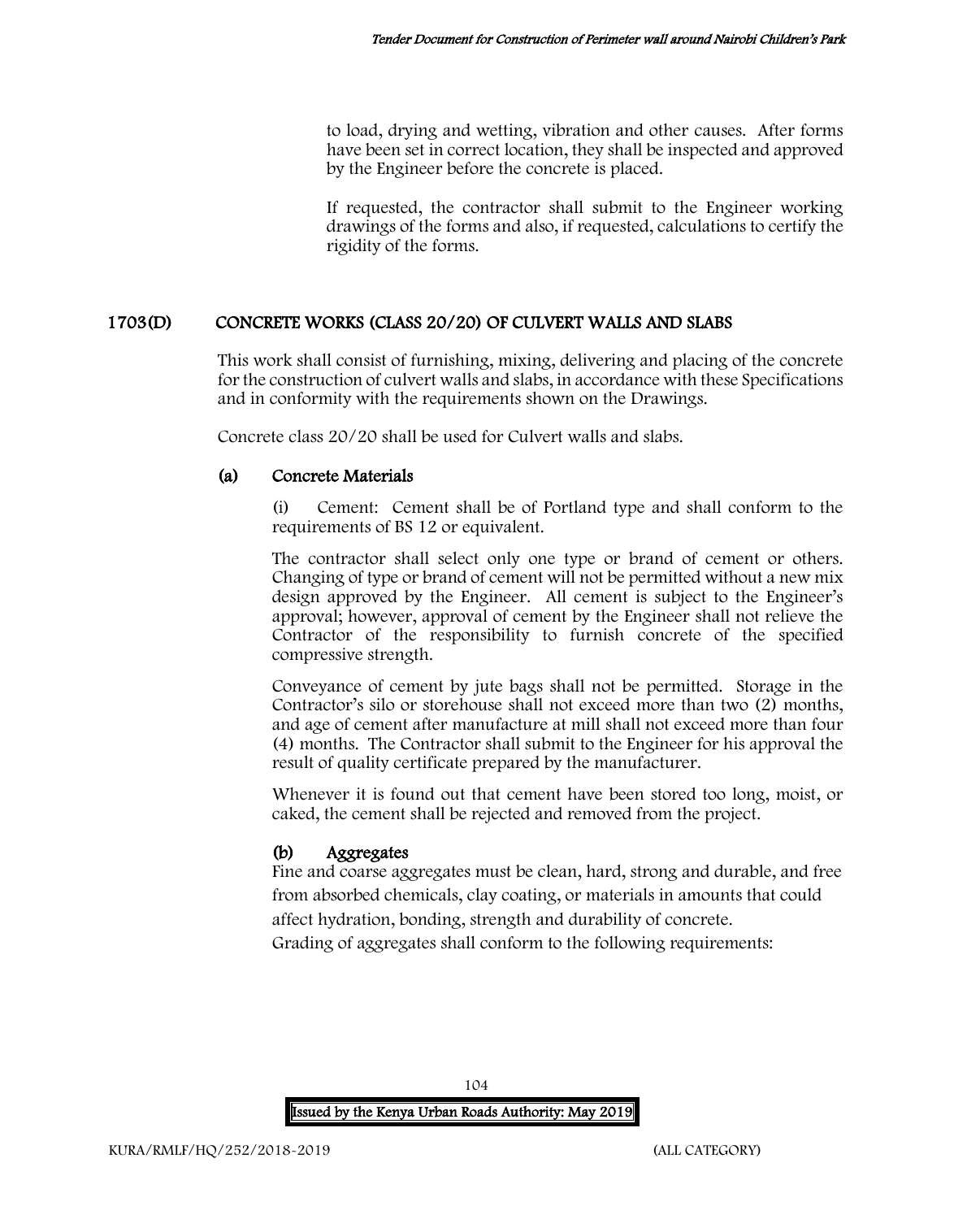| <b>Sieve Size</b> | Percentage by Weight Passing |
|-------------------|------------------------------|
| mm<br>10          | 100                          |
| 5<br>mm           | 89-100                       |
| $2.5$ mm          | $60 - 100$                   |
| $1.2 \cdot mm$    | $30 - 100$                   |
| $0.6$ mm          | $15 - 54$                    |
| $0.3$ mm          | $5 - 40$                     |
| $0.15$ mm         | $0 - 15$                     |

# (i) Grading of Fine Aggregates

# (ii) Grading of Coarse Aggregates

| Coarse   | weight     |                       |    | Size of Amounts finer than each standard sieve percentage by |    |       |          |
|----------|------------|-----------------------|----|--------------------------------------------------------------|----|-------|----------|
| Aggregat | 40         | 30                    | 25 | 20                                                           | 15 | 10    | 局        |
| e        | 2.5<br>100 | $\tilde{\phantom{a}}$ |    | $90 - 100$                                                   |    | 30-69 | $0 - 10$ |
|          |            |                       |    |                                                              |    |       |          |

Other requirements for aggregates are as follows:

# (iii) Fine Aggregates

| Fitness Modulus, AASHTO M-6                           | $\therefore$ 2.3 – 3.1 |
|-------------------------------------------------------|------------------------|
| Sodium Sulphate Soundness, AASHTO T104: Max. 10% loss |                        |
| Content of Friable Particles AASHTO 112               | : Max $1\%$ by weight  |
| Sand Equivalent, AASHTO T176                          | : Min. 75              |

## (iv) Coarse Aggregate

| Abrasion, AASGTO T96                             | : Max. $405$ loss      |
|--------------------------------------------------|------------------------|
| Soft Fragment and shale, AASHTO M80              | : Max. $5\%$ by weight |
| Thin and elongated Pieces, AASHTO M80 : Max. 15% |                        |

## (v) Water

All sources of water to be used with cement shall be approved by the

Engineer. Water shall be free from injurious quantities of oil, alkali,

vegetable matter and salt as determined by the Engineer.

## (vi) Admixture

Only admixture, which have been tested and approved in the site laboratory through trial mixing for design proportion shall be used. Before selection of admixture, the Contractor shall submit to the Engineer the specific information or guarantees prepared by the admixture supplier.

The contractor shall not exclude the admixture from concrete proportions.

105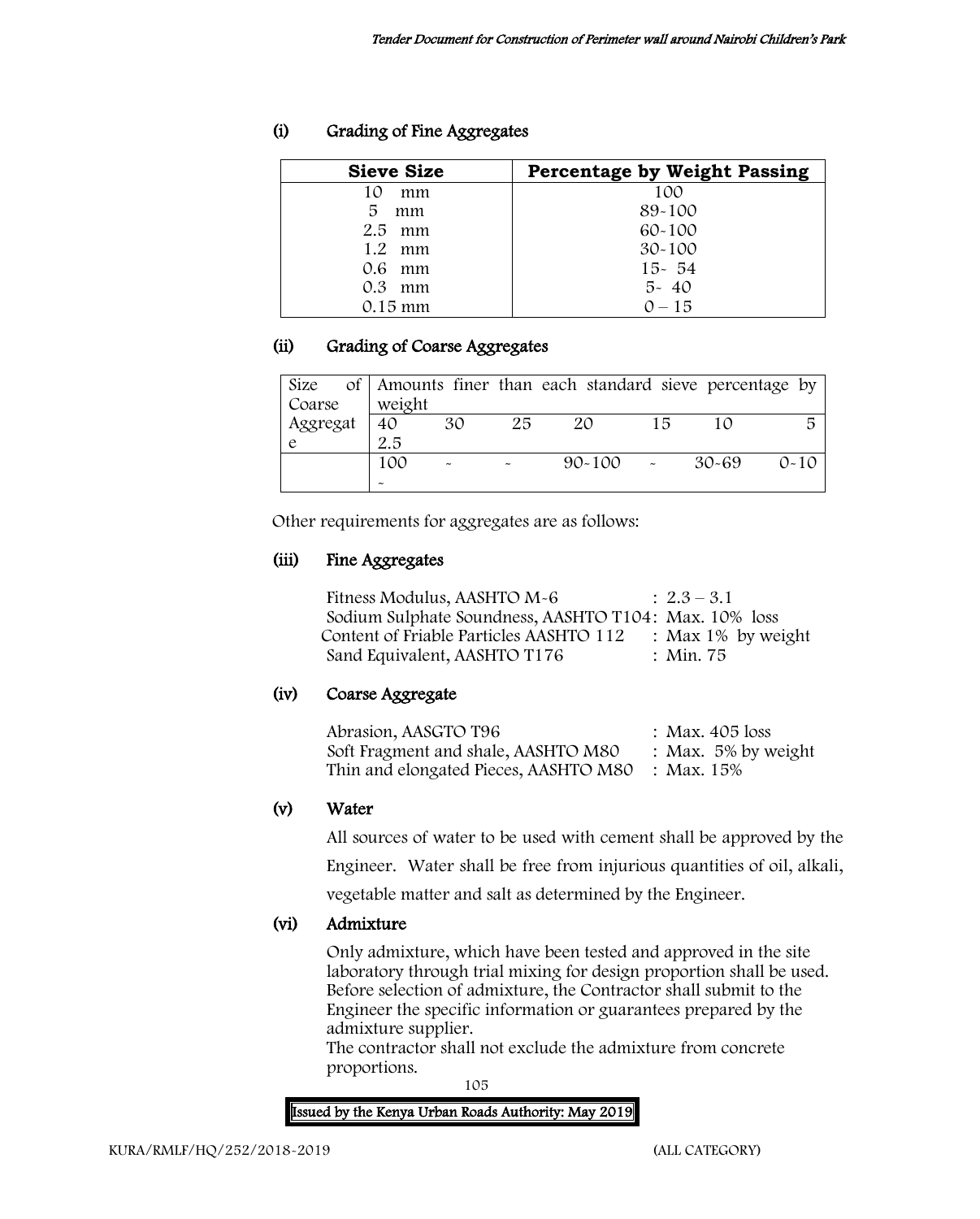#### Concrete class 20/20

Concrete class 20/20 shall be used for culvert walls and slabs. The requirements of Concrete class 20/20 are provided as follows unless otherwise the Engineer will designate any alteration.

Design compressive strength (28 days) : 20N/mm<sup>2</sup> Maximum size of coarse aggregates : 20mm Maximum water/cement ratio of 45% with slump of 80mm

#### (d) Proportioning Concrete

The Contractor shall consult with the Engineer as to mix proportions at least thirty (30) days prior to beginning the concrete work. The actual mix proportions of cement, aggregates, water and admixture shall be determined by the Contractor under supervision of the Engineer in the site laboratory.

The Contractor shall prepare the design proportions which has 120% of the strength requirement specified for the designated class of concrete.

No class of concrete shall be prepared or placed until its job-mix proportions have been approved by the Engineer.

## (e) Concrete Work

## (ii) Batching

Batching shall be done by weight with accuracy of:

| Cement              | $\frac{1}{2}$ percent |
|---------------------|-----------------------|
| Aggregate           | $\frac{1}{2}$ percent |
| Water and Admixture | : 1 percent.          |

Equipment should be capable of measuring quantities within these tolerances for the smartest batch regularly used, as well as for larger batches.

The accuracy of batching equipment should be checked every month in the presence of the Engineer and adjusted when necessary.

## (iii) Mixing and delivery

Slump of mixed concrete shall be checked and approved at an accuracy of +25mm against designated slump in these specifications.

## (iv) Concrete in hot weather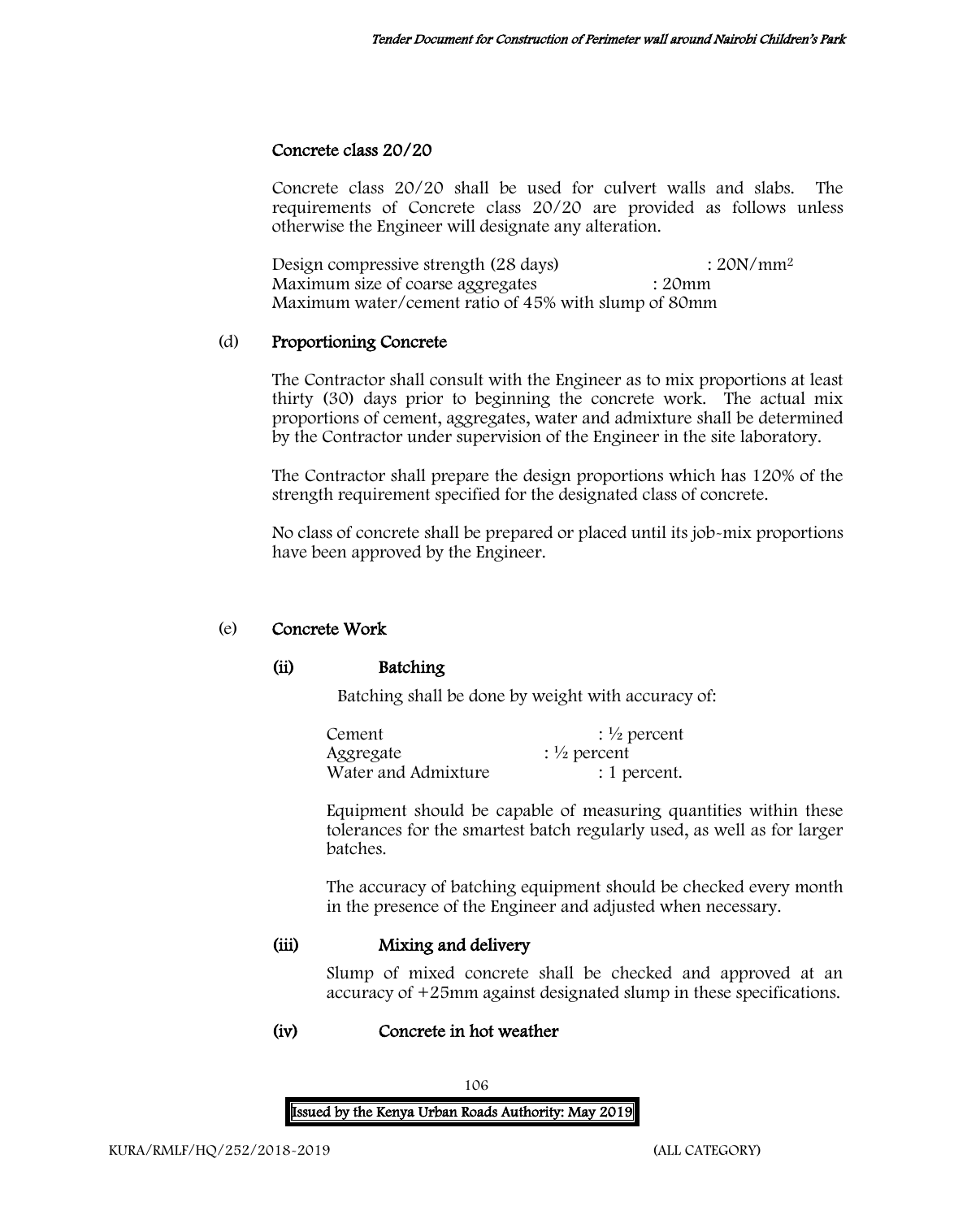No concrete shall be placed when the ambient air temperature is expected to exceed thirty three degrees Celsius (330c) during placement operations).

# (v) Concreting at night

No concrete shall be mixed, placed or finished when natural light is insufficient, unless an adequate approved artificial lighting system is operated; such night work is subject to approval by the engineer.

# (vi) Placing

In preparation of the placing of concrete, the interior space of forms shall be cleaned and approved by the engineer prior to placing concrete. All temporary members except tie bars to support forms shall be removed entirely from the forms and not buried in the concrete. The use of open and vertical chute shall not be permitted unless otherwise directed by the engineer.

The Contractor shall provide a sufficient number of vibrators to properly compact each batch immediately after it is placed in the forms.

# (f) Measurement and Payment

Measurements for the Concrete Works Class 20/20 of culvert walls and slabs shall be made in cubic metres for the walls and slabs actually constructed, measured from their dimensions shown on the Drawings. Payment for the Concrete Works (Class 20/20) of culvert walls and slabs shall be the full compensation for furnishing all materials of the concrete mixing, delivering, placing and curing the concrete, equipment and tools, labour and other incidental necessary for the completion of the work in accordance with the Drawings and these Specifications and as directed by the Engineer.

## SECTION 20 - ROAD FURNITURE

## 2001 ROAD RESERVE BOUNDARY POSTS

Road reserve boundary posts shall be provided as directed by the Engineer and in compliance with Standard Specification clause 2001. They shall be placed at 50m. intervals along the boundary of the road reserve.

## 2003 EDGE MARKER POST

Edge marker post shall be provided as directed by the Engineer and in compliance with Standard Specification clause clause 2003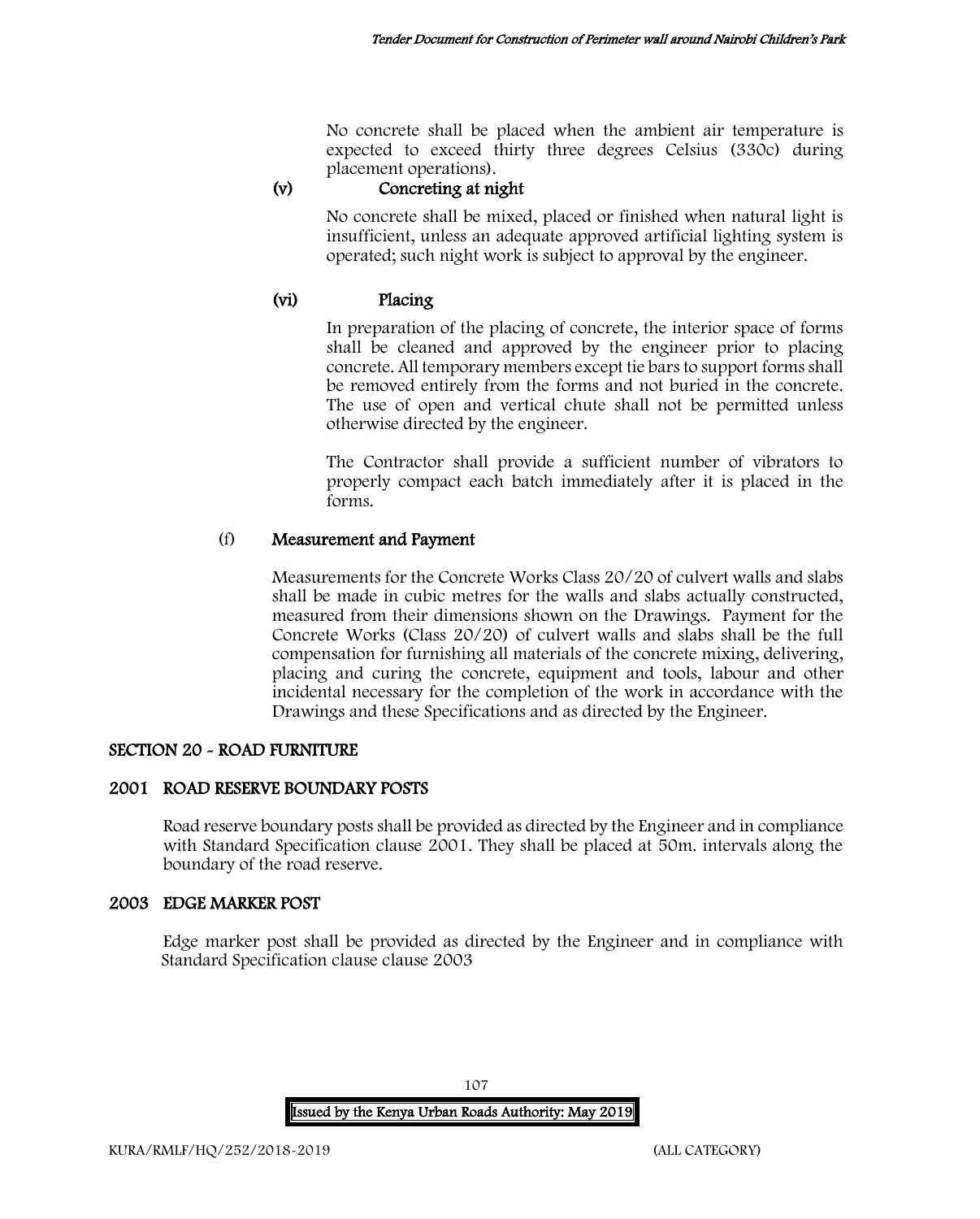#### 2004 PERMANENT ROAD SIGNS

Permanent Road Signs shall be provided as directed by the Engineer and in compliance with the requirements of the "Manual for Traffic Signs in Kenya" Part II and standard Specification clause 2004.

#### 2004B EXISTING ROAD SIGNS

Where directed by the Engineer, the Contractor shall take down road signs including all posts, nuts, bolts and fittings, and remove and dispose of the concrete foundation and backfill the post holes. The signs shall be stored as directed by the Engineer.

Measurement and payment for taking down road signs shall be made by the number of signs of any type and size taken down, cleaned and stored as directed.

#### 2005 ROAD MARKING

Paint for road marking shall be internally reflectorised hot applied thermoplastic material in accordance with Clause 219 of the Standard Specification.

The rates inserted in the Bills of Quantities for road marking shall include for prior application of approved tack coat.

#### 2005A RAISED PAVEMENT MARKERS – ROAD STUDS

#### **MATERIAL**

Road studs are moulded of acrylonitrile butadiene styrene (ABS) conforming to ASTM Specification D1788 – 68, class 5-2-2 shell filled with inert, thermosetting compound and filler. The lens portion of the marker of the marker is of optical menthly methacrylic.

#### CONSTRUCTION

The road studs shall be constructed of high impact ABS containing a multi-biconvex glass lens reflector system. It shall be of monolithic construction, and not less than 98.5, m<sup>2</sup>. The height of the marker shall not exceed 17mm and the underside shall contain a nonhoneycomb base (flat).

#### REQUIREMENTS

The markers shall conform to the following requirements

#### Colour

Shall be white, yellow or red as specified and the Retro – reflectance values should conform to the testing procedures of ASTME 809.

#### Impact Resistance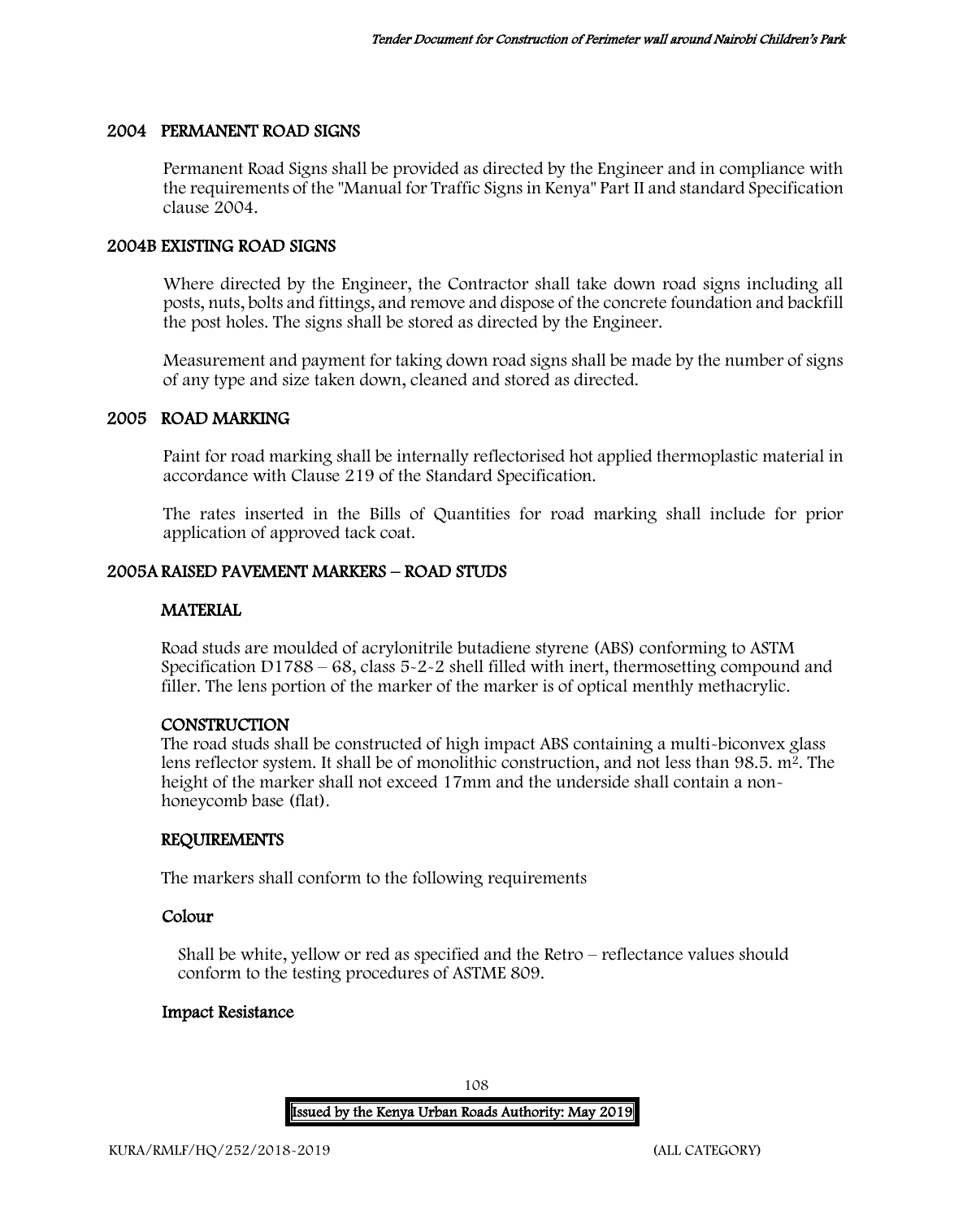The market shall not crack or break when tested using a 1000-gram weight from a height of 1 metre. (ASTM D 2444) or BS 3900 Part E3.

### Resistance to Water Penetration

Shall not have water penetration behind the lens after submerged in a water bath at 70 + 50 oF for 10 minutes. And it should still meet the reflectance Requirement. BS 998.

### Heat Resistance

Shall comply with the initial brightness as per BS 873 Part IV of 1978

## Night Visibility

The marker shall be bright as per BS 873 Part IV of 1978

### Compression Resistance

There shall be no cracking sound at a pressure lower than 25 tones as per BS 873 Part IV of 1978.

#### Corrosion Resistance

After immersing a sample of Road stud in a solution containing 30g/1 of sodium chloride for 30 days, there shall not be any signs of corrosion -(BS998).

NOTE: These markers are intended for application directly to pavement surfaces and are compatible with raised pavement makers. These adhesives should be of high quality and tested for conformance to customer requirements.

#### ADHESIVES

They shall be of Resin Type–Epoxy of 2 different components part 1 and 2 i.e Adhesive and Reactor without any volatile solvents in both.<br>Pot life: not less than 20 mi

Pot life: not less than 20 minutes at 20 °C<br>Rotational cure time: between 20 and 30 minut Rotational cure time: between 20 and 30 minutes at 20 °C<br>Hard cure: Between 40 and 60 minutes at 20 °C Between 40 and 60 minutes at 20  $\degree$ C

## APPLICATION INSTRUCTION

#### Preparation of Pavements

Make sure that the road surface is absolutely dry and free of oil and grease.

## Mixing of Adhesive

109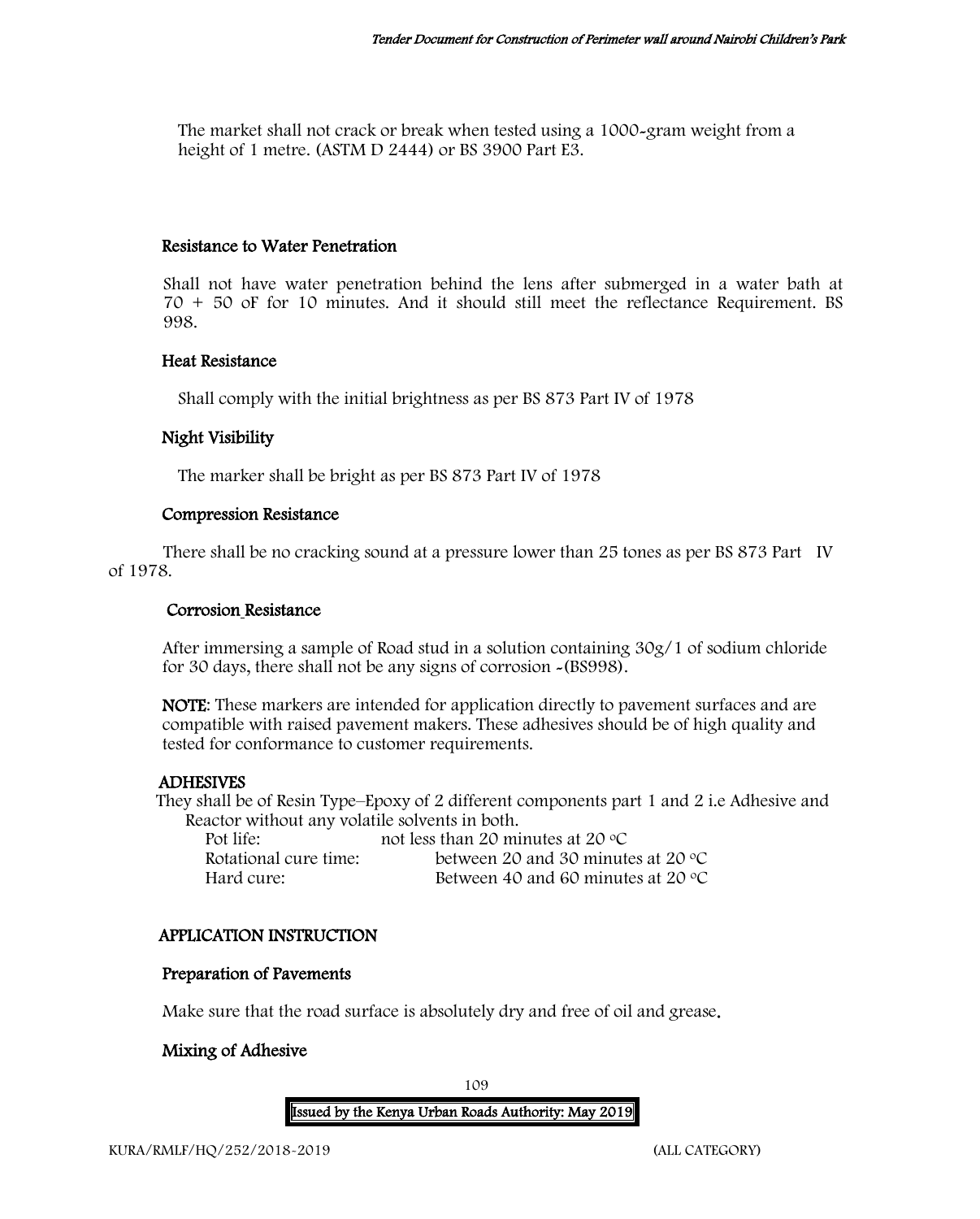Pour component B into the container of component A. Stir mixture by hand with a wooden or metal stick until uniform Grey Tint without a striate is obtained.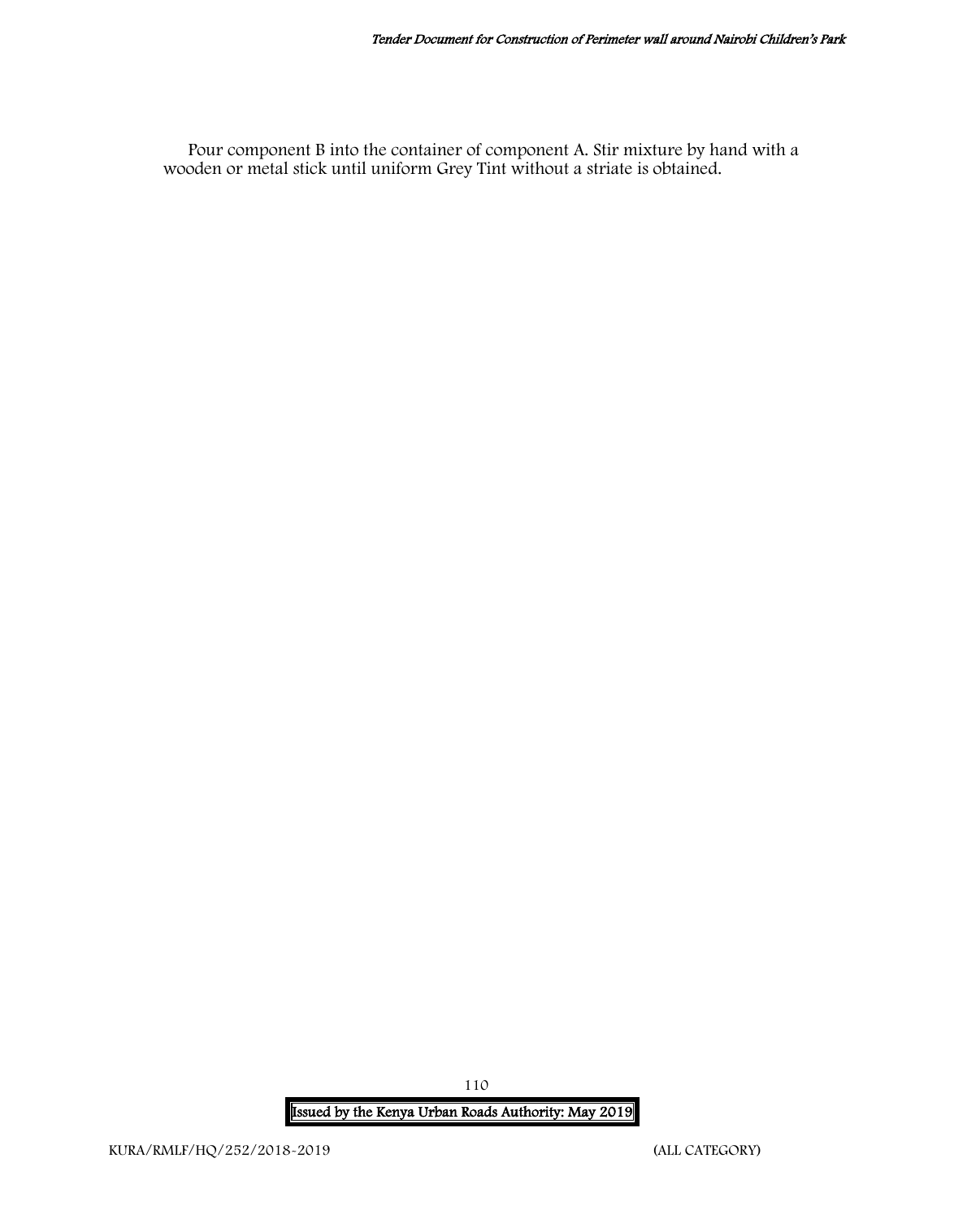### Installation

Pour the mixture on to the underside of the road stud. Then place the road stud firmly on the road surface. Adhesive should stand out for about 5mm to 10 mm over the edges of the stud.

### Protection from the Traffic

Protect studs from traffic for 2 hours until the adhesive has properly hardened. Try by touching the adhesive.

### NUMBER OF STUDS NEEDED FOR LABORATORY TESTS.

In order to approve a particular type of road stud, 4 sample road studs of each colour shall be submitted.

# 2006 GUARDRAILS

Contrary to the Standard Specification, guardrail posts shall be concrete 200 mm diameter set vertically at least 1.2m into the shoulder as directed by the Engineer. Spacer blocks shall also be made of concrete.

Beams for guardrails shall be "Armco Flexbeam" or similar obtained from a manufacturer approved by the Engineer.

#### 2007 KERBS

#### a) Vertical Joints

Vertical joints between adjacent Kerbs shall not be greater than 5 mm in width and shall be filled with a mortar consisting of 1:3 cement: sand by volume.

## b) Transition between flush and raised kerbs

The transition between flush and raised kerbs (e.g. at bus bays) shall be termed as ramped kerbs. The transition between flush and raised kerbs shall occur within a length of 2.0 m.

### 2008 KILOMETRE MARKER POSTS

Kilometre marker posts shall be provided as directed by the Engineer and in compliance with Standard Specification clause 2008.

## 2009 RUMBLE STRIPS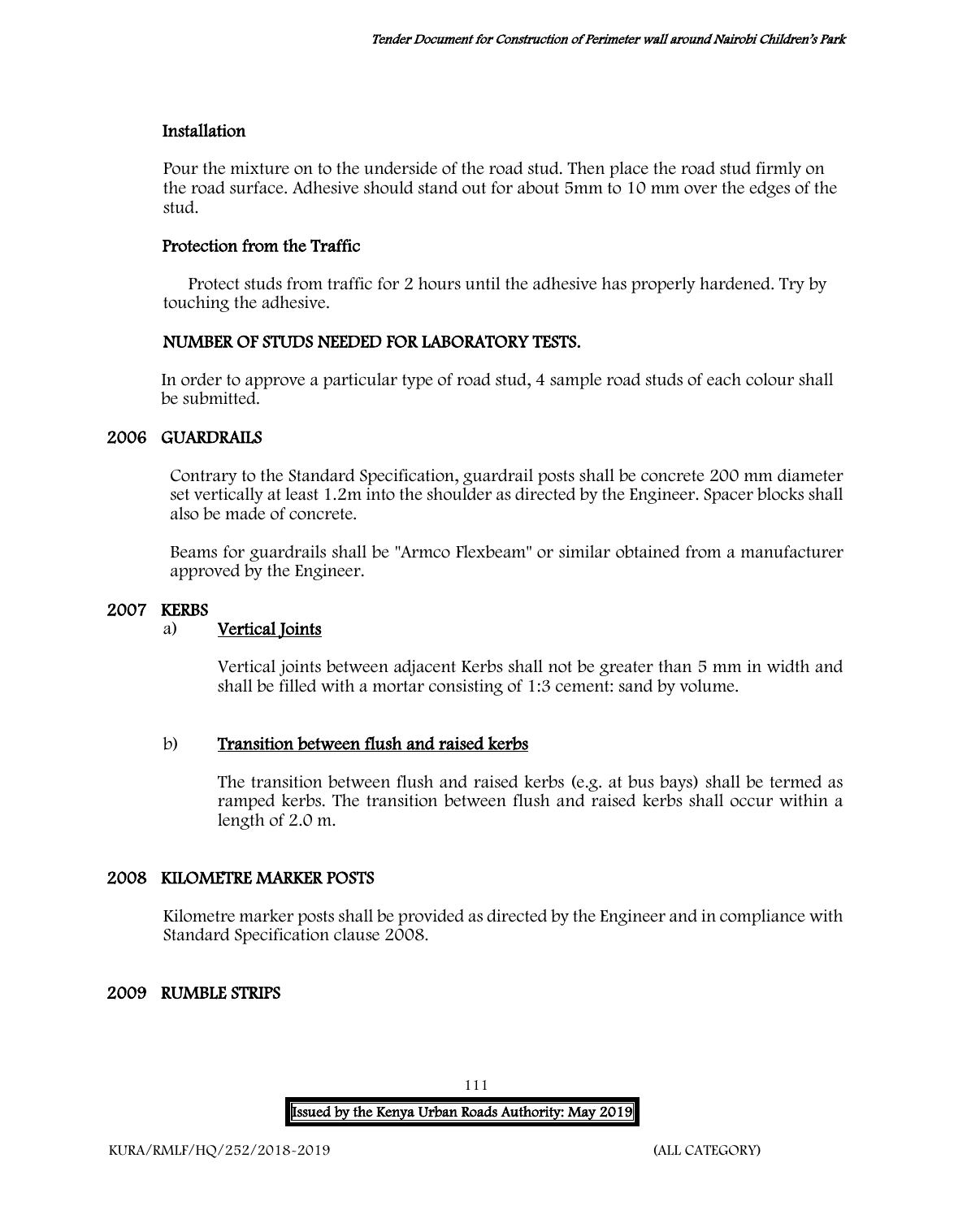Where directed by the Engineer, the Contractor shall provide, place, trim, shape and compact to line and level asphalt concrete rumble strips on the finished shoulders. This shall be done to the satisfaction of the Engineer

# 2011 MEASUREMENT AND PAYMENT

### Road reserve boundary posts

Road reserve boundary posts shall be measured by the number erected

### Permanent road signs

Permanent road signs shall be measured by the number of each particular size erected.

## Road marking

Road markings in yellow or white material shall be measured in square metres calculated as the plan area painted.

## Road Studs

Road studs shall be measured by the number of each particular size erected.

### Guardrail

Guardrail shall be measured by the metre as the length of the guardrail constructed.

## Kerbs

Kerbs shall be measured by the metre as the length of kerb constructed

## SECTION 22-DAYWORKS

## 2202 MEASUREMENTS AND PAYMENT

(a) Plant

Where items of major plant listed in the schedule of Day works are specified by type (e.g. Concrete mixer etc.) the power rating if such items of plant are provided by the Contractor shall not be lower than the power ratings of such plant manufactured within the last two years prior to the date of BID. Any item of major plant employed upon Dayworks that has a power rating lower than specified above shall be paid for at rates lower than those in the schedule of Dayworks. The reduction in the rate payable shall be in proportion to the reduction in power rating below that specified above.

## SECTION 23: CONCRETE PAVING BLOCKS

112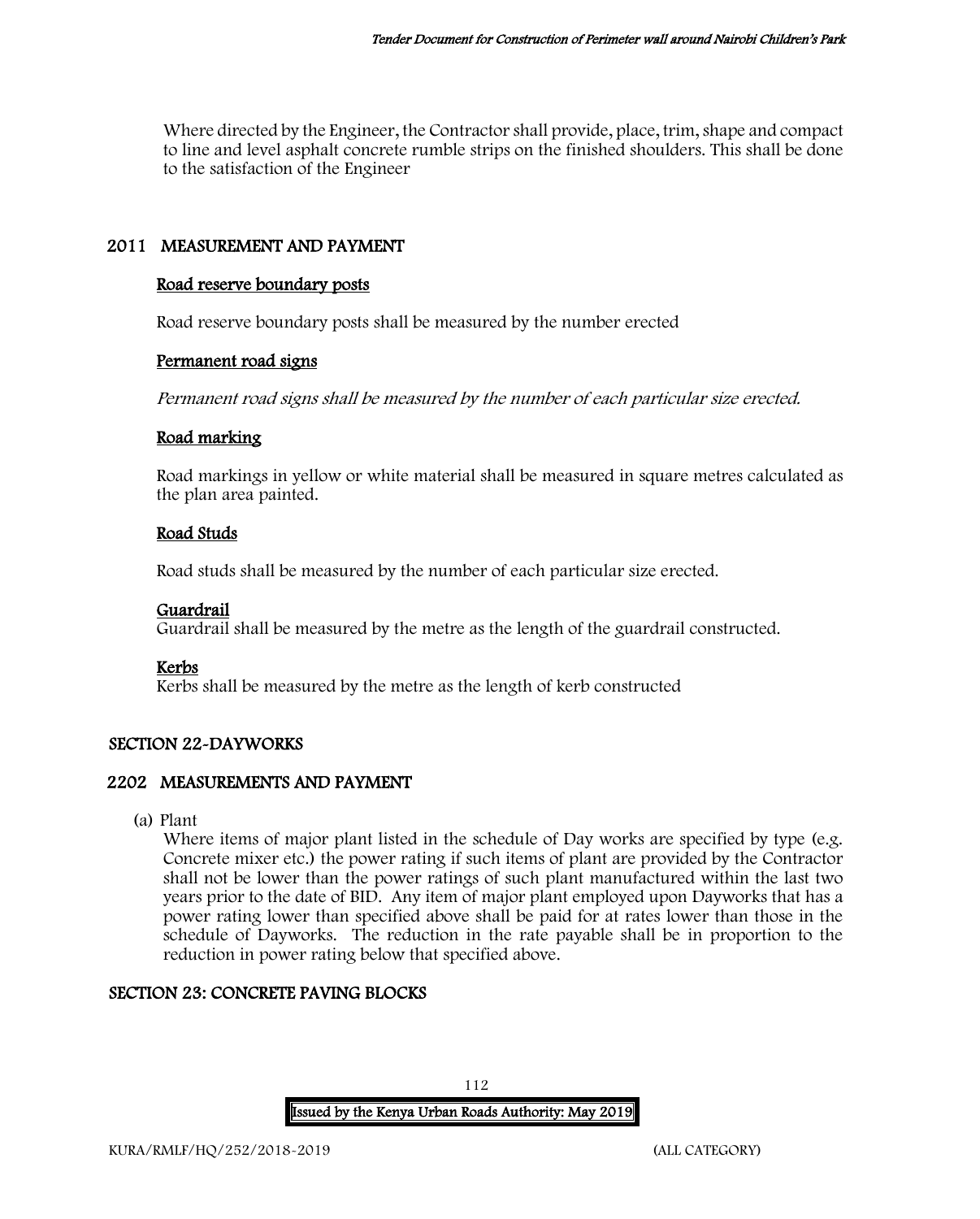This works shall consist of providing, laying and fixing of concrete paving blocks and concrete paving slabs on a sand base on the driveway and walkways and other areas as directed by the Engineer.

# **a. Concrete Paving Blocks**

The paving blocks shall be of type S of any shape fitting within a 295 mm square coordinating space and a work size thickness of at least 30 mm. The blocks shall confirm to the requirements of BS 6717:Pt. 1:1986 or Kenya standard equivalent.

The laying shall be broken at intervals of 50 m by concrete ribs of class 25 concrete. The blocks shall be laid on a 40 mm minimum sand base whose specifications are as in section (b) of this specification.

# **b. Sand For Sand Base**

Sand used as bedding for paving blocks and slabs shall be natural sand either pit or river sand. The grading shall conform and be parallel as much as possible to KS02 – 95 Parts 1 &2: 1984 for zones 1,2 or 3. The other requirements shall be as specified in section 1703 (c ) of Standard Specifications.

## **c. Measurement and Payment**

Payment for paving blocks and paving slabs shall be by square metre laid. The rate quoted would include the cost of haulage to site of the blocks, slabs and sand, as no extra payment shall be made for haulage

# SECTION VI: SUPERVISION AND CONTRACT EVALUATION MANUAL 2012

The Manual refers to the Ministry of Roads 'Supervision and Contract evaluation Manual for Road Maintenance Works 2012.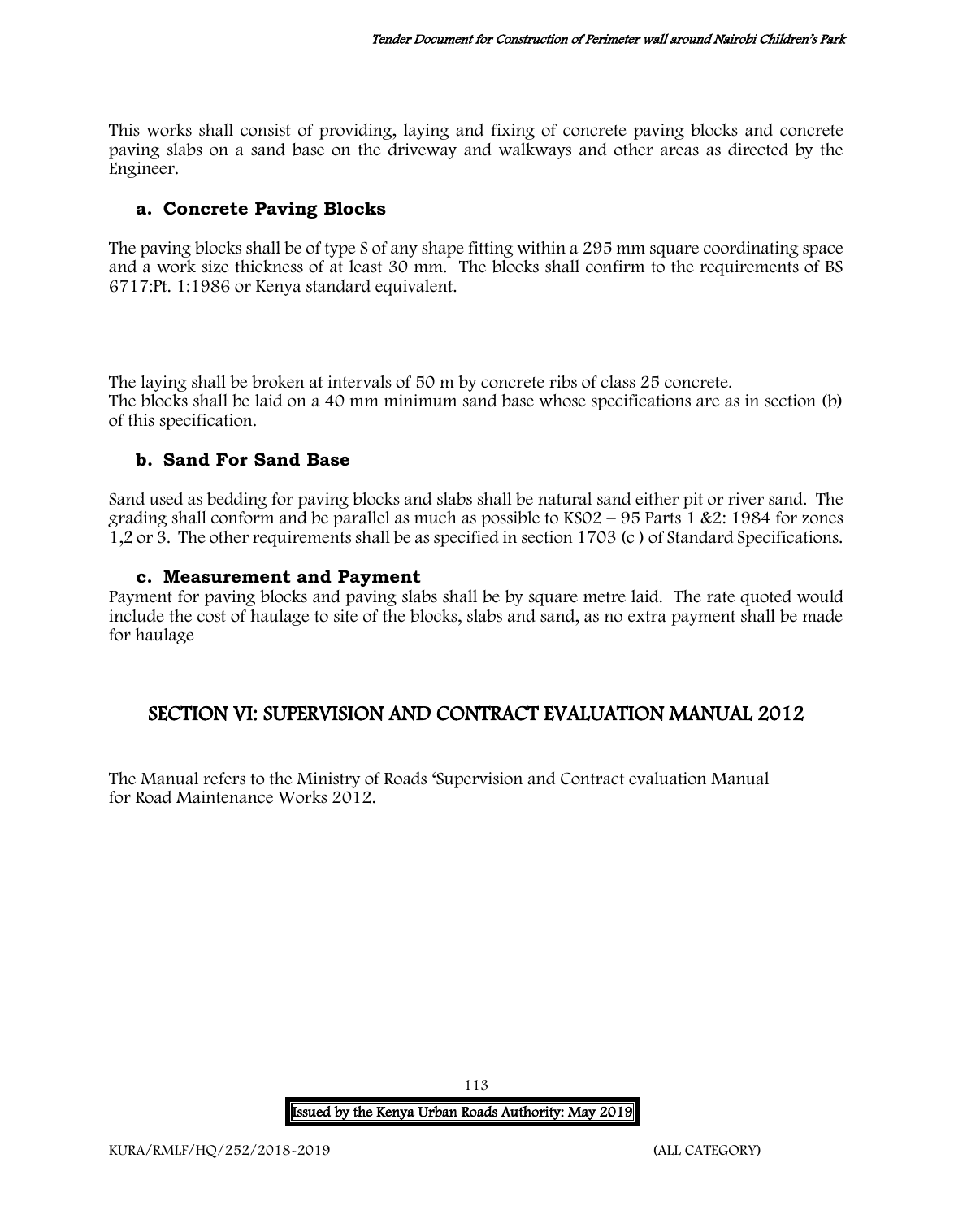# SECTION VII: DRAWINGS

All drawings are deemed to be self-explanatory. However, where doubts exist, the contractor should liaise with the Engineer before proceeding with the works. The scales are as shown and only figured dimensions are to be applied.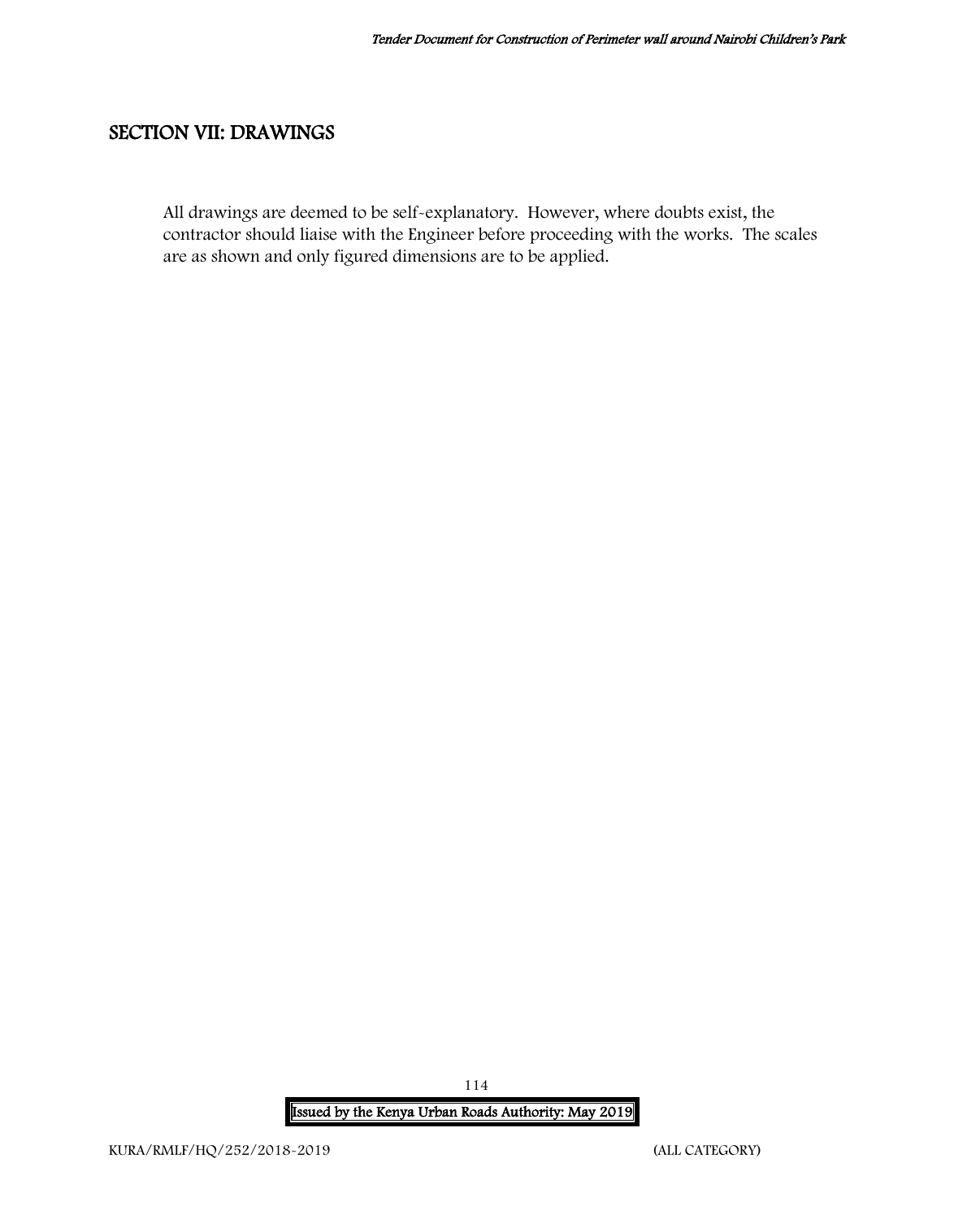# SECTION IX: BILLS OF QUANTITIES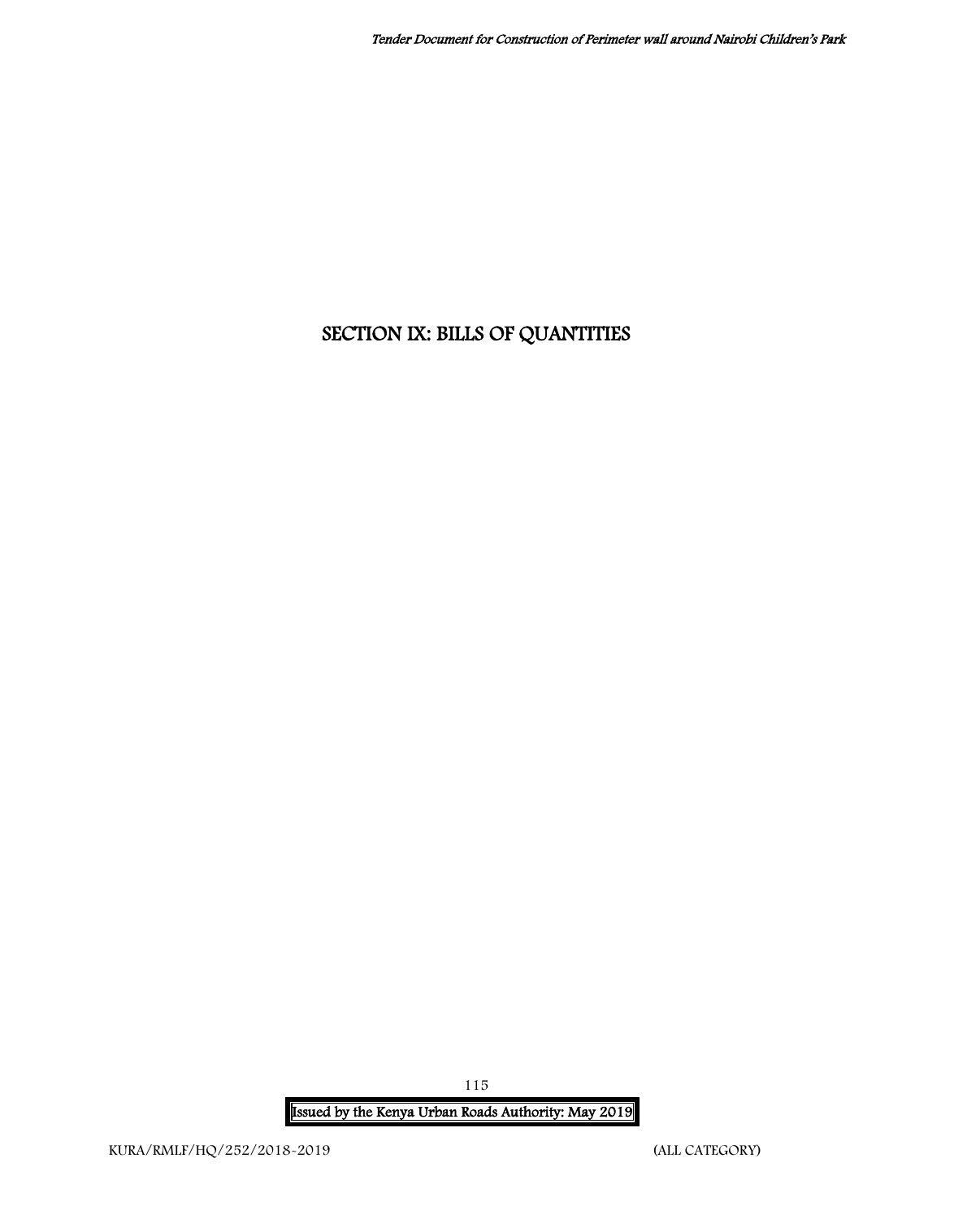### PREAMBLE TO BILL OF QUANTITIES

- 1. The Bills of Quantities forms part of the Contract Documents and are to be read in conjunction with the Instructions to Bidders, Conditions of Contract Parts I and II, Specifications and Drawings.
- 2. The brief description of the items in the Bills of Quantities is purely for the purpose of identification, and in no way modifies or supersedes the detailed descriptions given in the conditions of Contract and Specifications for the full direction and description of work and materials.
- 3. The Quantities set forth in the Bills of Quantities are estimated, representing substantially the work to be carried out, and are given to provide a common basis for bidding and comparing of Bids. There is no guarantee to the Contractor that he will be required to carry out all the quantities of work indicated under any one particular item or group of items in the Bill of Quantities. The basis of payment shall be the Contractor's rates and the quantities of work actually done in fulfilment of his obligation under the Contract.
- 4. The prices and rates inserted in the Bills of Quantities will be used for valuing the work executed, and the Engineer will only measure the whole of the works executed in accordance with this Contract.
- 5. The rates inserted in any road in the tender shall apply to other roads within the same lot upon written instructions to be issued by the Engineer or his representative during execution of works and shall be used only to pay for activities of similar description and nature which may not have been included in the Bills of Quantities for that road.
- 6. A price or rate shall be entered in ink against every item in the Bills of Quantities with the exception of items that already have Provisional sums affixed thereto. The bidders are reminded that no "nil" or "included" rates or "lump-sum" discounts will be accepted. The rates for various items should include discounts if any. Bidders who fail to comply will be disqualified.
- 7. Provisional sums (including Dayworks) in the Bills of Quantities shall be expended in whole or in part at the discretion of the Engineer or his representative.
- 8. Where there are no quantities against the line item especially on dayworks, the bidder shall only fill his rates
- 9. Quantified instructions shall be extracted from the main BOQ for purposes of part implementation of the works and interim measurements/payments shall be based on the quantified instructions read together with the bills of quantities.

The price and rates entered in the Bills of Quantities shall, except insofar as it is otherwise provided under the Contract, include all Constructional plant to be used, labour, insurance, supervision, compliance testing, materials, erection, maintenance of works, overheads and profits, taxes and duties together with all general risks, liabilities and obligations set out or implied in the Contract, transport, electricity and telephones, water, use and replenishment of all consumables, including those required under the contract by the Engineer and his staff.

Errors in the pricing of the Bills of Quantities will be corrected in accordance with Clause (29) of instructions to bidders.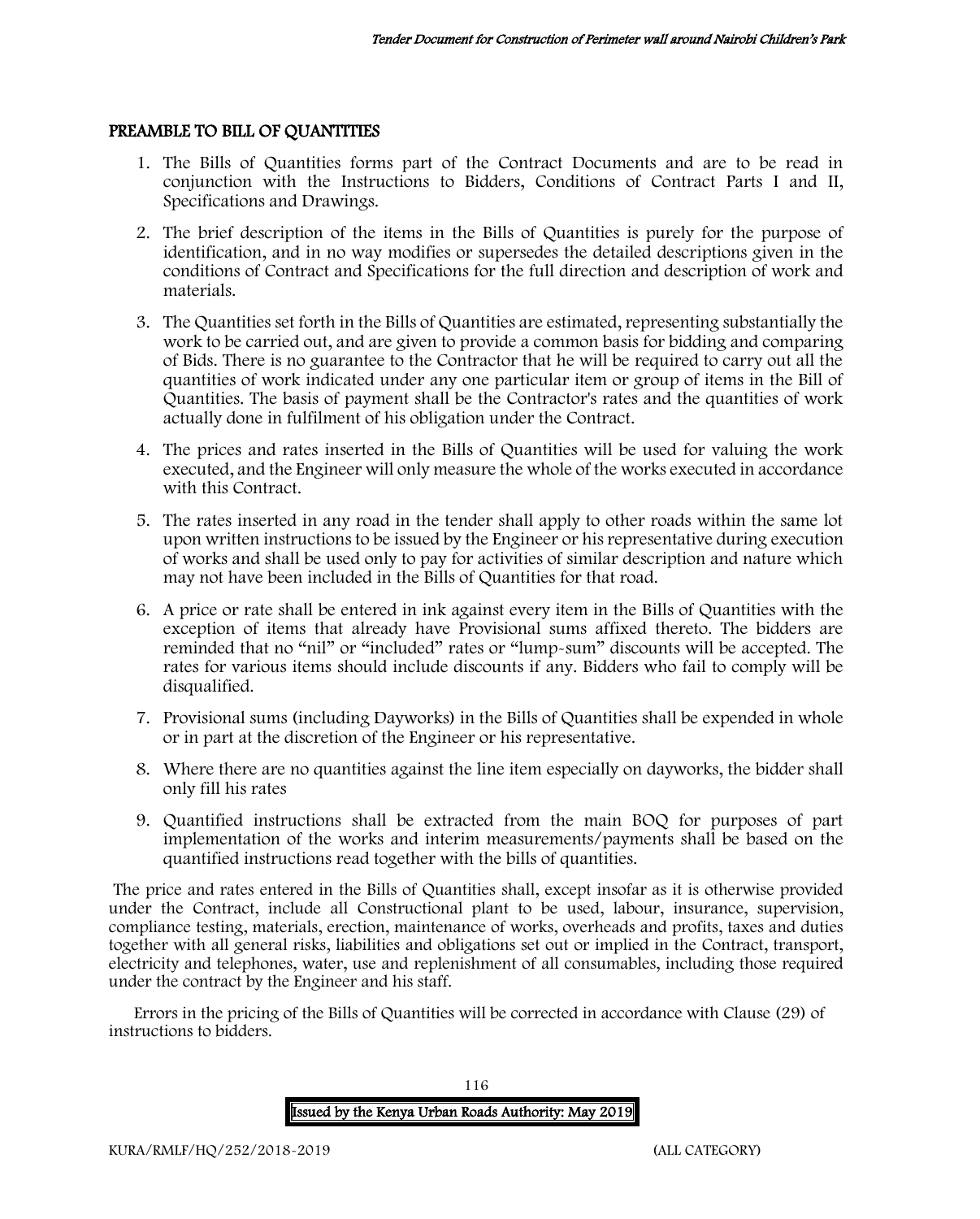$\overline{1}$ 

| PROPOSED PERIMETER WALL AROUND NAIROBI CHILDREN'S TRAFFIC PARK |                                                                                                               |                |                |             |            |  |
|----------------------------------------------------------------|---------------------------------------------------------------------------------------------------------------|----------------|----------------|-------------|------------|--|
| Item                                                           | <b>DESCRIPTION</b>                                                                                            | <b>UNIT</b>    | <b>QTY</b>     | <b>RATE</b> | <b>KES</b> |  |
|                                                                |                                                                                                               |                |                |             |            |  |
|                                                                | <b>EXCAVATIONS AND EARTHWORKS</b>                                                                             |                |                |             |            |  |
|                                                                |                                                                                                               |                |                |             |            |  |
|                                                                | Trench excavation                                                                                             |                |                |             |            |  |
| $\mathbf{A}$                                                   | Excavation over site 150mm deep to<br>remove vegetable top soil and keep in<br>temporary spoil for future use |                |                |             |            |  |
|                                                                |                                                                                                               | $M^3$          | 23             |             |            |  |
| $\, {\bf B}$                                                   | Mass Excavate depth not exceeding<br>1.5M from reduced level for strip<br>foundation                          | $M^3$          | 225            |             |            |  |
|                                                                |                                                                                                               |                |                |             |            |  |
|                                                                | <b>Blinding Strip Foundation</b>                                                                              |                |                |             |            |  |
|                                                                |                                                                                                               |                |                |             |            |  |
| $\mathcal{C}$                                                  | Provide, spread and compact 100mm<br>Murram for Strip Foundation.                                             | $M^3$          | 15             |             |            |  |
|                                                                |                                                                                                               |                |                |             |            |  |
| D                                                              | Ditto on column footings/bases                                                                                | $M^3$          | 8              |             |            |  |
|                                                                | 1                                                                                                             |                |                |             |            |  |
|                                                                |                                                                                                               |                |                |             |            |  |
|                                                                | <b>CONCRETE WORKS</b>                                                                                         |                |                |             |            |  |
|                                                                |                                                                                                               |                |                |             |            |  |
|                                                                | 50mm thick in-situ vibrated plain<br>concrete mix (1:4;8) blinding under                                      |                |                |             |            |  |
|                                                                |                                                                                                               |                |                |             |            |  |
| E                                                              | Concrete 1:4:8 mix blinding to trenches                                                                       | $M^3$          | 8              |             |            |  |
| $\overline{F}$                                                 |                                                                                                               |                |                |             |            |  |
|                                                                | Ditto to column bases                                                                                         | $\mathrm{M}^3$ | $\overline{4}$ |             |            |  |
|                                                                | in-situ vibrated Reinforced concrete<br>mix (1:2:4) Class 20/20mm                                             |                |                |             |            |  |

Issued by the Kenya Urban Roads Authority: May 2019

 $\overline{\phantom{a}}$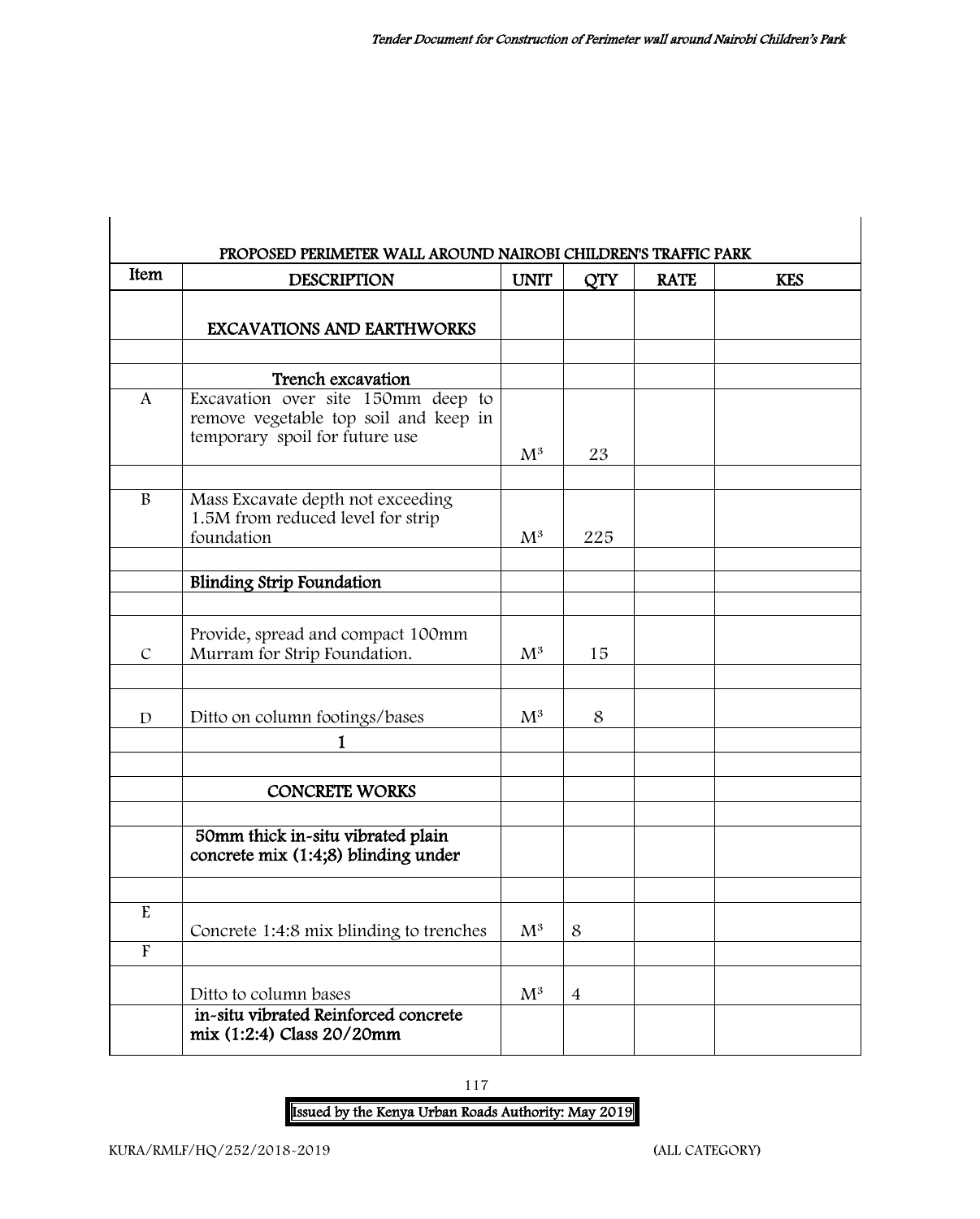| $\mathsf{G}$ | :Trenches                                                                                                                                                                 | $M^3$          | 23         |  |  |
|--------------|---------------------------------------------------------------------------------------------------------------------------------------------------------------------------|----------------|------------|--|--|
|              |                                                                                                                                                                           |                |            |  |  |
| H            | :Column bases                                                                                                                                                             | $\mathrm{M}^3$ | 38         |  |  |
| I            |                                                                                                                                                                           |                |            |  |  |
|              | :Columns                                                                                                                                                                  | $\mathrm{M}^3$ | 18         |  |  |
|              | $\overline{2}$                                                                                                                                                            |                |            |  |  |
|              |                                                                                                                                                                           |                |            |  |  |
|              | <b>REINFORCEMENTS</b>                                                                                                                                                     |                |            |  |  |
|              | High yield square twisted steel)<br>barreinforcement to B.S 4461 'as<br>described including bending and<br>binding wires: -                                               |                |            |  |  |
| J            | : 12mm                                                                                                                                                                    | kg             | 1,705      |  |  |
|              |                                                                                                                                                                           |                |            |  |  |
| $\mathbf K$  | : 10mm                                                                                                                                                                    | kg             | 465        |  |  |
|              |                                                                                                                                                                           |                |            |  |  |
| $\mathbf{L}$ | : 8mm                                                                                                                                                                     | kg             | 1,010      |  |  |
|              |                                                                                                                                                                           |                |            |  |  |
|              | $\boldsymbol{3}$                                                                                                                                                          |                |            |  |  |
|              |                                                                                                                                                                           |                |            |  |  |
| Item         | <b>DESCRIPTION</b>                                                                                                                                                        | <b>UNIT</b>    | <b>QTY</b> |  |  |
|              |                                                                                                                                                                           |                |            |  |  |
|              | <b>FORMWORK</b>                                                                                                                                                           |                |            |  |  |
|              | Supply timber , nails and all necceasry<br>materials for and inclunding,<br>construction, erection, treatment and<br>later striking out sawn formwork as<br>descriped to: |                |            |  |  |
| $\mathbf M$  | Sawn formwork to edges of trench<br>foundation and column bases (edges<br>225-300mm)                                                                                      | M              | 500        |  |  |
| ${\bf N}$    |                                                                                                                                                                           |                |            |  |  |
|              | Sawn formwork to faces of columns                                                                                                                                         | $\mathrm{M}^2$ | 250        |  |  |
|              | 4                                                                                                                                                                         |                |            |  |  |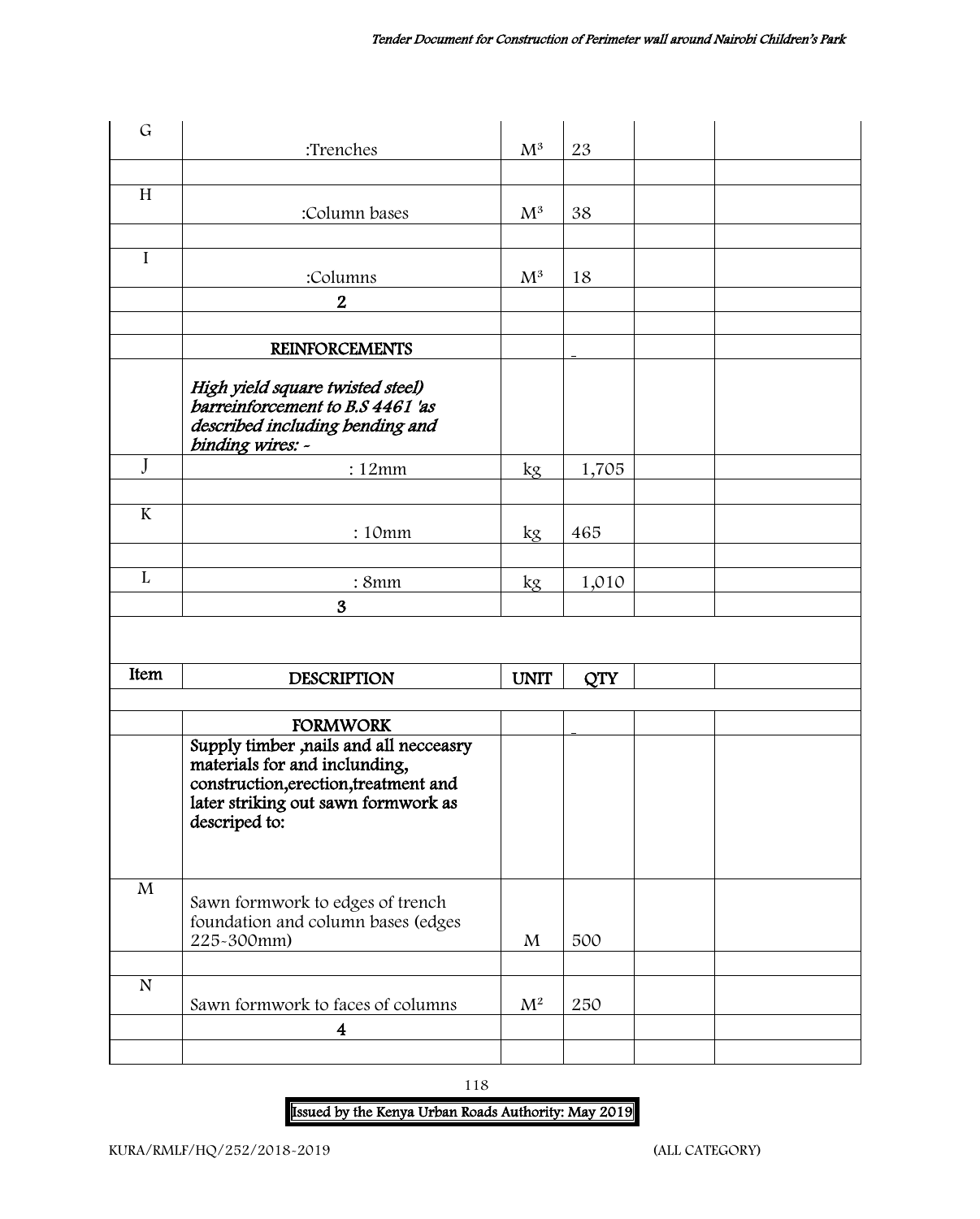|               | <b>BACK FILLING</b>                                                                                                                     |                |            |  |
|---------------|-----------------------------------------------------------------------------------------------------------------------------------------|----------------|------------|--|
|               |                                                                                                                                         |                |            |  |
| $\mathcal{O}$ | Backfill all around the perimeter and<br>column pits with preferred fill materials<br>including compacting in 150mm layers<br>5         | $\mathrm{M}^3$ | 150        |  |
|               |                                                                                                                                         |                |            |  |
|               | <b>FOUNDATION-WALL</b>                                                                                                                  |                |            |  |
| $\mathbf P$   | 200mm thick natural stone walling<br>bedded in mortar 1:4 mix including 20<br>swg ×25mm wide hoop iron in every<br>alternate course     | $M^2$          | 300        |  |
|               |                                                                                                                                         |                |            |  |
|               |                                                                                                                                         |                |            |  |
| Item          | <b>DESCRIPTION</b>                                                                                                                      | <b>UNIT</b>    | <b>QTY</b> |  |
|               |                                                                                                                                         |                |            |  |
|               |                                                                                                                                         |                |            |  |
|               |                                                                                                                                         |                |            |  |
|               | <b>FINISHES</b>                                                                                                                         |                |            |  |
| T             | 15mm thick coat gauged render (1:2:9)<br>finished with steel trowel: Concrete<br>column                                                 | $M^2$          | 242        |  |
|               |                                                                                                                                         |                |            |  |
|               |                                                                                                                                         |                |            |  |
| $\mathbf X$   | 35X35mm square tube welded on<br>50X35mm tube frame with sharp<br>aluminium arrows on top of the foundation<br>walling burglar proofing | No.            | 84         |  |
|               |                                                                                                                                         |                |            |  |
|               |                                                                                                                                         |                |            |  |
|               |                                                                                                                                         |                |            |  |
|               |                                                                                                                                         |                |            |  |
|               | Sub - Total $(1+2+3+4+5+6+7+8)$                                                                                                         |                |            |  |
|               | VAT (16%)                                                                                                                               |                |            |  |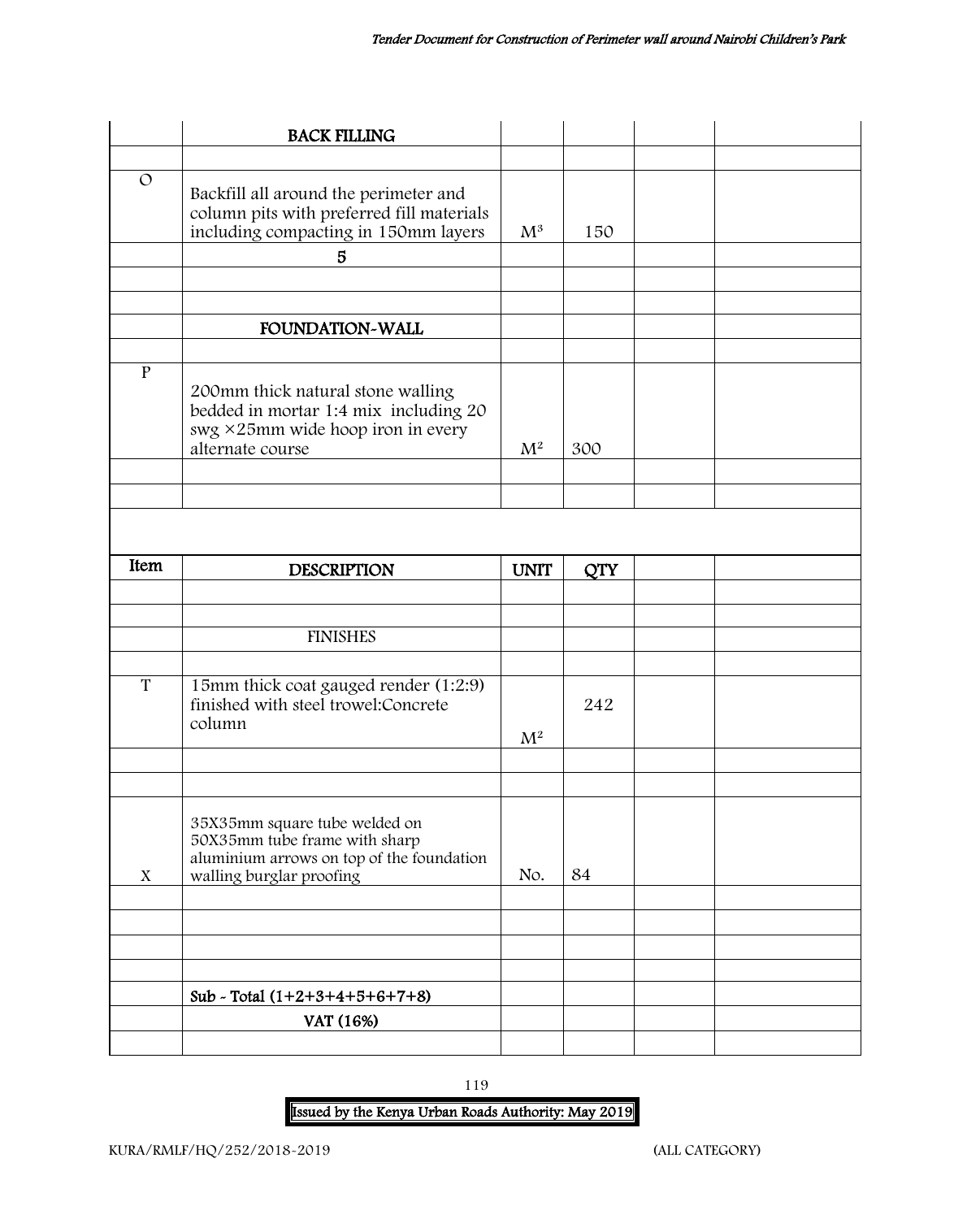| . |  |  |
|---|--|--|
|   |  |  |

# Form of Bid

(NOTE: The Appendix forms part of the Bid. Bidders are required to fill all the blank spaces in this form of Bid and Appendix)

### CONTRACT NAME: CONSTRUCTION OF PERIMETER WALL AROUND NAIROBI CHILDREN'S PARK CONTRACT NO: KURA/RMLF/HQ/252/2018-2019

TO: Director General, Kenya Urban Roads Authority, P. O. Box 41727-00100, NAIROBI, KENYA

Sir,

1. Having examined the Conditions of Contract, Specifications, Bill of Quantities, and Drawings for the execution of the above-named works we, the undersigned, offer to construct and install such works and remedy any defects therein in conformity with the said Bill of Quantities, Conditions of Contract, Specifications and Drawings for the sum of

Issued by the Kenya Urban Roads Authority: May 2019 120 (Insert amount in words) ……………………………………………………………………………………………….. …………………………………………………………………………………………………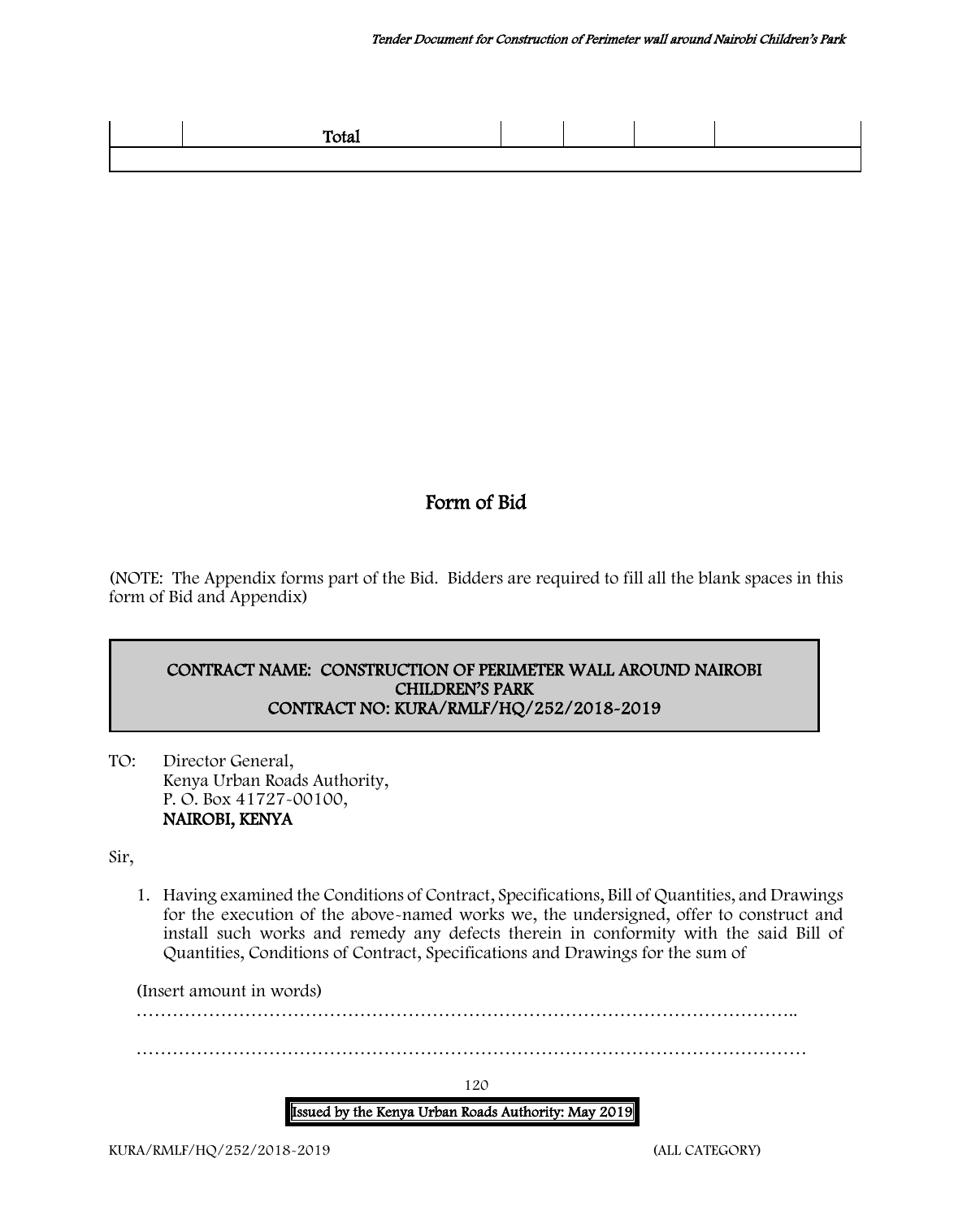(Insert amount in figures)…………………………………………………………………

as specified in the Appendix to Bid or such other sums as may be ascertained in accordance with the said Conditions.

- 2. We undertake, if our bid is accepted, to commence the works within fourteen (14) days of receipt of the Engineer's order to commence, and to complete and deliver the whole of the works comprised in the contract within the time stated in the Appendix to Bid.
- 3. If our bid is accepted we will, when required, obtain the guarantee of a Bank or other sureties (to be approved by you) to be jointly and severally bound with us in a sum not exceeding 5% of the above named sum for the due performance of the contract under the terms of a Bond to be approved by you.
- 4. We agree to abide by this bid for the period of 90 days from the date fixed for receiving the same and it shall remain binding upon us and may be extended at any time before the expiration of that period.
- 5. We understand that you are not bound to accept the lowest or any bid you may receive.
- 6. On the basis of our previous experience we are fully experienced and competent in the type of work included in this tender and we have adequate financial resources to carry out the works described within the period for completion. We are in a position to fulfil the contract for which we have tendered.

| 121<br>$\frac{1}{2}$ and $\frac{1}{2}$ and $\frac{1}{2}$ and $\frac{1}{2}$ and $\frac{1}{2}$ and $\frac{1}{2}$ and $\frac{1}{2}$ and $\frac{1}{2}$ and $\frac{1}{2}$ and $\frac{1}{2}$ and $\frac{1}{2}$ and $\frac{1}{2}$ and $\frac{1}{2}$ and $\frac{1}{2}$ and $\frac{1}{2}$ and $\frac{1}{2}$ a |
|------------------------------------------------------------------------------------------------------------------------------------------------------------------------------------------------------------------------------------------------------------------------------------------------------|
|                                                                                                                                                                                                                                                                                                      |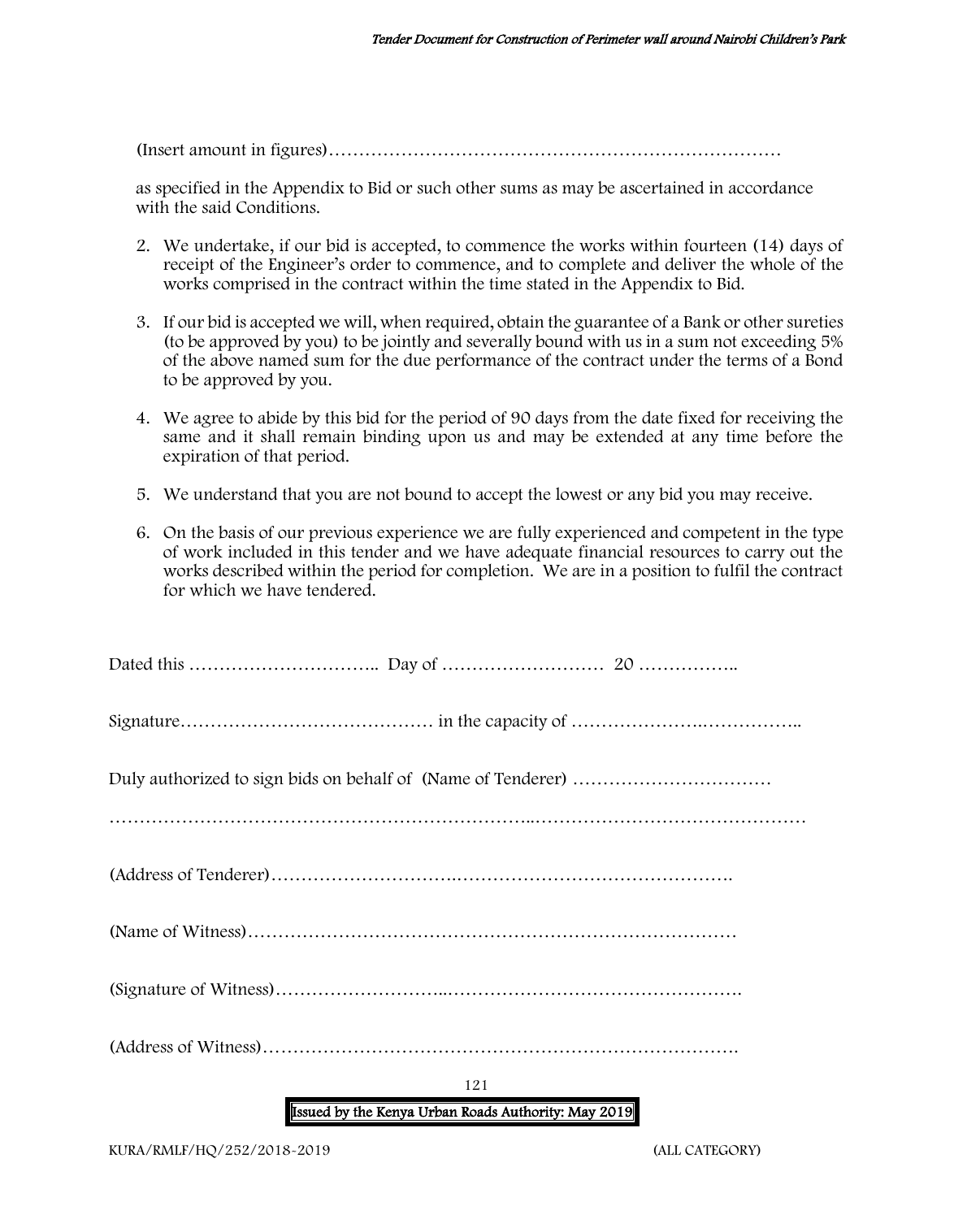(Occupation of Witness)…………………….……………………………………….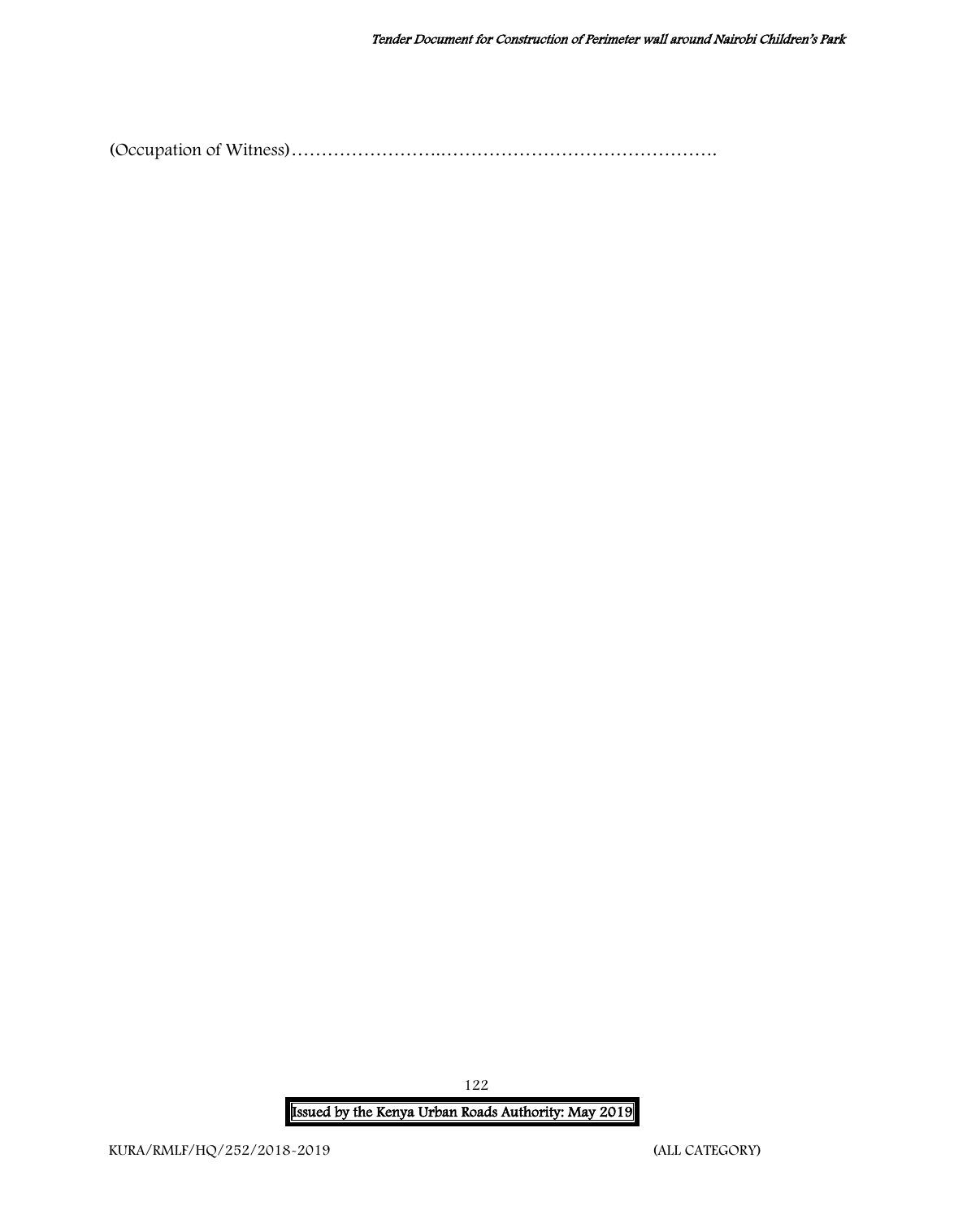Appendix to Form of Bid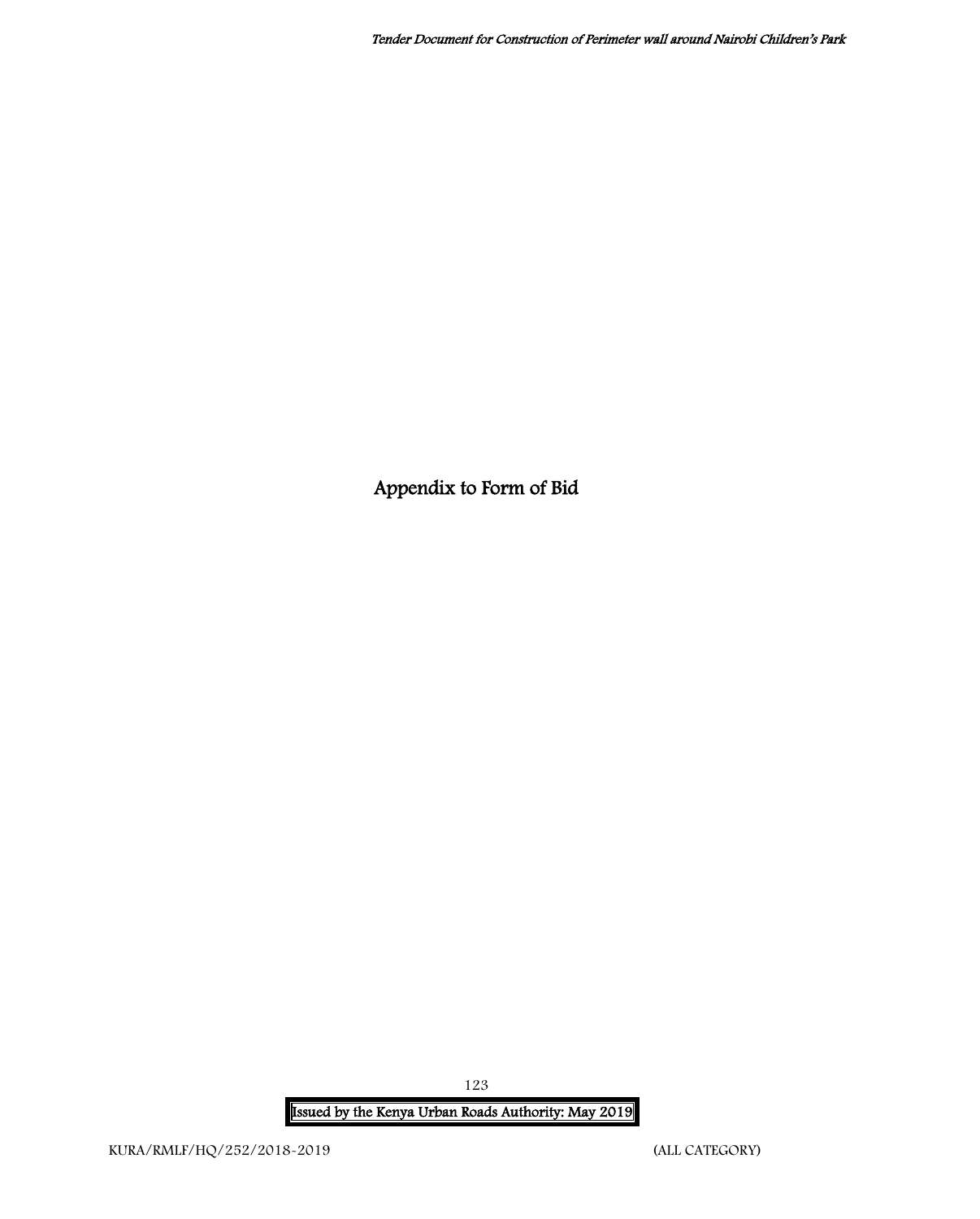| (This appendix forms part of the pid)             |                   |                                                |
|---------------------------------------------------|-------------------|------------------------------------------------|
| CONDITIONS OF CONTRACT                            | <b>CLAUSE</b>     | <b>AMOUNT</b>                                  |
| <b>Bid Security</b>                               |                   | Kshs. 200,000.00 (Unconditional bank           |
|                                                   |                   | guarantee only)                                |
| Instructions in Writing                           | $\overline{2.5}$  | Execution of works under site instructions     |
|                                                   |                   | from Resident Engineer to commence within      |
|                                                   |                   | three (3) days                                 |
| Amount of Performance Security (Unconditional     | 10.1              | 5 per cent of Tender Sum in the form of        |
| <b>Bank Guarantee)</b>                            |                   | <b>Unconditional Bank Guarantee</b>            |
| Program to be submitted                           | 14.1              | Immediately after issuance of Order to         |
|                                                   |                   | Commence                                       |
| Cash flow estimate to be submitted                | 14.3              | Immediately after issuance of Order to         |
|                                                   |                   | Commence                                       |
| Minimum amount of Third Party Insurance           | 23.2              | 1% of the Contract Sum                         |
|                                                   |                   |                                                |
|                                                   | 41.1              |                                                |
| Period for commencement, from Engineer's order to |                   | 14 days                                        |
| commence                                          |                   |                                                |
| Time for completion                               | 43.1              | $(4)$ months                                   |
|                                                   |                   |                                                |
| Amount of liquidated damages                      | 47.1              | 0.05% of Contract Sum per day                  |
|                                                   |                   |                                                |
| Limit of liquidated damages                       | $\overline{47.1}$ | 5% of Contract Sum                             |
|                                                   |                   |                                                |
| Defects Liability period                          | 49.1              | $(2)$ month                                    |
|                                                   |                   |                                                |
| Percentage of Retention                           | 60.3              | 5% of Interim Payment Certificate              |
|                                                   |                   |                                                |
| Limit of Retention Money                          | 60.3              | 5% of Contract Sum                             |
|                                                   |                   |                                                |
| Minimum amount of interim certificates            | 60.2              | Kshs 1,000,000.00                              |
|                                                   |                   |                                                |
| Time within which payment to be made after        | 60.10             | 28 days                                        |
| Interim Payment Certificate signed by Engineer    |                   |                                                |
| Time within which payment to be made after Final  | 60.10             | 28 days                                        |
| Payment Certificate signed by Engineer            |                   |                                                |
| Appointer of Adjudicator                          | 67.3              | The Chartered Institute of Arbitrators (Kenya) |
|                                                   |                   |                                                |
| Notice to Employer and Engineer                   | 68.2              | The Employers address is:                      |
|                                                   |                   |                                                |
|                                                   |                   | The Director General,                          |
|                                                   |                   | Kenya Urban Roads Authority (KURA),            |
|                                                   |                   | P.O. Box 41727 - 00100                         |
|                                                   |                   | NAIROBI                                        |
|                                                   |                   |                                                |
|                                                   |                   | The Engineer's address is:                     |
|                                                   |                   | Director (Urban Roads Planning & Design),      |
|                                                   |                   | Kenya Urban Roads Authority (KURA),            |
|                                                   |                   | P.O. Box 41727 - 00100                         |
|                                                   |                   |                                                |

### Appendix to Form of Bid (This appendix forms part of the bid)

Signature of Tenderer…………………………………….……. Date ………………………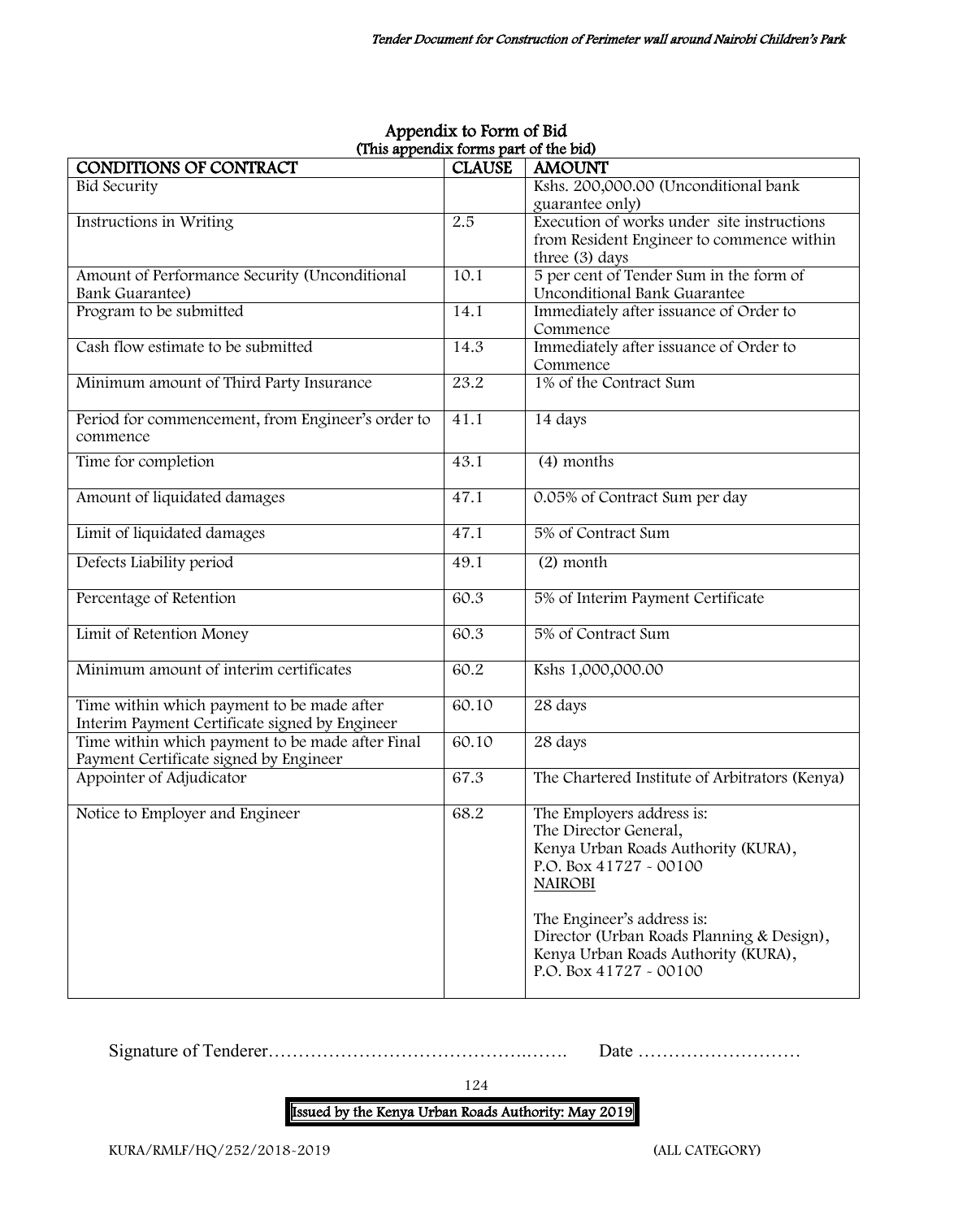Tender Document for Construction of Perimeter wall around Nairobi Children's Park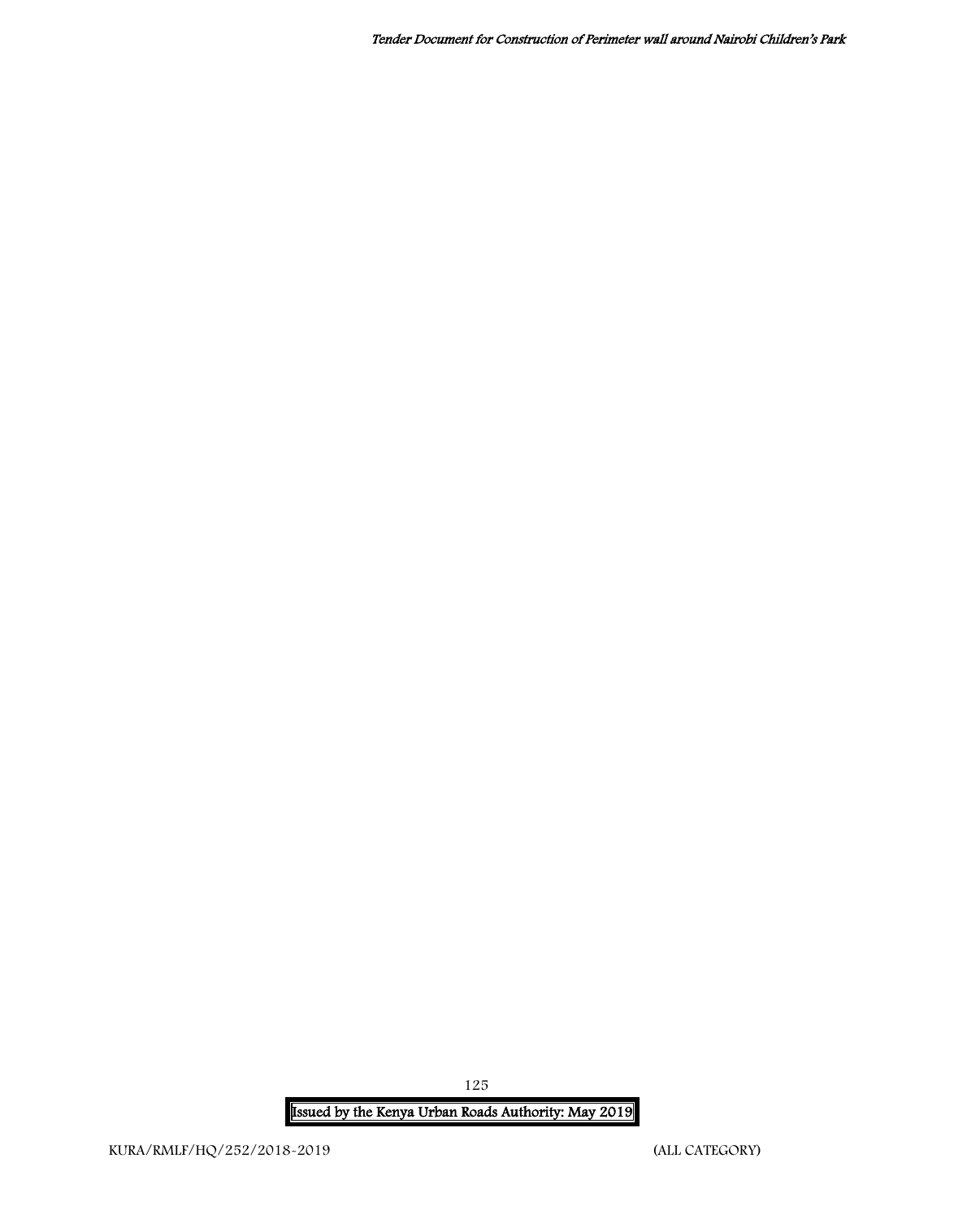Form of Bid Security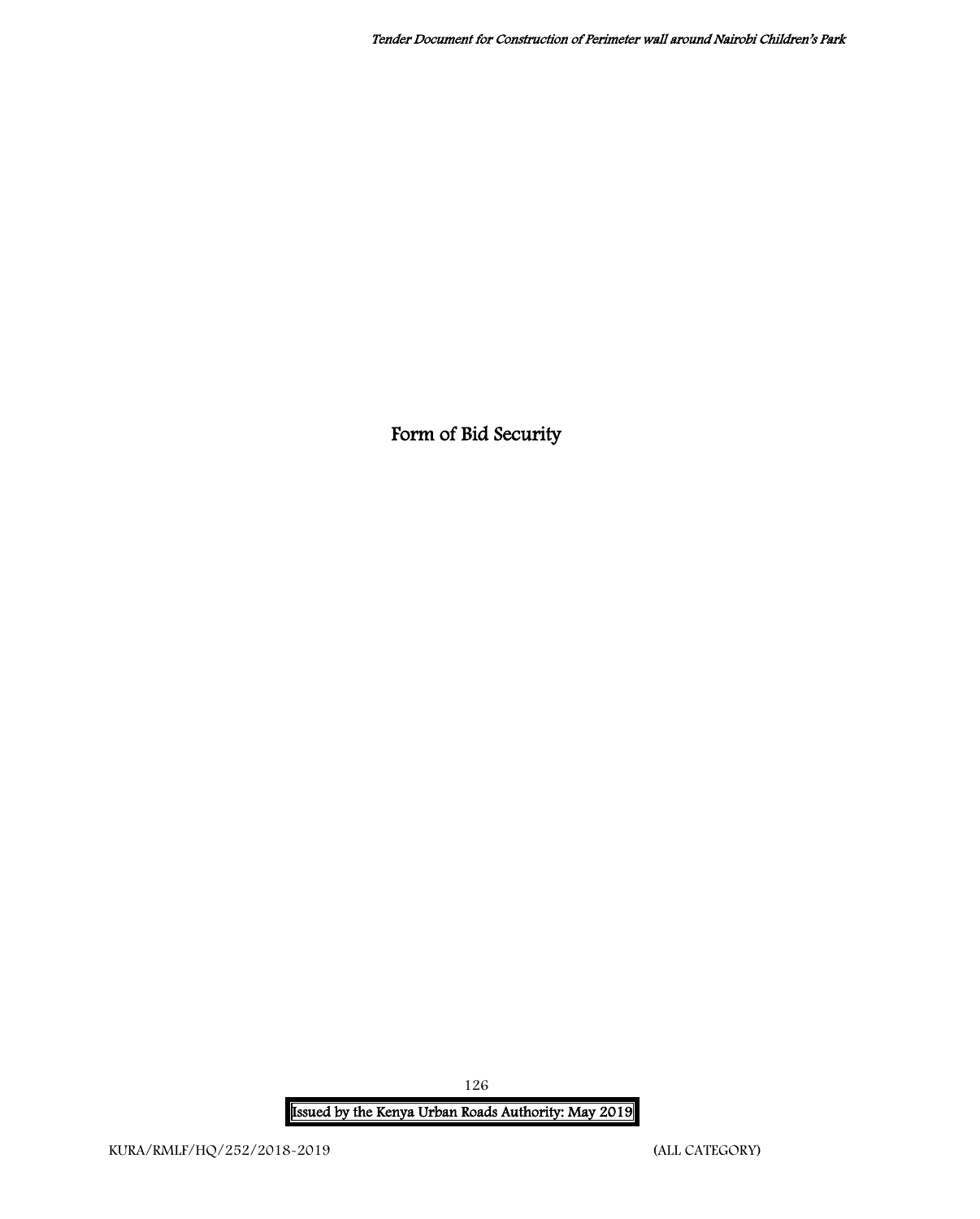### TENDER BANK GUARANTEE

Note: The bidder shall complete only this form of Bank guarantee. No other Form of Bid Bond or any other forms of security will be accepted. Bidders who fail to comply with this requirement will be disqualified.

WHEREAS [*Name of bidder*]. ………………………………………………………………………………………………

(herein after called "the Bidder") has submitted his bid dated ………….…………

for the

### CONSTRUCTION OF PERIMETER WALL AROUND NAIROBI CHILDREN'S PARK

, hereinafter called "the bid"

KNOW ALL MEN by these presents that we [Name of Bank]

………………………………………………………………………………………………………

of [Name of Country]

………………………………………………………………………………………………

having our registered offices at

………………………………………………………………………………………………

(hereinafter called the Bank) are bound unto the Director General, Kenya Urban Roads Authority, (hereinafter called "the Employer") in the sum of

(in words Kshs)………………………………………………………………………….

……………………………………………………………………………………………

(In figures Kshs)……………………………………………………

for which payment will be well and truly made to the said Employer the Bank binds itself, its successors and assigns by these presents.

SEALED with the common Seal of the said Bank this ……………………………… day of 20………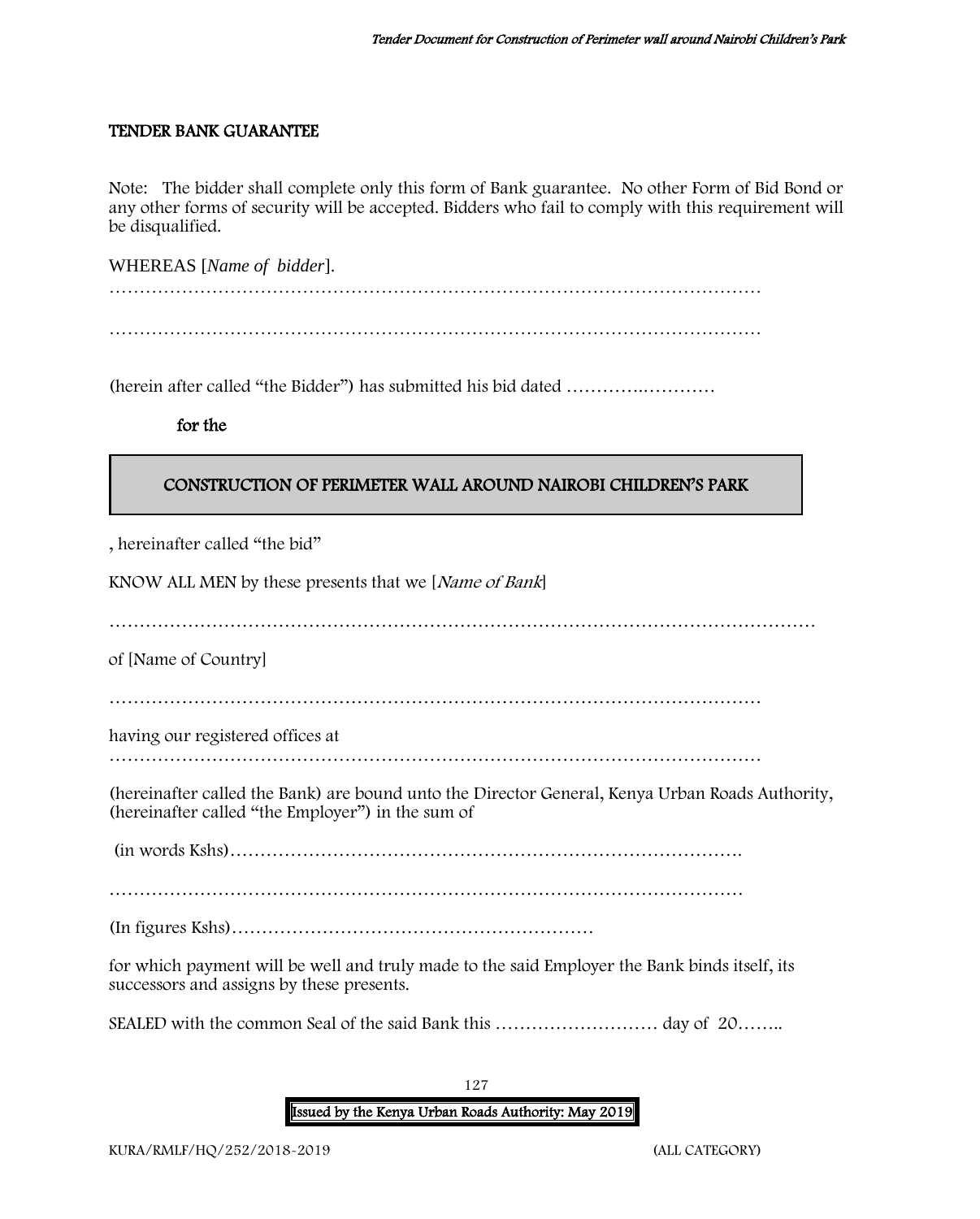THE CONDITIONS of this obligation are:

- 1. If the bidder withdraws his Bid during the period of bid validity specified by the Bidder on the Bid Form; or
- 2. If the Bidder refuses to accept the correction of errors in his bid; or
- 3. If the Bidder having been notified of the acceptance of his bid by the Employer during the period of bid validity

(i) Fails or refuses to execute the Form of Agreement in accordance with the Instructions to Tenderers when required or

 (ii) Fails or refuses to furnish the Performance Security, in accordance with the Instructions to Bidders.

We undertake to pay to the Employer up to the above amount upon receipt of his first written demand, without the Employer having to substantiate his demand, provided that in his demand the Employer will note that the amount claimed by him is due to him owing to the occurrence of any of the above conditions, specifying the occurred condition or conditions.

This guarantee will remain in force up to and including thirty days after the date of expiration of the bid validity, as stated in the Instructions to Bidders.

At the request of the Employer the Bid validity period may be extended by mutual agreement between the Employer and the Bidder and we undertake to extend the validity of this surety accordingly without you having to inform us of such an extension of the Bid validity period if within this period the Bidder has been notified of the acceptance of his Bid. This Surety shall remain valid up to the time the Contract Agreement has been executed.

|--|--|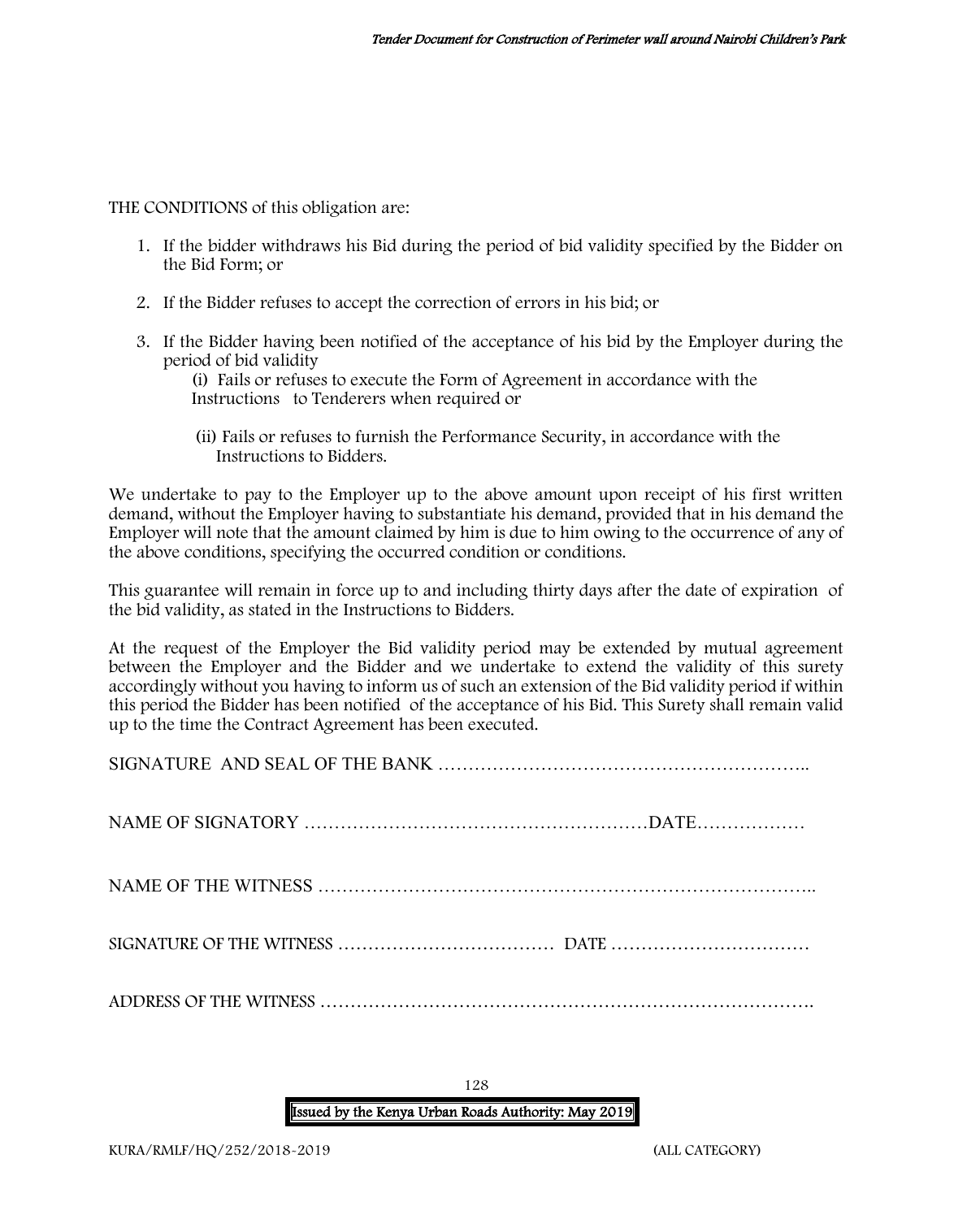# SECTION XI: SCHEDULES OF SUPPLEMENTARY INFORMATION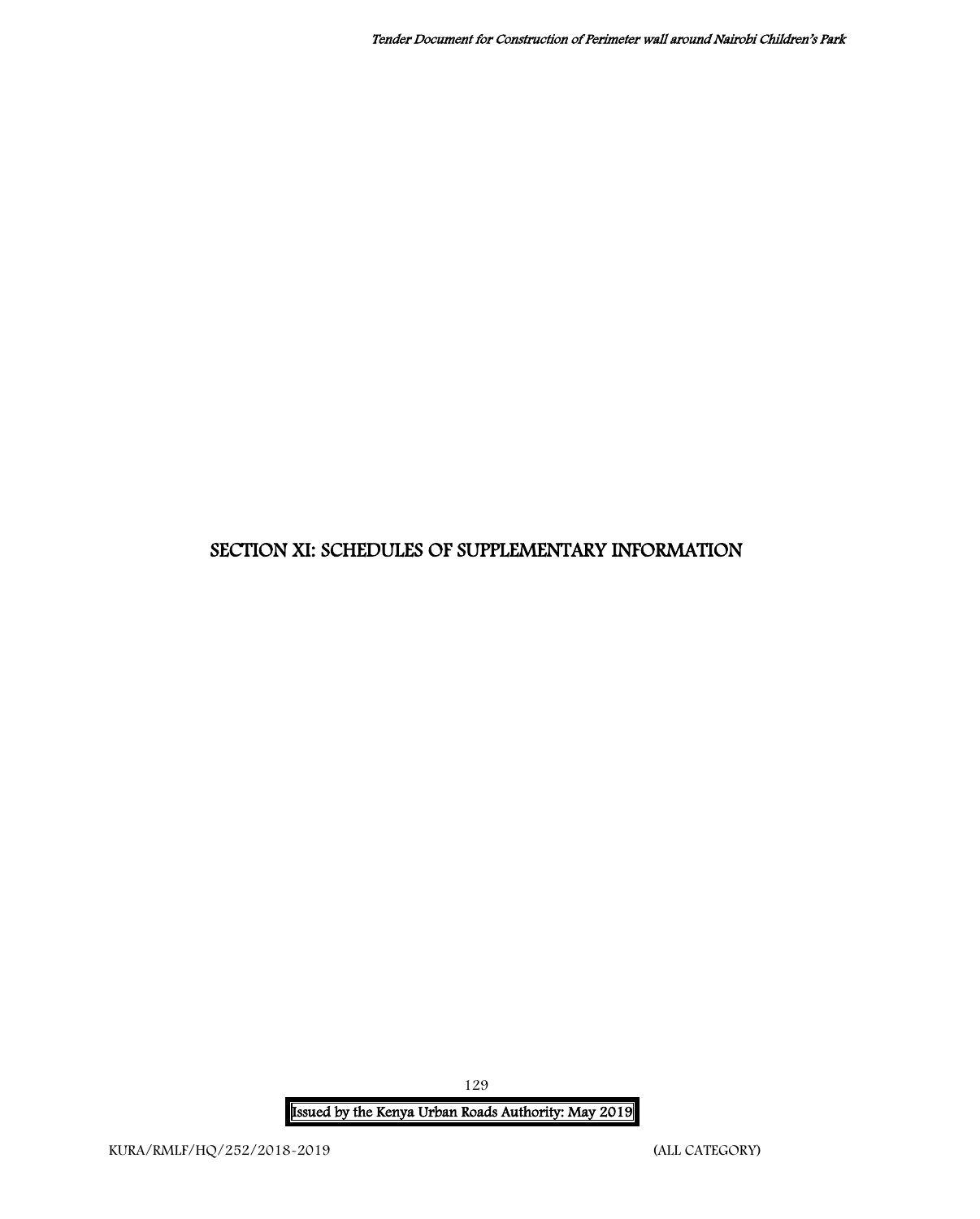| SCHEDULE 2: ANTI CORRUPTION DECLARATION/COMMITMENT/PLEDGE FORM  131          |
|------------------------------------------------------------------------------|
|                                                                              |
|                                                                              |
| SCHEDULE 5: MAJOR ITEMS OF CONSTRUCTION PLANT AND EQUIPMENT  139             |
|                                                                              |
| SCHEDULE 7: SCHEDULE OF ROADWORKS CARRIED OUT BY THE BIDER IN THE LAST THREE |
| - 142<br><b>YEARS</b>                                                        |
|                                                                              |
|                                                                              |
|                                                                              |
|                                                                              |
|                                                                              |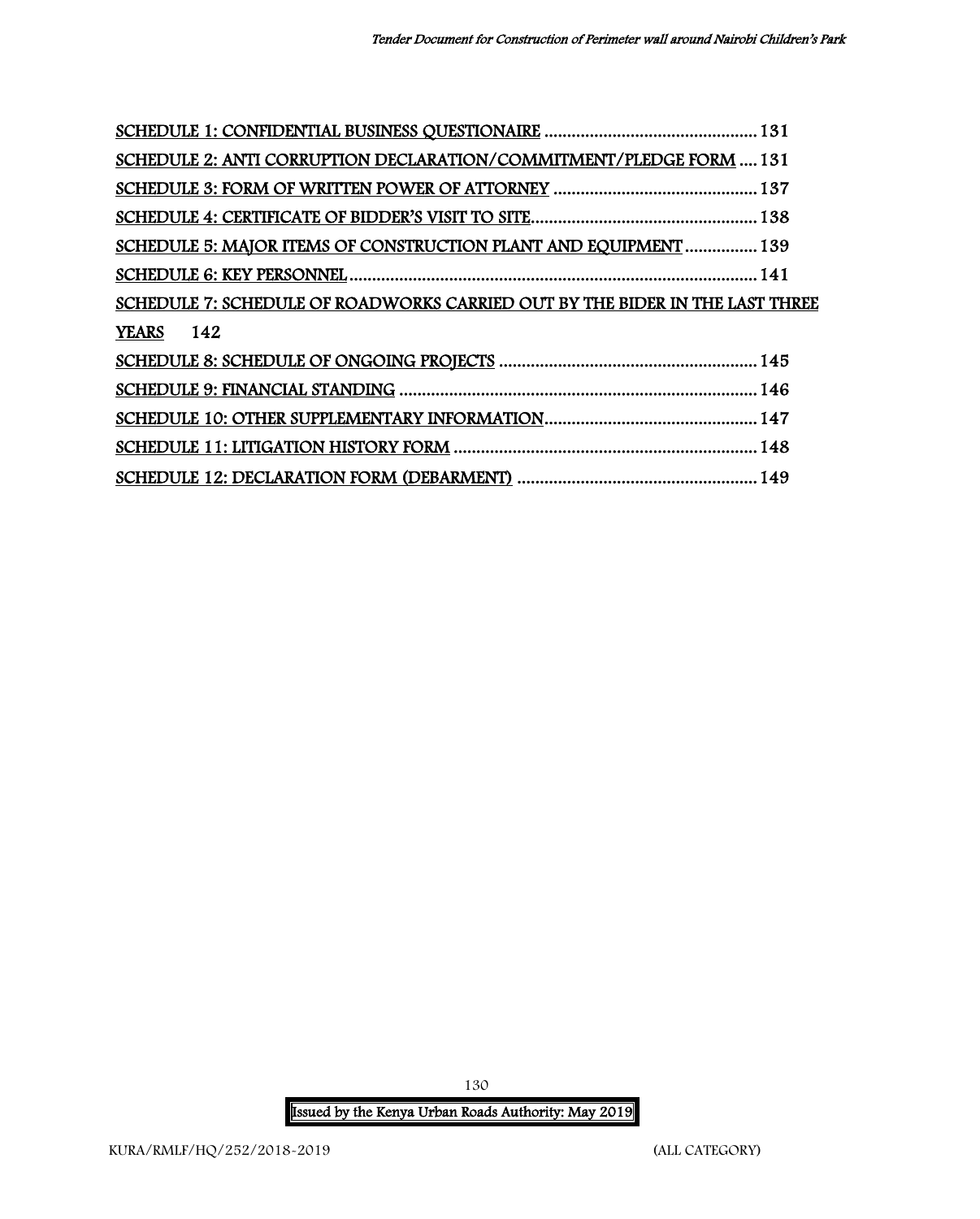# <span id="page-130-0"></span>SCHEDULE 1: CONFIDENTIAL BUSINESS QUESTIONAIRE

This Confidential Business Questionnaire of the Government of Kenya shall be completed by the Bidder.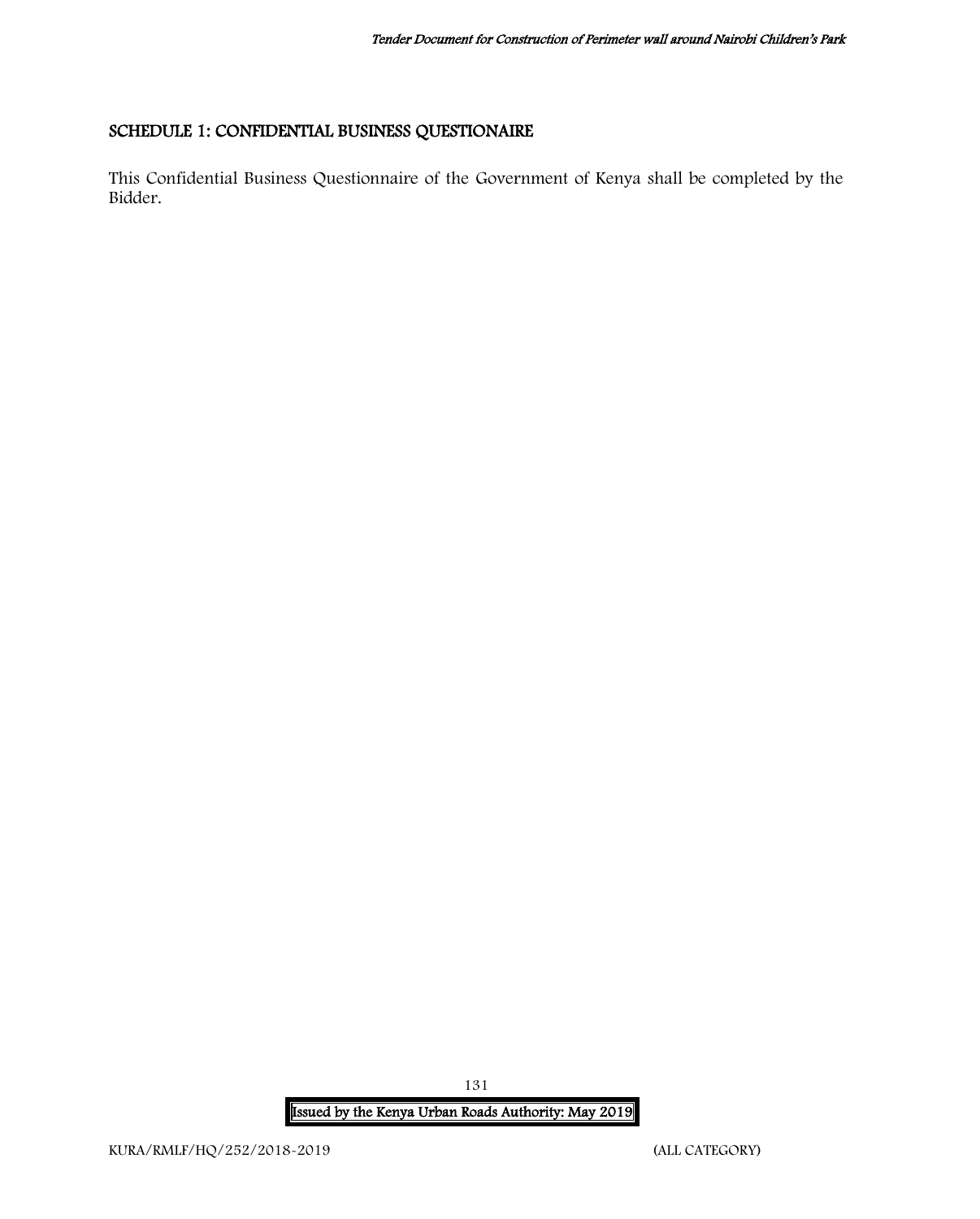# REPUBLIC OF KENYA

## CONFIDENTIAL BUSINESS QUESTIONNAIRE

You are requested to give the particulars indicated in Part 1 and either Part 2 (a). 2(b) or 2(c) whichever applies to your type of business. You are advised that it is a serious offence to give false information on this Form. Part 1 - General: Business name Location of business premises ......................................................................................................................................................... Plot No. ..................................................Street/Road ...................................................................... Postal Address................................... Tel No. .......................... Email address ……………………. Nature of business.............................................................................................................................. Current Trade Licence No. ................................Expiring date .......................................................... Maximum value of business which you can handle at any one time: Kshs........................................................... Name of your bankers .............................................................................. Branch...................................................................................................... Part 2(a) - Sole Proprietor: Your name in full ........................................................................................................... Age........................................................................................................... Nationality ..................................Country of origin ................................. \*Citizenship details ..................................................................................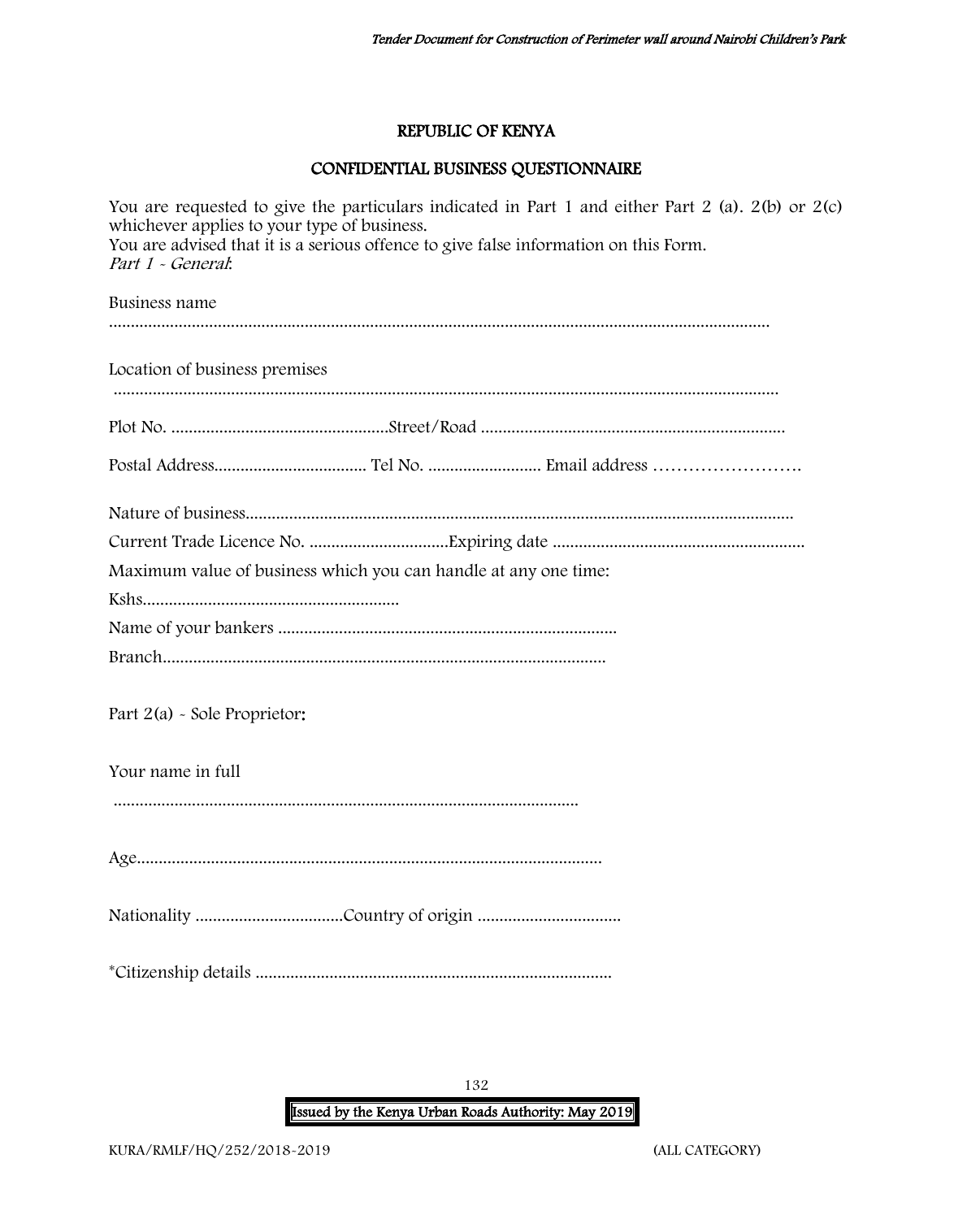# Part 2(b) - Partnership:

|      | Give details of partners as follows:                            |                                  |        |
|------|-----------------------------------------------------------------|----------------------------------|--------|
| Name | Nationality                                                     | Citizenship Details <sup>•</sup> | Shares |
|      |                                                                 |                                  |        |
|      |                                                                 |                                  |        |
|      |                                                                 |                                  |        |
|      |                                                                 |                                  |        |
|      |                                                                 |                                  |        |
|      | Part 2(c) - Registered Company:                                 |                                  |        |
|      |                                                                 |                                  |        |
|      | State the nominal and issued capital of the company-            |                                  |        |
|      |                                                                 |                                  |        |
|      |                                                                 |                                  |        |
| Name | Give details of all directors as follows:<br><b>Nationality</b> | Citizenship Details <sup>•</sup> | Shares |
|      |                                                                 |                                  |        |
|      |                                                                 |                                  |        |
|      |                                                                 |                                  |        |
|      |                                                                 |                                  |        |
|      |                                                                 |                                  |        |
|      |                                                                 | 133                              |        |

Issued by the Kenya Urban Roads Authority: May 2019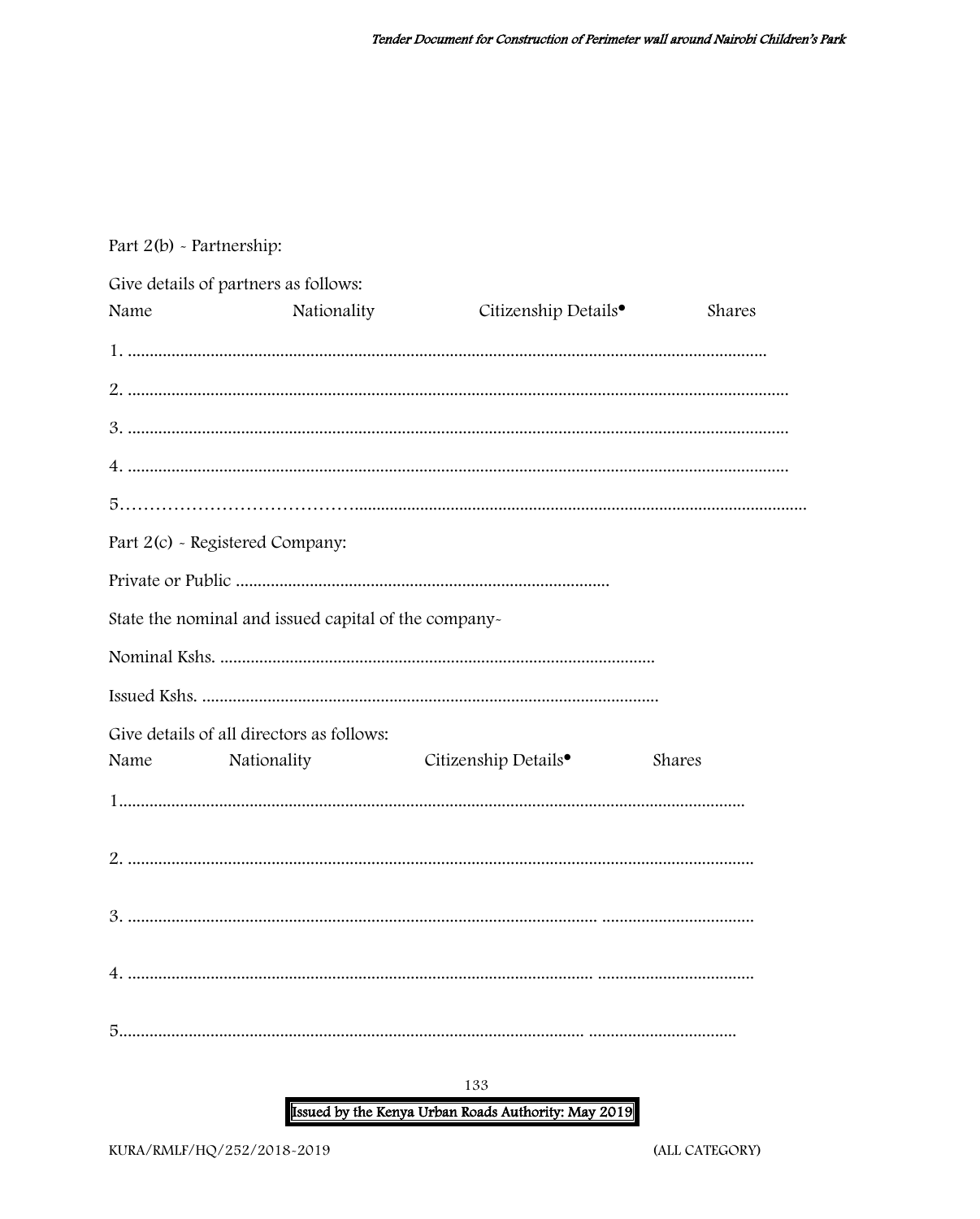- Attach proof of citizenship (Compulsory)
- Attach certified copy of Form CR12 (Compulsory)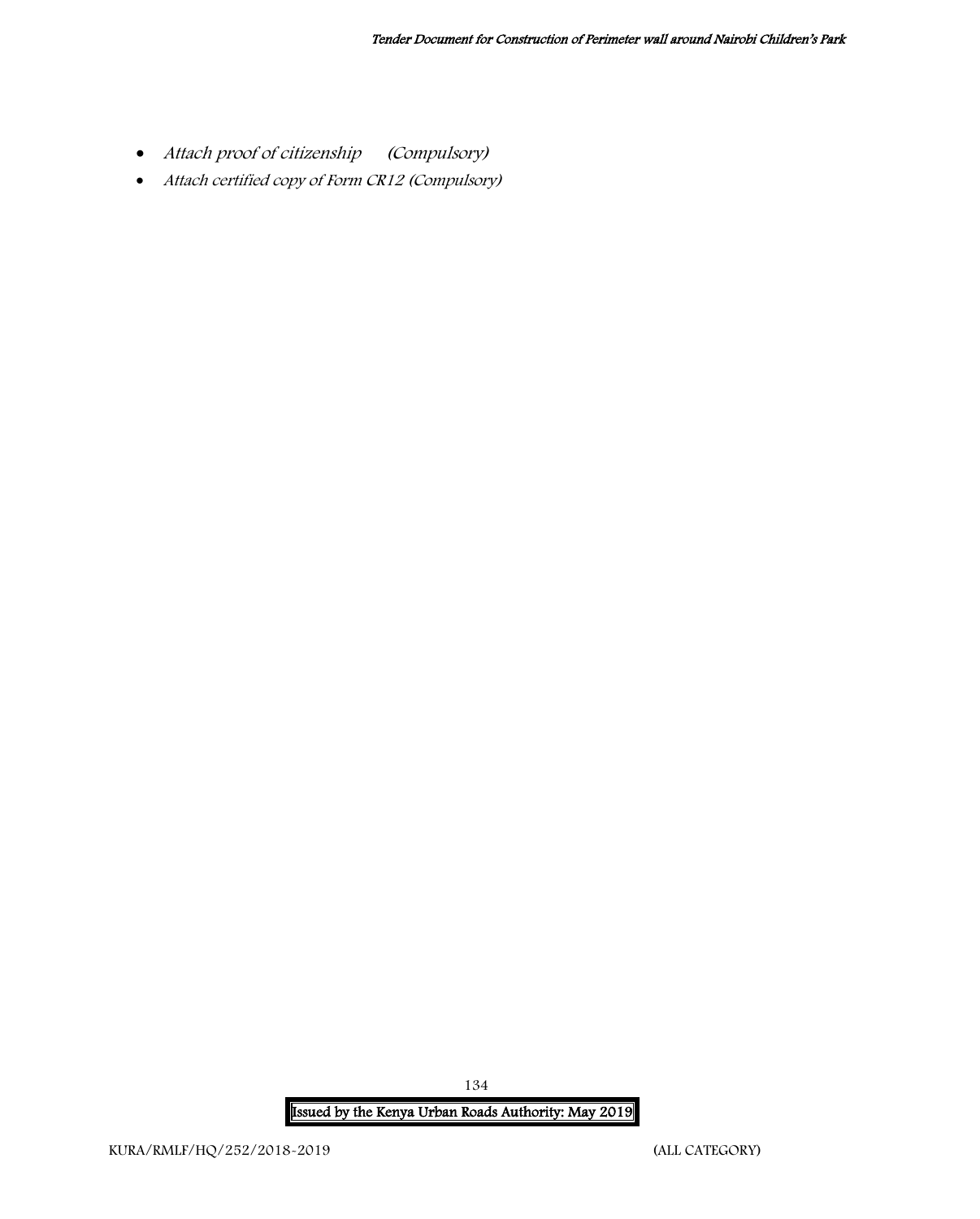Part 3: Interest in the Firm:

Is there any person / persons in the Kenya Urban Roads Authority (KURA) who has interest in this firm? Yes /No\*\*………………………….

I certify that the information given above is correct.

............................... .............................................................. Date Signature of Bidder

\*\* Delete as necessary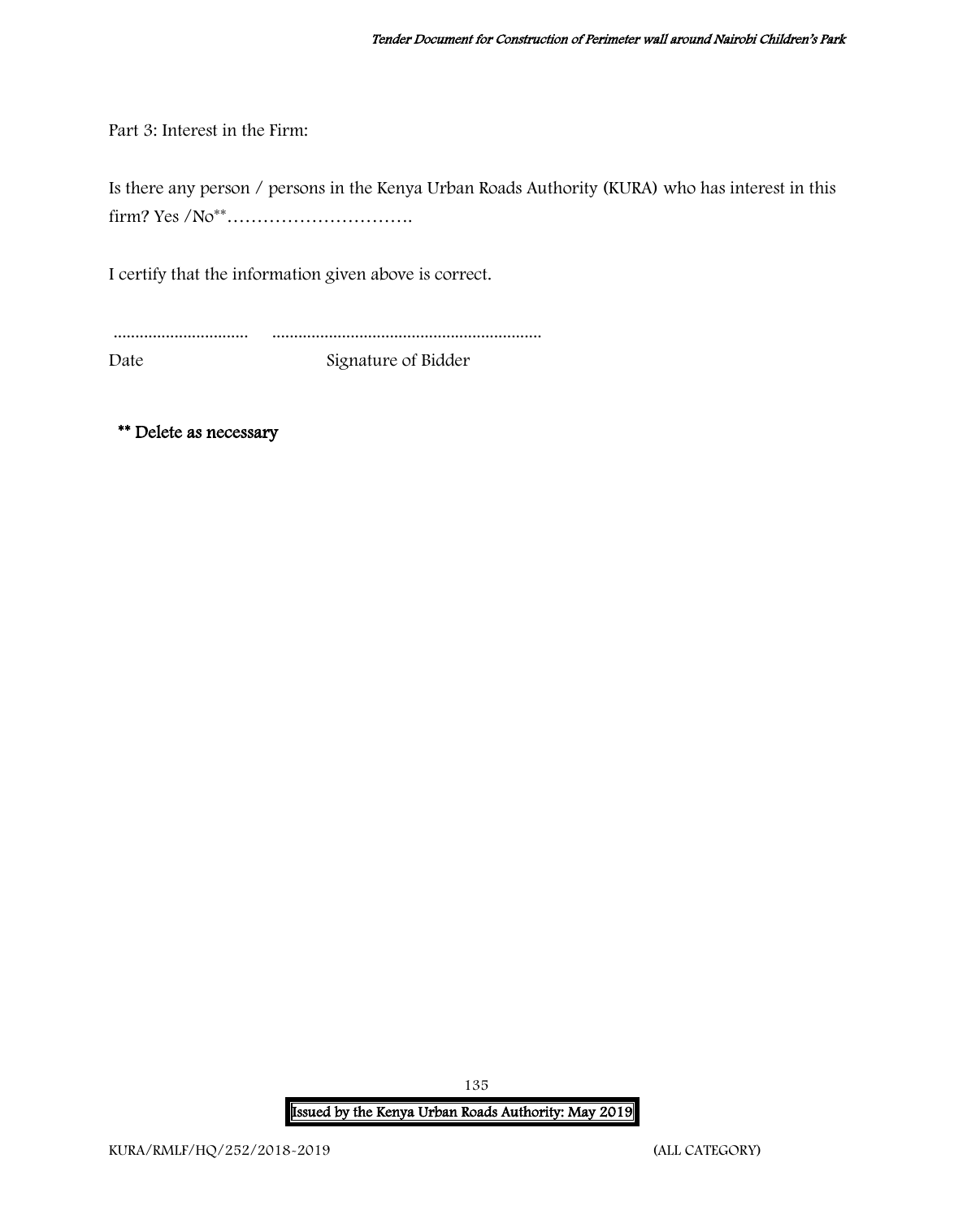# SCHEDULE 2: ANTI CORRUPTION DECLARATION / COMMITMENT / PLEDGE FORM

<span id="page-135-0"></span>

| Procurement is based on a free, fair and competitive tendering process which should not be open<br>to abuse.                                                                                                          |
|-----------------------------------------------------------------------------------------------------------------------------------------------------------------------------------------------------------------------|
| will not offer or facilitate, directly or indirectly, any inducement or reward to any public<br>officer, their relations or business associates, in connection with tender No.<br>contract if I/We am/are successful. |
|                                                                                                                                                                                                                       |
|                                                                                                                                                                                                                       |
|                                                                                                                                                                                                                       |
|                                                                                                                                                                                                                       |
|                                                                                                                                                                                                                       |
| In case of sub-contracting                                                                                                                                                                                            |
|                                                                                                                                                                                                                       |
|                                                                                                                                                                                                                       |
|                                                                                                                                                                                                                       |
|                                                                                                                                                                                                                       |
|                                                                                                                                                                                                                       |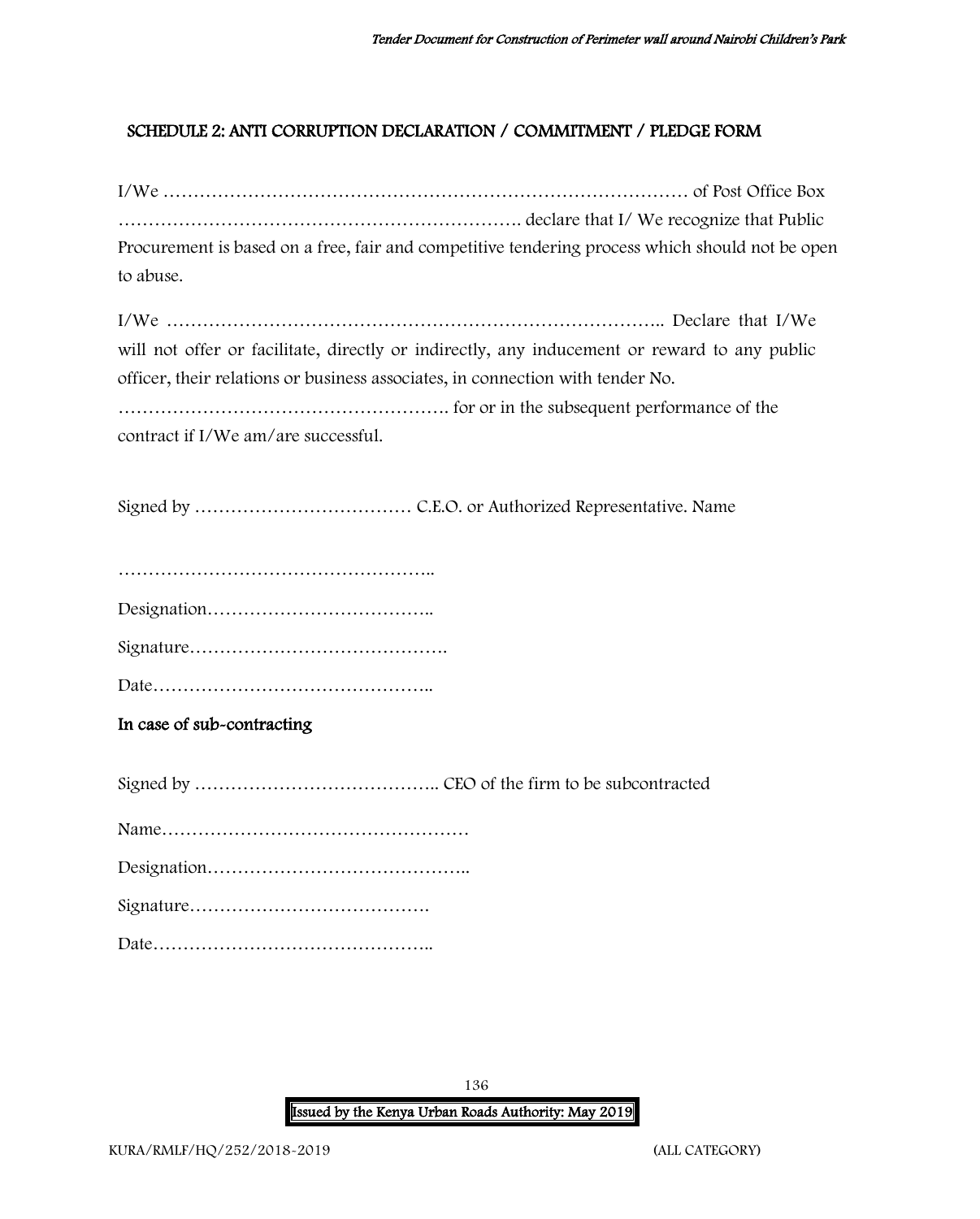# SCHEDULE 3: FORM OF WRITTEN POWER OF ATTORNEY

The Bidder shall state here below the name(s) and address of his representative(s) who is/are authorized to receive on his behalf correspondence in connection with the Bid.

………………………………………………………….. (Name of Bidder's Representative in block letters)

………………………………………………………….. (Address of Bidder's Representative)

………………………………………………………………… (Signature of Bidder's Representative)

Alternate:

………………………………………………………….. (Name of Bidder's Representative in block letters)

………………………………………………………….. (Address of Bidder's Representative)

………………………………………………………….. (Signature of Bidder's Representative)

\*To be filled by all Bidders.

\*Both representative and alternate must attach copy of National Identification card or Passport.

137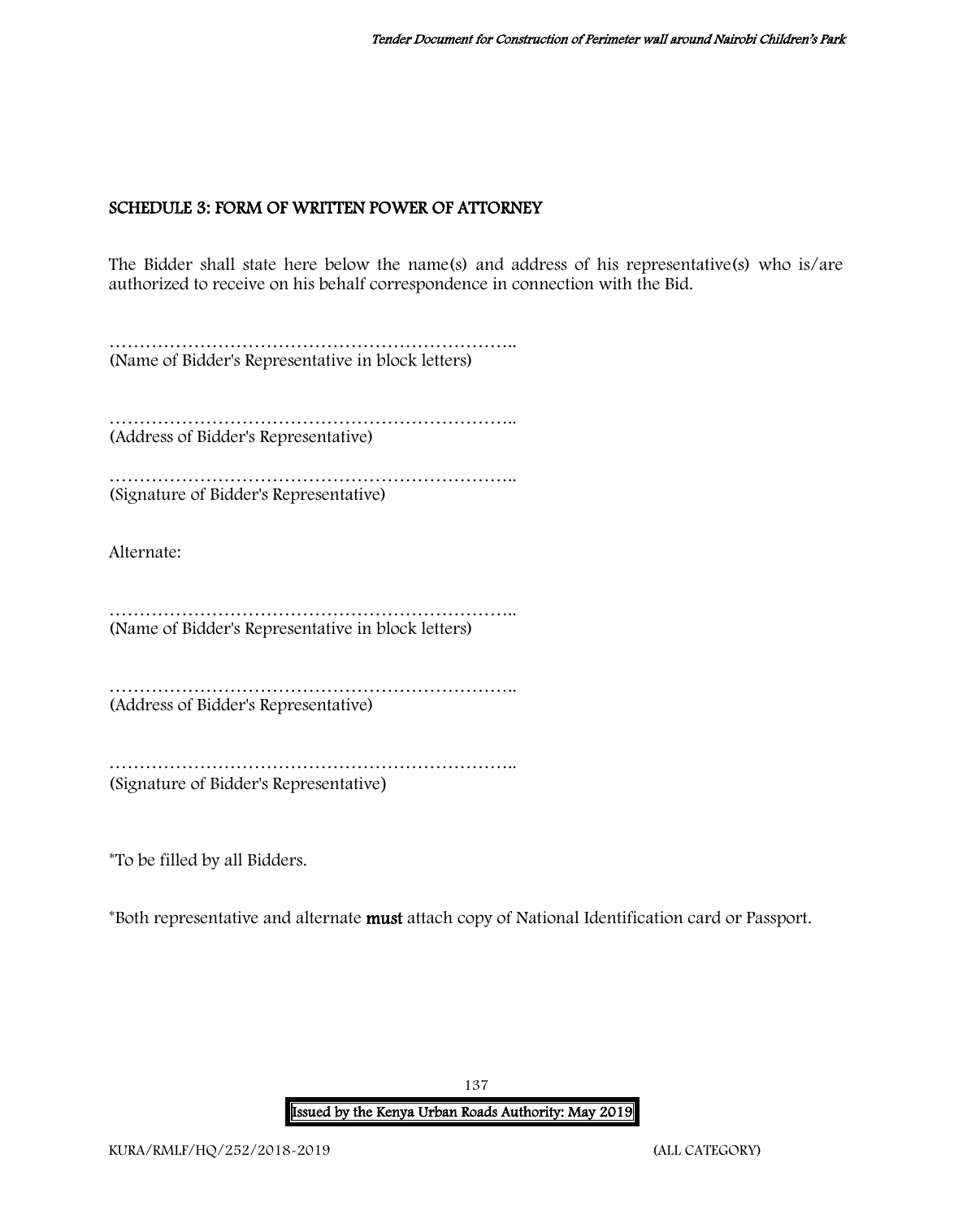# <span id="page-137-0"></span>SCHEDULE 4: CERTIFICATE OF BIDDER'S VISIT TO SITE

This is to certify that

[Name/s]……………………………………………………………………………………

………………………………………………………………….

Being the authorized representative/Agent of [Name of bidder]

…………………………………………………………………………………………………

…………………………………………………………………………………………………

participated in the organised inspection visit of the site of the works for the

#### CONSTRUCTION OF PERIMETER WALL AROUND NAIROBI CHILDREN'S PARK

held on………………………..day of……………………………20……………………….

| (Employer's Representative)         |               |
|-------------------------------------|---------------|
|                                     |               |
|                                     |               |
| (Name of Employer's Representative) | (Designation) |

NOTE: This form is to be completed at the time of the organized site visit.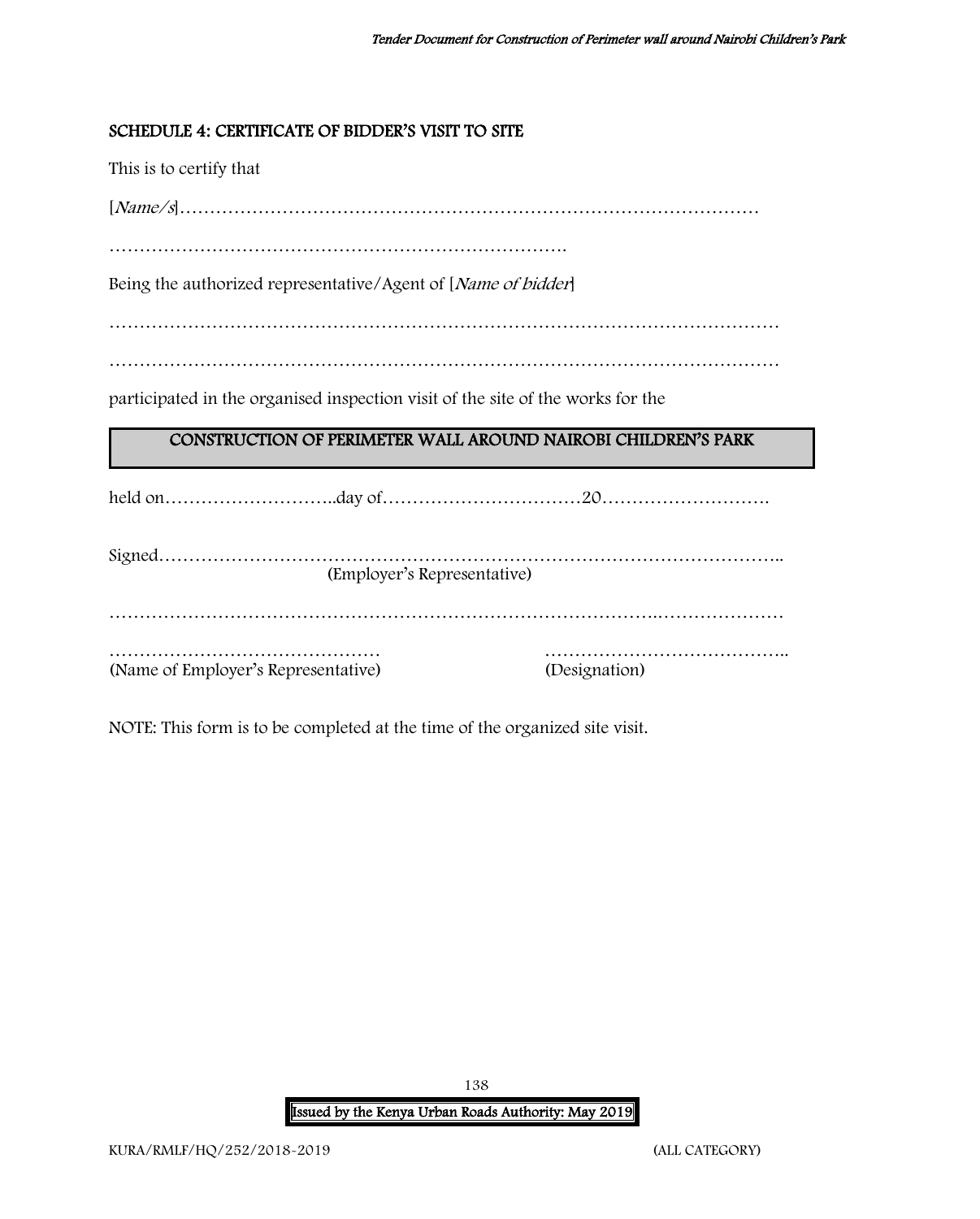### SCHEDULE 5: MAJOR ITEMS OF CONSTRUCTION PLANT AND EQUIPMENT

The Bidder shall enter in this schedule all major items of plant and equipment which he proposes to bring to site. Only reliable plant in good working order and suitable for the work required of it shall be shown on this Schedule. Summary of the same shall be entered in Section 5: Qualification Criteria, Part 7.

<span id="page-138-0"></span>I certify that the above information is correct.

| commence)<br>(Days after<br>Date of<br>Arrival on<br>Project      |  |
|-------------------------------------------------------------------|--|
| Power<br>Rating                                                   |  |
| Leased/<br>Imported<br>Owned/                                     |  |
| Source                                                            |  |
| (If to be<br>Imported)<br>Estimated<br>CIF<br>Mombasa<br>Value    |  |
| $\begin{array}{c} \text{Capacity} \\ \text{t or m}^3 \end{array}$ |  |
| Used<br>New or                                                    |  |
| Year of Manufactur $_{\rm e}$                                     |  |
| each<br>δά                                                        |  |
| Descripti<br>on Type,<br>Model,<br>Make                           |  |
|                                                                   |  |

139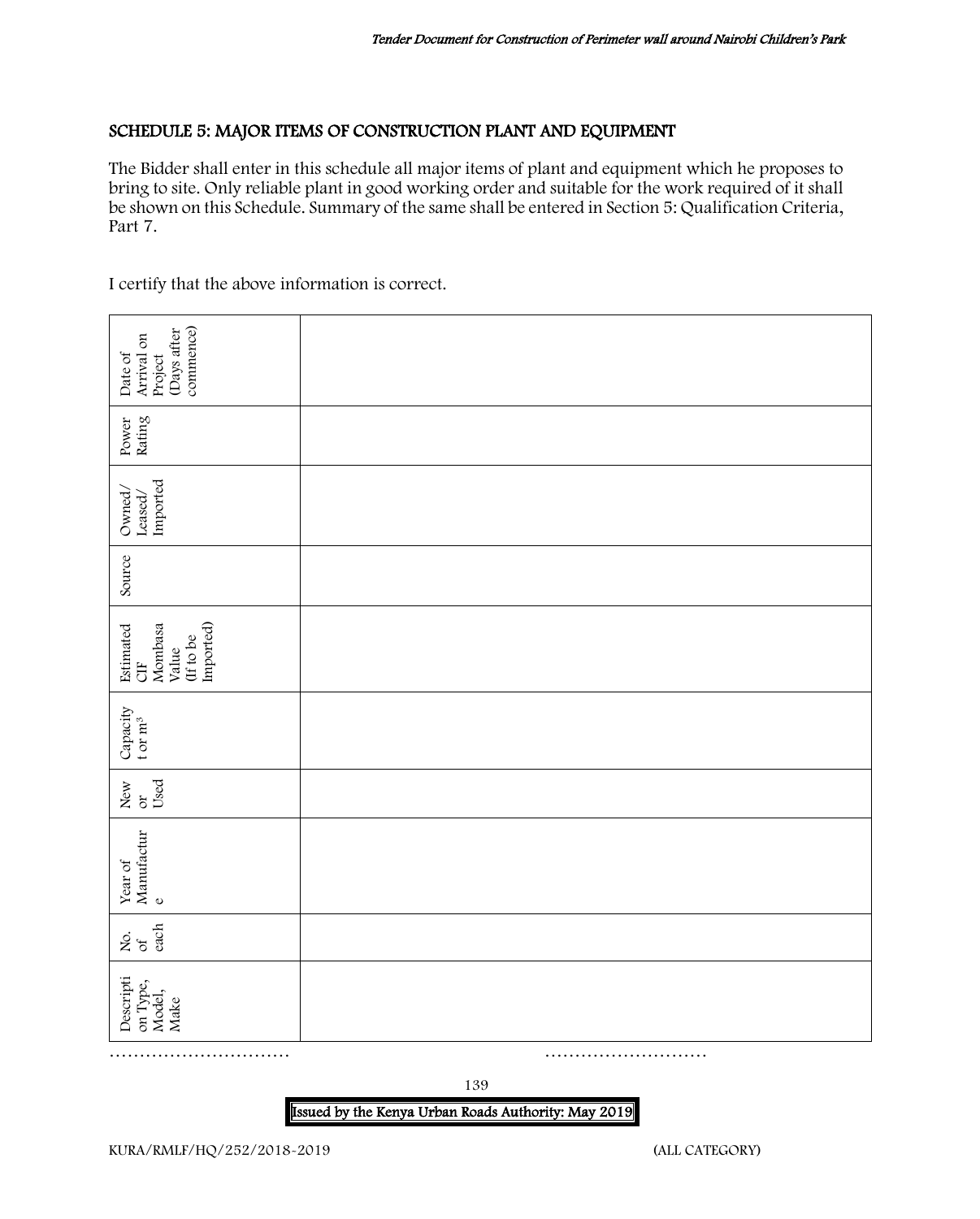(Signature of Bidder) (Date)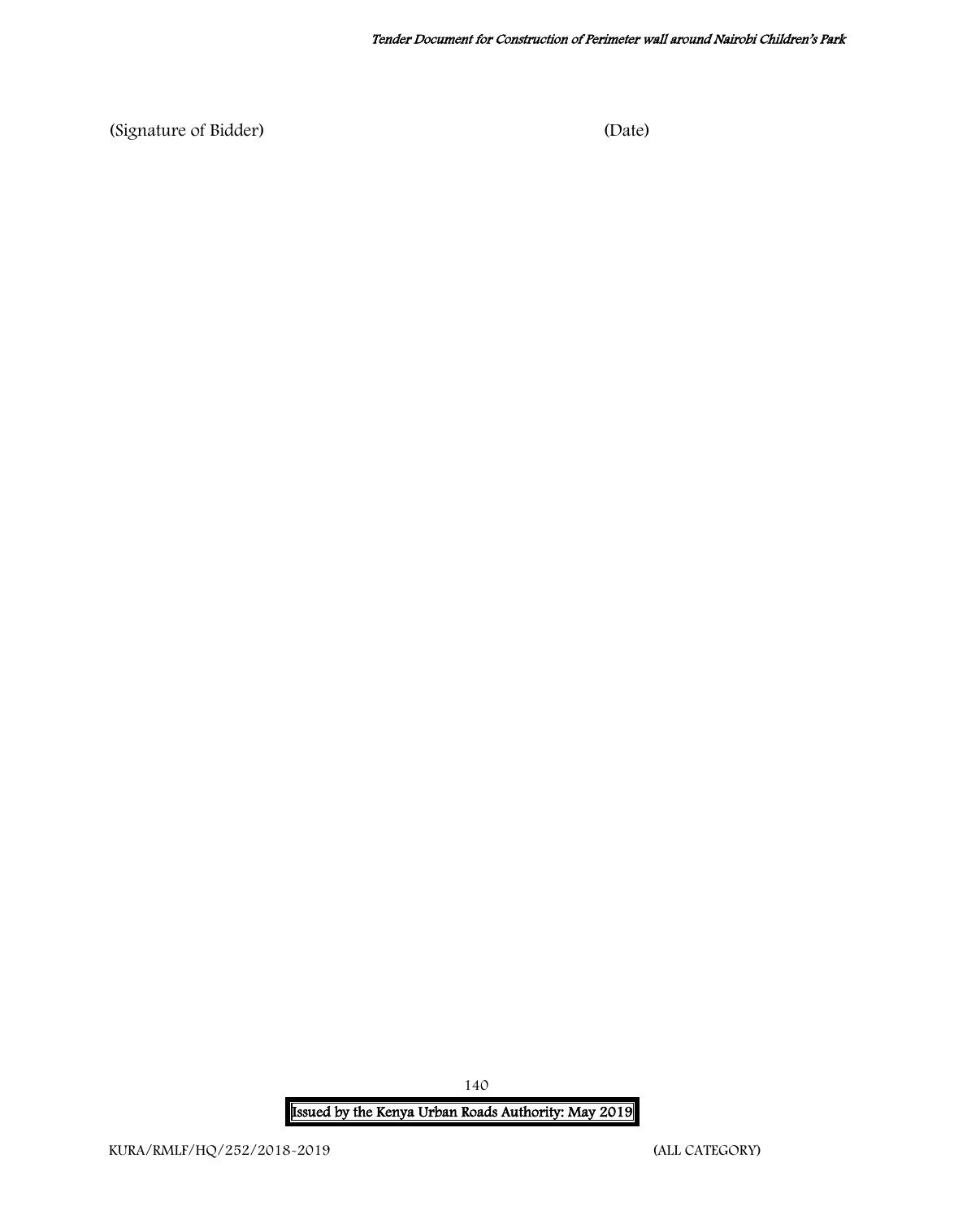### <span id="page-140-0"></span>SCHEDULE 6: KEY PERSONNEL

| <b>DESIGNATION</b> | <b>NAME</b> | <b>NATIONALITY</b> | SUMMARY OF QUALIFICATIONS AND<br><b>EXPERIENCE</b> |            |            |  |  |  |  |
|--------------------|-------------|--------------------|----------------------------------------------------|------------|------------|--|--|--|--|
|                    |             |                    | Qualifications                                     | General    | Specific   |  |  |  |  |
|                    |             |                    |                                                    | Experience | Experience |  |  |  |  |
|                    |             |                    |                                                    | (Yrs)      | (Yrs)      |  |  |  |  |
|                    |             |                    |                                                    |            |            |  |  |  |  |
| Headquarters       |             |                    |                                                    |            |            |  |  |  |  |
| Partner/Director   |             |                    |                                                    |            |            |  |  |  |  |
| or other key staff |             |                    |                                                    |            |            |  |  |  |  |
| (give designation) |             |                    |                                                    |            |            |  |  |  |  |
|                    |             |                    |                                                    |            |            |  |  |  |  |
| Site Office        |             |                    |                                                    |            |            |  |  |  |  |
| 1. Site Agent      |             |                    |                                                    |            |            |  |  |  |  |
|                    |             |                    |                                                    |            |            |  |  |  |  |
| 2. Site Surveyor   |             |                    |                                                    |            |            |  |  |  |  |
|                    |             |                    |                                                    |            |            |  |  |  |  |
|                    |             |                    |                                                    |            |            |  |  |  |  |
| 3. Foreman         |             |                    |                                                    |            |            |  |  |  |  |
|                    |             |                    |                                                    |            |            |  |  |  |  |
|                    |             |                    |                                                    |            |            |  |  |  |  |
|                    |             |                    |                                                    |            |            |  |  |  |  |
|                    |             |                    |                                                    |            |            |  |  |  |  |

Note: The Bidder shall list in this schedule the key personnel he will employ from the Contractor's headquarters and from the Contractor's site office to direct and execute the work together with their qualifications, experience, position held and nationality in accordance with Clause 15.2 and 16.3 of the Conditions of Contract Part II (where required, use separate sheets to add extra data for column 4). Bidders shall attach certified copies of academic certificates, and CVs of all key staff.

I certify that the above information is correct.

(Signature of Bidder) (Date)

………………………… ………………………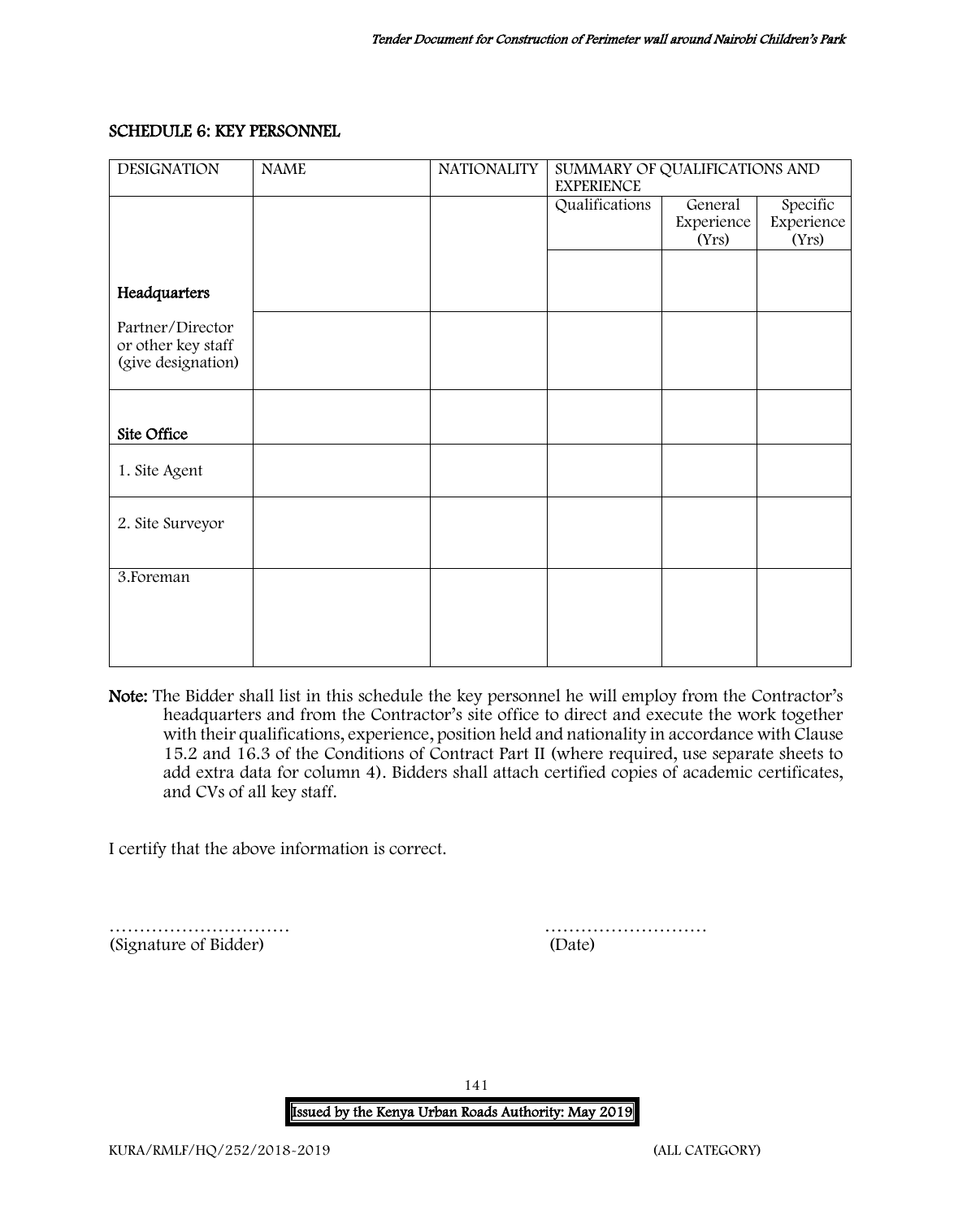### <span id="page-141-0"></span>SCHEDULE 7: SCHEDULE OF ROADWORKS CARRIED OUT BY THE BIDER IN THE LAST THREE **YEARS**

# SCHEDULE 6A: COMPLETED WORKS

| DESCRIPTION OF WORKS | NAME OF CLIENT | VALUE OF<br>WORKS (KSHS) * | YEAR COMPLETED/<br><b>REMARKS</b> |
|----------------------|----------------|----------------------------|-----------------------------------|
|                      |                |                            |                                   |
|                      |                |                            |                                   |
|                      |                |                            |                                   |
|                      |                |                            |                                   |
|                      |                |                            |                                   |
|                      |                |                            |                                   |
|                      |                |                            |                                   |
|                      |                |                            |                                   |
|                      |                |                            |                                   |
|                      |                |                            |                                   |
|                      |                |                            |                                   |

Note: Bidders shall attach certified copies of letters of award (for each listed project), certified copies of completion certificates.

I certify that the above works were successfully carried out by this Bidder.

(Signature of Bidder) (Date)

………………………… ………………………

\* Value in KShs using Central Bank of Kenya mean exchange rate at a reference date 7 days before date of BID opening

142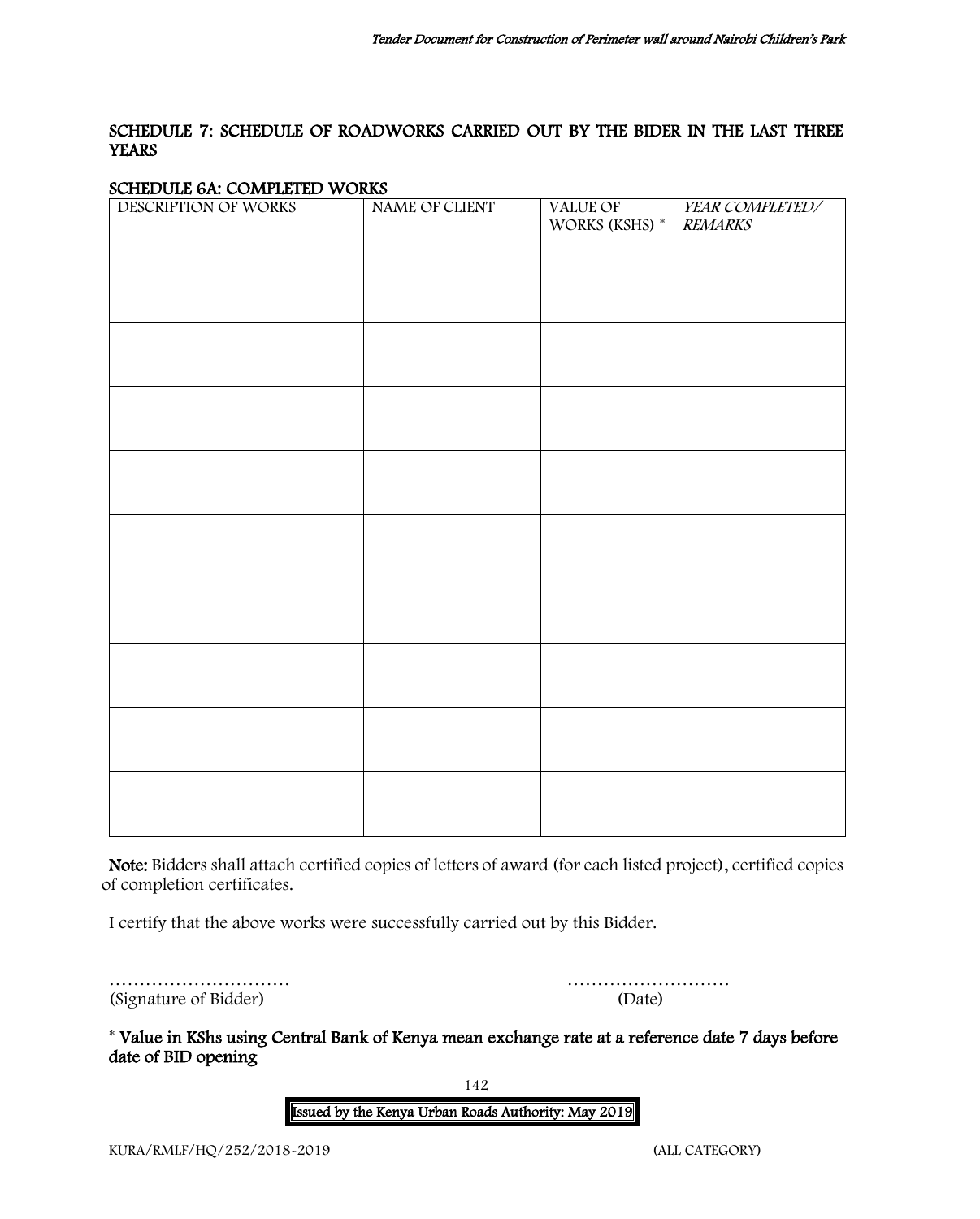| DESCRIPTION OF WORKS | NAME OF CLIENT | VALUE OF WORKS (KSHS) * | <i>YEAR COMPLETED/</i><br><b>REMARKS</b> |
|----------------------|----------------|-------------------------|------------------------------------------|
|                      |                |                         |                                          |
|                      |                |                         |                                          |
|                      |                |                         |                                          |
|                      |                |                         |                                          |
|                      |                |                         |                                          |
|                      |                |                         |                                          |
|                      |                |                         |                                          |
|                      |                |                         |                                          |
|                      |                |                         |                                          |
|                      |                |                         |                                          |
|                      |                |                         |                                          |
|                      |                |                         |                                          |
|                      |                |                         |                                          |
|                      |                |                         |                                          |
|                      |                |                         |                                          |
|                      |                |                         |                                          |

### SCHEDULE 7B: NON-COMPLETED WORKS BEYOND COMPLETION DATE

Note: Bidders shall attach certified copies of letters of award (for each listed project), certified evidence for executed works for non-completed projects e.g copy of recent payment certificate.

I certify that the above works were successfully carried out by this Bidder.

| (Signature of Bidder) | (Date) |
|-----------------------|--------|

 $\overline{a}$ 

|  |  |  |  | (Date) |  |  |  |  |  |  |  |  |  |
|--|--|--|--|--------|--|--|--|--|--|--|--|--|--|

\* Value in KShs using Central Bank of Kenya mean exchange rate at a reference date 7 days before date of BID opening

143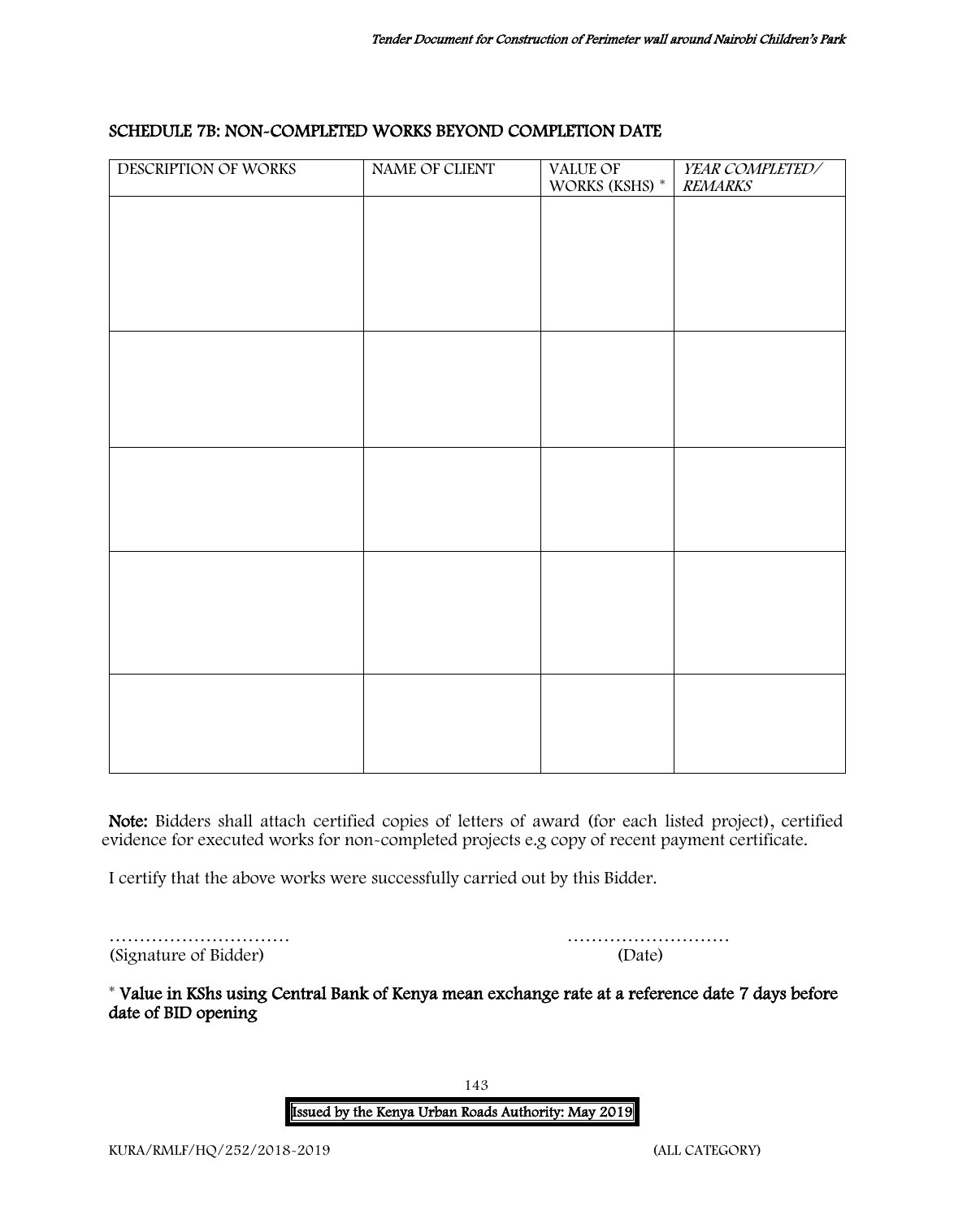# **SCHEDULE 7C: SPECIFIC EXPERIENCE**

| DESCRIPTION OF WORKS | NAME OF CLIENT | VALUE OF<br>WORKS (KSHS) * | YEAR COMPLETED/<br><b>REMARKS</b> |
|----------------------|----------------|----------------------------|-----------------------------------|
|                      |                |                            |                                   |
|                      |                |                            |                                   |
|                      |                |                            |                                   |
|                      |                |                            |                                   |
|                      |                |                            |                                   |
|                      |                |                            |                                   |
|                      |                |                            |                                   |
|                      |                |                            |                                   |
|                      |                |                            |                                   |
|                      |                |                            |                                   |
|                      |                |                            |                                   |
|                      |                |                            |                                   |
|                      |                |                            |                                   |
|                      |                |                            |                                   |
|                      |                |                            |                                   |
|                      |                |                            |                                   |

Note: Bidders shall attach certified copies of letters of award (for each listed project), certified evidence for executed works for non-completed projects e.g copy of recent payment certificate.

I certify that the above works were successfully carried out by this Bidder.

| (Signature of Bidder) | (Date) |
|-----------------------|--------|

|  |  |  |  |  |  | (Date) |  |  |  |  |  |  |
|--|--|--|--|--|--|--------|--|--|--|--|--|--|

\* Value in KShs using Central Bank of Kenya mean exchange rate at a reference date 7 days before date of BID opening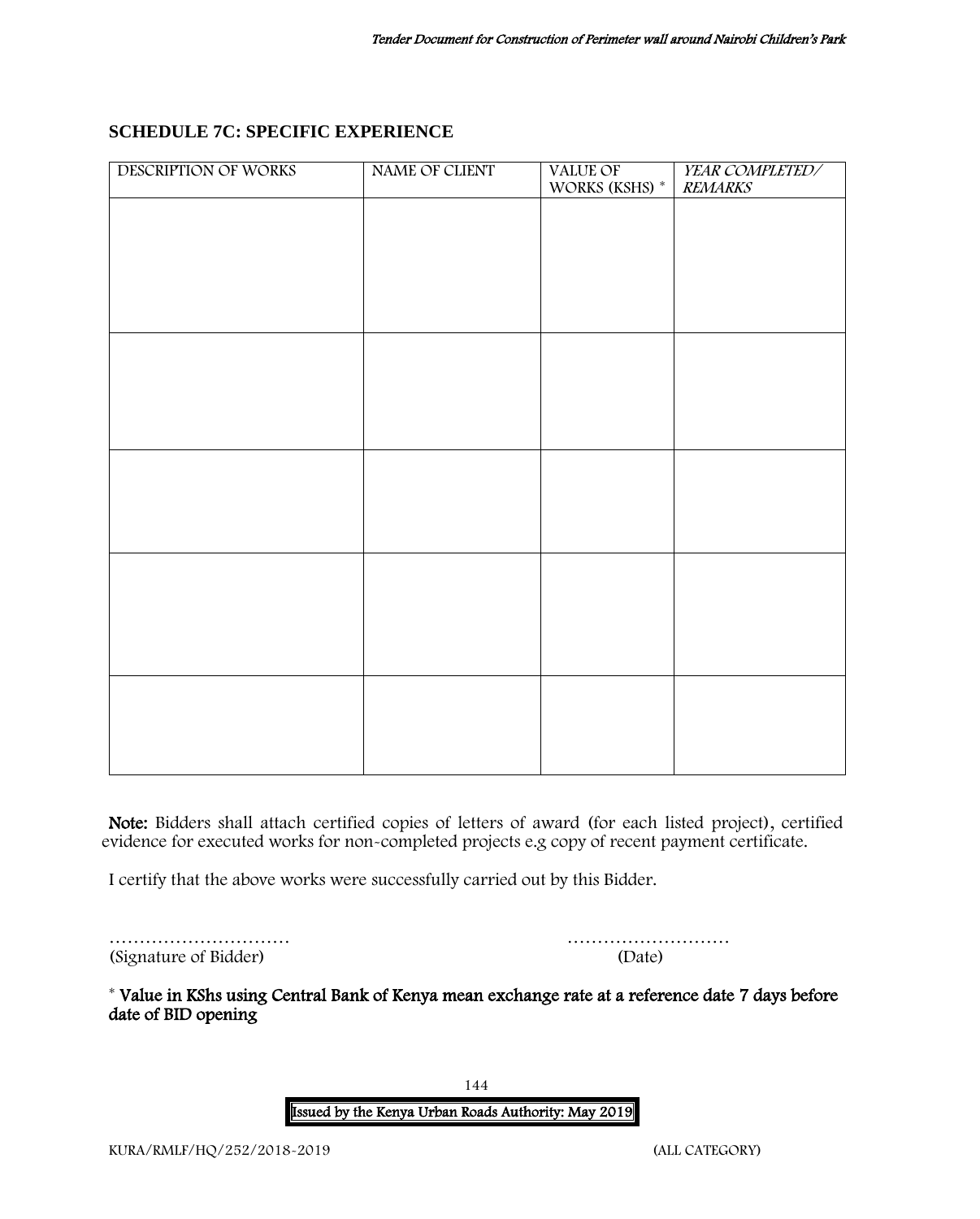| DESCRIPTION OF<br><b>WORKS</b> | NAME OF<br><b>CLIENT</b> | DATE OF<br>$\mathsf{COMMENC}$<br><b>EMENT</b> | DATE OF<br>COMPLETION | VALUE OF<br>WORKS (KSHS) | <b>VALUE</b><br>COMPLETED<br>UP TO DATE<br>$\%$ | PHYSICALLY<br>COMPLETED<br>UP TO DATE<br>$\%$ |
|--------------------------------|--------------------------|-----------------------------------------------|-----------------------|--------------------------|-------------------------------------------------|-----------------------------------------------|
|                                |                          |                                               |                       |                          |                                                 |                                               |
|                                |                          |                                               |                       |                          |                                                 |                                               |
|                                |                          |                                               |                       |                          |                                                 |                                               |
|                                |                          |                                               |                       |                          |                                                 |                                               |
|                                |                          |                                               |                       |                          |                                                 |                                               |
|                                |                          |                                               |                       |                          |                                                 |                                               |
|                                |                          |                                               |                       |                          |                                                 |                                               |

#### SCHEDULE 8: SCHEDULE OF ONGOING PROJECTS

Note: 1. Bidders shall attach certified copies of letters of award (for each listed project) and any certified evidence for executed works e.g copy of recent payment certificate.

2. Bidders must indicate all their on-going works as at the time of bidding. Any nondisclosure shall constitute non-responsiveness)

I certify that the above works are being carried out by me and that the above information is correct.

(Signature of Bidder) (Date)

………………………… ………………………

145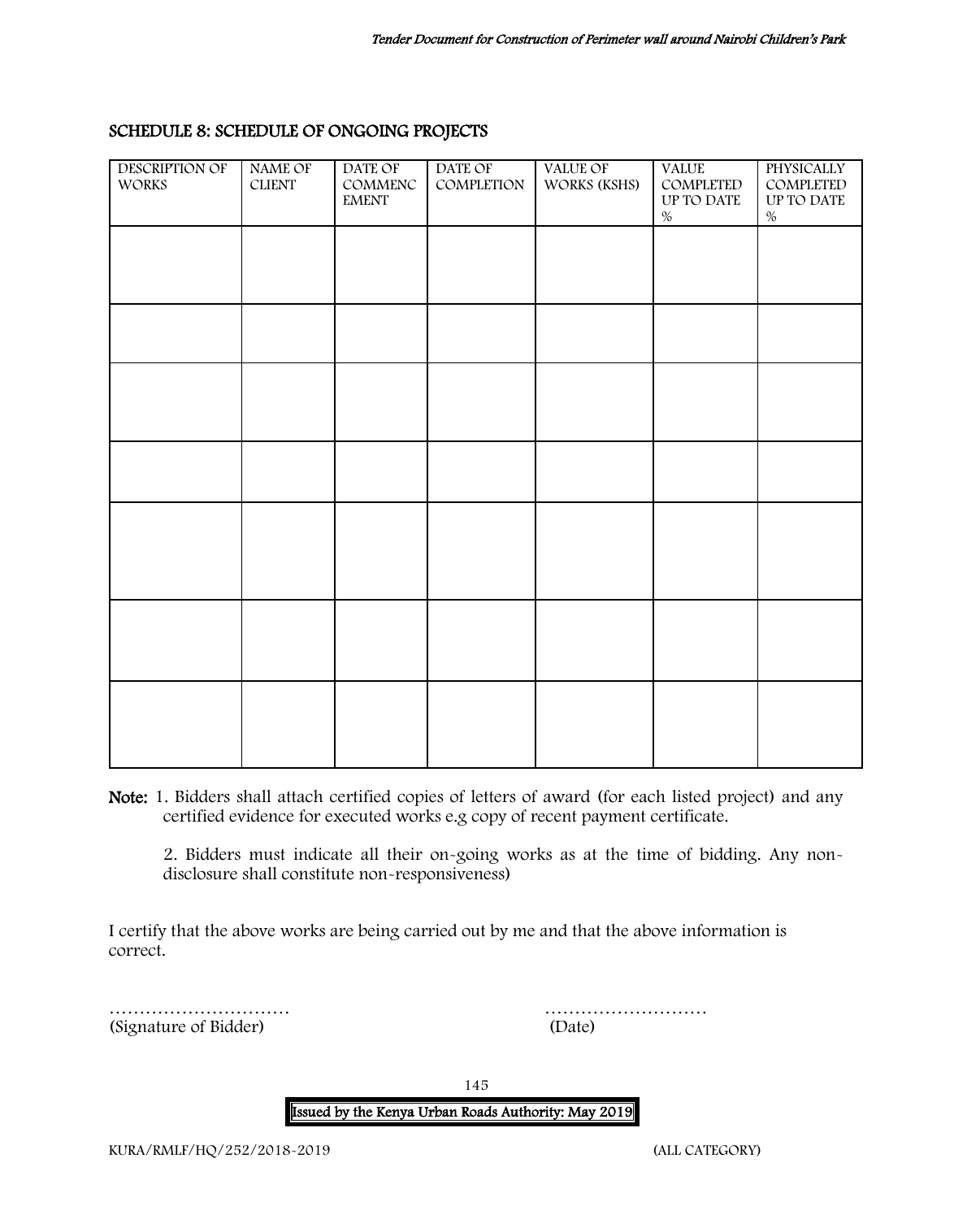# SCHEDULE 9: FINANCIAL STANDING

- 1 Submit copies of audited profit and loss statements and balance sheet for the last five calendar years and estimated projection for the next two years with certified English translation where appropriate.
- 2 Give turnover figures for each of the last two (2) financial years. Quote in millions and decimal thereof.

|                               | Year 1(2014) | Year 2(2015) |
|-------------------------------|--------------|--------------|
|                               | Ksh.         | Ksh.         |
| Road works                    |              |              |
| Other civil Engineering works |              |              |
| Other (specify)               |              |              |
| Total                         |              |              |

## SUMMARY OF ASSETS AND LIABILTIES OF THE AUDITED FINANCIAL STATEMENTS OF THE LAST TWO (2) FINANCIAL YEARS.

|                              | Year 1(2014) | Year 2(2015) |
|------------------------------|--------------|--------------|
|                              | KShs.        | KShs.        |
| 1. Total Assets              |              |              |
| 2. Current Assets            |              |              |
| 3. Bank Credit Line Value    |              |              |
| 4. Total Liabilities         |              |              |
| 5. Current Liabilities       |              |              |
| 6. Net Worth $(1-4)$         |              |              |
| 7. Working capital $(2+3-4)$ |              |              |

(a) Name/Address of Commercial Bank providing credit line

………………………………………………………………………………………………

………………………………………………………………………………………………

(b) Total amount of credit line KShs………………………………………………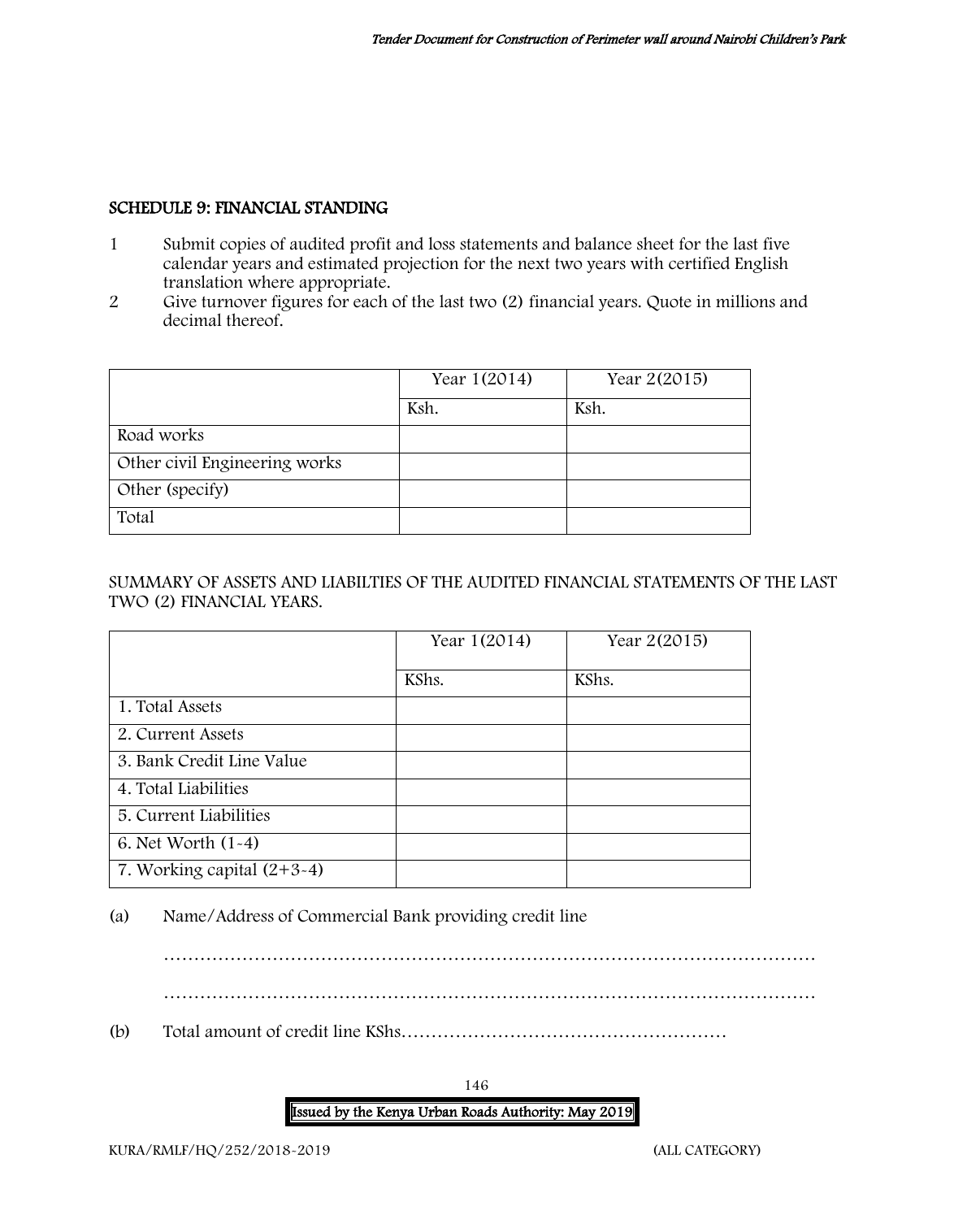Attach a certified copy of Undertaking of the Bank to provide the credit.

(c) Attach bank statements for the last six (6) months

# SCHEDULE 10: OTHER SUPPLEMENTARY INFORMATION

| Financial reports for the last three years, balance sheets, profit and loss statements, auditors'<br>reports etc. List them below and attach copies.                         |
|------------------------------------------------------------------------------------------------------------------------------------------------------------------------------|
|                                                                                                                                                                              |
|                                                                                                                                                                              |
|                                                                                                                                                                              |
|                                                                                                                                                                              |
| Evidence of access to financial resources to meet the qualification requirements. Cash in hand,<br>lines of credit etc. List below and attach copies of supporting documents |
|                                                                                                                                                                              |
|                                                                                                                                                                              |
|                                                                                                                                                                              |
|                                                                                                                                                                              |
| Name, address, telephone, telex, fax numbers and email of the Bidders Bankers who may provide<br>reference if contacted by the Contracting Authority.                        |
|                                                                                                                                                                              |
|                                                                                                                                                                              |
|                                                                                                                                                                              |
| I certify that the above information is correct.                                                                                                                             |
| Signature of Bidder<br>Date                                                                                                                                                  |
| (To be signed by authorized representative and officially stamped)<br>147                                                                                                    |
| Issued by the Kenya Urban Roads Authority: May 2019                                                                                                                          |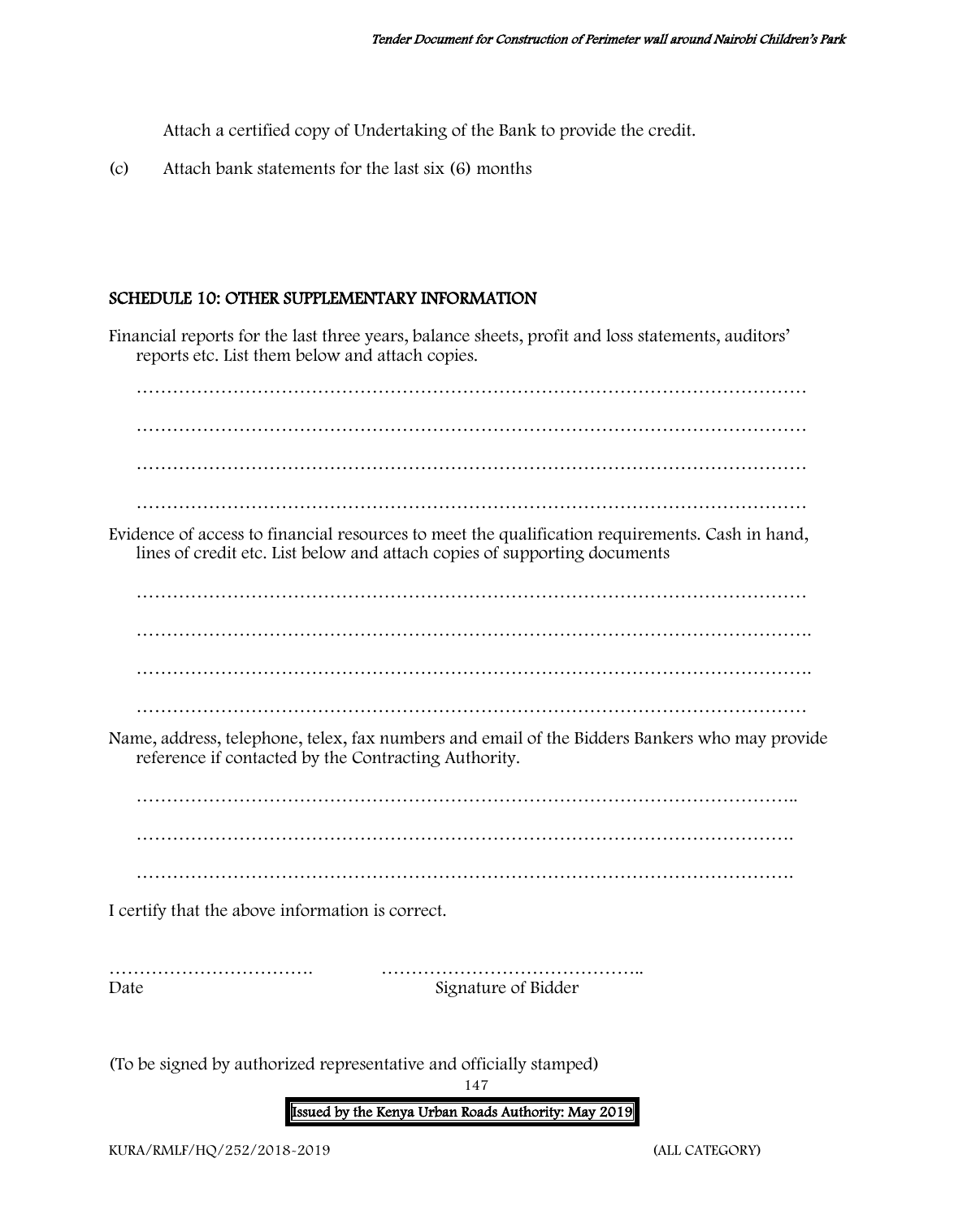# SCHEDULE 11: LITIGATION HISTORY FORM

Information on current litigation in which the Bidder is involved.

| <b>OTHER PARTY (IES)</b> | <b>CAUSE OF DISPUTE</b> | AMOUNT INVOLVED (KSHS) |
|--------------------------|-------------------------|------------------------|
|                          |                         |                        |
|                          |                         |                        |
|                          |                         |                        |
|                          |                         |                        |
|                          |                         |                        |

I certify that the above information is correct.

……………………………. …………………………………….. Signature of Bidder

(To be signed by authorized representative and officially stamped)

148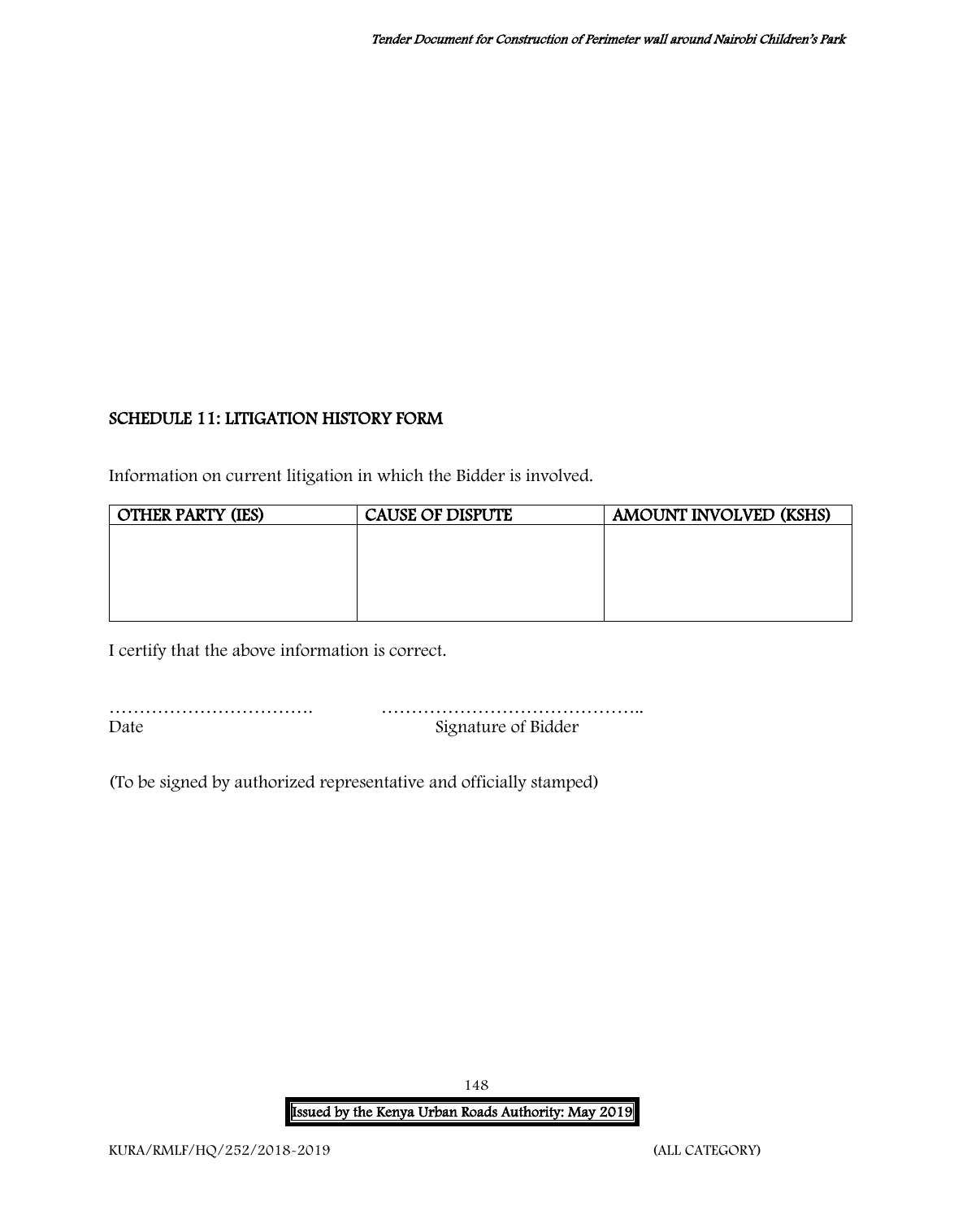#### SCHEDULE 12: DECLARATION FORM (DEBARMENT)

**Date** 

 The Director General, Kenya Urban Roads Authority (KURA), P.O. Box 41727 - 00100 NAIROBI

We (name and address) we have a metal of the same state of the state of the state of the state of the state of the state of the state of the state of the state of the state of the state of the state of the state of the sta

To

declare the following:

- a) Have not been debarred from participating in public procurement.
- b) Have not been involved in and will not be involved in corrupt and fraudulent practices regarding public procurement.

Name of Bidder Signature Signature Date

\_\_\_\_\_\_\_\_\_\_\_\_\_\_\_\_\_ \_\_\_\_\_ \_\_\_\_\_\_\_

(To be signed by authorized representative and officially stamped)

Issued by the Kenya Urban Roads Authority: May 2019

149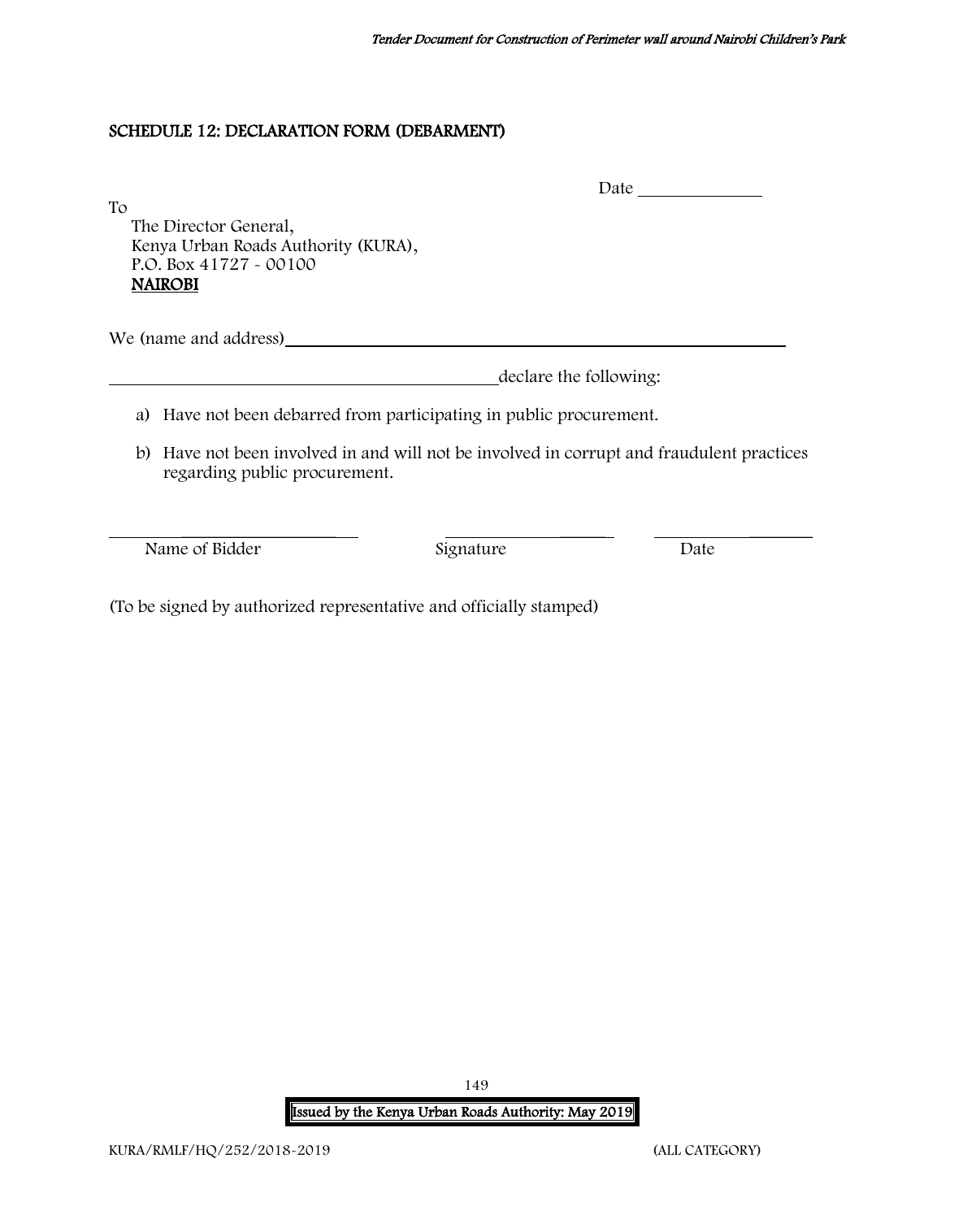# SECTION XII: FORM OF AGREEMENT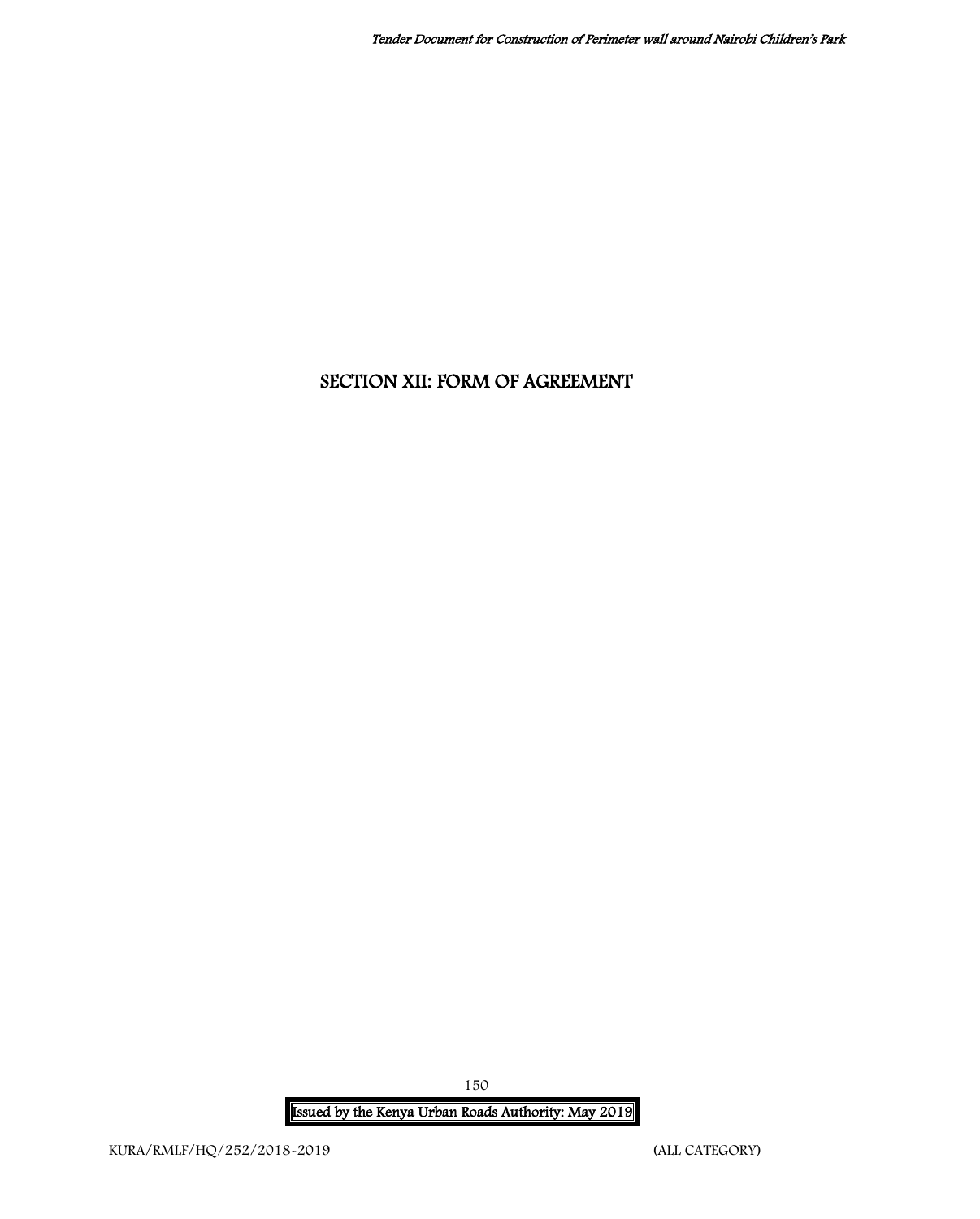## FORM OF AGREEMENT

\*\*(To be signed after the award of a contract)

THIS AGREEMENT is made on the  $\ldots$   $\ldots$   $\ldots$   $\ldots$  and  $\ldots$  day of  $\ldots$   $\ldots$   $\ldots$   $\ldots$   $\ldots$   $\ldots$ between the Kenya Urban Roads Authority of P. O. Box 41727-00100, Nairobi, Kenya hereinafter called "the

Employer" of the one part and M/S ................................................................................. (Contractor) of

P. O . .................................................... (address) hereinafter called "the Contractor" of the other part.

WHEREAS the Employer is desirous that certain works should be executed, viz.

## CONSTRUCTION OF PERIMETER WALL AROUND NAIROBI CHILDREN'S PARK CONTRACT NO. KURA/RMLF/HQ/252/2018-2019

and has a Contract with the Contractor for the execution completion and maintenance of such works in the region NOW THIS AGREEMENT WITNESSETH as follows:

In this agreement words and expressions shall have the same meanings as are respectively assigned to them in the Conditions of Contract hereinafter referred to.

The following document shall be deemed to form and be read and construed as part of this Agreement, viz.:

- The form of bid dated…………………………
- The Conditions of Contract (FIDIC IV) Part 2
- The Conditions of Contract (FIDIC IV) Part 1
- The Special Specification
- The Standard Specifications
- The Priced Bill of Quantities
- The Letter of Award and Acceptance
- Schedules of Supplementary Information
- -The Drawings
- -Other documents as may be agreed and listed

All aforesaid documents are hereinafter referred to as "The Contract".

In consideration of the payment to be made by the Employer to the Contractor, the Contractor hereby covenants with the Employer to execute, complete and maintain the works in conformity in all respects with the provisions of the Contract.

The Employer hereby covenants to pay the Contractor in consideration of the execution, completion and maintenance of the works the Contract Price at the times and in the manner prescribed by the Contract.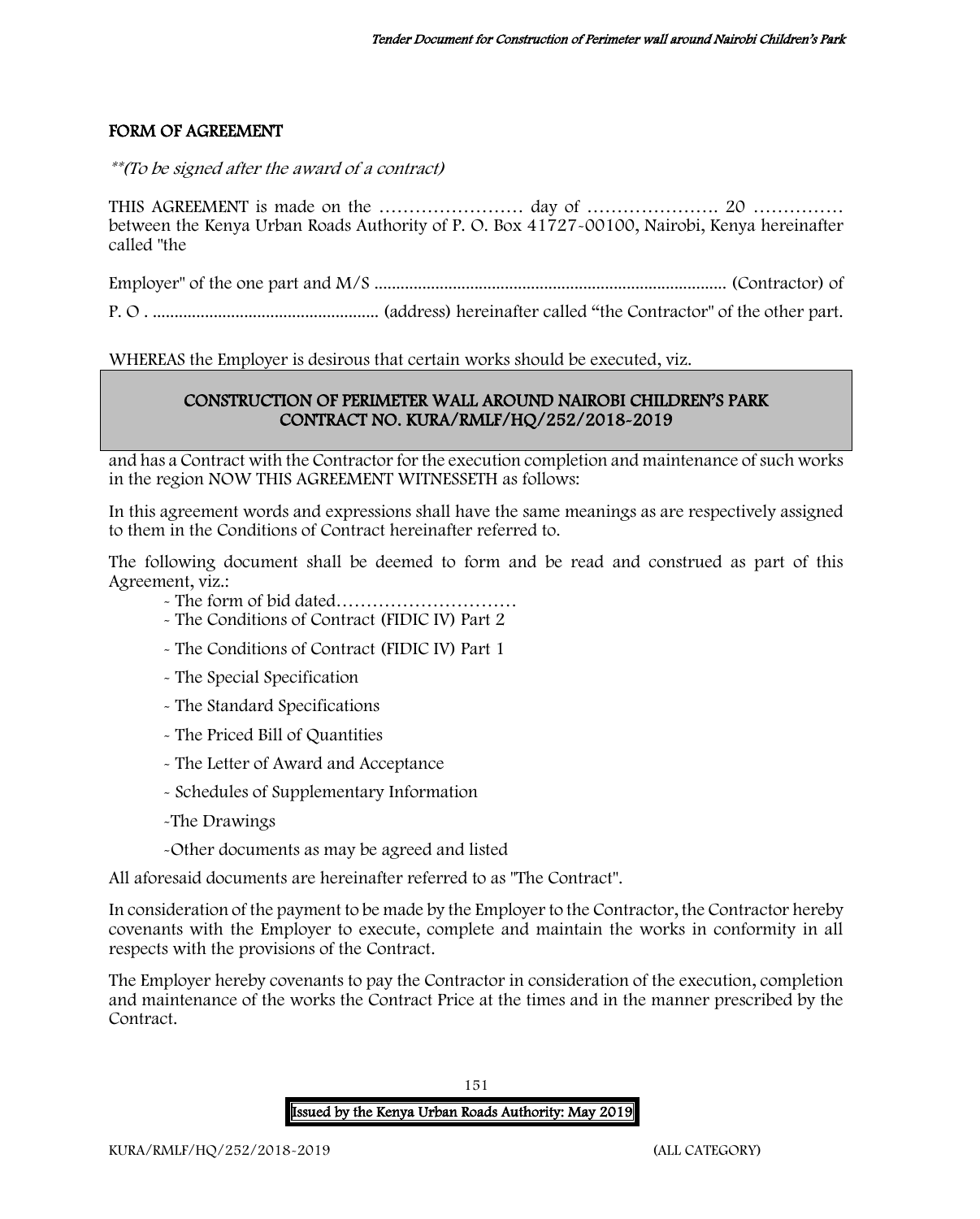IN WITNESS WHEREOF the parties have hereunto set their respective hands on the day and year first above written.

| SIGNED SEALED AND DELIVERED |                                                                                           |
|-----------------------------|-------------------------------------------------------------------------------------------|
| By the said Employer:       | (Director General, Kenya Urban Roads Authority)<br>For and on behalf of the said Employer |
| In the presence of:         | (Name and Designation of Witness)                                                         |
|                             | (Signature of Witness)                                                                    |
|                             | (Address Of witness)                                                                      |
|                             |                                                                                           |
| By the said Contractor:     | (Signature)                                                                               |
|                             | (Name of the Director)                                                                    |
| In the presence of:         | (Name and Designation of Witness)                                                         |
|                             | (Signature of Witness)                                                                    |
|                             | (Address Of witness)                                                                      |
|                             | 152                                                                                       |
|                             | Issued by the Kenya Urban Roads Authority: May 2019                                       |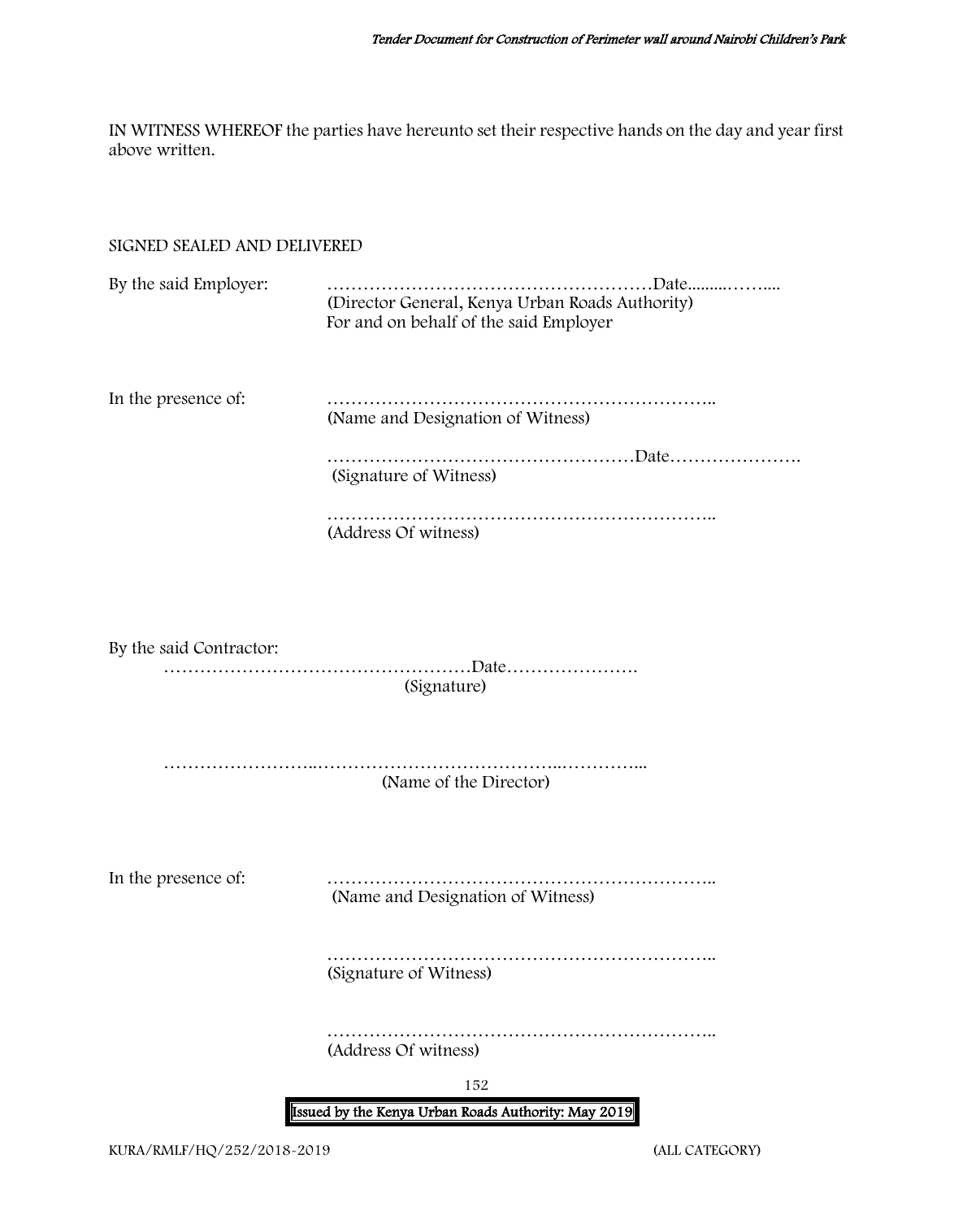# SECTION XIII: FORM OF PERFORMANCE BANK GUARANTEE (UNCONDITIONAL)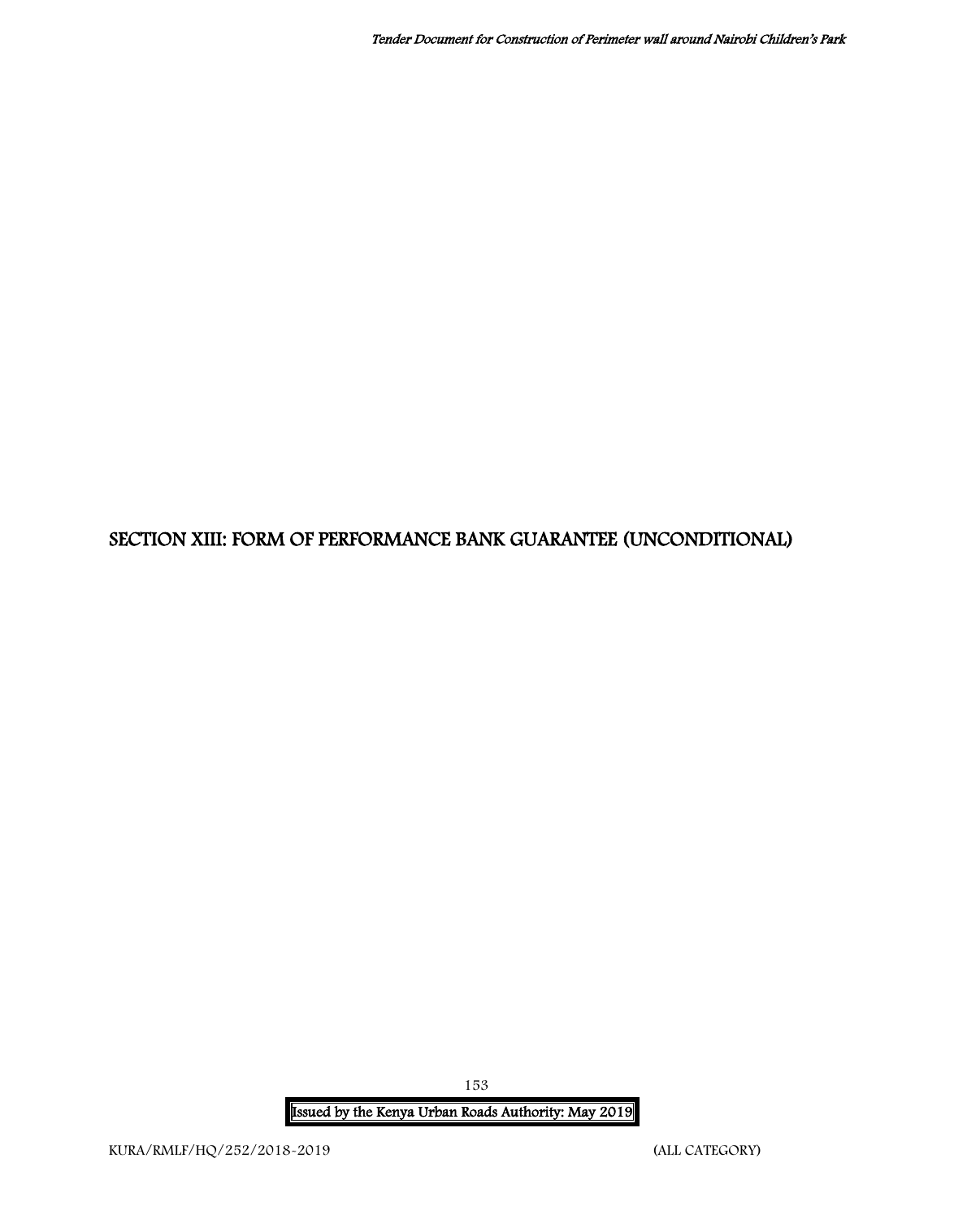Tender Document for Construction of Perimeter wall around Nairobi Children's Park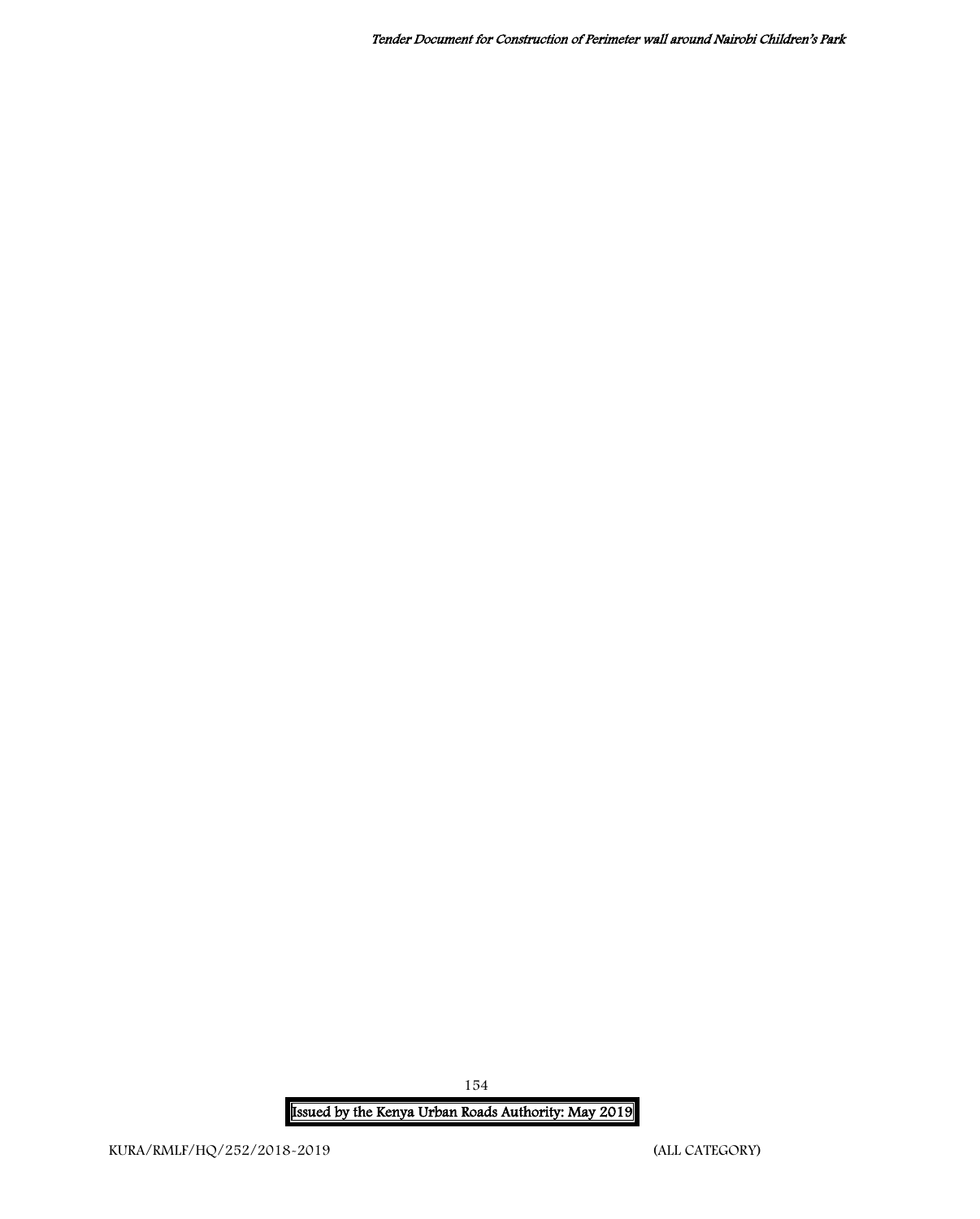#### FORM OF PERFORMANCE BANK GUARANTEE (UNCONDITIONAL)

To

 The Director General, Kenya Urban Roads Authority (KURA), P.O. Box 41727 - 00100 **NAIROBI** 

WHEREAS …………………………………………………………………… (hereinafter called "the Contractor") has undertaken in pursuance of Contract No. ……………………………………Dated …..………………to execute the

#### CONSTRUCTION OF PERIMETER WALL AROUND NAIROBI CHILDREN'S PARK CONTRACT NO. KURA/RMLF/HQ/252/2018-2019

, ( hereinafter called the "Contract")

AND WHEREAS it has been stipulated by you in the said Contract that the Contractor shall furnish you with a Bank Guarantee by a recognized bank for the sum specified in the Appendix to Form of Bid as security for compliance with his obligations in accordance with the Contract;

AND WHEREAS we have agreed to give the Contractor such a Bank Guarantee;

NOW THEREFORE we hereby affirm that we are the Guarantor and responsible to you on behalf of the Contractor, up to a total of

Kshs………………………………………………………………..……………………..………… (amount in figures) Kshs.……………………………………………………………………..………………………… ………………………………………………………………………………………………………(a

mount in words)

and we undertake to payment to you, upon your first written demand and without cavil or argument, any sum or sums within and up to the limits as aforesaid without your needing to prove or show grounds or reasons for the sum specified therein.

We hereby waive the necessity of you demanding the said debt from the Contractor before presenting us with the demand.

We further agree that no change or addition to or other modification of the terms of the Contract or of the Works to be performed thereunder or of any of the Contract Documents which may be made between you and the Contractor shall in any way release us from any liability under this Guarantee and we hereby waive notice of any such change, addition or modification This Guarantee shall be valid until 28 days after issuing of the Defects Liability Certificate.

AUTHORIZED SIGNATURE OF THE BANK

………………………………………………………………………………

155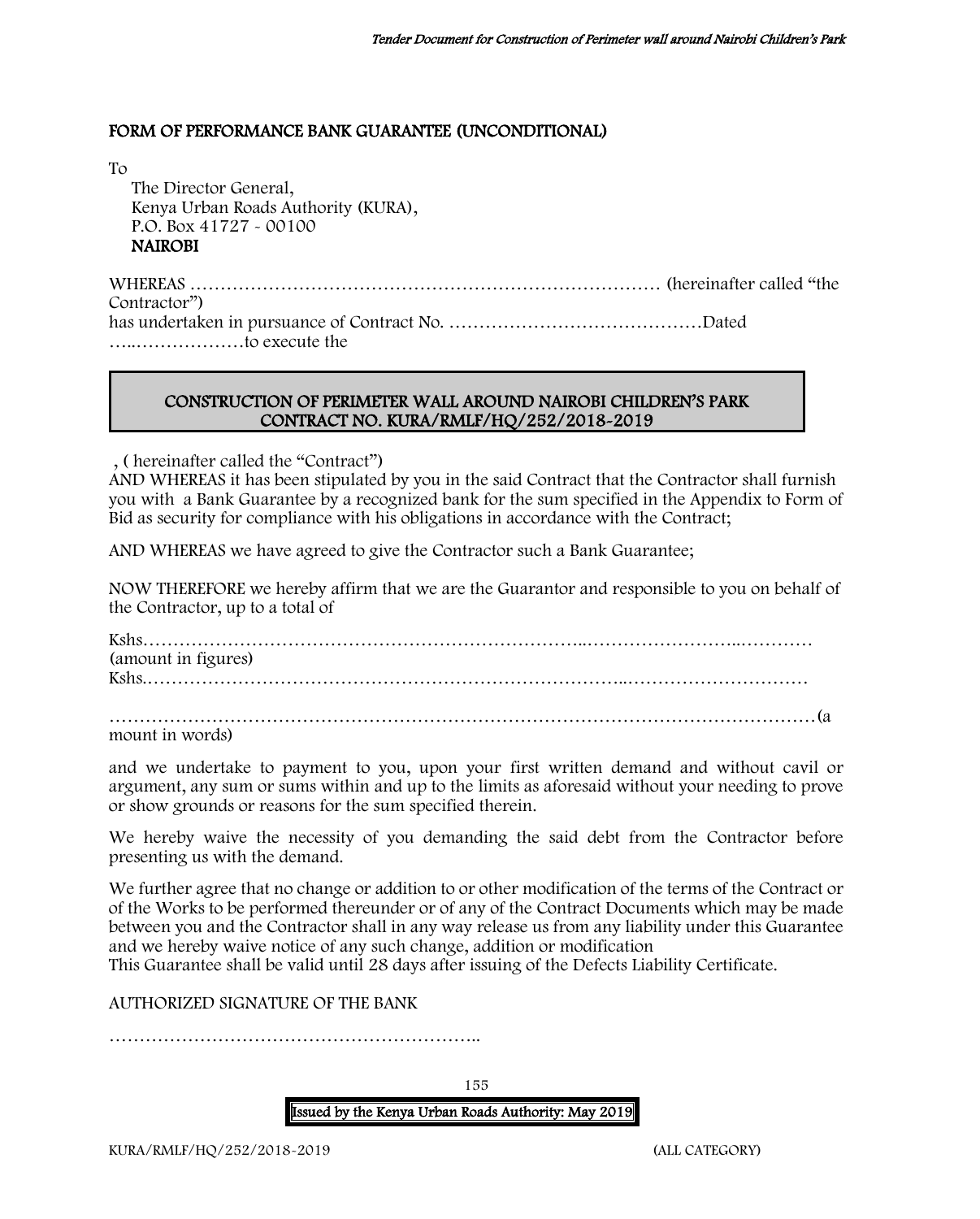Name of Signatory………………………………………………………………………………… Name of bank………………………………………………………………………………….…… Address………………………………………………………………Date ………………………..

## TENDER BANK GUARANTEE

Note: The bidder shall complete only this form of Bank guarantee. No other Form of Bid Bond or any other forms of security will be accepted. Bidders who fail to comply with this requirement will be disqualified.

WHEREAS [*Name of bidder*].

………………………………………………………………………………………………

(herein after called "the Bidder") has submitted his bid dated ………….…………

#### for the

## CONSTRUCTION OF PERIMETER WALL AROUND NAIROBI CHILDREN'S PARK CONTRACT NO. KURA/RMLF/HQ/252/2018-2019

, hereinafter called "the bid"

KNOW ALL MEN by these presents that we [Name of Bank]

………………………………………………………………………………………………………

of [Name of Country]

………………………………………………………………………………………………

having our registered offices at

………………………………………………………………………………………………

(hereinafter called the Bank) are bound unto the Director General, Kenya Urban Roads Authority, (hereinafter called "the Employer") in the sum of

(in words Kshs)………………………………………………………………………….

……………………………………………………………………………………………

(In figures Kshs)……………………………………………………

156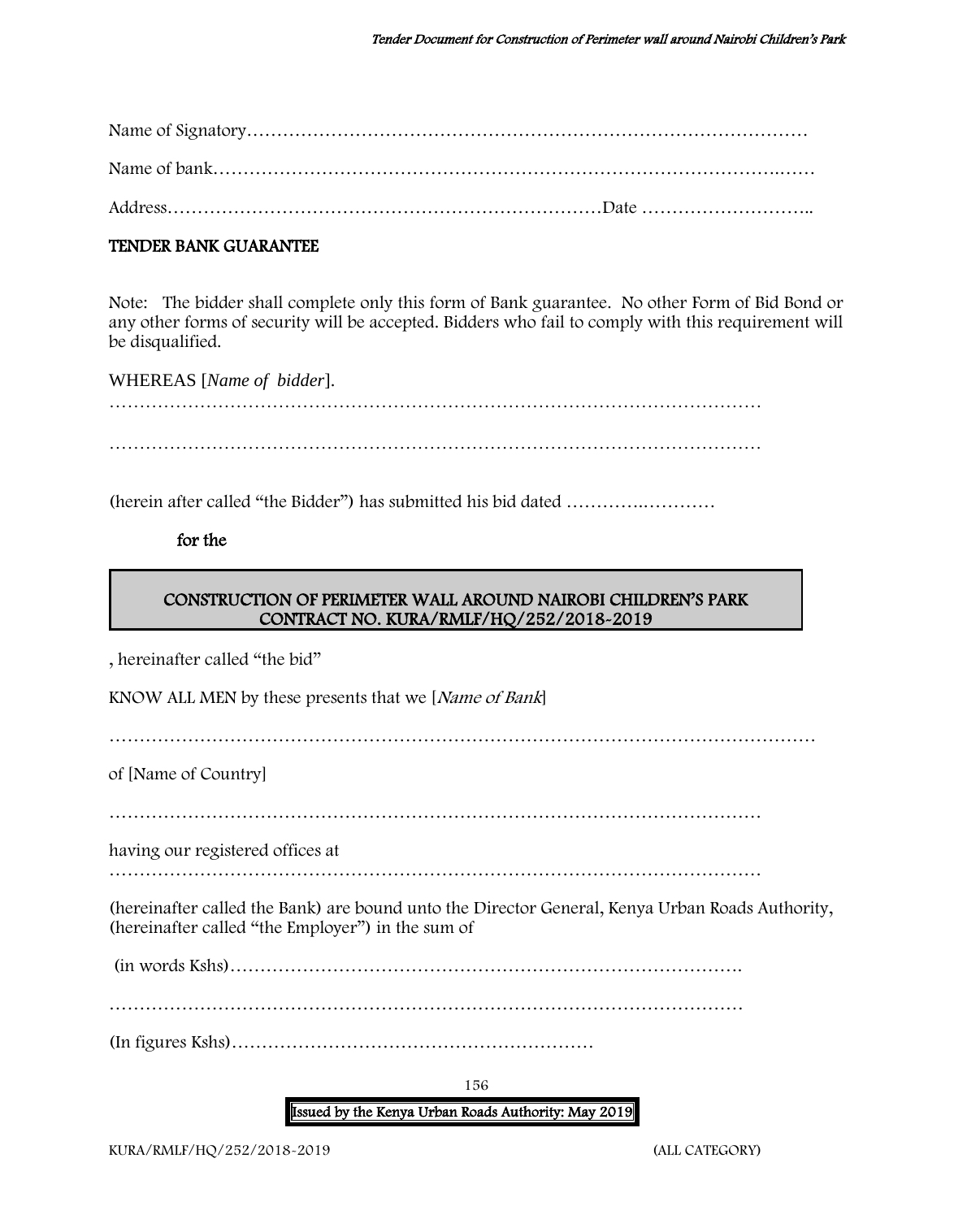for which payment will be well and truly made to the said Employer the Bank binds itself, its successors and assigns by these presents.

SEALED with the common Seal of the said Bank this ……………………… day of 20……..

#### THE CONDITIONS of this obligation are:

- 4. If the bidder withdraws his Bid during the period of bid validity specified by the Bidder on the Bid Form; or
- 5. If the Bidder refuses to accept the correction of errors in his bid; or
- 6. If the Bidder having been notified of the acceptance of his bid by the Employer during the period of bid validity

(i) Fails or refuses to execute the Form of Agreement in accordance with the Instructions to Tenderers when required or

 (ii) Fails or refuses to furnish the Performance Security, in accordance with the Instructions to Bidders.

We undertake to pay to the Employer up to the above amount upon receipt of his first written demand, without the Employer having to substantiate his demand, provided that in his demand the Employer will note that the amount claimed by him is due to him owing to the occurrence of any of the above conditions, specifying the occurred condition or conditions.

This guarantee will remain in force up to and including thirty days after the date of expiration of the bid validity, as stated in the Instructions to Bidders.

At the request of the Employer the Bid validity period may be extended by mutual agreement between the Employer and the Bidder and we undertake to extend the validity of this surety accordingly without you having to inform us of such an extension of the Bid validity period if within this period the Bidder has been notified of the acceptance of his Bid. This Surety shall remain valid up to the time the Contract Agreement has been executed.

| 157<br>Issued by the Kenya Urban Roads Authority: May 2019 |
|------------------------------------------------------------|